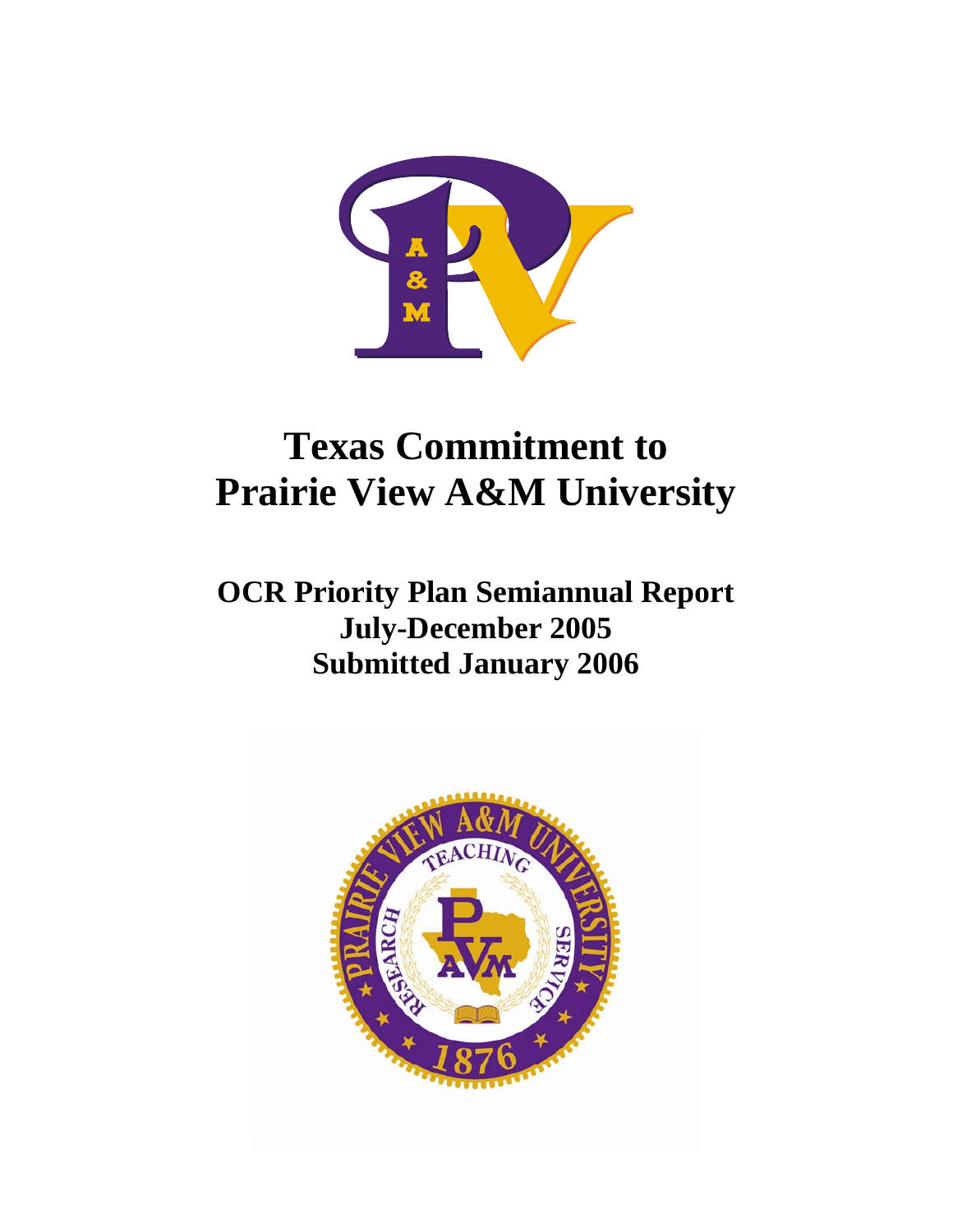## **TABLE OF CONTENTS**

| Plan Component 1.1:  |  |
|----------------------|--|
| Plan Component 1.2:  |  |
| Plan Component 1.3:  |  |
| Plan Component 1.4:  |  |
| Plan Component 2.1:  |  |
| Plan Component 2.2:  |  |
| Plan Component 3.1:  |  |
| Plan Component 4.1:  |  |
| Plan Component 4.2:  |  |
| Plan Component 5.1:  |  |
| Plan Component 5.2a: |  |
| Plan Component 5.2b: |  |
| Plan Component 5.3:  |  |
| Plan Component 6.1:  |  |
| Plan Component 7.1:  |  |
| Plan Component 7.2:  |  |
| Plan Component 7.3:  |  |
| Plan Component 8.1:  |  |
| Plan Component 9.1:  |  |
| Plan Component 10.1: |  |
| Plan Component 11.1: |  |
| Plan Component 11.2: |  |
| Plan Component 12.1: |  |
| Plan Component 12.2: |  |
| Plan Component 12.3: |  |
| Plan Component 13.1: |  |
| Plan Component 13.2: |  |
|                      |  |
| Plan Component 14.1: |  |
| Plan Component 14.2: |  |
| Plan Component 14.3: |  |
| Plan Component 14.4: |  |
| Plan Component 14.5: |  |
| Plan Component 15.1: |  |
| Appendix A:          |  |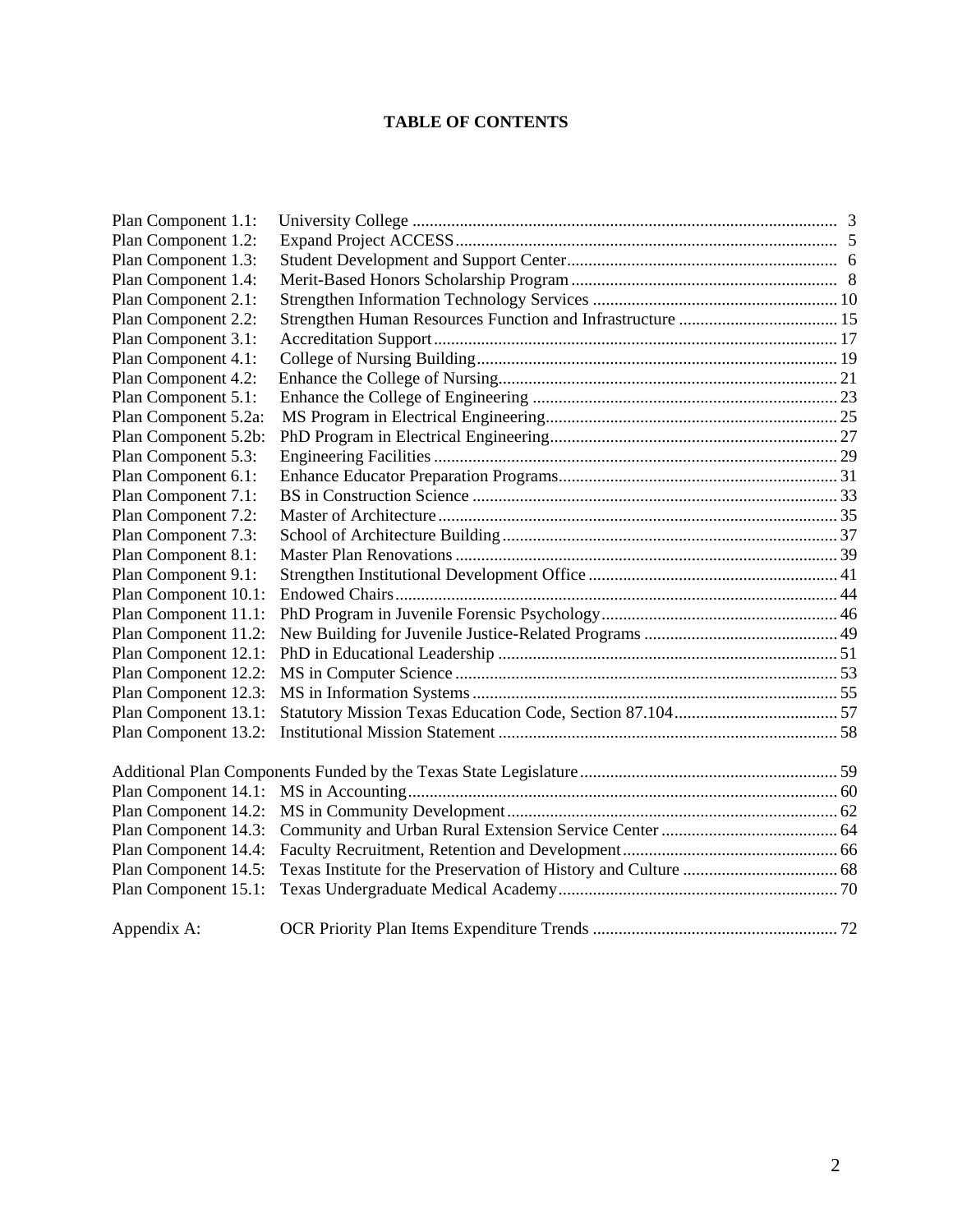Plan Component: 1.1 Create the University College, which provides an academically focused, studentcentered environment for the entire University community with an emphasis on freshmen.

| Designated Institution Staff: |                                        |
|-------------------------------|----------------------------------------|
| Name                          | Mrs. Lettie Raab                       |
| Title                         | Executive Director, University College |
| Address                       | Prairie View A&M University            |
| Phone                         | 936-857-4448                           |
| Fax                           | 936-857-2261                           |
| E-mail                        | lmraab@pvamu.edu                       |

| Designated Board Staff: |                                                  |
|-------------------------|--------------------------------------------------|
| Name                    | Ms. Natalie Coffey                               |
| Title                   | Program Director, Participation and Success      |
| Address                 | <b>Texas Higher Education Coordinating Board</b> |
| Phone                   | 512-427-6227                                     |
| Fax                     | 512-427-6127                                     |
| E-mail                  | Natalie.Coffey@thecb.state.tx.us                 |

| Funding:                     |                                   |
|------------------------------|-----------------------------------|
| Appropriated 2002 (millions) | $\boldsymbol{\mathsf{S}}$<br>1.20 |
| Appropriated 2003 (millions) | \$<br>1.20                        |
| Appropriated 2004 (millions) | \$<br>1.08                        |
| Appropriated 2005 (millions) | \$<br>1.02                        |
| Expended as of 8/31/05       | (3.79)<br>S                       |
| FY05 Budget Reallocation     | \$                                |
| Appropriated 2006 (millions) | \$<br>1.27                        |
| FY06 Expended and            |                                   |
| Committed as of 12/31/05     | (1.31)                            |
| Available as of $12/31/05$   | 0.67                              |

#### **Summary**

In June 2005 the University College received the results of the ACT Survey of Academic Advising for the 2004 cohort; 30.2% of the group rated their advising "exceptionally well" as compared to the national norm of 18.6%. 51.2% of the cohort stated that they had seen their advisor four or more times, compared to the national norm of 25%. UC staff provided advisement and registration services for freshmen and undecided majors during fourteen (14) one-day sessions in summer 2005. The staff is also working with the Division of Student Enrollment Services to restructure and strengthen Panther Camp and improve recruitment for 2006. UC personnel gave presentations at a number of conferences, including the IHEP Summer Academy, SACS 2005 Conference, and the THECB "Closing the Gaps" Retention and Recruitment Conference. A proposal has been submitted to the Lumina Foundation for funding to increase the retention rates for African American males using UC and Project ACCESS strategies. As a measure of success, 190 of the 2005 UC residents had first semester gpa's of 3.5 or above, which reflects an increase of approximately 4% from the previous year. Within the next six months, UC will begin online tutoring to supplement the services currently provided by the Center for Academic Support, and a proposal for a Freshman Learning Framework Class will be sent to the campus' Academic Council for consideration.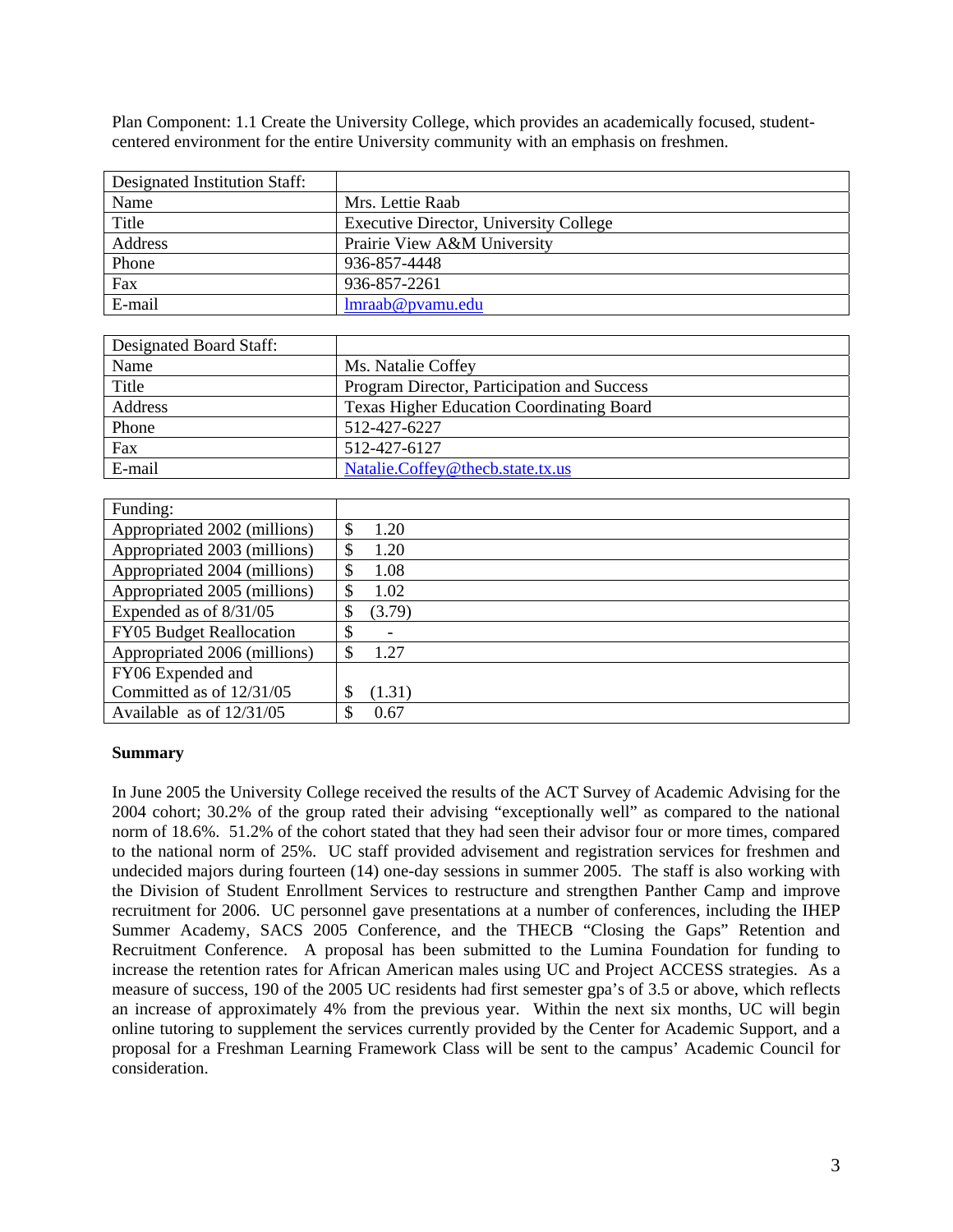| Task                                                                                              | Expected<br>Completion<br>Date | <b>Outcome Documentation</b>                                                                        | Actual<br>Completion<br>Date |
|---------------------------------------------------------------------------------------------------|--------------------------------|-----------------------------------------------------------------------------------------------------|------------------------------|
| <b>Create University College</b>                                                                  | September<br>2000              | Completed residence halls and student<br>center                                                     | September<br>2000            |
| Determine an administrative<br>structure consistent with the<br>mission of University College     | September<br>2001              | <b>Texas Commitment to Prairie View</b><br>A&M University Strategic Plan                            | <b>July 2001</b>             |
| Develop strategies for<br>implementation and<br>assessment of the program and<br>support services | October 2001                   | <b>Strategic Planning Document</b>                                                                  | <b>July 2001</b>             |
| <b>Faculty and Staff Recruitment</b>                                                              | October 2001                   | Faculty and staff numbers and<br>credentials are appropriate for the needs<br>of University College | September<br>2001            |
| Equipment purchases                                                                               | November<br>2001               | Equipment is in place that is appropriate<br>for the University College                             | September<br>2001            |
| Train faculty and staff                                                                           | November<br>2001               | Training schedule and materials<br>Number and level of staff trained                                | September<br>2001            |
| Progress Report                                                                                   | December<br>2001               | Report to the Coordinating Board                                                                    | December<br>2001             |
| Program Implemented                                                                               | January 2002                   | List of students enrolled in University<br>College                                                  | September<br>2001            |
| Progress Report                                                                                   | June 2002                      | Report to the Coordinating Board                                                                    | June 2002                    |
| Progress Report                                                                                   | December<br>2002               | Report to the Coordinating Board                                                                    | January<br>2003              |
| Progress Report                                                                                   | June 2003                      | Report to the Coordinating Board                                                                    | <b>July 2003</b>             |
| Component fully implemented                                                                       | August 2003                    | Documentation of freshman retention<br>and success rates                                            | September<br>2003            |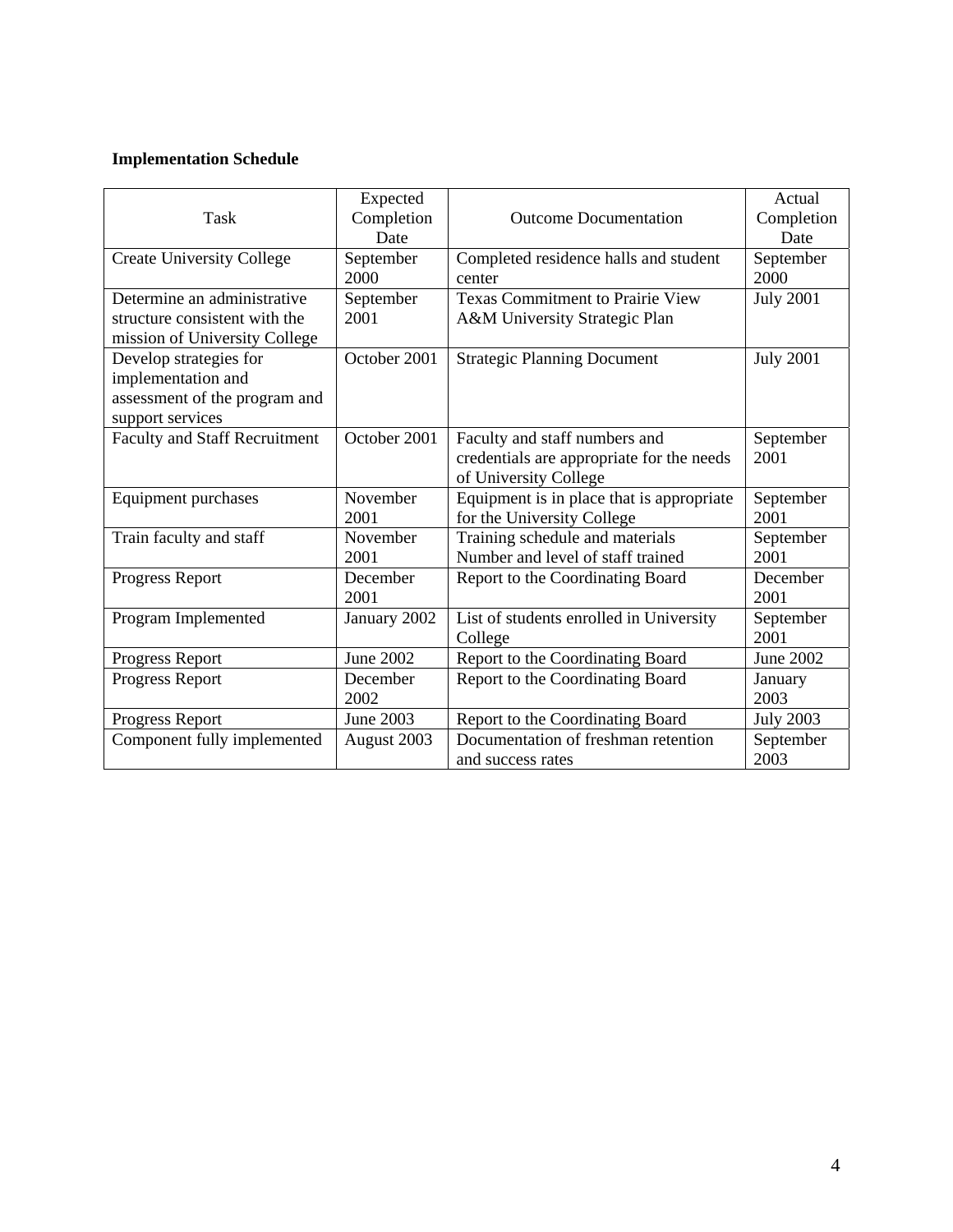Plan Component: 1.2 Expand Project ACCESS, which provides a summer academic program for students prior to their freshmen year and a freshman component that stresses academic advisement and support services for students.

| Designated Institution Staff: |                                        |
|-------------------------------|----------------------------------------|
| Name                          | Mrs. Lettie Raab                       |
| Title                         | Executive Director, University College |
| Address                       | Prairie View A&M University            |
| Phone                         | 936-857-4448                           |
| Fax                           | 936-857-2261                           |
| E-mail                        | lmraab@pvamu.edu                       |

| Designated Board Staff: |                                                  |
|-------------------------|--------------------------------------------------|
| Name                    | Ms. Natalie Coffey                               |
| Title                   | Program Director, Participation and Success      |
| Address                 | <b>Texas Higher Education Coordinating Board</b> |
| Phone                   | 512-427-6227                                     |
| Fax                     | 512-427-6127                                     |
| E-mail                  | Natalie.Coffey@thecb.state.tx.us                 |

| Funding:                     | None requested |
|------------------------------|----------------|
| Appropriated 2002 (millions) | 0.00<br>\$     |
| Appropriated 2003 (millions) | \$<br>0.00     |
| Appropriated 2004 (millions) | \$<br>0.00     |
| Expended as of 8/31/04       | \$<br>0.00     |
| FY04 Budget Reallocation     | \$<br>0.00     |
| Appropriated 2005 (millions) | \$<br>0.00     |
| FY 05 Expended and           |                |
| Committed as of 12/31/04     | 0.00<br>\$     |
| FY05 Budget Reallocation     | \$<br>0.00     |
| Available as of 12/31/04     | 0.00<br>\$.    |
| Available as of $12/31/05$   | \$<br>0.00     |

#### **Summary and Implementation Schedule**

As the Academy for Collegiate Excellence and Student Success (ACCESS) entered its eleventh year, the 1000<sup>th</sup> student entered the program in summer 2005. In response to the "Closing the Gaps" legislation, ACCESS targeted Hispanic students for the program; 20% of the 2005 class were of Hispanic descent. The 2005 class participated in a capstone trip to Washington, DC that was designed around the content studied in the ACCESS classes. The first three ACCESS classes to reach the six-year graduation point had an average graduation rate of 40.2%, which is 4% above the university's average for the same class. The ACCESS '96 and '97 classes have a 44.8% six-year and beyond graduation rate. A new "roleplaying" component was added to the Critical Thinking Class that was extremely effective. Planning and recruiting for ACCESS 2006 has begun, and the program will target Hispanic students especially.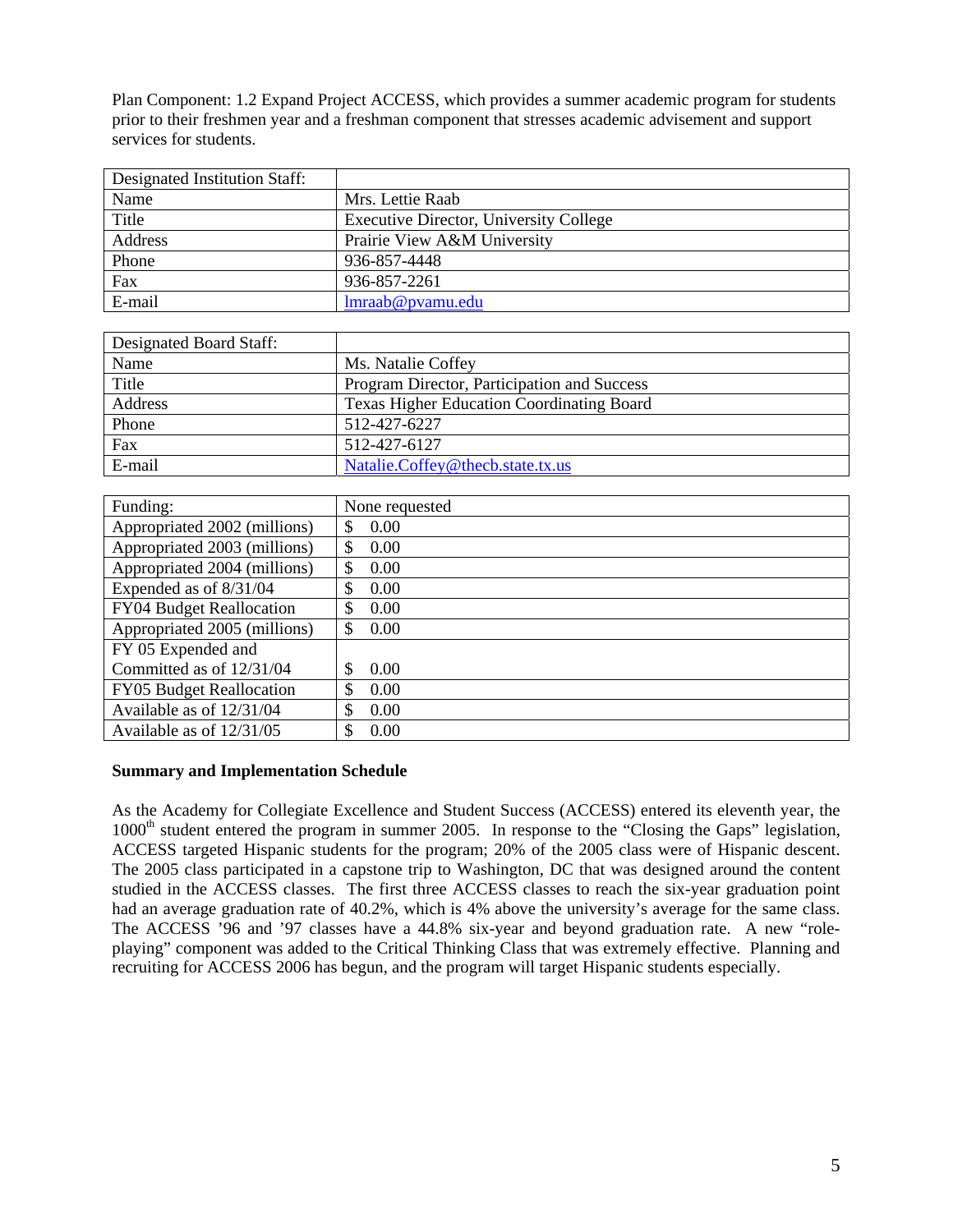Plan Component: 1.3 Provide start up funding for the operation of a student development and support center to house all educational and general, non-auxiliary student affairs, enrollment, and support functions.

| Designated Institution Staff: |                                                    |
|-------------------------------|----------------------------------------------------|
| Name                          | Mr. Don Byars                                      |
| Title                         | <b>Associate Provost for Enrollment Management</b> |
| Address                       | Prairie View A&M University                        |
| Phone                         | 936-857-2796                                       |
| Fax                           | 936-857-2695                                       |
| E-mail                        | dobyars@pyamu.edu                                  |

| Designated Board Staff: |                                                  |
|-------------------------|--------------------------------------------------|
| Name                    | Ms. Natalie Coffey                               |
| Title                   | Program Director, Participation and Success      |
| Address                 | <b>Texas Higher Education Coordinating Board</b> |
| Phone                   | 512-427-6227                                     |
| Fax                     | 512-427-6127                                     |
| E-mail                  | Natalie.Coffey@thecb.state.tx.us                 |

| Funding:                     |                       |
|------------------------------|-----------------------|
| Appropriated 2002 (millions) | 1.00<br>\$.           |
| Appropriated 2003 (millions) | 1.00<br>-S            |
| Appropriated 2004 (millions) | 0.87<br>-S            |
| Appropriated 2005 (millions) | 0.88<br>-S            |
| Expended as of 8/31/05       | \$ (3.15)             |
| FY04 Budget Reallocation     | \$ (0.17)             |
| FY 05 Budget Reallocation    | \$ (0.22)             |
| Appropriated 2006 (millions) | 1.01<br><sup>\$</sup> |
| FY 06 Expended and           |                       |
| Committed as of 12/31/05     | (1.07)                |
| Available as of 12/31/05     | 0.15                  |

#### **Summary**

The Student Development Center housed in the Memorial Student Center has developed into the focal point for student services, with fully-equipped offices to support a wide variety of functions. Integration of some of the student enrollment management functions into the student center has strengthened student programming activities as well as adding a symbiotic relationship to all of these functions. New staff have been added to enrollment services, including an executive director for enrollment management and director of student financial aid, and these new hires are rapidly realigning services to better fit the needs of current and prospective students. The student center building itself serves as a major social as well as service center in a rural institution such as Prairie View, which lacks the attraction of an urban environment.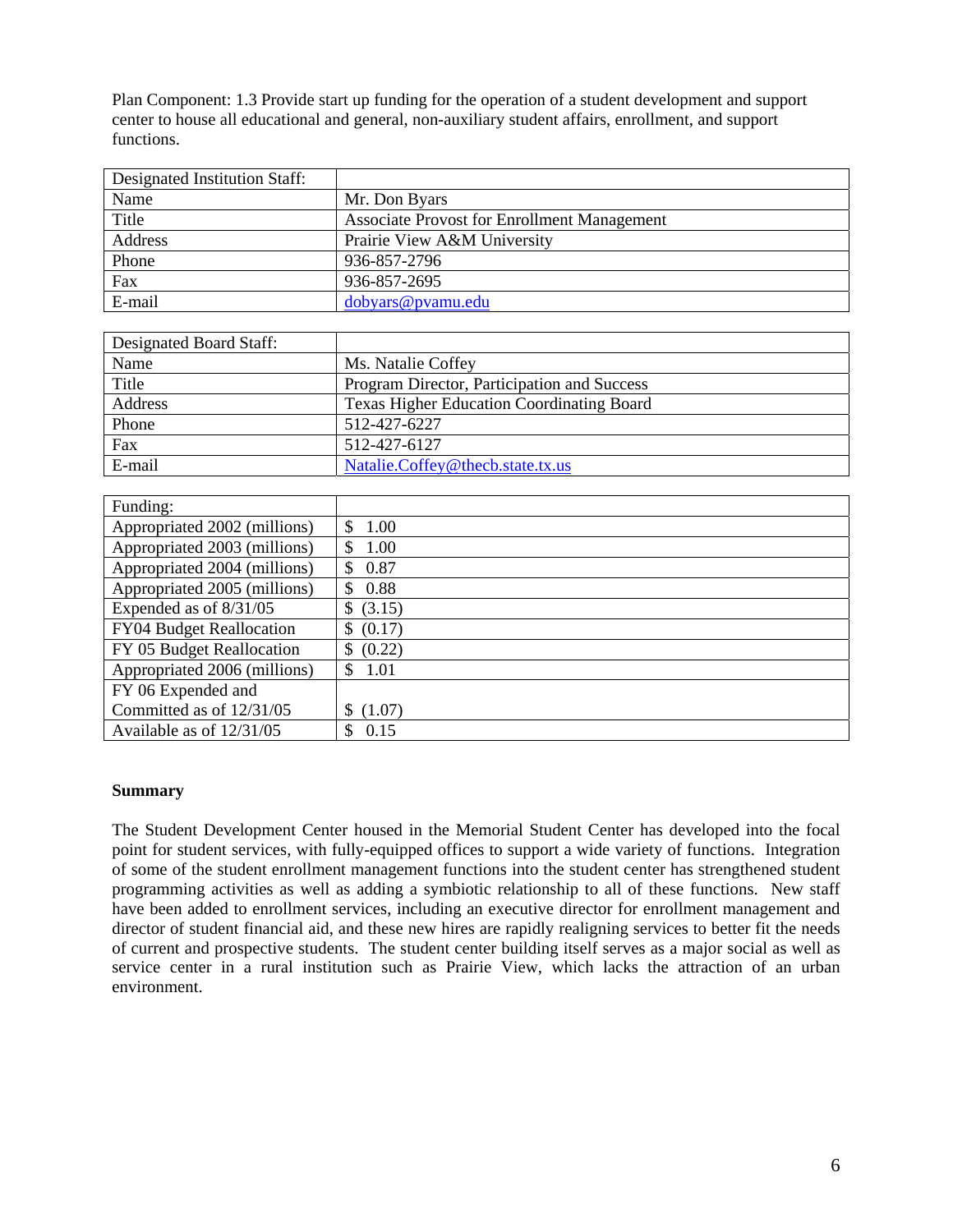| <b>Task</b>                                                                      | Expected<br>Completion | <b>Outcome Documentation</b>                                                                                        | Actual<br>Completion |
|----------------------------------------------------------------------------------|------------------------|---------------------------------------------------------------------------------------------------------------------|----------------------|
|                                                                                  | Date                   |                                                                                                                     | Date                 |
| Develop and implement an<br>assessment plan for all<br>enrollment services       | September<br>2001      | <b>Uniform Recruitment and Retention</b><br>Plan                                                                    | August<br>2001       |
| Evaluate the future needs of<br>the Student Development<br><b>Support Center</b> | September<br>2001      | <b>Texas Commitment to Prairie View</b><br>A&M University Strategic Plan                                            | <b>July 2001</b>     |
| Expand the scope of<br>recruitment activities                                    | October 2001           | Comprehensive recruitment and<br>marketing materials                                                                | December<br>2001     |
| <b>Staff Recruitment</b>                                                         | November<br>2001       | Staff numbers and credentials are<br>appropriate for the needs of the center                                        | December<br>2001     |
| Progress Report                                                                  | December<br>2001       | Report to the Coordinating Board                                                                                    | December<br>2001     |
| Evaluate recruitment and<br>dropout/stop out tracking<br>system                  | February<br>2002       | Tracking software is in place and<br>operational                                                                    | <b>May 2002</b>      |
| Progress Report                                                                  | <b>June 2002</b>       | Report to the Coordinating Board                                                                                    | June 2002            |
| Equipment purchases                                                              | September<br>2002      | Equipment is in place that is appropriate<br>for the needs of the support center                                    | November<br>2003     |
| Progress Report                                                                  | December<br>2002       | Report to the Coordinating Board                                                                                    | January<br>2003      |
| Relocation of offices                                                            | <b>May 2003</b>        | All general student affairs, enrollment<br>and support offices are located in the<br><b>Memorial Student Center</b> | <b>July 2003</b>     |
| Progress Report                                                                  | June 2003              | Report to the Coordinating Board                                                                                    | <b>July 2003</b>     |
| Progress Report                                                                  | December<br>2003       | Report to the Coordinating Board                                                                                    | January<br>2004      |
| Progress Report                                                                  | <b>June 2004</b>       | Report to the Coordinating Board                                                                                    | <b>July 2004</b>     |
| Progress Report                                                                  | December<br>2004       | Report to the Coordinating Board                                                                                    | January<br>2005      |
| Progress Report                                                                  | <b>June 2005</b>       | Report to the Coordinating Board                                                                                    | <b>July 2005</b>     |
| Progress Report                                                                  | December<br>2005       | Report to the Coordinating Board                                                                                    | December<br>2005     |
| Progress Report                                                                  | <b>June 2006</b>       | Report to the Coordinating Board                                                                                    |                      |
| Progress Report                                                                  | December<br>2006       | Report to the Coordinating Board                                                                                    |                      |
| Progress Report                                                                  | <b>June 2007</b>       | Report to the Coordinating Board                                                                                    |                      |
| Component fully implemented                                                      | August 2007            | <b>Functional Support Center</b>                                                                                    |                      |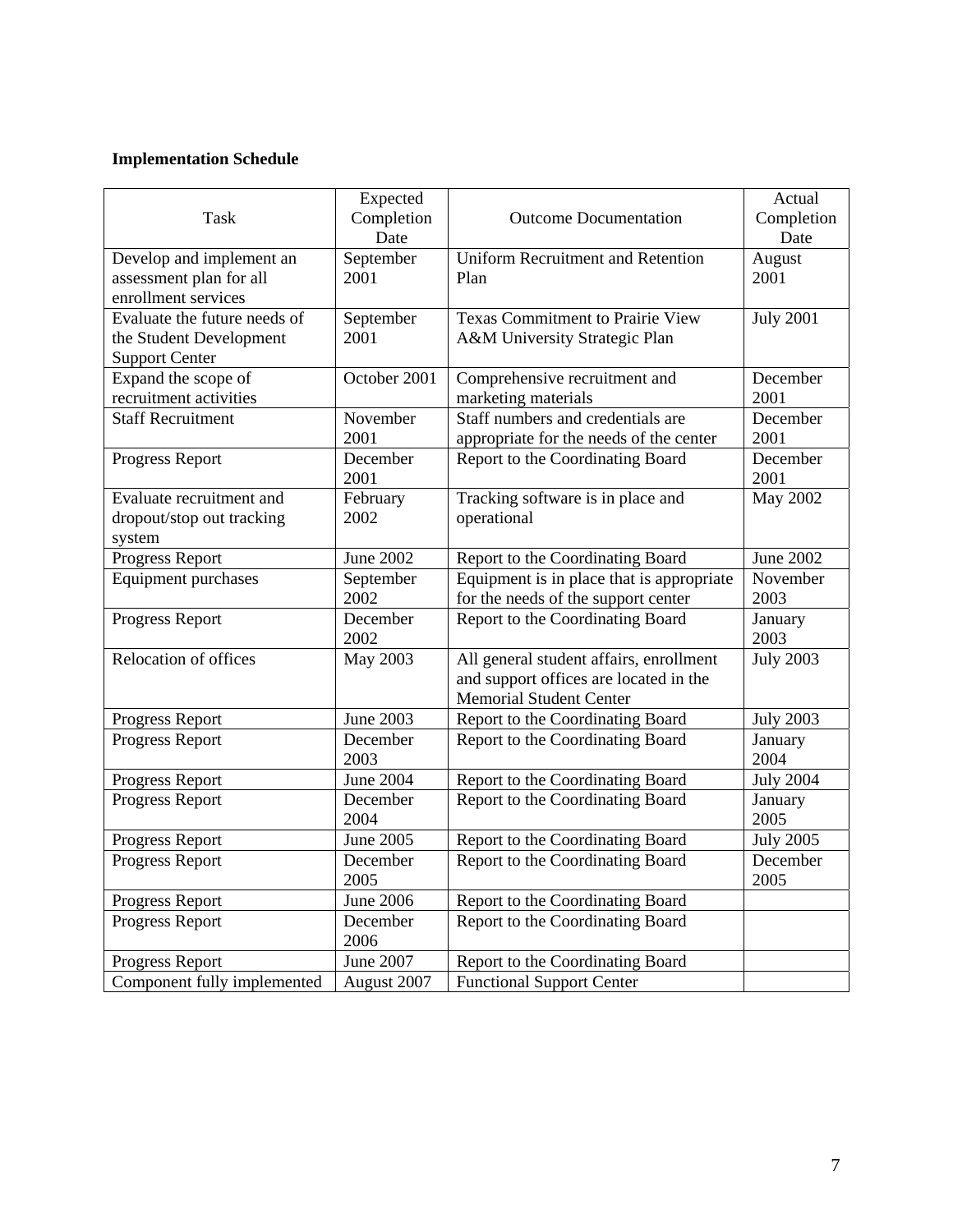Plan Component: 1.4 Establish a merit-based honors scholarship program.

| Designated Institution Staff: |                                                    |
|-------------------------------|----------------------------------------------------|
| Name                          | Mr. Don Byars                                      |
| Title                         | <b>Associate Provost for Enrollment Management</b> |
| Address                       | Prairie View A&M University                        |
| Phone                         | 936-857-2796                                       |
| Fax                           | 936-857-2695                                       |
| E-mail                        | dobyars@pvamu.edu                                  |

| Designated Board Staff: |                                                                 |
|-------------------------|-----------------------------------------------------------------|
| Name                    | Ms. Amanda Greene                                               |
| Title                   | Budget and Policy Analyst, Planning and Accountability Division |
| Address                 | <b>Texas Higher Education Coordinating Board</b>                |
| Phone                   | 512-427-6137                                                    |
| Fax                     | 512-427-6147                                                    |
| E-mail                  | amanda.greene@thecb.state.tx.us                                 |

| Funding:                        |                                |
|---------------------------------|--------------------------------|
| Appropriated 2002 (millions)    | 0.80<br>S                      |
| Appropriated 2003 (millions)    | 0.80<br>\$.                    |
| Appropriated 2004 (millions)    | 0.88<br>\$                     |
| Appropriated 2005 (millions)    | 1.75<br>\$.                    |
| Expended as of 8/31/05          | (3.25)                         |
| <b>FY05</b> Budget Reallocation | (0.98)<br>S                    |
| Appropriated 2006 (millions)    | 1.11<br>\$                     |
| FY 06 Expended and              |                                |
| Committed as of 12/31/05        | \$<br>$\overline{\phantom{a}}$ |
| Available as of 12/31/05        | 1.11<br>S                      |

## **Summary**

The management structure for scholarships and financial aid has undergone a revision since the previous report, with a new Director of Student Financial Aid, Ms. Tracie Matthews, beginning employment in August 2005. Scholarship funds earmarked for certain majors and programs have started to be distributed in fall 2005 from the Whitlowe R. Green donation. The scholarship funding available is undergoing review as to how the greatest impact and support of the students can be provided with these new as well as the current funding sources that the institution has. Currently, \$1.3 million in honors scholarship funds are available annually. To improve the scholarship awarding process and introduce students to the variety of funding opportunities available, a new Student Financial Aid Awareness Week will take place in February 2006.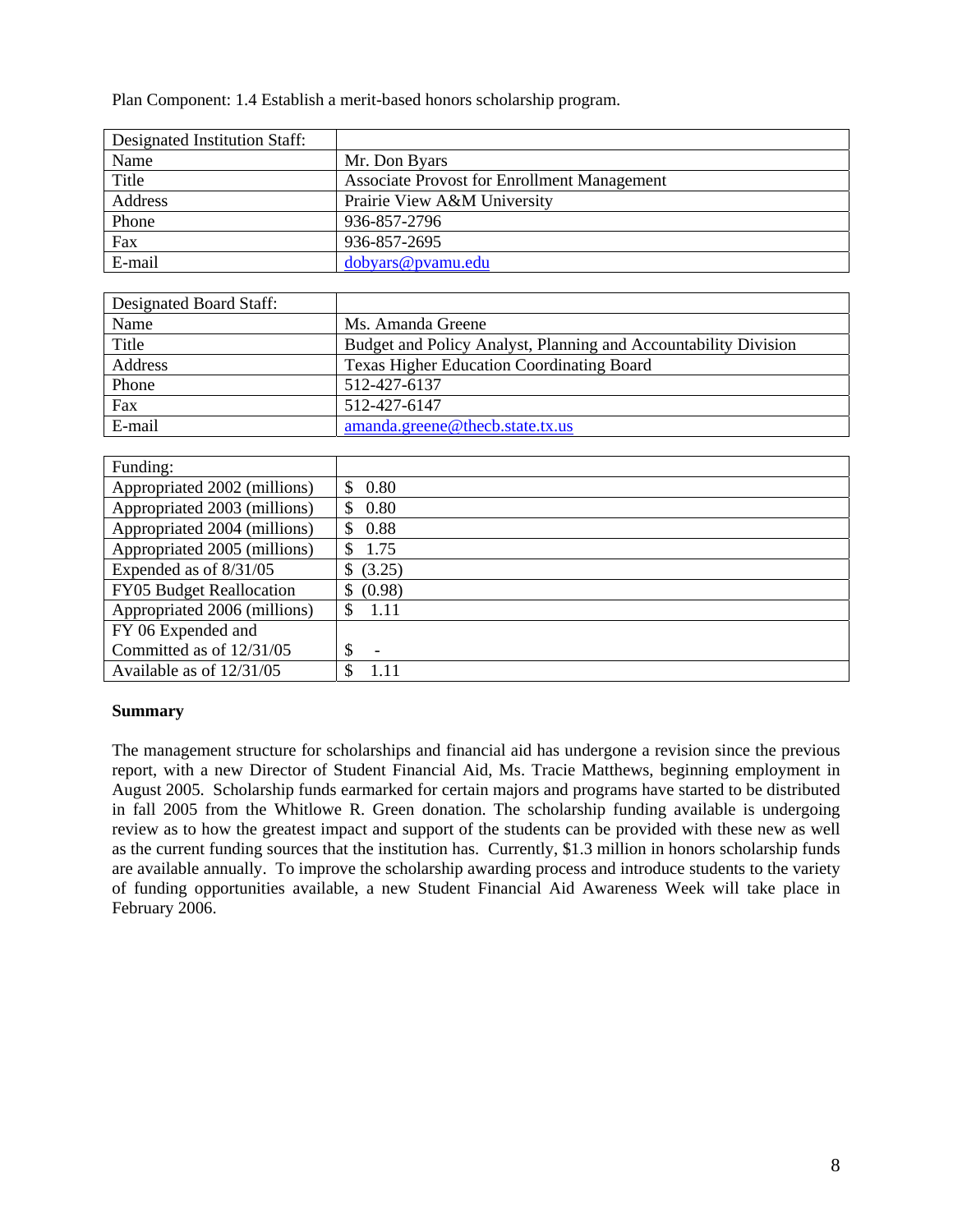|                                   | Expected         |                                           | Actual           |
|-----------------------------------|------------------|-------------------------------------------|------------------|
| <b>Task</b>                       | Completion       | <b>Outcome Documentation</b>              | Completion       |
|                                   | Date             |                                           | Date             |
| Proceed with plans for a          | <b>July 2001</b> | Signed contract with campaign council     | December         |
| Capital Campaign                  |                  | including specific details of planned use | 2002             |
|                                   |                  | of funds                                  |                  |
| Determine program criteria        | September        | Program criteria documented and           | September        |
|                                   | 2001             | approved by an appropriate University     | 2001             |
|                                   |                  | official                                  |                  |
| Progress Report                   | December         | Report to the Coordinating Board          | December         |
|                                   | 2001             |                                           | 2001             |
| Solicit Cluster corporations for  | January 2002     | Funding solicitation proposal including   |                  |
| program funding                   |                  | specific details of planned use of funds  |                  |
| Determine academic                | <b>May 2002</b>  | Program approval by the University        |                  |
| requirements for the program      |                  | Academic Council – minutes of a           |                  |
|                                   |                  | meeting showing the vote of the council   |                  |
| Progress Report                   | <b>June 2002</b> | Report to the Coordinating Board          | <b>June 2002</b> |
| Determine a student               | September        | Program by-laws documented and            | September        |
| governance structure for the      | 2002             | approved by an appropriate University     | 2001             |
| program                           |                  | official                                  |                  |
| Progress Report                   | December         | Report to the Coordinating Board          | January          |
|                                   | 2002             |                                           | 2003             |
| Expand and strengthen gift        | February         | Letters used to acknowledge and thank     | February         |
| acceptance and                    | 2003             | donors for gifts                          | 2003             |
| acknowledgement                   |                  |                                           |                  |
| Progress Report                   | June 2003        | Report to the Coordinating Board          | <b>July 2003</b> |
| Establish a campaign and          | November         | Details of the campaign documented        | December         |
| development budget                | 2003             | and approved by an appropriate            | 2003             |
|                                   |                  | University official; approved University  |                  |
|                                   |                  | budget documents                          |                  |
| <b>Establish a Planned Giving</b> | November         | Announcement posted on the                | March 2004       |
| Program                           | 2003             | University website and in brochures       |                  |
|                                   |                  | and pamphlets                             |                  |
| Progress Report                   | December         | Report to the Coordinating Board          | January          |
|                                   | 2003             |                                           | 2004             |
| Progress Report                   | <b>June 2004</b> | Report to the Coordinating Board          | <b>July 2004</b> |
| Progress Report                   | December         | Report to the Coordinating Board          | January          |
|                                   | 2004             |                                           | 2005             |
| Progress Report                   | June 2005        | Report to the Coordinating Board          | <b>July 2005</b> |
| Progress Report                   | December         | Report to the Coordinating Board          | December         |
|                                   | 2005             |                                           | 2005             |
| Progress Report                   | June 2006        | Report to the Coordinating Board          |                  |
| Progress Report                   | December         | Report to the Coordinating Board          |                  |
|                                   | 2006             |                                           |                  |
| Progress Report                   | June 2007        | Report to the Coordinating Board          |                  |
| Component fully implemented       | August 2007      | Enrollment data verifying student         |                  |
|                                   |                  | enrollment in the program and certified   |                  |
|                                   |                  | by Registrar                              |                  |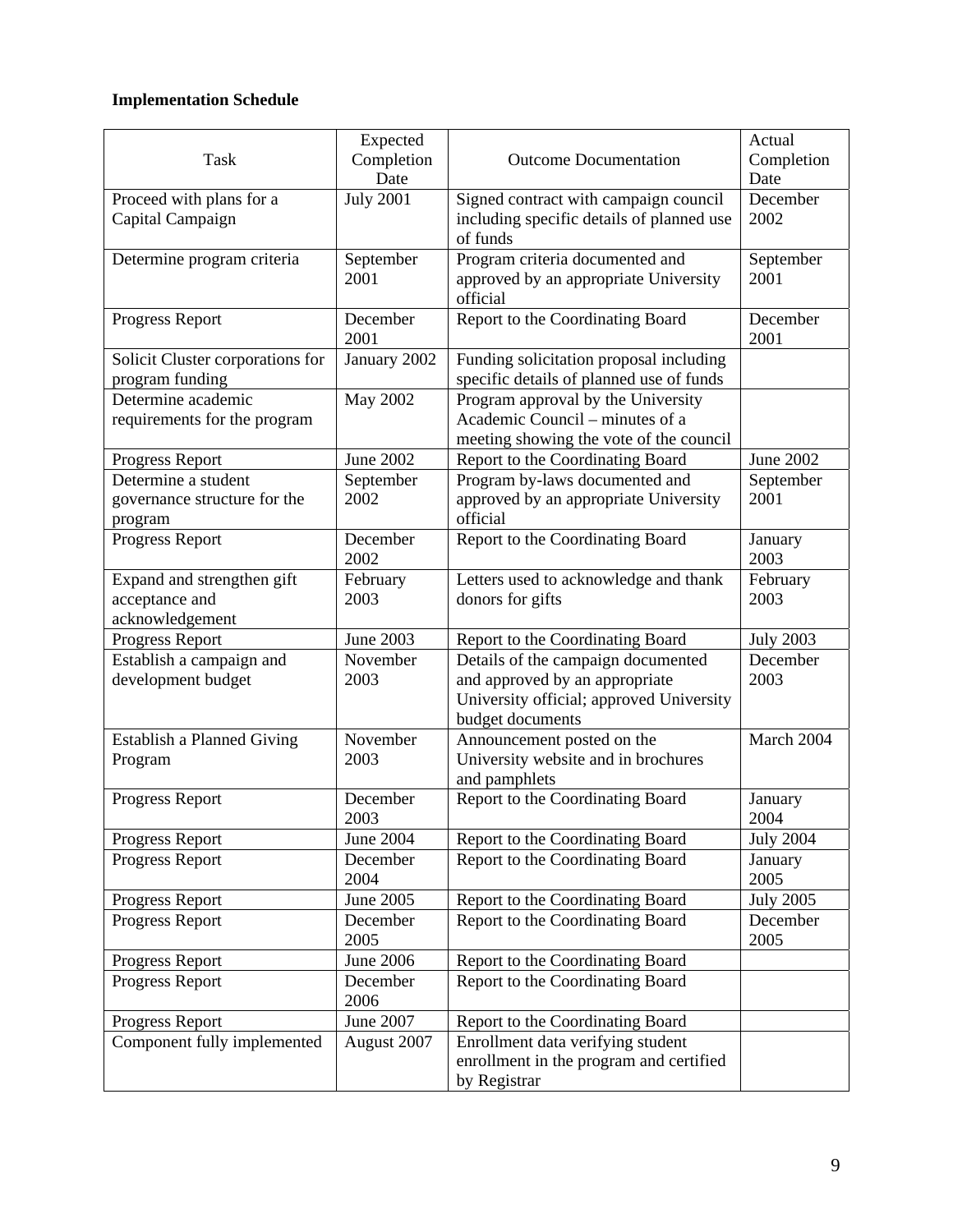Plan Component: 2.1 Strengthen information technology services.

| Designated Institution Staff: |                                     |
|-------------------------------|-------------------------------------|
| Name                          | Mrs. Mary Lee Hodge                 |
| Title                         | Vice President for Business Affairs |
| Address                       | Prairie View A&M University         |
| Phone                         | 936-857-2952                        |
| Fax                           | 936-857-2638                        |
| E-mail                        | mlhodge@pvamu.edu                   |

| Designated Board Staff: |                                                                 |
|-------------------------|-----------------------------------------------------------------|
| Name                    | Ms. Amanda Greene                                               |
| Title                   | Budget and Policy Analyst, Planning and Accountability Division |
| Address                 | <b>Texas Higher Education Coordinating Board</b>                |
| Phone                   | 512-427-6137                                                    |
| Fax                     | 512-427-6147                                                    |
| E-mail                  | amanda.greene@thecb.state.tx.us                                 |

| Funding:                        |              |
|---------------------------------|--------------|
| Appropriated 2002 (millions)    | \$<br>0.80   |
| Appropriated 2003 (millions)    | 0.80<br>\$   |
| Appropriated 2004 (millions)    | 0.70<br>S    |
| Appropriated 2005 (millions)    | 0.70<br>S    |
| Expended as of 8/31/05          | (3.80)<br>\$ |
| <b>FY04 Budget Reallocation</b> | 0.46<br>\$   |
| FY 05 Budget Reallocation       | \$<br>0.40   |
| Appropriated 2006 (millions)    | 2.12<br>\$.  |
| FY 06 Expended and              |              |
| Committed as of 12/31/05        | (0.94)<br>S  |
| Available as of $12/31/05$      | 1.24<br>S    |

#### **Summary**

Below are the noteworthy accomplishments realized during the last twelve (12) months under the leadership and guidance of the SunGard/Collegis team:

#### **Administrative Accomplishments**

- $\blacktriangleright$  Acquired, installed, and brought up a replacement mainframe to support the university's Student Information Management System, thus resolving problematic mainframe lockups and slowdowns during registration, advising and grading periods.
- Replaced mainframe 3270 emulation connectivity software with "Blue Zone" 3270 emulation to ensure license compliance across the university at a cost savings.
- Provided consultation and support for migrating Financial Aid from EDE based processing into SIS.
- Spearheaded the signing of the SIS to Banner Leap agreement with SunGard SCT to take advantage of significant Banner migration savings for the university.
- Upgraded the web for student and web for faculty hardware platforms to eliminate slowdowns and server crashes in the student administrative system environment.
- $\triangleright$  Spearheaded a power distribution upgrade for cleaner, more reliable power to mission critical computer resources.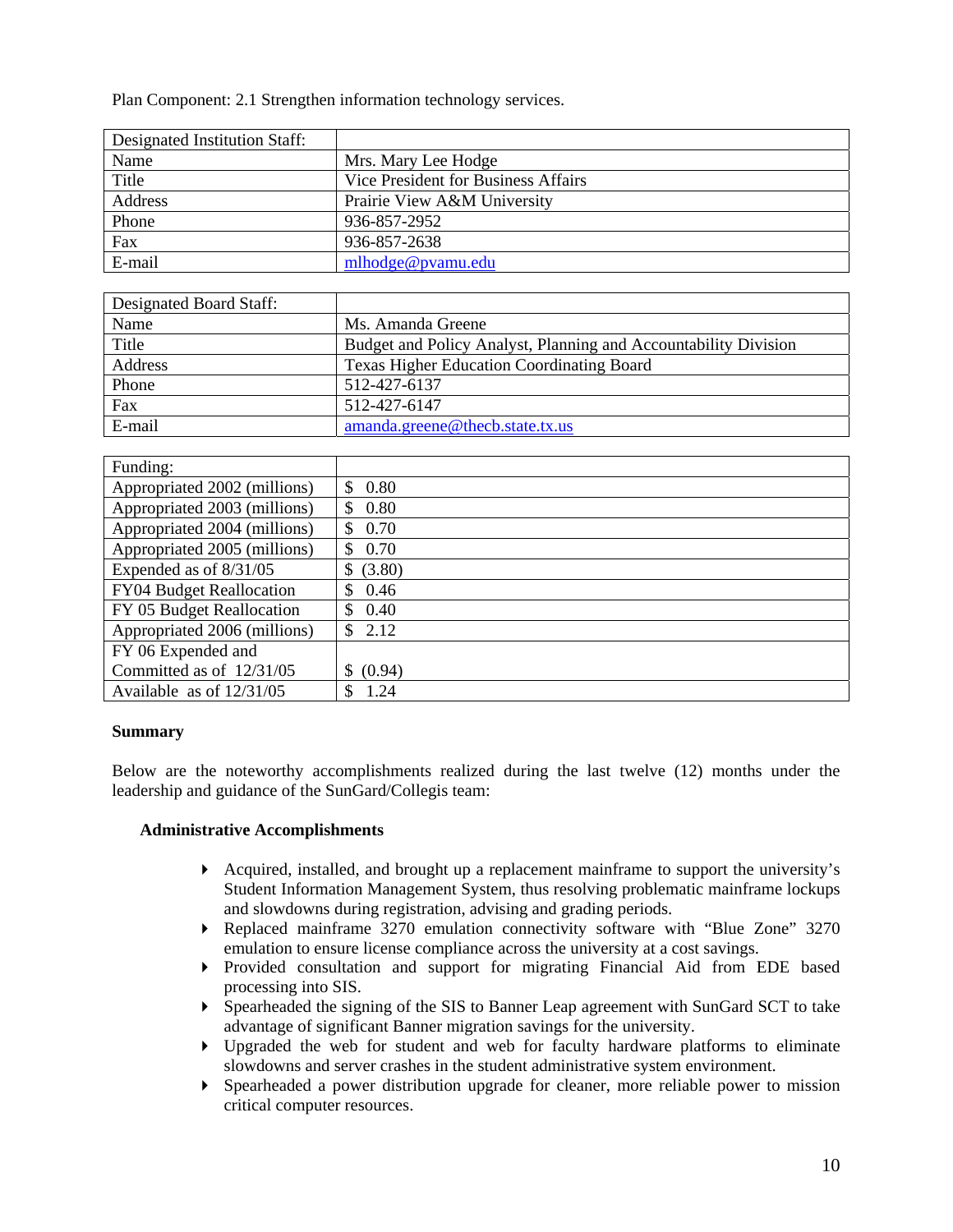- Engaged the university community in a comprehensive method of testing software applied maintenance in the administrative systems environment.
- Installed an online payment gateway to allow student payments over the Internet.
- Provided and continue to support the incorporation of technology into the Health Center's daily operations and the implementation of electronic medical records.
- Load Financial Aid for 2005-2006 award year into SIS Plus for aid award and distribution.
- Developed extracts for Student Health Medicat System.
- Developed extracts for TK20 Application.
- Roll SunGard Collegis ERIS Reporting Solution into production
- Assisting in identifying and evaluating an automated payment gateway for Fiscal department.
- Begin planning for Banner Student install and implementation.
- Conducted a Business Process Analysis (BPA) for the Financial Aid department to provide process assistance as required.

#### **Network Management Accomplishments**

- Installed high speed wireless infrastructure and connectivity in University College.
- Upgraded network switching infrastructure to improve network connectivity across campus.
- Upgraded the Cisco Pix 515 firewall and installed redundant Cisco Pix 525 firewalls to provide more robust performance, greater reliability, improved fault tolerance, greater protection of enterprise applications and to afford firewall protection for future expansion of networked resources.
- Replaced the Physical Plant and Coleman Library core routers with state of the art routers to provide better performance and increased reliability of the network infrastructure.
- Acquired and installed Cisco Works Enterprise network management software and hardware platform to provide for increased network management capabilities.
- Completed a Microsoft Exchange pilot project and initiated the production rollout of Exchange.
- Provided technical support and consultation for new construction projects on campus.
- Provided support and consultation for upgrade and centralized security system to be housed in the Department of Public Safety.
- Provided support and consultation for the development and implementation of a shared resource environment with Human Resources.
- Upgraded McAfee Enterprise anti-virus solution to version 8.
- Provided IT infrastructure and network connectivity for newly constructed buildings at PVAMU:
	- Electrical Engineering
	- **Architecture**
	- Nursing School
	- Athletics Administration
- **Provided network connectivity for Harrington Science building renovation.**
- Provided High Speed wireless infrastructure, network connectivity and ongoing technical support for all PVAMU student housing phases.
- Implemented Microsoft Active Directory on PVAMU LAN.
- $\triangleright$  Provided network connectivity to the following labs:
	- Animal Industries computer lab
	- Computer Science graduate computer lab
	- Texas Pre-Medical Academy computer lab
- Upgrade fiber backbone between core locations.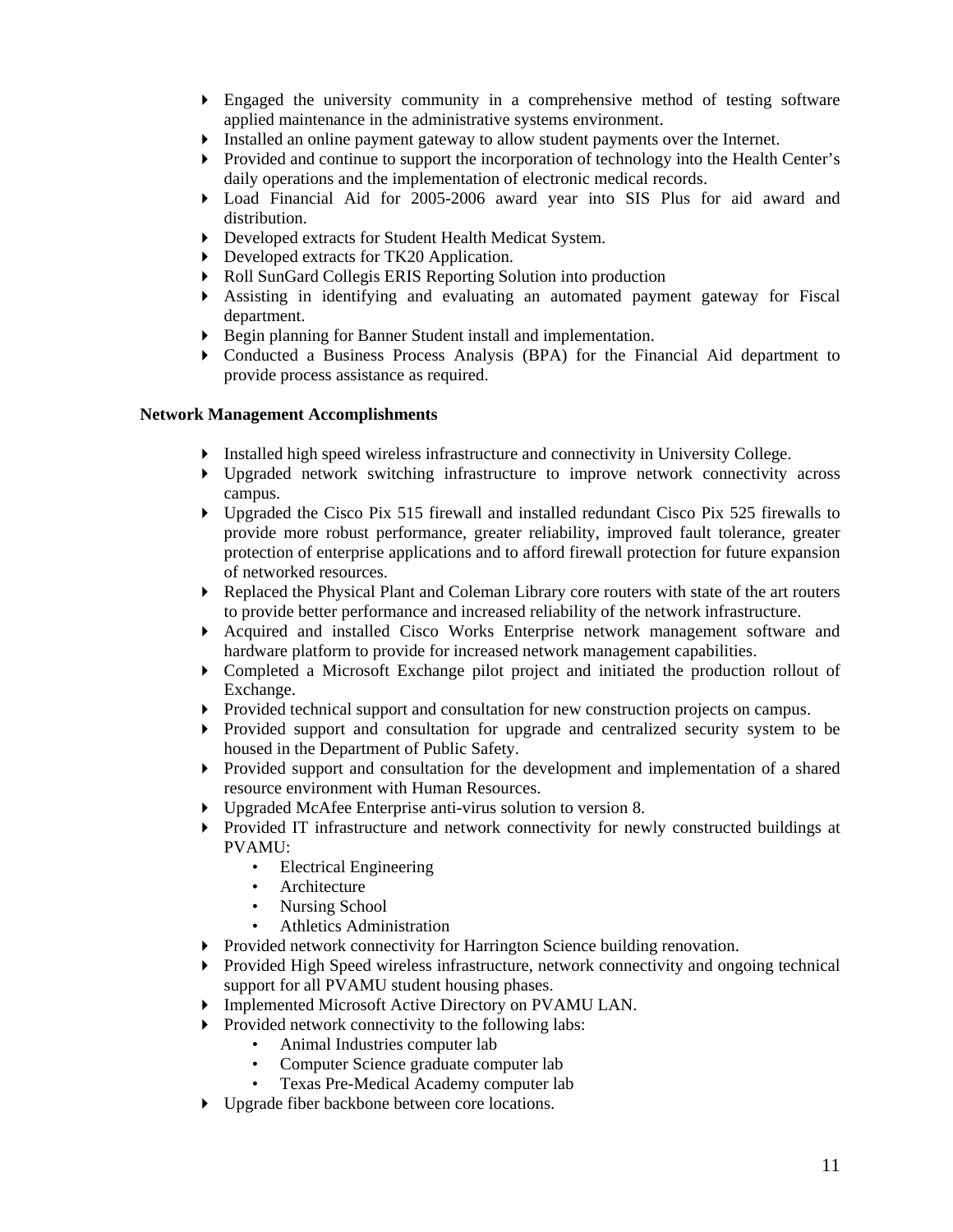- Installed and implemented Voice Over IP (VOIP) telephony in newly constructed buildings at PVAMU and migrating to campuswide deployment.
- Provide enhanced network security and intrusion protection for campus network.
- **Provide network support for environmental controls project campuswide.**
- Created and maintained a Network Operations Center (NOC) in the SR Collins data center which provisions 24 x 7 PVAMU network monitoring and control.

#### **User Services and Lab Support Accomplishments**

- Established Central Help Desk services which provide 24/7 technical support to students and daily support to faculty and staff.
- Established a collaborative learning space for students in the Coleman Library with the rollout of the "Panther Trek" project which provides wireless laptop checkout and use in the library.
- Resolved problematic, pervasive and frustrating pc downtime issues in the open computer labs by introducing hardware and software solutions designed to improve efficiencies and reliability to the lab systems.
- Installed and implemented Print Manager Plus technology which provides comprehensive and effective management of network printing resources and reporting capability for the open lab environment.
- Instituted a user authentication process in the open computer labs to facilitate authorized access and protection of lab resources.
- $\blacktriangleright$  Addressed the need for additional computing capacity in the open labs by increasing the number of lab computers from 100 to 170.
- Established a new computer lab in Farrell Hall to support student computing needs and requirements by providing 38 additional pc workstations on campus with targeted 24 by 7 availability and access.
- Provided planning, implementation, equipment and support for the SGA student voting and elections.
- **Provided Microsoft Outlook end user training to email users.**
- $\triangleright$  Provided a total renovation facelift for the student computing lab in Coleman Library.
- Installed web cams in student computing labs for security.
- Relocated printers in student computing lab in Coleman Library to facilitate student usage patterns.
- Continue to provide daily desktop support and assistance to PVAMU community on demand through help desk requests.
- Implementing remote desktop management support and services for the entire PVAMU community.
- Researched and implemented printer paper tracking and usage in student computer labs.

#### **Academic Services and Support Accomplishments**

- Provided and continue to provide individual Web CT training for faculty.
- Moved to a scheduled Student Information System training system with attendance tracking and satisfaction surveys.
- $\blacktriangleright$  Met with the Registrar and Provost's offices to discuss the impacts of current drop procedures on enrollments in Web CT.
- Met with the Registrar's office to discuss SIS training changes and to forge a partnership for the improvement of that training.
- Conducted a marketplace and opportunity assessment of the related to the online Masters degree in Juvenile Justice.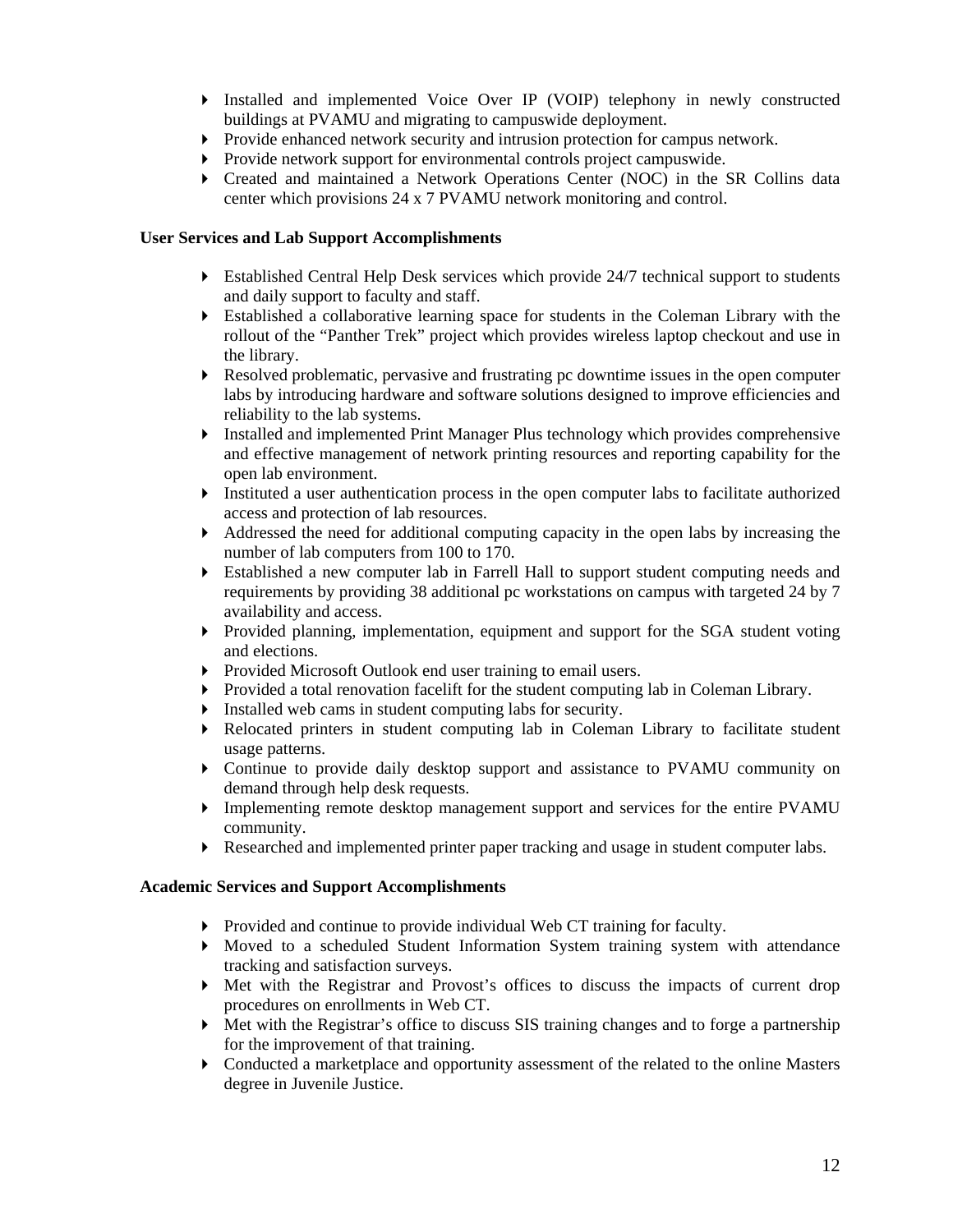- $\triangleright$  Provided technology leadership, guidance and support to the academic technology systems administrators as necessary.
- Working with the Academic administration to create a PVAMU Instructional Technology strategic plan.
- Working with the Academic administration to identify Resource Development services (grants) that would be beneficial to PVAMU.
- Provisioned academic technology training on distance learning and the infusion of technology in the curriculum with the College of Nursing.

#### **Web Integration Projects**

- Installed the SunGard Collegis Site Builder web content management service to provide web content management and creation for the university community.
- Spearheaded the total redesign and deployment of a new PVAMU web presence via SunGard Collegis Site Builder.
- **Provided Onsite Site Builder training to PVAMU web content providers.**
- Conducted PVAMU migration of legacy web content to new web presence.

#### **Leadership Projects**

- Established IT Governance Structure.
- ▶ Created and published IT Disaster Recovery Plan.
- Created and publish an IT Communications Plan.
- Working with PVAMU to create and publish an IT Strategic Plan for Technology.

| Task                                                                                          | Expected<br>Completion<br>Date | <b>Outcome Documentation</b>                                                                                                                 | Actual<br>Completion<br>Date |
|-----------------------------------------------------------------------------------------------|--------------------------------|----------------------------------------------------------------------------------------------------------------------------------------------|------------------------------|
| Reevaluate current and future<br>needs and opportunities for<br><b>Information Technology</b> | September<br>2001              | <b>Texas Commitment to Prairie View</b><br>A&M University Strategic Plan                                                                     | <b>July 2001</b>             |
| Acquire Equipment and Hire<br>Consultants                                                     | December<br>2001               | Paid invoices for equipment purchases<br>related to goal; contracts with<br>consultants including the specific nature<br>of their objectives | December<br>2001             |
| Progress Report                                                                               | December<br>2001               | Report to the Coordinating Board                                                                                                             | December<br>2001             |
| <b>Staff Recruitment</b>                                                                      | March 2002                     | Written justification for hiring<br>individuals for Information Technology<br>positions                                                      | March 2002                   |
| Progress Report                                                                               | June 2002                      | Report to the Coordinating Board                                                                                                             | June 2002                    |
| Component fully implemented                                                                   | September<br>2002              | <b>Texas Commitment to Prairie View</b><br>A&M University Strategic Plan with<br>accomplishments identified                                  | September<br>2002            |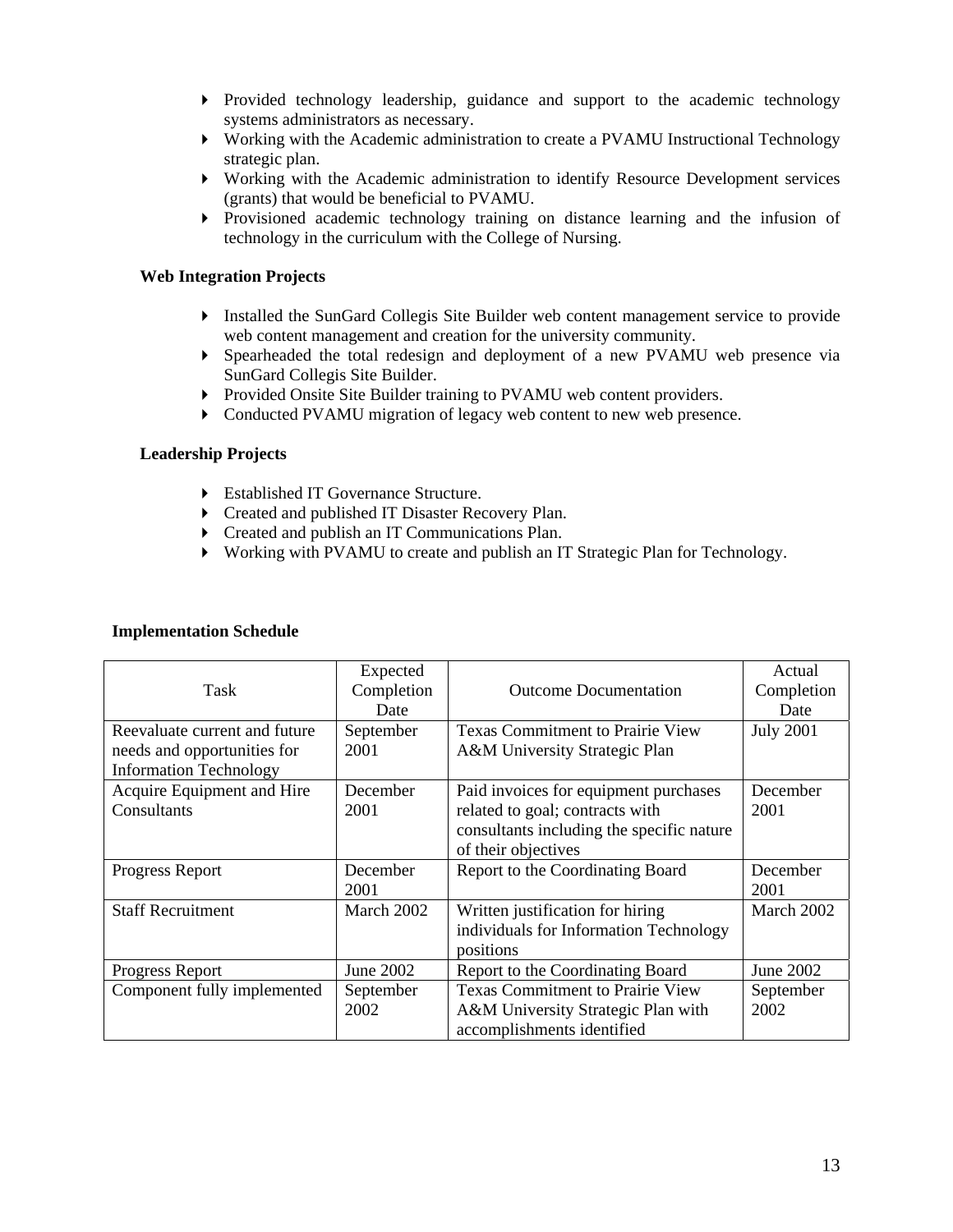| Task                                                                                                                                                                                      | Expected<br>Completion<br>Date | <b>Outcome Documentation</b>                                                                                      | Actual<br>Completion<br>Date |
|-------------------------------------------------------------------------------------------------------------------------------------------------------------------------------------------|--------------------------------|-------------------------------------------------------------------------------------------------------------------|------------------------------|
| <b>Information Technology</b><br>Management outsourced to<br>SunGard Collegis, Inc.<br>effective June 1, 2004. All<br>PVAMU IT employees to<br>SunGard Collegis, Inc. by July<br>31, 2004 | June 1, 2004                   | <b>Report to Coordinating Board Staff</b><br>advised of plan to re-allocate funds to<br>support ITS component 2.1 | June 2004                    |
| Outsourcing of Information<br><b>Technology to SunGard</b><br>Collegis completed by<br>September 1, 2004                                                                                  | September 1,<br>2004           | Progress/Status Report from SunGard<br>Collegis CIO to PVAMU Executive<br>Vice President/CFO                      | September<br>1, 2004         |
| Extension of Internet service to<br>students residing in University<br>College facilities started during<br>summer 2004                                                                   | September 1,<br>2004           | Progress/Status Report from SunGard<br>Collegis CIO to PVAMU Executive<br>Vice President/CFO                      | November<br>1, 2004          |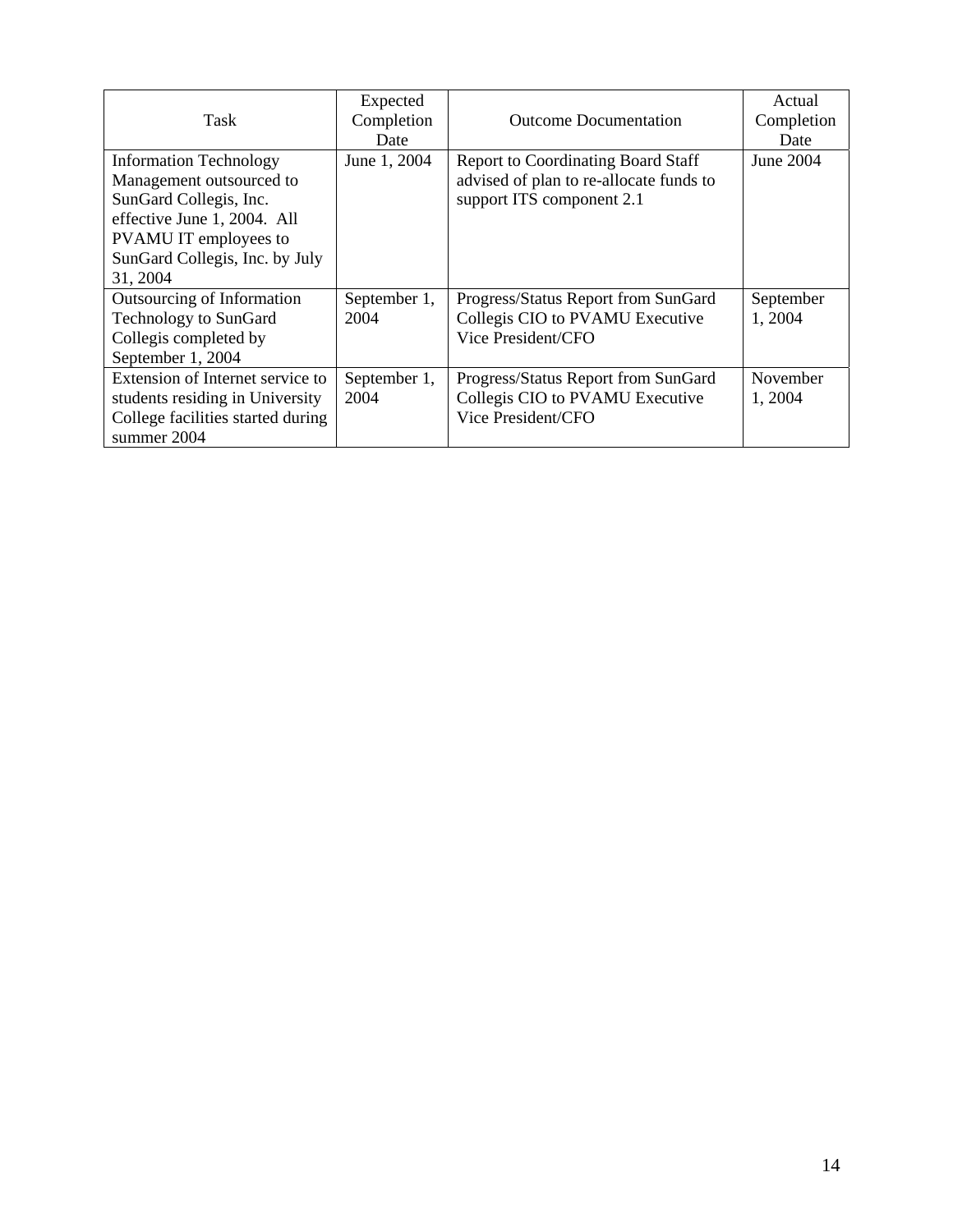Plan Component: 2.2 Strengthen human resources function and infrastructure and develop a competitive faculty compensation and benefit structure.

| Designated Institution Staff: |                                     |
|-------------------------------|-------------------------------------|
| Name                          | Mrs. Mary Lee Hodge                 |
| Title                         | Vice President for Business Affairs |
| Address                       | Prairie View A&M University         |
| Phone                         | 936-857-2952                        |
| Fax                           | 936-857-2638                        |
| E-mail                        | mlhodge@pvamu.edu                   |

| Designated Board Staff: |                                                  |
|-------------------------|--------------------------------------------------|
| Name                    | Ms. Natalie Coffey                               |
| Title                   | Program Director, Participation and Success      |
| Address                 | <b>Texas Higher Education Coordinating Board</b> |
| Phone                   | 512-427-6227                                     |
| Fax                     | 512-427-6147                                     |
| E-mail                  | Natalie.Coffey@thecb.state.tx.us                 |

| Funding:                     | None Required |
|------------------------------|---------------|
| Appropriated 2002 (millions) | 0.00<br>\$.   |
| Appropriated 2003 (millions) | 0.00<br>\$.   |
| Appropriated 2004 (millions) | 0.00<br>\$    |
| Expended as of 8/31/04       | 0.00<br>\$    |
| FY04 Budget Reallocation     | 0.00<br>S     |
| Appropriated 2005 (millions) | 0.00<br>\$.   |
| FY05 Expended and            |               |
| Committed as of 12/31/04     | $0.00\,$      |
| FY05 Budget Reallocation     | 0.00<br>S.    |
| Available as of 12/31/04     | 0.00<br>S     |
| Available as of 12/31/05     | 0.00          |

#### **Summary**

During the past fiscal year (FY2005) the outside consulting firm of McConnell Jones Lanier and Murphy (MJLM) from Houston, Texas was awarded a contract to conduct a comprehensive compensation and job classification study of all classified staff positions and of administrative and professional positions (nonfaculty) below the level of vice president, dean, associate and assistant vice president and associate and assistant dean. The MJLM report showing the results of the study should be known not later than April – May 2006 so that any salary adjustments (subject to availability of funds) may be incorporated into planning for the FY2007 Annual Operating Budget.

In addition, the roll out of the People Admin system should take place within the March-April 2006 timeframe. The system will automate position audits, position requests, the application process, and the hiring process.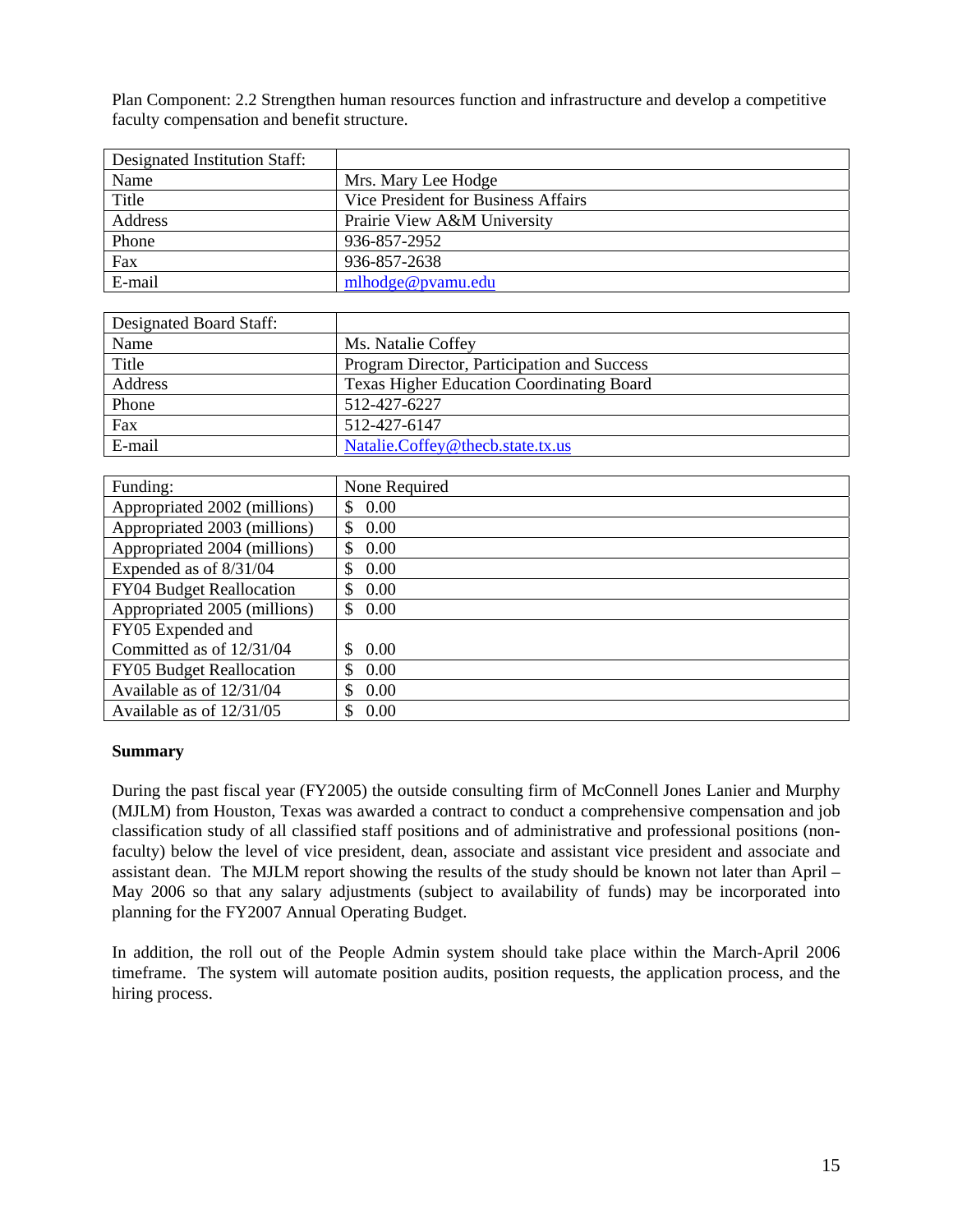|                              | Expected     |                                         | Actual           |
|------------------------------|--------------|-----------------------------------------|------------------|
| Task                         | Completion   | <b>Outcome Documentation</b>            | Completion       |
|                              | Date         |                                         | Date             |
| Develop an assessment plan   | September    | <b>Texas Commitment to Prairie View</b> | <b>July 2001</b> |
| for review of faculty        | 2001         | A&M University Strategic Plan           |                  |
| compensation and benefit     |              |                                         |                  |
| structure and other human    |              |                                         |                  |
| resources functions          |              |                                         |                  |
| Progress Report              | December     | Report to the Coordinating Board        | December         |
|                              | 2001         |                                         | 2001             |
| Create strategies to improve | January 2002 | Customer satisfaction survey results    | January          |
| human resources functions    |              |                                         | 2002             |
| Develop and implement a      | February     | Documentation on file                   | February         |
| compensation and benefits    | 2002         |                                         | 2002             |
| structure                    |              |                                         |                  |
| Develop and implement an     | April 2002   | Documentation on file of the number     | April 2002       |
| employee evaluation and      |              | and level of employees receiving awards |                  |
| rewards system               |              |                                         |                  |
| Create and implement an      | May 2002     | Training schedule and materials.        | <b>May 2002</b>  |
| employee training and        |              | Documentation on file of the number     |                  |
| development program          |              | and level of employees trained          |                  |
| Progress Report              | June 2002    | Report to the Coordinating Board        | <b>June 2002</b> |
| <b>Faculty Recruitment</b>   | September    | Faculty with appropriate terminal       |                  |
|                              | 2002         | degrees are hired                       |                  |
| Component fully implemented  | October 2002 | Competitive faculty and staff           | October          |
|                              |              | compensation and benefits on file       | 2002             |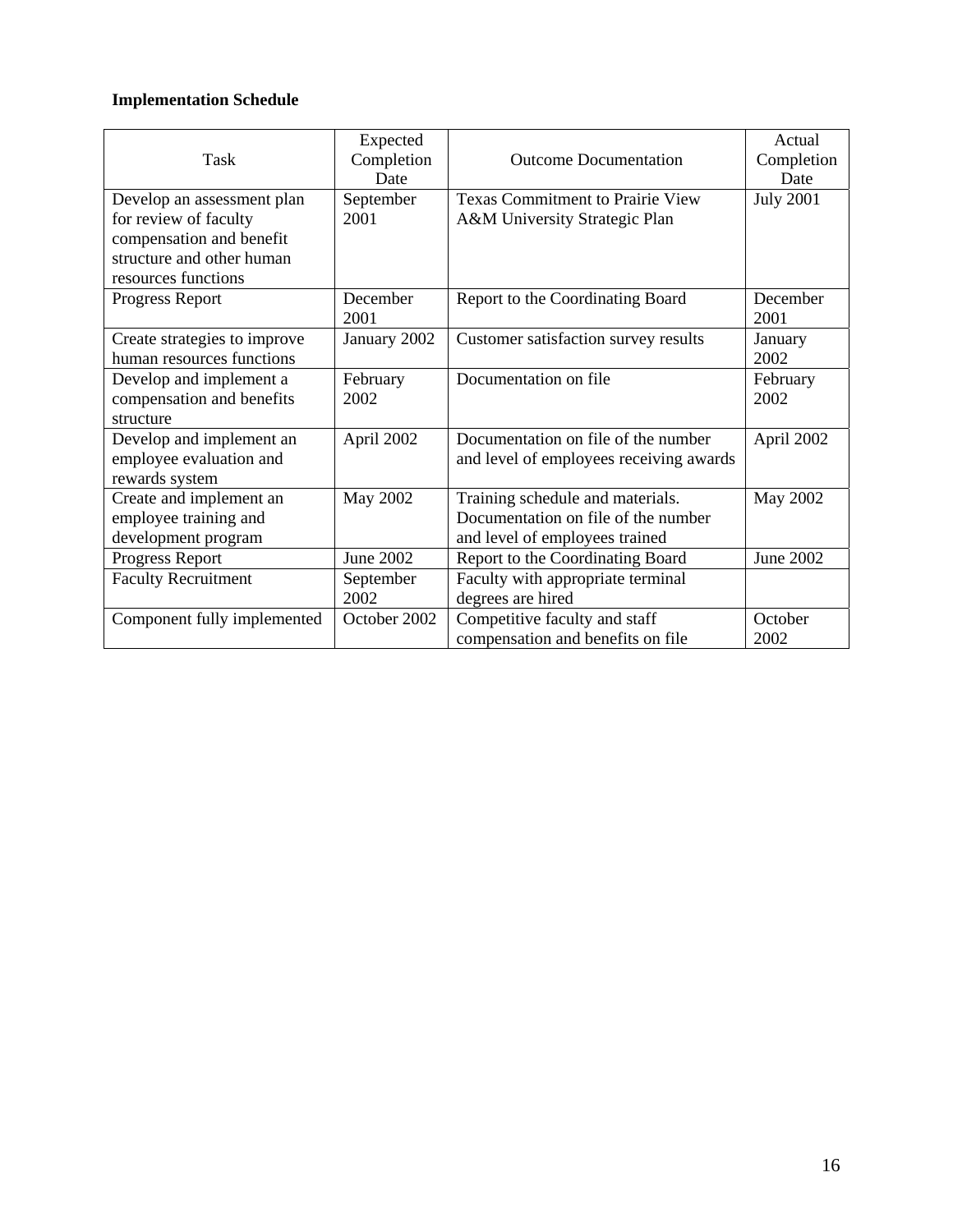Plan Component: 3.1 Maintain accreditation of programs currently accredited; as appropriate, obtain accreditation for programs that are not currently accredited.

| Designated Institution Staff: |                             |
|-------------------------------|-----------------------------|
| Name                          | Dr. Munir Quddus            |
| Title                         | Dean, College of Business   |
| Address                       | Prairie View A&M University |
| Phone                         | 936-857-4310                |
| Fax                           | 936-857-2797                |
| E-mail                        | muquddus@pyamu.edu          |

| Designated Board Staff: |                                                                         |
|-------------------------|-------------------------------------------------------------------------|
| Name                    | Dr. Roger Alford                                                        |
| Title                   | Program Director, Universities and Health-Related Institutions Division |
| Address                 | <b>Texas Higher Education Coordinating Board</b>                        |
| Phone                   | 512-427-6216                                                            |
| Fax                     | 512-427-6168                                                            |
| E-mail                  | Roger.alford@thecb.state.tx.us                                          |

| Funding:                        |                       |
|---------------------------------|-----------------------|
| Appropriated 2002 (millions)    | 0.20<br>\$.           |
| Appropriated 2003 (millions)    | 0.20                  |
| Appropriated 2004 (millions)    | 0.87                  |
| Appropriated 2005 (millions)    | 0.88<br><sup>\$</sup> |
| Expended as of 8/31/05          | \$(1.76)              |
| <b>FY04 Budget Reallocation</b> | (0.09)<br>S           |
| FY 05 Budget Reallocation       | \$ (0.22)             |
| Appropriated 2006 (millions)    | 0.95<br>S.            |
| FY 06 Expended and              |                       |
| Committed as of 12/31/05        | (0.89)                |
| Available as of $12/31/05$      | 0.14                  |

#### **Summary**

The Self-Evaluation Report (SER) was submitted to the Association to Advance Collegiate Schools of Business (AACSB) in August 2005. On December 19, 2005, the Peer Review Team (PRT) sent their official pre-visit letter. A visit was recommended by the team and supported by the AACSB Initial Accreditation Committee. The college sent its formal "Response to the Pre-Visit" letter on January 20, 2006. The college and the university are currently preparing for the actual visit on February 5-8 2006. In July 2005, Dean M. Wafa, business advisor on the team, visited the campus and met with the faculty, staff, advisory board chair, Provost and President Mr. Wafa submitted a report with a few concerns, but also commending the success made to date.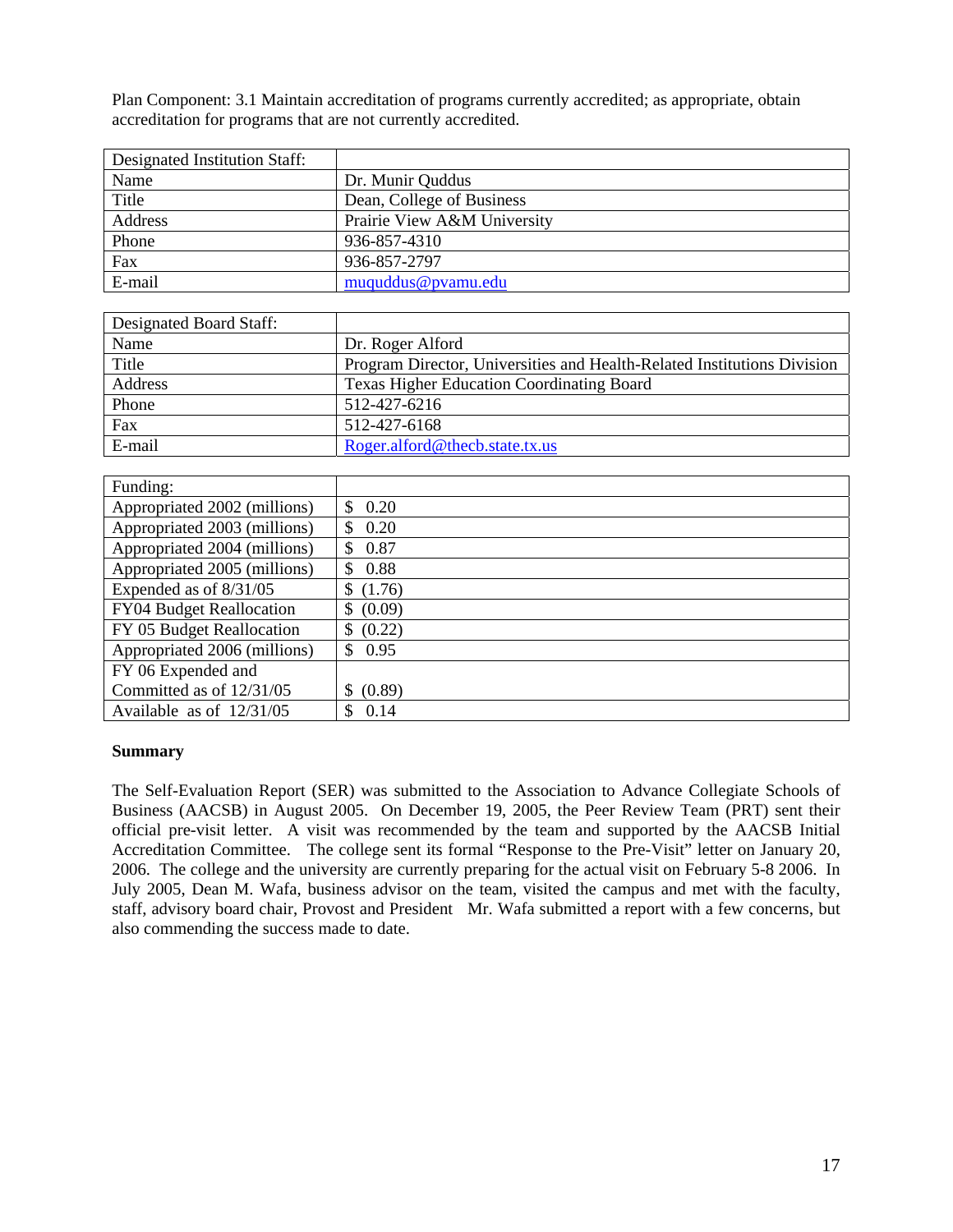| <b>Task</b>                                                                           | Expected<br>Completion<br>Date | <b>Outcome Documentation</b>                                                                          | Actual<br>Completion<br>Date |
|---------------------------------------------------------------------------------------|--------------------------------|-------------------------------------------------------------------------------------------------------|------------------------------|
| Develop a plan to attain<br>AACSB accreditation for the<br><b>College of Business</b> | September<br>2001              | <b>Texas Commitment to Prairie View</b><br>A&M University Strategic Plan                              | <b>July 2001</b>             |
| Progress Report                                                                       | December<br>2001               | Report to the Coordinating Board                                                                      | December<br>2001             |
| Assess the Business faculty<br>and the Business curriculum                            | March 2002                     | Faculty and curricula are in place that<br>meet accreditation standards                               | April 2002                   |
| Conduct mock self-study                                                               | May 2002                       | Self-study                                                                                            | May 2002                     |
| Progress Report                                                                       | June 2002                      | Report to the Coordinating Board                                                                      | June 2002                    |
| Progress Report                                                                       | December<br>2002               | Report to the Coordinating Board                                                                      | January<br>2003              |
| Apply for candidacy to<br><b>AACSB</b>                                                | January 2003                   | Certificate of candidacy                                                                              | October<br>2002              |
| Progress Report                                                                       | June 2003                      | Report to the Coordinating Board                                                                      | <b>July 2003</b>             |
| Progress Report                                                                       | December<br>2003               | Report to the Coordinating Board                                                                      | January<br>2004              |
| Progress Report                                                                       | June 2004                      | Report to the Coordinating Board                                                                      | <b>June 2004</b>             |
| Plan for initial accreditation<br>visit                                               | August 2004                    | Application submitted and acceptance<br>received for an initial accreditation visit<br>in Spring 2006 | <b>July 2004</b>             |
| Progress with AACSB                                                                   | August 2004                    | Second year annual Candidacy Report<br>submitted and acceptance received<br>(October 2004)            | August 2004                  |
| Progress Report                                                                       | December<br>2004               | Report to the Coordinating Board                                                                      | December<br>2004             |
| Component fully implemented                                                           | May 2005                       | Certificate of AACSB accreditation                                                                    |                              |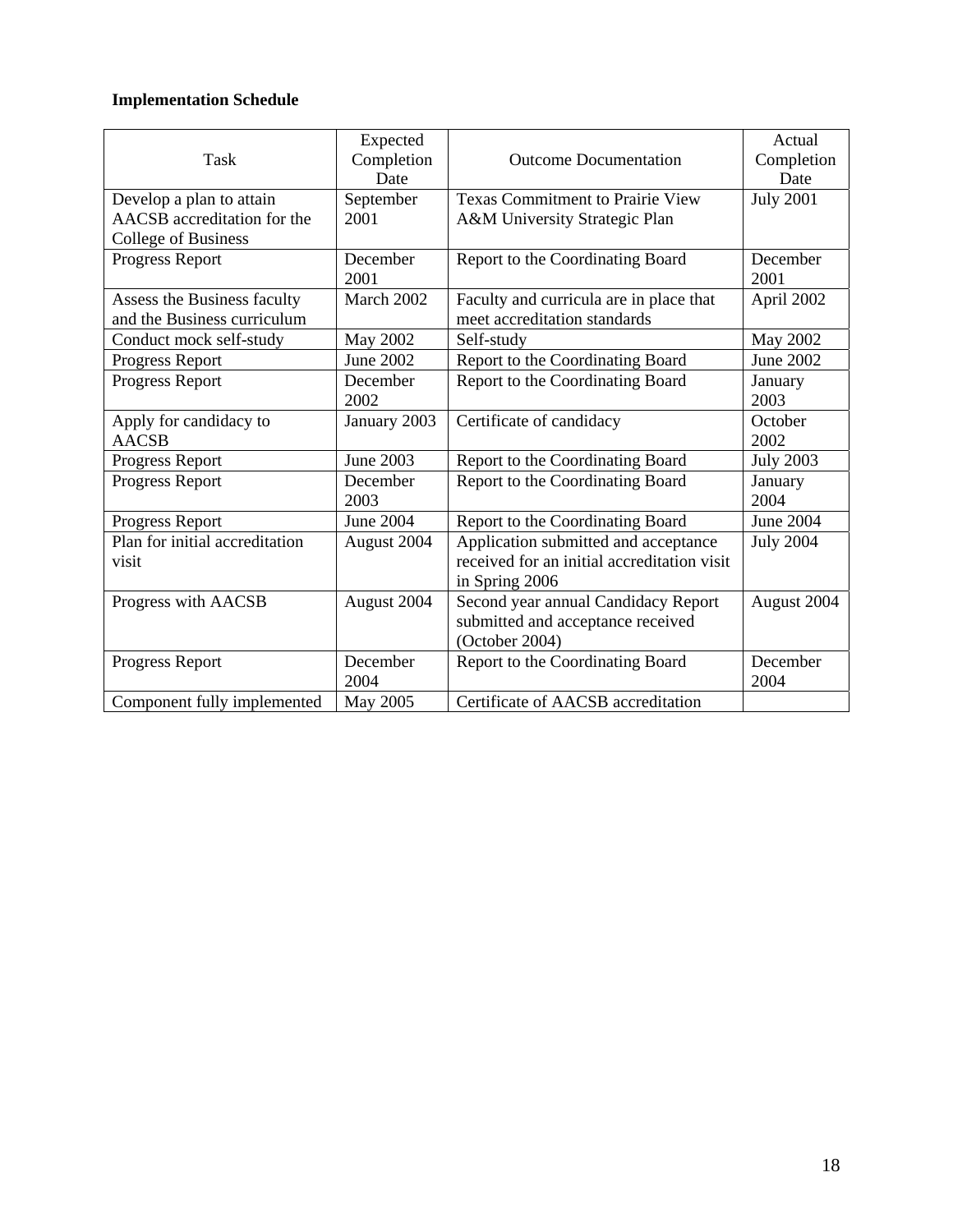Plan Component: 4.1 Construct new College of Nursing Building.

| Designated Institution Staff: |                                                |
|-------------------------------|------------------------------------------------|
| Name                          | Mr. Larry Raab                                 |
| Title                         | Director, Campus Planning and Space Management |
| Address                       | Prairie View A&M University                    |
| Phone                         | 936-857-4895                                   |
| Fax                           | 936-857-4888                                   |
| E-mail                        | $llr$ aab $@p$ vamu.edu                        |

| Designated Board Staff: |                                                  |
|-------------------------|--------------------------------------------------|
| Name                    | Ms. Nancy Ellen Soteriou                         |
| Title                   | <b>Assistant Director, Resource Planning</b>     |
| Address                 | <b>Texas Higher Education Coordinating Board</b> |
| Phone                   | 512-427-6122                                     |
| Fax                     | 512-427-6147                                     |
| E-mail                  | Nancy.Soteriou@thecb.state.tx.us                 |

| Funding:                                 |            |
|------------------------------------------|------------|
| PUF (millions)                           | 41.77      |
| Expended and committed as of<br>12/31/05 | \$ (37.89) |

Note: Building only (\$10 million garage is separate. Funding provided from Hermann Memorial Hospital for garage.)

### **Summary**

Substantial completion of the College of Nursing Building was completed on January 5, 2006. The College of Nursing began move-in on January 13, 2006. Final completion will occur when all outstanding punch list work is completed. This should occur no later than March 2006. Spring 2006 classes are being held in the new building, and the College of Nursing plans to have an official Ribbon Cutting/Grand Opening in early June 2006.

| Task                                                                                     | Expected<br>Completion<br>Date | <b>Outcome Documentation</b>                                    | Actual<br>Completion<br>Date |
|------------------------------------------------------------------------------------------|--------------------------------|-----------------------------------------------------------------|------------------------------|
| Project Initiation                                                                       | <b>July 2001</b>               | Form C-1 (PVAMU)                                                | <b>July 2001</b>             |
| <b>Needs Assessment</b>                                                                  | August 2001                    | Preliminary Program of<br>Requirements                          | August 2001                  |
| Send preliminary Program of<br>Requirements to short list of<br>Architect/Engineer Firms | September<br>2001              | Letters to Architect/Engineer Firms                             | September<br>2001            |
| Architect/Engineer Selection                                                             | October 2001                   | TAMUS F, P&C & PVAMU User<br>Coordinator                        | October 2001                 |
| Program of Requirements                                                                  | November<br>2001               | TAMUS F, P &C & PVAMU<br>College of Nursing User<br>Coordinator | October 2001                 |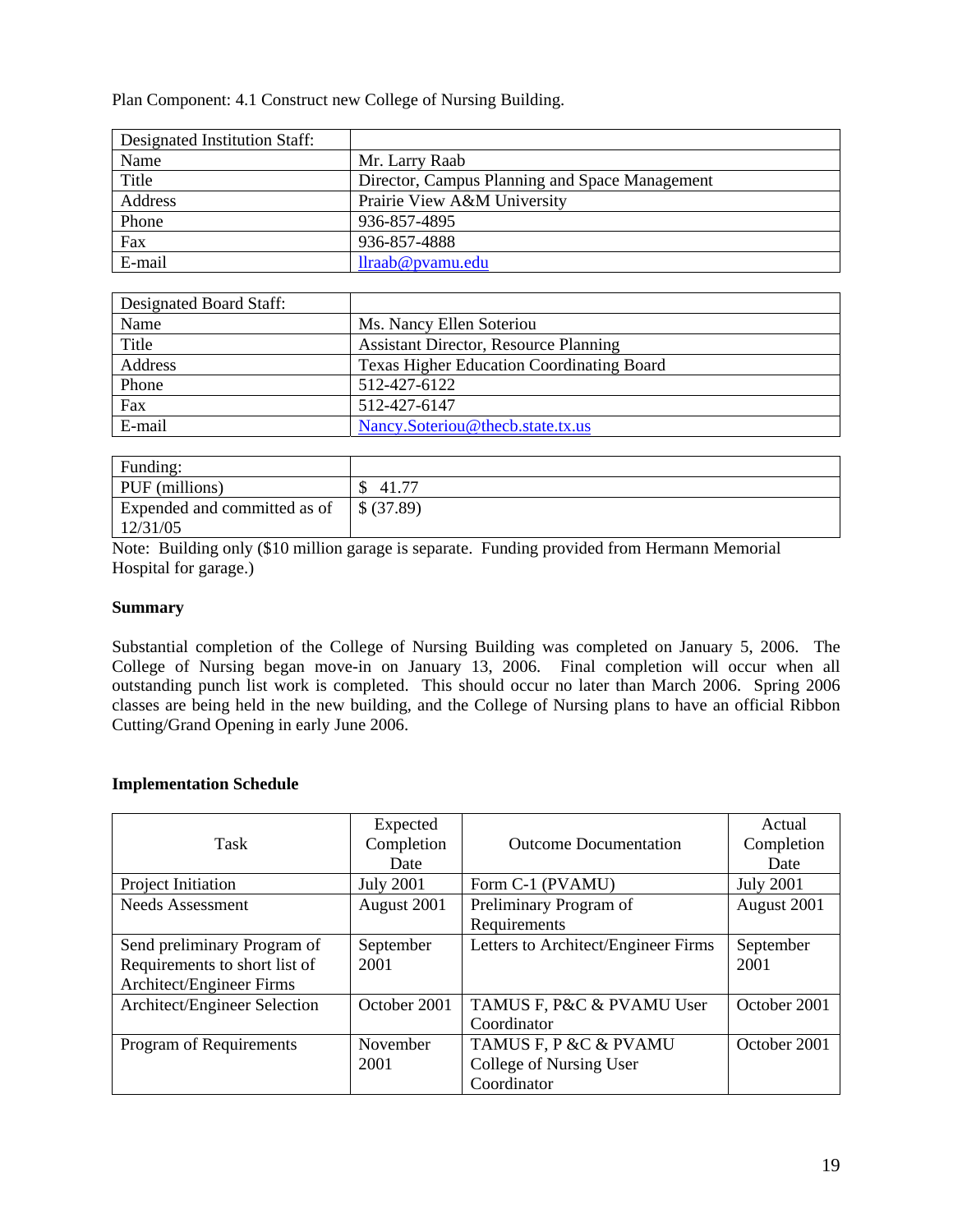| <b>Task</b>                                                   | Expected<br>Completion<br>Date | <b>Outcome Documentation</b>             | Actual<br>Completion<br>Date |
|---------------------------------------------------------------|--------------------------------|------------------------------------------|------------------------------|
| Negotiate Architect/Engineer<br>Contract                      | December<br>2001               | Architect/Engineer Contract              | December<br>2001             |
| Progress Report                                               | December<br>2001               | Report to the Coordinating Board         | December<br>2001             |
| <b>Initiate Concept Design</b>                                | January 2002                   | <b>Architectural Drawings</b>            | January 2002                 |
| <b>Approve Concept Design</b>                                 | <b>May 2002</b>                | Letter of Approval                       | <b>May 2002</b>              |
| <b>Authorize Construction</b><br><b>Documents Preparation</b> | May 2002                       | Letter of Authorization                  | July<br>2002                 |
| Progress Report                                               | <b>June 2002</b>               | Report to the Coordinating Board         | <b>June 2002</b>             |
| <b>Construction Documents</b>                                 | October 2002                   | Architectural & MEP Drawings             | January<br>2003              |
| Accept contractor proposals                                   | December<br>2002               | Proposals received                       | March<br>2003                |
| Progress Report                                               | December<br>2002               | Report to the Coordinating Board         | January<br>2003              |
| <b>Bidding and Negotiations</b>                               | January 2003                   | TAMUS F, P&C & PVAMU User<br>Coordinator | June 2003                    |
| <b>Contract Administration</b>                                | February<br>2003               | TAMUS F, P&C & PVAMU User<br>Coordinator | <b>July 2003</b>             |
| <b>Construction Commencement</b>                              | March 2003                     | TAMUS F, P&C & PVAMU User<br>Coordinator | September<br>2003            |
| Progress Report                                               | June 2003                      | Report to the Coordinating Board         | <b>July 2003</b>             |
| Progress Report                                               | December<br>2003               | Report to the Coordinating Board         | January 2004                 |
| Progress Report                                               | <b>June 2004</b>               | Report to the Coordinating Board         | <b>July 2004</b>             |
| Progress Report                                               | December<br>2004               | Report to the Coordinating Board         | December<br>2004             |
| <b>Construction Complete</b>                                  | June 2005                      | TAMUS Form 111300                        | January 2006                 |
| Progress Report                                               | June 2005                      | Report to the Coordinating Board         | February<br>2006             |
| <b>Install Movable Furnishings</b>                            | <b>July 2005</b>               | Furnishings installed                    | January 2006                 |
| <b>Beneficial Occupancy</b>                                   | August 2005                    | <b>TAMUS Form C-13A</b>                  | January 2006                 |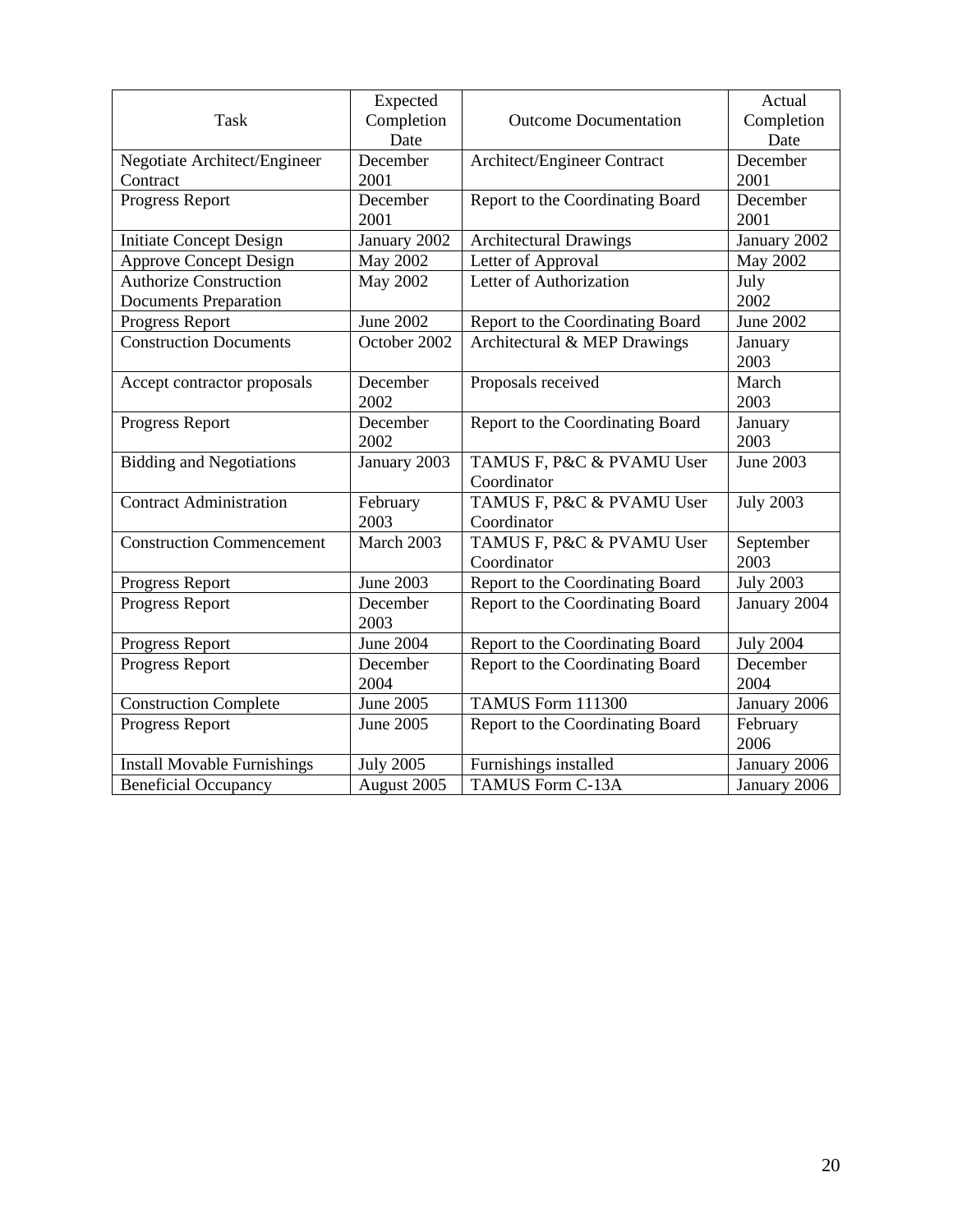Plan Component: 4.2 Enhance the College of Nursing by strengthening existing nursing and related programs.

| Designated Institution Staff: |                             |
|-------------------------------|-----------------------------|
| Name                          | Dr. Betty Adams             |
| Title                         | Dean, College of Nursing    |
| Address                       | Prairie View A&M University |
| Phone                         | 713-797-7007                |
| Fax                           | 713-797-7013                |
| E-mail                        | bnadams@pvamu.edu           |

| Designated Board Staff: |                                                                         |
|-------------------------|-------------------------------------------------------------------------|
| Name                    | Dr. Roger Alford                                                        |
| Title                   | Program Director, Universities and Health-Related Institutions Division |
| Address                 | <b>Texas Higher Education Coordinating Board</b>                        |
| Phone                   | 512-427-6216                                                            |
| Fax                     | 512-427-6168                                                            |
| E-mail                  | Roger.alford@thecb.state.tx.us                                          |

| Funding:                     |              |
|------------------------------|--------------|
| Appropriated 2002 (millions) | \$.<br>0.50  |
| Appropriated 2003 (millions) | 0.50         |
| Appropriated 2004 (millions) | 0.44         |
| Appropriated 2005 (millions) | 0.44         |
| Expended as of 8/31/05       | (3.84)<br>\$ |
| FY04 Budget Reallocation     | 0.97         |
| FY 05 Budget Reallocation    | 1.03<br>\$.  |
| Appropriated 2006 (millions) | 0.95<br>\$   |
| FY 06 Expended and           |              |
| Committed as of 12/31/05     | (0.95)       |
| Available as of $12/31/05$   | 0.04         |

#### **Summary**

The Board of Nursing Examiners for the State of Texas approved an LVN-BSN Program, optional track for the Bachelor of Science Degree in Nursing (BSN) in December 2004; twelve (12) students were initially admitted to the program in January 2005. Presently, there are 29 students enrolled in the LVN-BSN Program, and the majority of the students are receiving scholarships and financial assistance from their employers.

In December 2005, the Texas A&M University System Board of Regents approved the expansion of the Graduate Nursing Program to include two new program offerings: MSN in Nursing Administration and MSN in Nursing Education. Presently, the proposals for the above programs are being reviewed by the Texas Higher Education Coordinating Board for enrollment of students in fall 2006.

The College of Nursing had two national accreditation reviews in fall 2005: the National League for Nursing Accrediting Commission (NLNAC), October 4-6, 2005; and the Commission on Collegiate Nursing Education (CCNE), November 16-18, 2005. Both on-site surveys were successful, and final reports and decisions on accreditation will be rendered in spring 2006.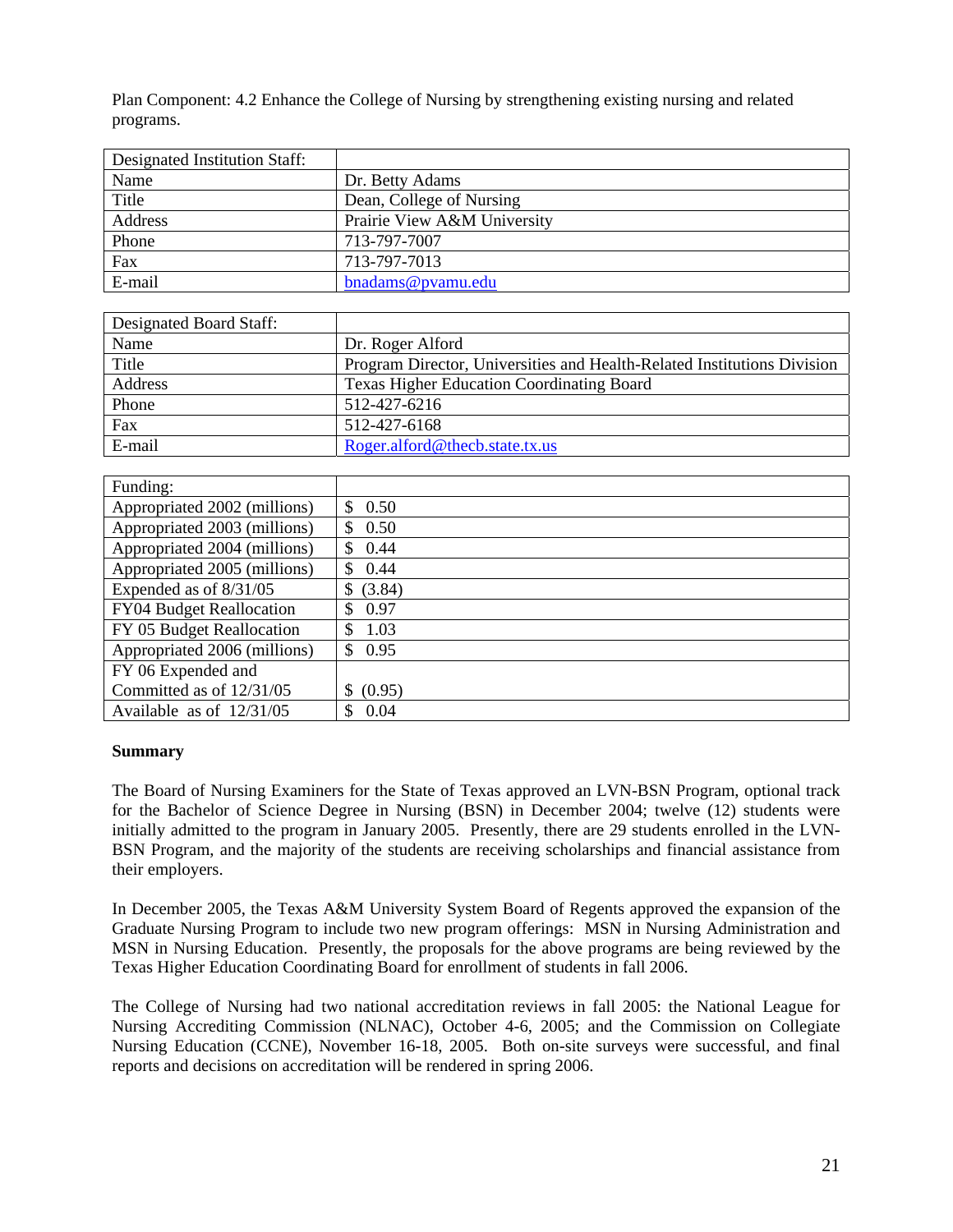# **Implementation Schedule (Date Added)**

|                                        | Expected         |                                         | Actual           |
|----------------------------------------|------------------|-----------------------------------------|------------------|
| <b>Task</b>                            | Completion       | <b>Outcome Documentation</b>            | Completion       |
|                                        | Date             |                                         | Date             |
| Needs assessment for                   | September        | <b>Texas Commitment to Prairie View</b> | <b>July 2001</b> |
| enhancement of programs and            | 2001             | A&M University Strategic Plan           |                  |
| faculty productivity                   |                  |                                         |                  |
| Progress Report                        | December         | Report to the Coordinating Board        | December         |
|                                        | 2001             |                                         | 2001             |
| Program Evaluation                     | February         | Academic department reports; external   | April 2002       |
|                                        | 2002             | evaluation reports                      |                  |
| <b>Selection of Programs</b>           | April 2002       | University Academic Council approval    | April 2002       |
| Progress Report                        | <b>June 2002</b> | Report to the Coordinating Board        | <b>June 2002</b> |
| Prepare any proposals                  | September        | Board of Regents approval               | <b>NA</b>        |
| requiring approval by the              | 2002             |                                         |                  |
| <b>Board of Regents</b>                |                  |                                         |                  |
| Progress Report                        | December         | Report to the Coordinating Board        | January          |
|                                        | 2002             |                                         | 2003             |
| Progress Report                        | <b>June 2003</b> | Report to the Coordinating Board        | <b>July 2003</b> |
| <b>Selection of a Faculty Practice</b> | September        | Program presentation by the College of  | March 17,        |
| Model                                  | 2003             | Nursing faculty                         | 2004             |
| Prepare proposal for a                 | September        | TAMUS approval of a Research and        | December         |
| <b>Research and Faculty</b>            | 2003             | <b>Faculty Development Center</b>       | 2004             |
| Development Center                     |                  |                                         |                  |
| Progress Report                        | December         | Report to the Coordinating Board        | January          |
|                                        | 2003             |                                         | 2004             |
| Progress Report                        | June 2004        | Report to the Coordinating Board        | <b>July 2004</b> |
| Progress Report                        | June 2005        | Report to the Coordinating Board        | June 2005        |
| Progress Report                        | December         | Report to the Coordinating Board        | January          |
|                                        | 2005             |                                         | 2006             |
| Progress Report                        | <b>June 2006</b> | Report to the Coordinating Board        |                  |
| Progress Report                        | December         | Report to the Coordinating Board        |                  |
|                                        | 2006             |                                         |                  |
| Progress Report                        | June 2007        | Report to the Coordinating Board        |                  |
| Component fully implemented            | August 2007      | <b>Texas Commitment to Prairie View</b> |                  |
|                                        |                  | A&M University Strategic Plan with      |                  |
|                                        |                  | accomplishments identified              |                  |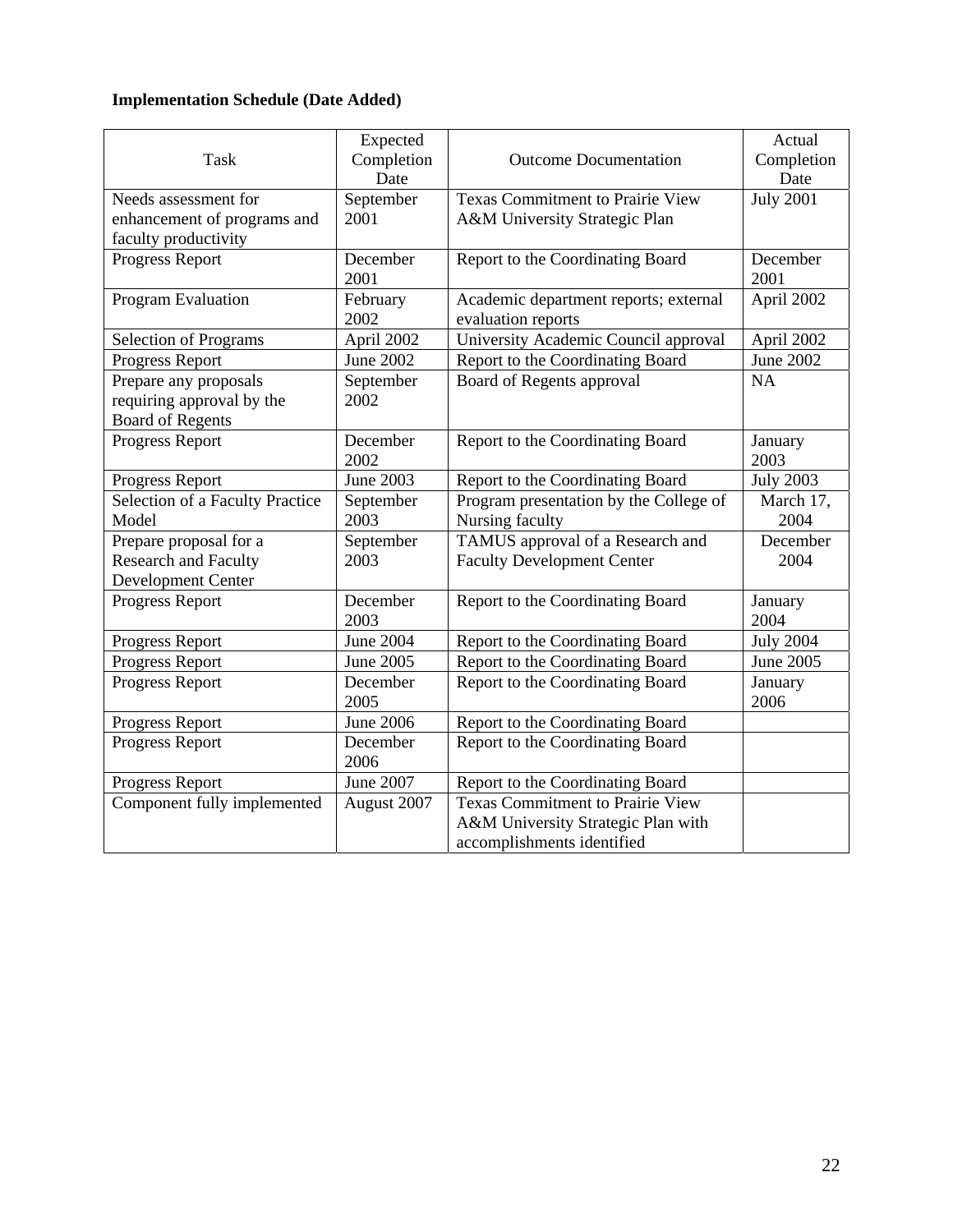Plan Component: 5.1 Enhance the College of Engineering by strengthening existing engineering and related programs.

| Designated Institution Staff: |                              |
|-------------------------------|------------------------------|
| Name                          | Dr. Milton R. Bryant         |
| Title                         | Dean, College of Engineering |
| Address                       | Prairie View A&M University  |
| Phone                         | 936-857-2211                 |
| Fax                           | 936-857-2222                 |
| E-mail                        | mrbryant@pvamu.edu           |

| Designated Board Staff: |                                                                         |
|-------------------------|-------------------------------------------------------------------------|
| Name                    | Dr. Roger Alford                                                        |
| Title                   | Program Director, Universities and Health-Related Institutions Division |
| Address                 | <b>Texas Higher Education Coordinating Board</b>                        |
| Phone                   | 512-427-6216                                                            |
| Fax                     | 512-427-6168                                                            |
| E-mail                  | Roger.alford@thecb.state.tx.us                                          |

| Funding:                     |               |
|------------------------------|---------------|
| Appropriated 2002 (millions) | 0.50<br>\$.   |
| Appropriated 2003 (millions) | 0.50<br>\$.   |
| Appropriated 2004 (millions) | 0.44<br>\$.   |
| Appropriated 2005 (millions) | 0.17<br>\$.   |
| Expended as of 8/31/05       | (1.47)<br>\$  |
| FY04 Budget Reallocation     | (0.07)<br>S   |
| FY05 Budget Reallocation     | (0.04)<br>\$. |
| Appropriated 2006 (millions) | 0.37<br>\$.   |
| FY 06 Expended and           |               |
| Committed as of 12/31/05     | (0.21)        |
| Available as of $12/31/05$   | 0.19          |

#### **Summary**

As part of the plan to enhance the College of Engineering, a continuing effort to improve the College's presence in the business community and among prospective students has been made through website enhancements and multimedia tools. A benefit of these enhancements is a more stable external funding base to support research and development within the college. Additionally, website enhancements support the recruitment initiative. Support for faculty development and faculty/administrative travel to professional meetings contributed to the strengthening of the student retention initiative. The robotic initiative was also supported. Professional services, including ABET annual maintenance fees as well as National Student Benchmark Assessment, continued. Support continued for the College ABET Assessment Committee chair, who monitors the college's continuing quality improvement practices. Dr. Paul Biney, chair of the ABET Assessment Committee, completed the actions on the Engineering and Engineering Technology academic program curriculum assessment for fall 2005. The college continues to monitor its Senior Design courses to accommodate comments made by ABET during its last visit.

The new OCR-funded Electrical Engineering building was completed, with move-in and occupancy in July 2005 and classes held in the facility fall 2005 (see Plan Component 5.3 for details).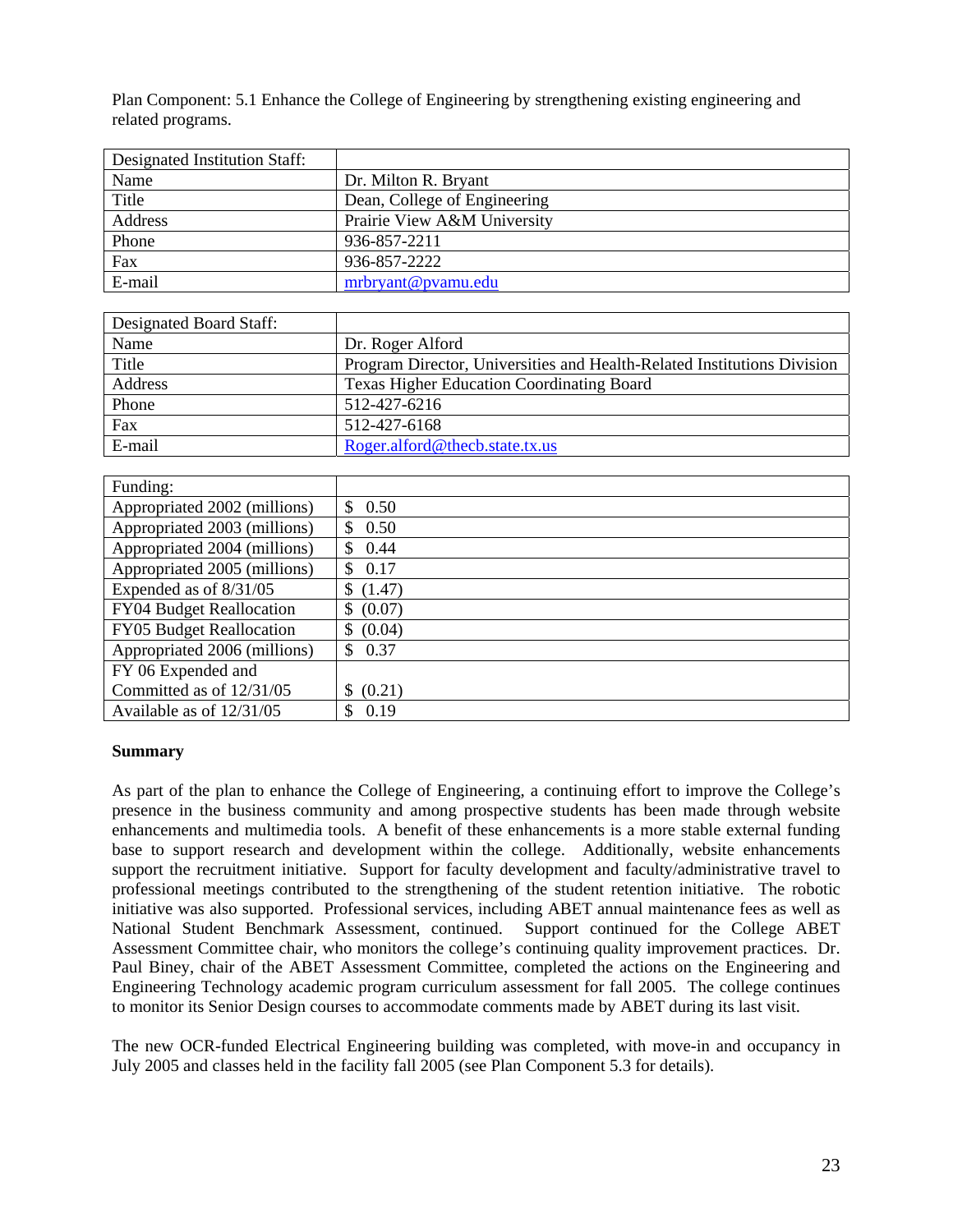| Task                                                                            | Expected<br>Completion<br>Date | <b>Outcome Documentation</b>                                                                                                                          | Actual<br>Completion<br>Date |
|---------------------------------------------------------------------------------|--------------------------------|-------------------------------------------------------------------------------------------------------------------------------------------------------|------------------------------|
| Evaluate future needs and<br>opportunities for the College<br>of Engineering    | September<br>2001              | <b>Texas Commitment to Prairie View</b><br>A&M University Strategic Plan                                                                              | <b>July 2001</b>             |
| Evaluate all academic<br>programs                                               | September<br>2001              | Annual academic department reports                                                                                                                    | September<br>2001            |
| Progress Report                                                                 | December<br>2001               | Report to the Coordinating Board                                                                                                                      | December<br>2001             |
| Determine non-substantive<br>programmatic changes                               | January 2002                   | University Academic/Graduate<br>Council approval                                                                                                      | $NA*$                        |
| Determine substantive<br>programmatic changes                                   | January 2002                   | University Academic/Graduate<br>Council approval                                                                                                      | $NA*$                        |
| Prepare any proposals<br>requiring approval by the<br><b>Board of Regents</b>   | March 2002                     | Board of Regents approval                                                                                                                             | $NA*$                        |
| Prepare any proposals<br>requiring approval by the<br><b>Coordinating Board</b> | June 2002                      | Coordinating Board approval (Note:<br>CB approval would only be needed if<br>major changes are made to programs or<br>if new programs are developed.) | $NA*$                        |
| Progress Report                                                                 | June 2002                      | Report to the Coordinating Board                                                                                                                      | June 2002                    |
| <b>Faculty/Staff Recruitment</b>                                                | <b>July 2002</b>               | Faculty/Staff numbers and credentials<br>are appropriate for the needs of the<br>College                                                              | October<br>2002              |
| Progress Report                                                                 | December<br>2002               | Report to the Coordinating Board                                                                                                                      | January<br>2003              |
| Progress Report                                                                 | June 2003                      | Report to the Coordinating Board                                                                                                                      | <b>July 2003</b>             |
| Progress Report                                                                 | December<br>2003               | Report to the Coordinating Board                                                                                                                      | January 2004                 |
| Progress Report                                                                 | June 2004                      | Report to the Coordinating Board                                                                                                                      | <b>July 2004</b>             |
| Progress Report                                                                 | December<br>2004               | Report to the Coordinating Board                                                                                                                      | December<br>2004             |
| Progress Report                                                                 | June 2005                      | Report to the Coordinating Board                                                                                                                      | <b>July 2005</b>             |
| Progress Report                                                                 | December<br>2005               | Report to the Coordinating Board                                                                                                                      | January 2006                 |
| Progress Report                                                                 | <b>June 2006</b>               | Report to the Coordinating Board                                                                                                                      |                              |
| Progress Report                                                                 | December<br>2006               | Report to the Coordinating Board                                                                                                                      |                              |
| Progress Report                                                                 | June 2007                      | Report to the Coordinating Board                                                                                                                      |                              |
| Component fully implemented                                                     | August 2007                    | <b>Texas Commitment to Prairie View</b><br>A&M University Strategic Plan with<br>accomplishments identified                                           |                              |

\*No non-substantive or substantive changes were needed.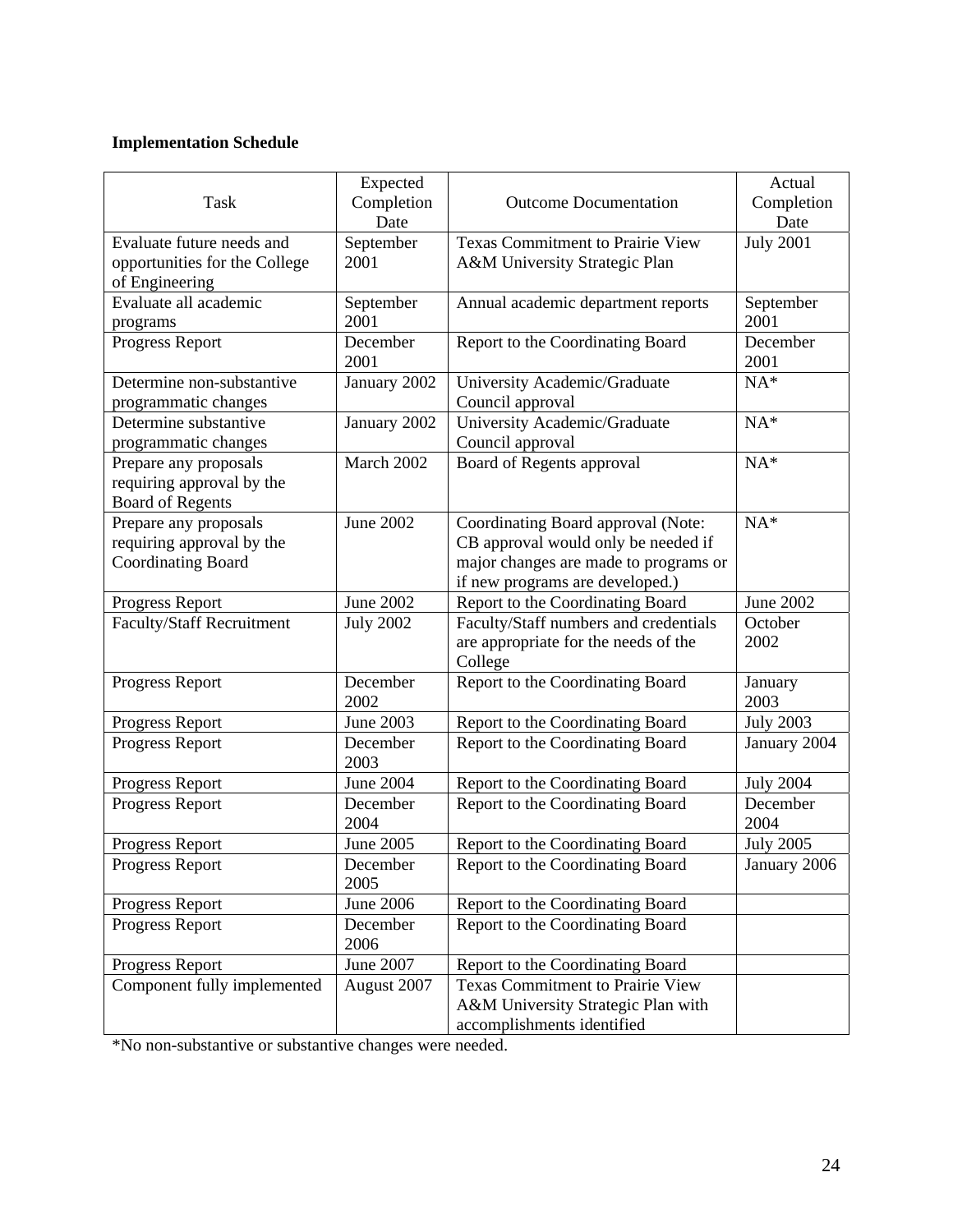Plan Component: 5.2a Develop new MS program in Electrical Engineering.

| Designated Institution Staff: |                              |
|-------------------------------|------------------------------|
| Name                          | Dr. Milton R. Bryant         |
| Title                         | Dean, College of Engineering |
| Address                       | Prairie View A&M University  |
| Phone                         | 936-857-2211                 |
| Fax                           | 936-857-2222                 |
| E-mail                        | mrbryant@pvamu.edu           |

| Designated Board Staff: |                                                                         |
|-------------------------|-------------------------------------------------------------------------|
| Name                    | Dr. Roger Alford                                                        |
| Title                   | Program Director, Universities and Health-Related Institutions Division |
| Address                 | <b>Texas Higher Education Coordinating Board</b>                        |
| Phone                   | 512-427-6216                                                            |
| Fax                     | 512-427-6168                                                            |
| E-mail                  | Roger.alford@thecb.state.tx.us                                          |

| Funding:                     |             |
|------------------------------|-------------|
| Appropriated 2002 (millions) | 0.45<br>\$  |
| Appropriated 2003 (millions) | 0.45<br>\$  |
| Appropriated 2004 (millions) | 0.39<br>S   |
| Appropriated 2005 (millions) | 0.39<br>S   |
| Expended as of 8/31/05       | \$(1.32)    |
| FY04 Budget Reallocation     | \$ (0.11)   |
| FY05 Budget Reallocation     | \$ (0.10)   |
| Appropriated 2006 (millions) | 0.42<br>\$. |
| FY 06 Expended and           |             |
| Committed as of 12/31/05     | (0.35)      |
| Available as of 12/31/05     | 0.23        |

#### **Summary**

A proposal submitted to the National Science Foundation (NSF) in spring 2005 for the support of research activities in the electrical engineering masters program has been funded for three years at \$1 million. During the fall 2005 semester, eighteen (18) students were enrolled in the program, which continues to show steady growth. A student recruitment plan has been developed and is being implemented to attract more students into the program, and faculty visited universities in Texas and outside the state as part of this effort. The MSEE program was reviewed by a panel of reviewers/evaluators in October 2005. The department moving into its own OCR-funded facility in July 2005, with classes offered in the new facility in fall 2005 (see Plan Component 5.3 for details).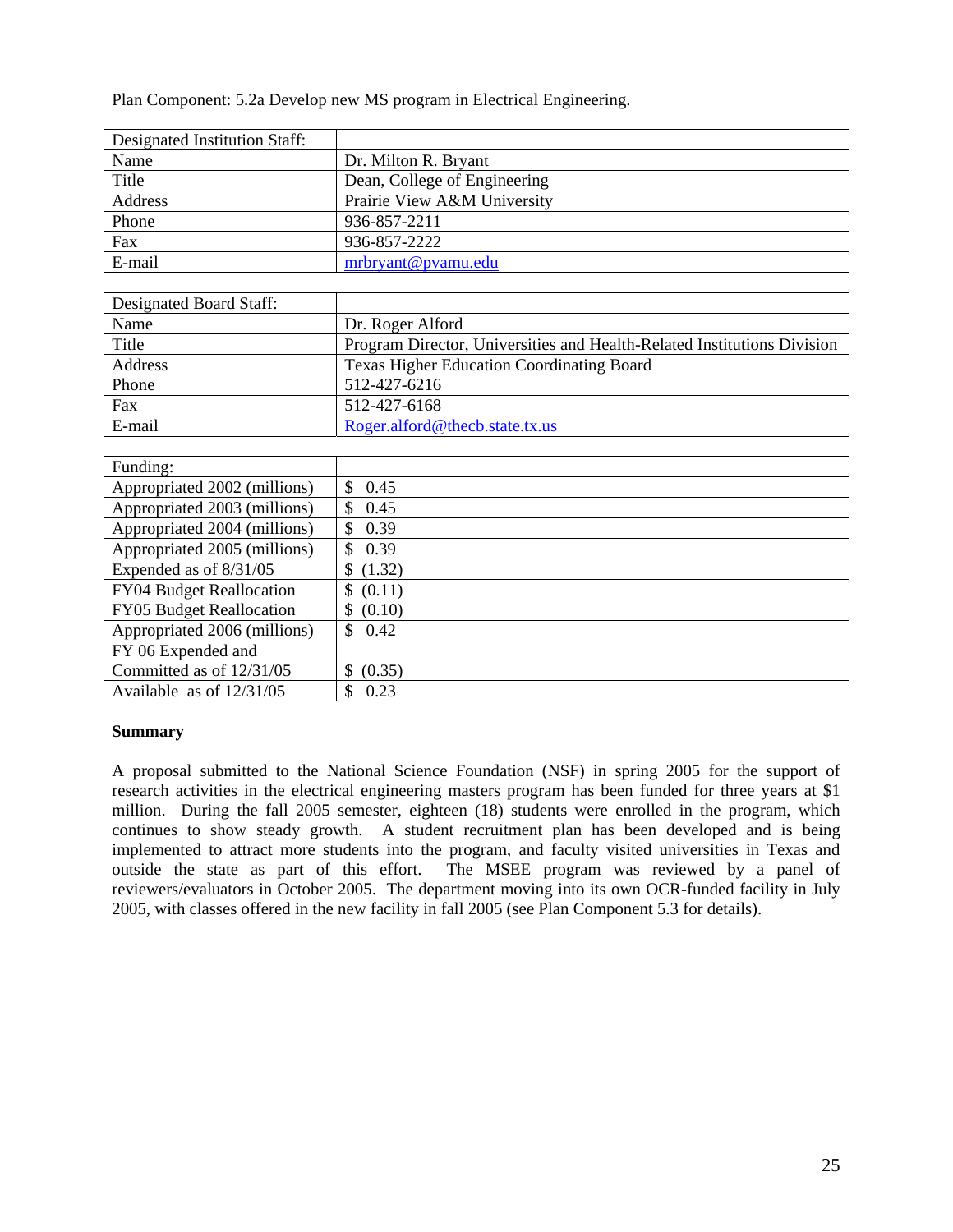| <b>Task</b>                                                              | Expected<br>Completion<br>Date | <b>Outcome Documentation</b>                                                    | Actual<br>Completion<br>Date |
|--------------------------------------------------------------------------|--------------------------------|---------------------------------------------------------------------------------|------------------------------|
| Assign faculty to the program<br>and assess faculty recruitment<br>needs | March 2001                     | <b>Faculty Contracts</b>                                                        | March 2001                   |
| Prepare program proposal                                                 | June 2001                      | Program proposal (Draft proposal sent<br>to System and CB)                      | June 2001                    |
| Submit proposal to the<br><b>Graduate Council</b>                        | <b>June 2001</b>               | Graduate Council approval                                                       | <b>June 2001</b>             |
| Prepare proposal for the Board<br>of Regents                             | September<br>2001              | Board of Regents approval                                                       | September<br>2001            |
| Progress Report                                                          | December<br>2001               | Report to the Coordinating Board                                                | December<br>2001             |
| Prepare proposal for the<br><b>Coordinating Board</b>                    | January<br>2002                | Coordinating Board approval                                                     | January 2002                 |
| Progress Report                                                          | <b>June 2002</b>               | Report to the Coordinating Board                                                | June 2002                    |
| <b>Faculty Recruitment</b>                                               | <b>July 2002</b>               | Faculty numbers and credentials are<br>appropriate for the needs of the program | <b>July 2002</b>             |
| Accept first students into the<br>program                                | September<br>2002              | Student registration information                                                | August 2002                  |
| Progress Report                                                          | December<br>2002               | Report to the Coordinating Board                                                | January<br>2003              |
| Progress Report                                                          | June 2003                      | Report to the Coordinating Board                                                | June 2003                    |
| Progress Report                                                          | December<br>2003               | Report to the Coordinating Board                                                | January 2004                 |
| Progress Report                                                          | <b>June 2004</b>               | Report to the Coordinating Board                                                | <b>June 2004</b>             |
| Progress Report                                                          | December<br>2004               | Report to the Coordinating Board                                                | December<br>2004             |
| Progress Report                                                          | June 2005                      | Report to the Coordinating Board                                                | <b>July 2005</b>             |
| Program Evaluation                                                       | October<br>2005                | Panel of Evaluators Report                                                      | October 2005                 |
| Progress Report                                                          | December<br>2005               | Report to the Coordinating Board                                                | December<br>2005             |
| Progress Report                                                          | <b>June 2006</b>               | Report to the Coordinating Board                                                |                              |
| Progress Report                                                          | December<br>2006               | Report to the Coordinating Board                                                |                              |
| Progress Report                                                          | <b>June 2007</b>               | Report to the Coordinating Board                                                |                              |
| Program Evaluation                                                       | September<br>2007              | Student graduation and success rates                                            |                              |
| Component fully implemented                                              | September<br>2007              | Program supported through formula<br>funding                                    |                              |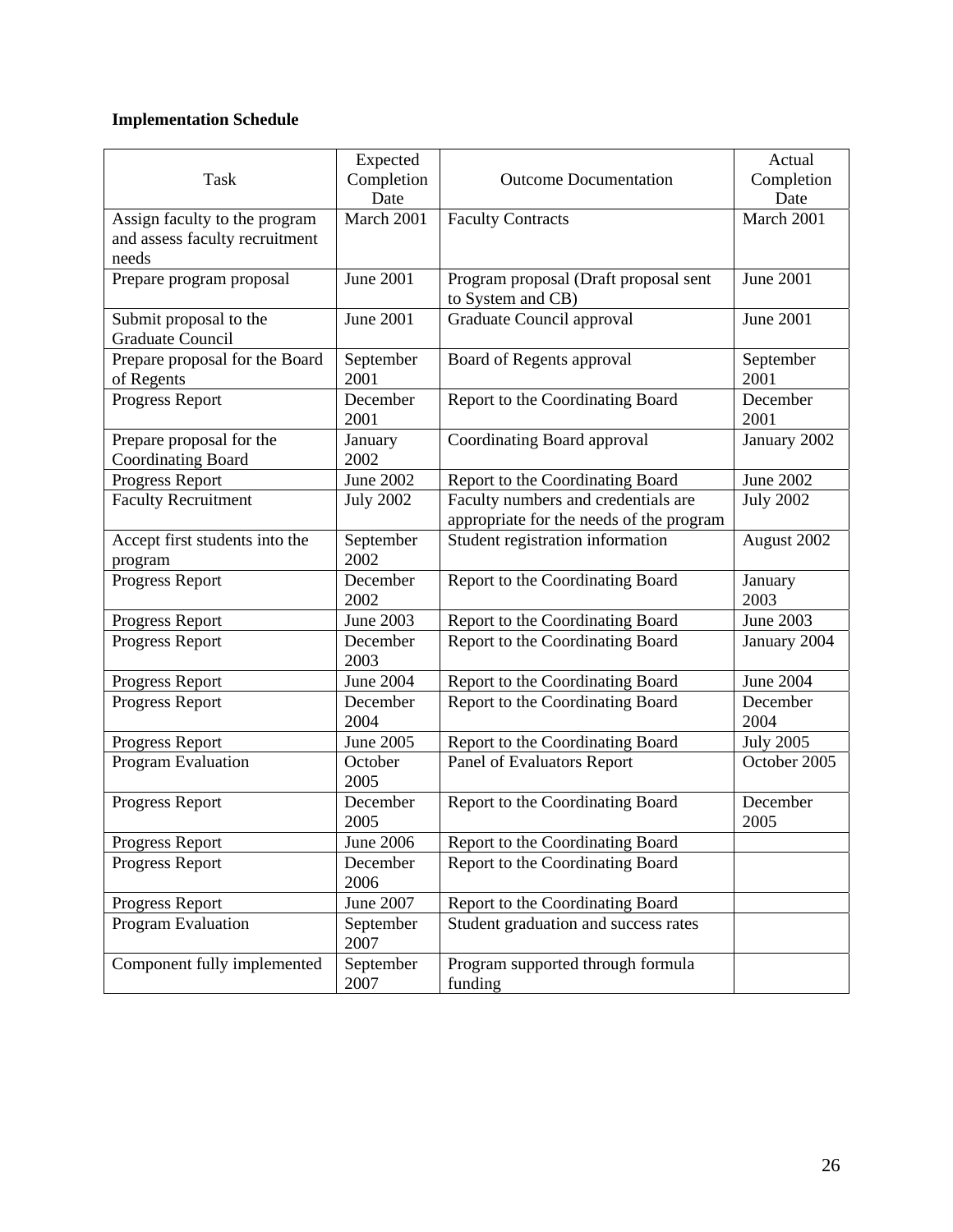Plan Component: 5.2b Develop new PhD program in Electrical Engineering.

| Designated Institution Staff: |                              |
|-------------------------------|------------------------------|
| Name                          | Dr. Milton R. Bryant         |
| Title                         | Dean, College of Engineering |
| Address                       | Prairie View A&M University  |
| Phone                         | 936-857-2211                 |
| Fax                           | 936-857-2222                 |
| E-mail                        | mrbryant@pvamu.edu           |

| Designated Board Staff: |                                                                         |
|-------------------------|-------------------------------------------------------------------------|
| Name                    | Dr. Roger Alford                                                        |
| Title                   | Program Director, Universities and Health-Related Institutions Division |
| Address                 | <b>Texas Higher Education Coordinating Board</b>                        |
| Phone                   | 512-427-6216                                                            |
| Fax                     | 512-427-6168                                                            |
| E-mail                  | Roger.alford@thecb.state.tx.us                                          |

| Funding:                     |                       |
|------------------------------|-----------------------|
| Appropriated 2002 (millions) | \$<br>0.45            |
| Appropriated 2003 (millions) | 0.45<br>\$            |
| Appropriated 2004 (millions) | 0.40<br>\$.           |
| Appropriated 2005 (millions) | 0.40<br><sup>\$</sup> |
| Expended as of 8/31/05       | \$(1.32)              |
| FY04 Budget Reallocation     | \$ (0.12)             |
| FY05 Budget Reallocation     | \$ (0.10)             |
| Appropriated 2006 (millions  | \$0.42                |
| FY 06 Expended and           |                       |
| Committed as of 12/31/05     | (0.35)<br>S           |
| Available as of 12/31/05     | 0.23                  |

#### **Summary**

The program admitted its first students in fall 2003 and enrolled fifteen (15) students in the program during fall 2005 semester. To bolster recruitment efforts, faculty members visited universities in Texas and outside the state and will continue to do so. In the past six months, two additional faculty members were hired in support of the doctoral program. Four faculty members in the Department of Electrical Engineering were awarded a \$1 million NSF grant to support research in the field for both the MS and PhD programs. The research projects being done in the Center for Digital Battlefield Communication, funded by the Army Research Laboratories, are in progress. The Center itself is funded at \$2.2 million over five years. The department is exploring additional funding opportunities to support research in the program. The department moved into its own OCR-funded facility in July 2005, with classes offered in the new facility in fall 2005 (see Plan Component 5.3 for details).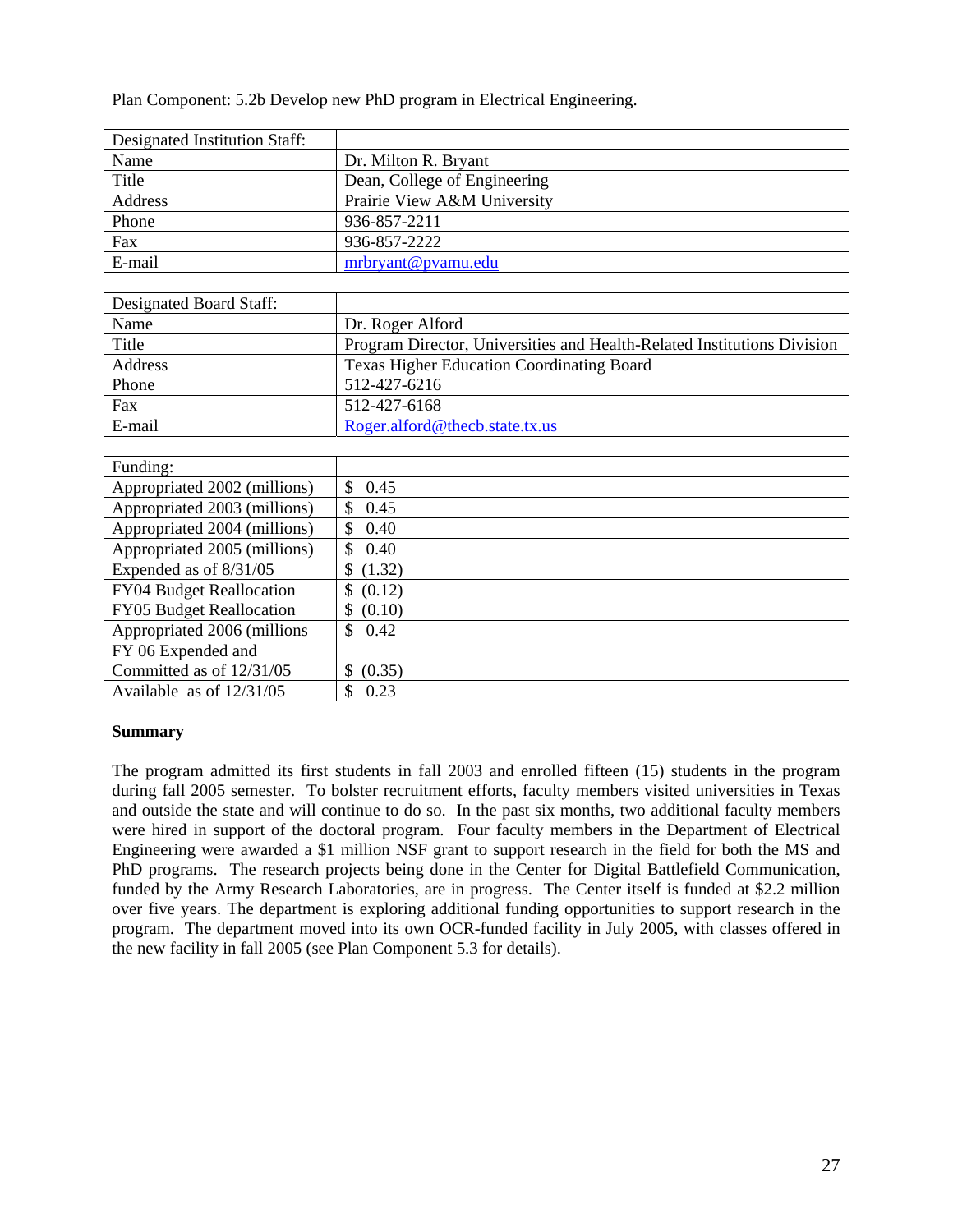|                                                              | Expected                 |                                                                                    | Actual                   |
|--------------------------------------------------------------|--------------------------|------------------------------------------------------------------------------------|--------------------------|
| <b>Task</b>                                                  | Completion               | <b>Outcome Documentation</b>                                                       | Completion               |
|                                                              | Date                     |                                                                                    | Date                     |
| Assign faculty to the program                                | August 2001              | <b>Faculty Contracts</b>                                                           | August 2001              |
| and assess faculty recruitment                               |                          |                                                                                    |                          |
| needs                                                        |                          |                                                                                    |                          |
| Prepare program proposal                                     | August 2001              | Program proposal (Draft proposal sent<br>to System and CB)                         | August 2001              |
| Submit proposal to the<br><b>University Graduate Council</b> | September<br>2001        | Graduate Council approval                                                          | September<br>2001        |
| Prepare proposal for the Board<br>of Regents                 | December<br>2001         | Board of Regents approval                                                          | March 2002               |
| Progress Report                                              | December<br>2001         | Report to the Coordinating Board                                                   | December<br>2001         |
| Prepare proposal for the<br>Coordinating Board               | January 2002             | Proposal submitted to the Coordinating<br>Board                                    | March 2002               |
| Progress Report                                              | June 2002                | Report to the Coordinating Board                                                   | June 2002                |
| <b>First Proposal Review</b>                                 | <b>July 2002</b>         | <b>Out-of-State Reviewers Report</b>                                               | December<br>2002         |
| Progress Report                                              | December<br>2002         | Report to the Coordinating Board                                                   | January<br>2003          |
| Second Proposal Review by<br>the Coordinating Board          | April 2003               | Coordinating Board approval                                                        | NA                       |
| Progress Report                                              | <b>June 2003</b>         | Report to the Coordinating Board                                                   | <b>July 2003</b>         |
| Prepare substantive change<br>request for SACS               | August 2003              | SACS approval                                                                      | August 2003              |
| <b>Faculty Recruitment</b>                                   | August 2003              | Faculty numbers and credentials are<br>appropriate for the needs of the<br>program | September<br>2003        |
| Accept first students into the<br>program                    | September<br>2003        | Student registration information                                                   | September<br>2003        |
| Progress Report                                              | December<br>2003         | Report to the Coordinating Board                                                   | January 2004             |
| Progress Report                                              | <b>June 2004</b>         | Report to the Coordinating Board                                                   | June 2004                |
| Program Evaluation                                           | September                | Student retention and success rates                                                | December                 |
| Progress Report                                              | 2004<br>December<br>2004 | Report to the Coordinating Board                                                   | 2004<br>December<br>2004 |
| Progress Report                                              | June 2005                | Report to the Coordinating Board                                                   | <b>July 2005</b>         |
| Progress Report                                              | December<br>2005         | Report to the Coordinating Board                                                   | December<br>2005         |
| Progress Report                                              | June 2006                | Report to the Coordinating Board                                                   |                          |
| Progress Report                                              | December<br>2006         | Report to the Coordinating Board                                                   |                          |
| Progress Report                                              | June 2007                | Report to the Coordinating Board                                                   |                          |
| Program Evaluation                                           | September<br>2006        | Student graduation and success rates                                               |                          |
| Component fully implemented                                  | September<br>2007        | Program supported through formula<br>funding                                       |                          |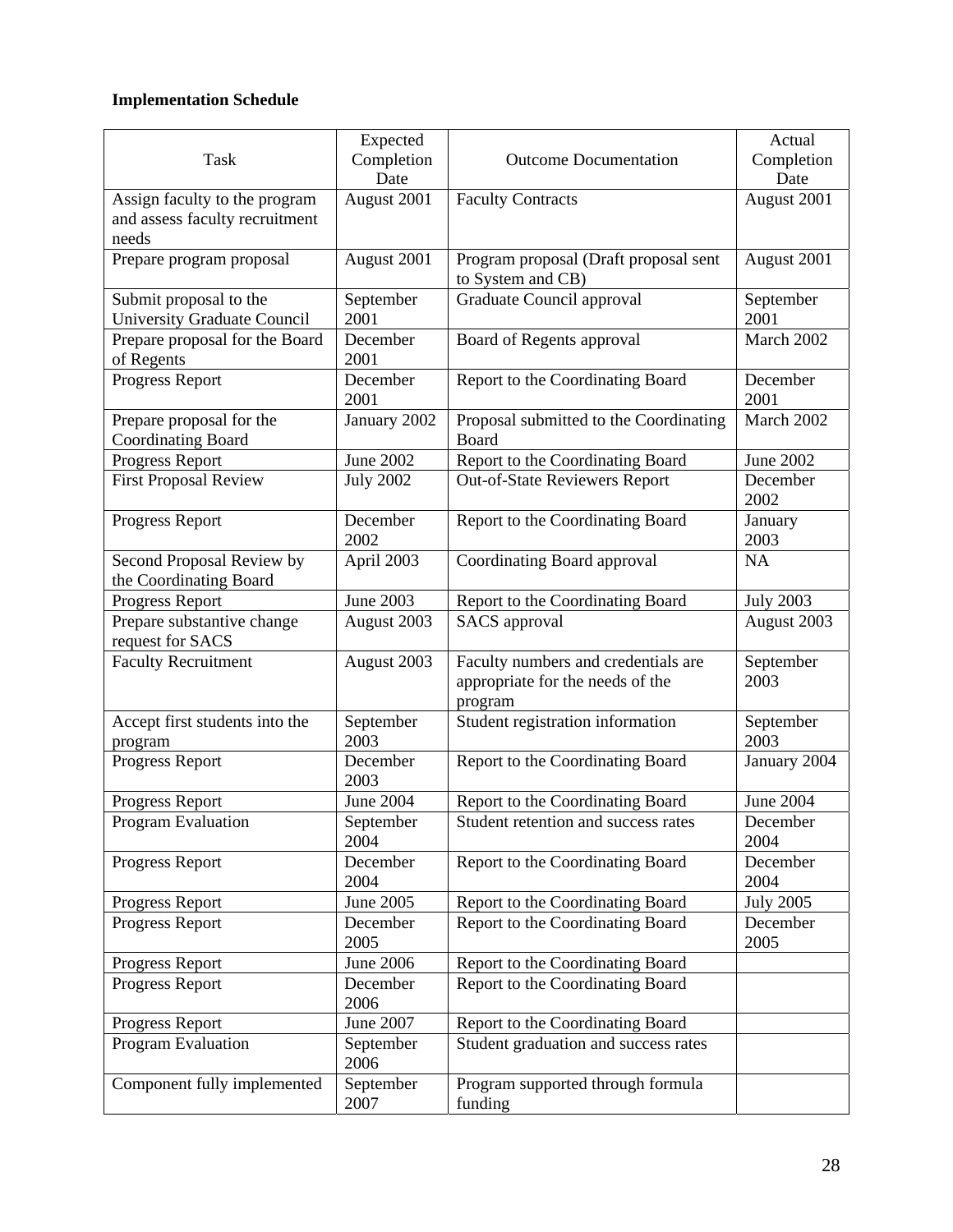| Designated Institution Staff: |                                                |
|-------------------------------|------------------------------------------------|
| Name                          | Mr. Larry Raab                                 |
| Title                         | Director, Campus Planning and Space Management |
| Address                       | Prairie View A&M University                    |
| Phone                         | 936-857-4895                                   |
| Fax                           | 936-857-4888                                   |
| E-mail                        | $llr$ aab $@p$ vamu.edu                        |

Plan Component: 5.3 Upgrade or build additional Engineering facilities as needed.

| <b>Designated Board Staff:</b> |                                                  |
|--------------------------------|--------------------------------------------------|
| Name                           | Ms. Nancy Ellen Soteriou                         |
| Title                          | <b>Assistant Director, Resource Planning</b>     |
| Address                        | <b>Texas Higher Education Coordinating Board</b> |
| Phone                          | 512-427-6122                                     |
| Fax                            | 512-427-6147                                     |
| E-mail                         | Nancy.Soteriou@thecb.state.tx.us                 |
| Funding:                       |                                                  |
| TRB (millions)                 | 12.62                                            |
| Expended and committed as of   | \$(12.15)                                        |
| 12/31/05                       |                                                  |

#### **Summary**

Substantial completion of the Electrical Engineering Building occurred on March 31, 2005. The final completion was achieved November 11, 2005. Move-in and occupancy occurred in July 2005. Classes were held in the building during the fall 2005 semester. An official Ribbon Cutting/Grand Opening was held on August 25, 2005. This project was completed on time and under budget.

| Task                            | Expected   | <b>Outcome Documentation</b>         | Actual     |
|---------------------------------|------------|--------------------------------------|------------|
|                                 | Completion |                                      | Completion |
|                                 | Date       |                                      | Date       |
| Each department in the College  | April 2001 | Reports to Dean with details of plan | April 2001 |
| evaluates needs for classroom,  |            | for growth and additional facility   |            |
| research, and graduate student  |            | needs for the department             |            |
| office space and submits report |            |                                      |            |
| to Dean                         |            |                                      |            |
| Department heads and dean       | May 2001   | Report detailing priorities          | May 2001   |
| meet and determine needs and    |            |                                      |            |
| priorities                      |            |                                      |            |
| Appoint College Committee to    | June 2001  | Selection of Members, Chair and      | June 2001  |
| receive comments from faculty,  |            | delegate charge to committee         |            |
| research directors and others   |            |                                      |            |
| Committee Meetings and          | June 2001  | Recommendations to Dean              | June 2001  |
| solicitation of comments and    |            |                                      |            |
| Recommendation to Dean          |            |                                      |            |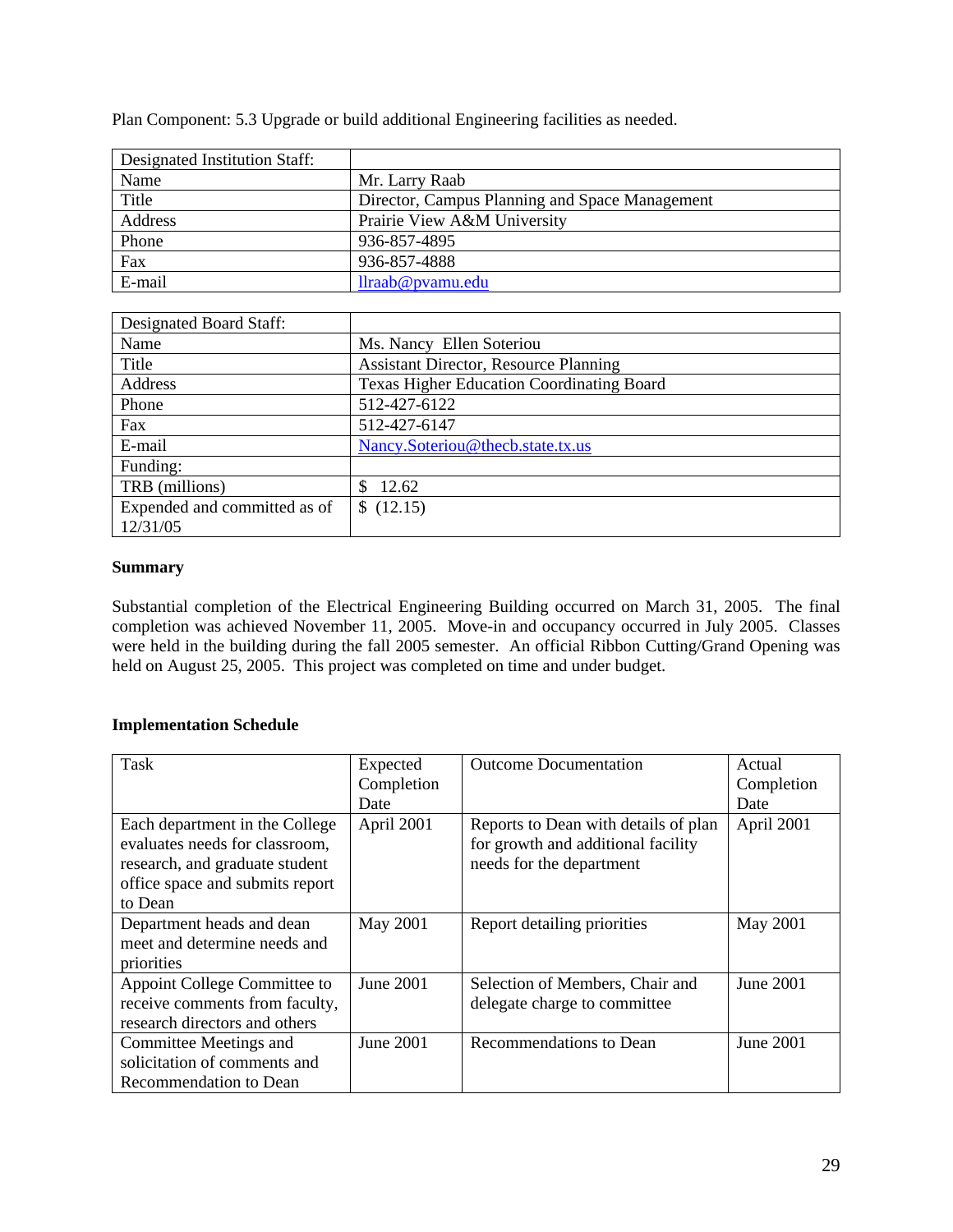| Evaluate future needs and<br>opportunities for the College of | <b>July 2001</b> | <b>Texas Commitment to Prairie View</b><br>A&M University Strategic Plan | <b>July 2001</b> |
|---------------------------------------------------------------|------------------|--------------------------------------------------------------------------|------------------|
| Engineering                                                   |                  |                                                                          |                  |
| Determine the future space and                                | August 2001      | College of Engineering Master Plan                                       | August 2001      |
| equipment needs for the                                       |                  |                                                                          |                  |
| College of Engineering                                        |                  |                                                                          |                  |
| Decision made whether to build                                | August 2001      | Report to the Coordinating Board                                         | August 2001      |
| or renovate                                                   |                  |                                                                          |                  |
| Progress Report                                               | December         | Report to the Coordinating Board                                         | December         |
|                                                               | 2001             |                                                                          | 2001             |
| Project Initiation                                            | January 2002     | Form C-1 (PVAMU)                                                         | January 2002     |
| <b>Needs Assessment</b>                                       | February         | Preliminary Program of                                                   | February         |
|                                                               | 2002             | Requirements                                                             | 2002             |
| Send preliminary Program of                                   | March 2002       | Letters to Architect/Engineer Firms                                      | March 2002       |
| Requirements to short list of                                 |                  |                                                                          |                  |
| Architect/Engineer Firms                                      |                  |                                                                          |                  |
| Architect/Engineer Selection                                  | April 2002       | TAMUS F, P&C & PVAMU User                                                | April 2002       |
|                                                               |                  | Coordinator Form C-31                                                    |                  |
| Program of Requirements                                       | May 2002         | TAMUS F, P &C & PVAMU                                                    | May 2002         |
|                                                               |                  | College of Engineering User                                              |                  |
|                                                               |                  | Coordinator                                                              |                  |
| Negotiate Architect/Engineer                                  | <b>June 2002</b> | Architect/Engineer Contract                                              | June 2002        |
| Contract                                                      |                  |                                                                          |                  |
| Progress Report                                               | <b>June 2002</b> | Report to the Coordinating Board                                         | June 2002        |
| <b>Initiate Concept Design</b>                                | <b>July 2002</b> | <b>Architectural Drawings</b>                                            | <b>July 2002</b> |
| <b>Approve Concept Design</b>                                 | August 2002      | Letter of Approval                                                       | November<br>2002 |
|                                                               |                  |                                                                          |                  |
| <b>Authorize Construction</b>                                 | October 2002     | Letter of Authorization                                                  | December         |
| <b>Documents Preparation</b>                                  |                  |                                                                          | 2002             |
| Progress Report                                               | December         | Report to the Coordinating Board                                         | January          |
|                                                               | 2002             |                                                                          | 2003             |
| <b>Construction Documents</b>                                 | March 2003       | Architectural & MEP Drawings                                             | May 2003         |
| Accept contractor proposals                                   | May 2003         | Proposals received                                                       | June 2003        |
| <b>Bidding and Negotiations</b>                               | June 2003        | TAMUS F, P&C & PVAMU User                                                | June 2003        |
|                                                               |                  | Coordinator                                                              |                  |
| Progress Report                                               | June 2003        | Report to the Coordinating Board                                         | <b>July 2003</b> |
| <b>Contract Administration</b>                                | <b>July 2003</b> | TAMUS F, P&C & PVAMU User                                                | December         |
|                                                               |                  | Coordinator                                                              | 2003             |
| <b>Construction Commencement</b>                              | August 2003      | TAMUS F, P&C & PVAMU User                                                | January 2004     |
|                                                               |                  | Coordinator                                                              |                  |
| Progress Report                                               | December<br>2003 | Report to the Coordinating Board                                         | January 2004     |
| Progress Report                                               | <b>June 2004</b> | Report to the Coordinating Board                                         | <b>July 2004</b> |
| <b>Construction Complete</b>                                  | November         | TAMUS Form 111300                                                        | March 2005       |
|                                                               | 2004<br>December |                                                                          |                  |
| <b>Install Movable Furnishings</b>                            | 2004             | Furnishings installed                                                    | <b>July 2005</b> |
| Progress Report                                               | December         | Report to the Coordinating Board                                         | February         |
|                                                               | 2004             | TAMUS Form C-13A                                                         | 2006             |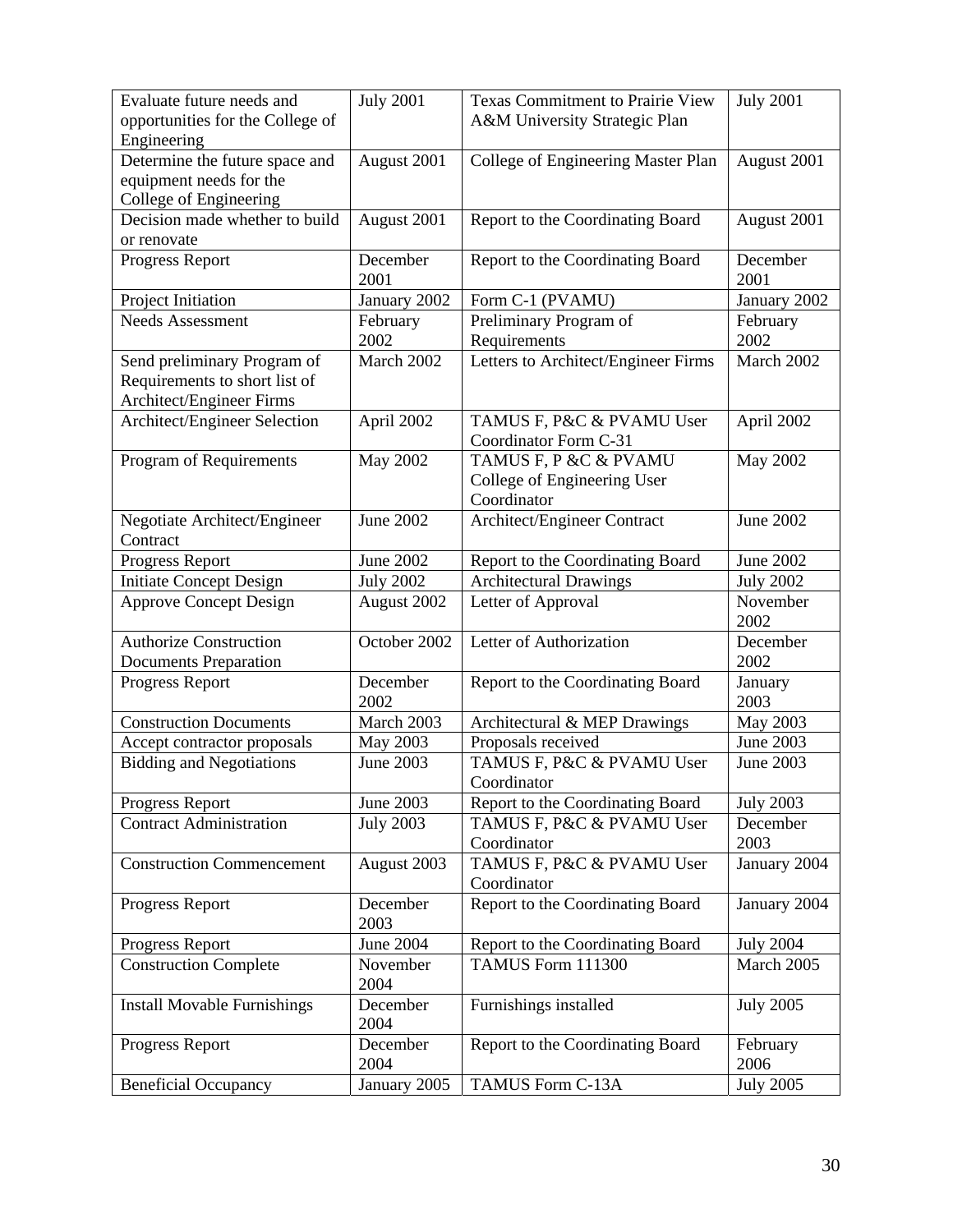Plan Component: 6.1 Enhance Educator Preparation programs.

| Designated Institution Staff: |                             |
|-------------------------------|-----------------------------|
| Name                          | Dr. M. Paul Mehta           |
| Title                         | Dean, College of Education  |
| Address                       | Prairie View A&M University |
| Phone                         | 936-857-2918                |
| Fax                           | 936-857-2911                |
| E-mail                        | mpmehta@pvamu.edu           |

| Designated Board Staff: |                                                                         |
|-------------------------|-------------------------------------------------------------------------|
| Name                    | Dr. Roger Alford                                                        |
| Title                   | Program Director, Universities and Health-Related Institutions Division |
| Address                 | <b>Texas Higher Education Coordinating Board</b>                        |
| Phone                   | 512-427-6216                                                            |
| Fax                     | 512-427-6168                                                            |
| E-mail                  | Roger.alford@thecb.state.tx.us                                          |

| Funding:                     |             |
|------------------------------|-------------|
| Appropriated 2002 (millions) | \$<br>0.40  |
| Appropriated 2003 (millions) | 0.40<br>\$  |
| Appropriated 2004 (millions) | 0.35<br>\$  |
| Appropriated 2005 (millions) | 0.35<br>S   |
| Expended as of 8/31/05       | \$(1.30)    |
| FY04 Budget Reallocation     | \$ (0.06)   |
| FY05 Budget Reallocation     | \$ (0.09)   |
| Appropriated 2006 (millions) | 0.37<br>\$. |
| FY 06 Expended and           |             |
| Committed as of 12/31/05     | (0.25)      |
| Available as of $12/31/05$   | 0.17<br>S   |

#### **Summary**

The College of Education received full accreditation of its undergraduate and graduate programs from the State Board for Educator Certification (SBEC) for the 2005-2006 fiscal year. The college is currently preparing for an accreditation visit by the National Council for Accreditation of Teacher Education (NCATE) scheduled for April 22-26, 2006. The program reports for the various degree/certification programs were submitted electronically to NCATE before the September 15, 2005 deadline. The Institutional Self-Study Report will be transmitted to NCATE before the deadline of February 22, 2006.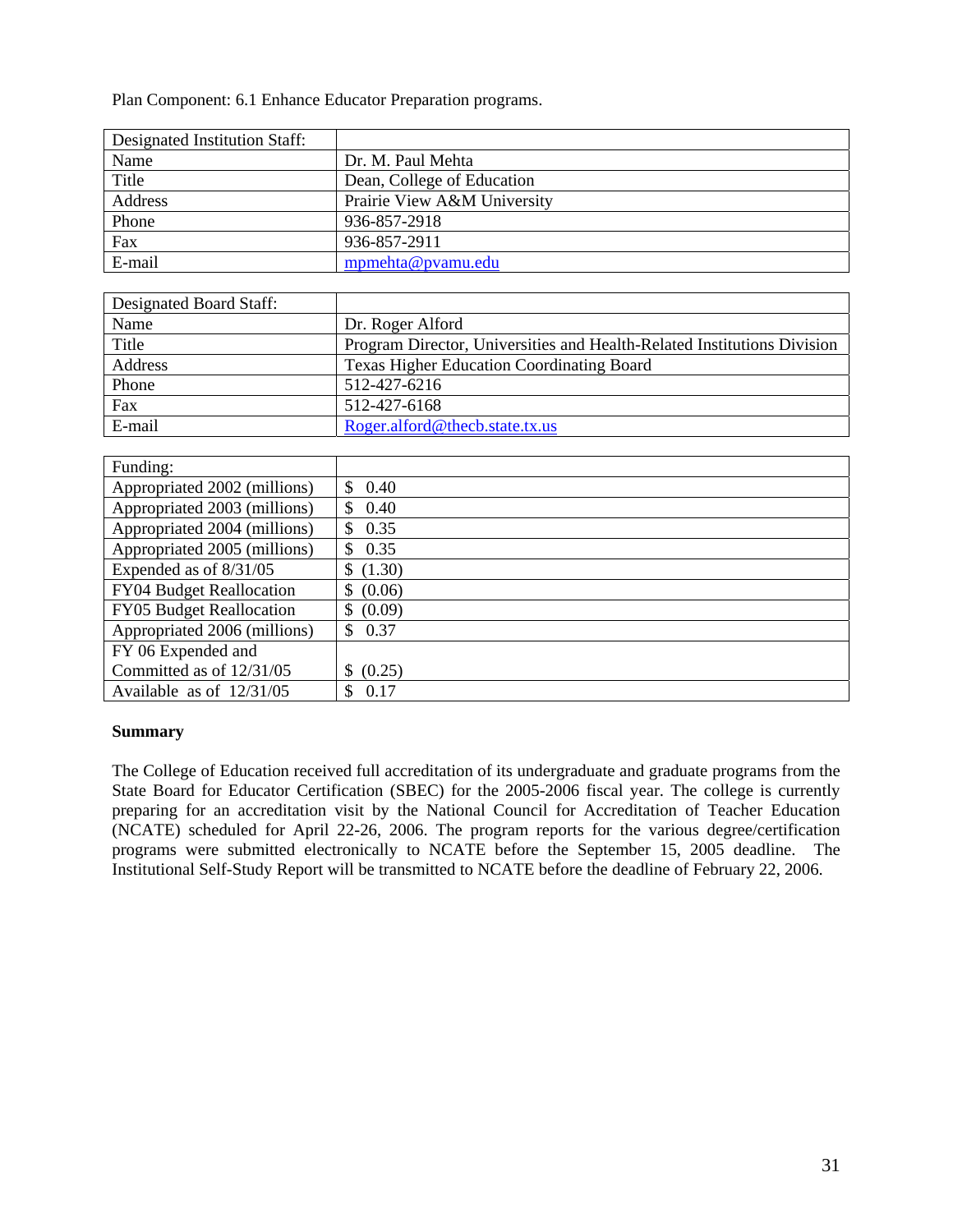|                                    | Expected              |                                                                      | Actual                       |
|------------------------------------|-----------------------|----------------------------------------------------------------------|------------------------------|
| <b>Task</b>                        | Completion            | <b>Outcome Documentation</b>                                         | Completion                   |
|                                    | Date                  |                                                                      | Date                         |
| Site visit by NCATE Board of       | <b>May 2001</b>       | <b>NCATE Board of Examiners Report</b>                               | <b>May 2001</b>              |
| Examiners                          |                       |                                                                      |                              |
| Annual determination of            | September             | Memorandum from the Executive                                        | October                      |
| accreditation status by the        | 2001                  | Director of SBEC indicating                                          | 2001                         |
| <b>State Board for Educator</b>    |                       | accreditation status                                                 |                              |
| Certification (SBEC)               |                       |                                                                      |                              |
| Evaluate future needs and          | September             | <b>Texas Commitment to Prairie View</b>                              | <b>July 2001</b>             |
| opportunities for the College      | 2001                  | A&M University Strategic Plan                                        |                              |
| of Education                       |                       |                                                                      |                              |
| Action by the NCATE Unit           | October 2001          | Memorandum of compliance with                                        | November                     |
| <b>Accreditation Board</b>         |                       | <b>NCATE</b> standards                                               | 2001                         |
| Evaluate all academic              | November              | Annual academic department reports                                   | November                     |
| programs                           | 2001                  |                                                                      | 2001                         |
| Progress Report                    | December              | Report to the Coordinating Board                                     | December                     |
|                                    | 2001                  |                                                                      | 2001                         |
| Progress Report                    | <b>June 2002</b>      | Report to the Coordinating Board                                     | <b>June 2002</b>             |
| <b>Faculty Recruitment</b>         | September             | Faculty numbers and credentials are                                  | August                       |
|                                    | 2002                  | appropriate for the needs of the College                             | 2002                         |
| Progress Report                    | December              | Report to the Coordinating Board                                     | January                      |
|                                    | 2002                  |                                                                      | 2003                         |
| Determine non-substantive          | January 2003          | University Academic/Graduate Council                                 | January                      |
| programmatic changes               |                       | approval                                                             | 2003                         |
| Determine substantive              | May 2003              | University Academic/Graduate Council                                 | February                     |
| programmatic changes               |                       | approval                                                             | 2003                         |
| Progress Report                    | June 2003             | Report to the Coordinating Board                                     | <b>July 2003</b>             |
| Prepare any proposals              | September             | Board of Regents approval                                            | <b>NA</b>                    |
| requiring approval by the          | 2003                  |                                                                      |                              |
| <b>Board of Regents</b>            |                       |                                                                      |                              |
| Progress Report                    | December              | Report to the Coordinating Board                                     | January                      |
|                                    | 2003                  |                                                                      | 2004                         |
| Prepare any proposals              | January 2004          | Coordinating Board approval (if                                      | <b>NA</b>                    |
| requiring approval by the          |                       | needed)                                                              |                              |
| Coordinating Board                 |                       |                                                                      |                              |
| Progress Report<br>Progress Report | June 2004<br>December | Report to the Coordinating Board<br>Report to the Coordinating Board | <b>July 2004</b><br>December |
|                                    | 2004                  |                                                                      | 2004                         |
| Progress Report                    | June 2005             | Report to the Coordinating Board                                     | June 2005                    |
| Progress Report                    | December              | Report to the Coordinating Board                                     | December                     |
|                                    | 2005                  |                                                                      | 2005                         |
| Progress Report                    | <b>June 2006</b>      | Report to the Coordinating Board                                     |                              |
| Progress Report                    | December<br>2006      | Report to the Coordinating Board                                     |                              |
| Progress Report                    | June 2007             | Report to the Coordinating Board                                     |                              |
| Component fully implemented        | August 2007           | <b>Texas Commitment to Prairie View</b>                              |                              |
|                                    |                       | A&M University Strategic Plan with                                   |                              |
|                                    |                       | accomplishments identified                                           |                              |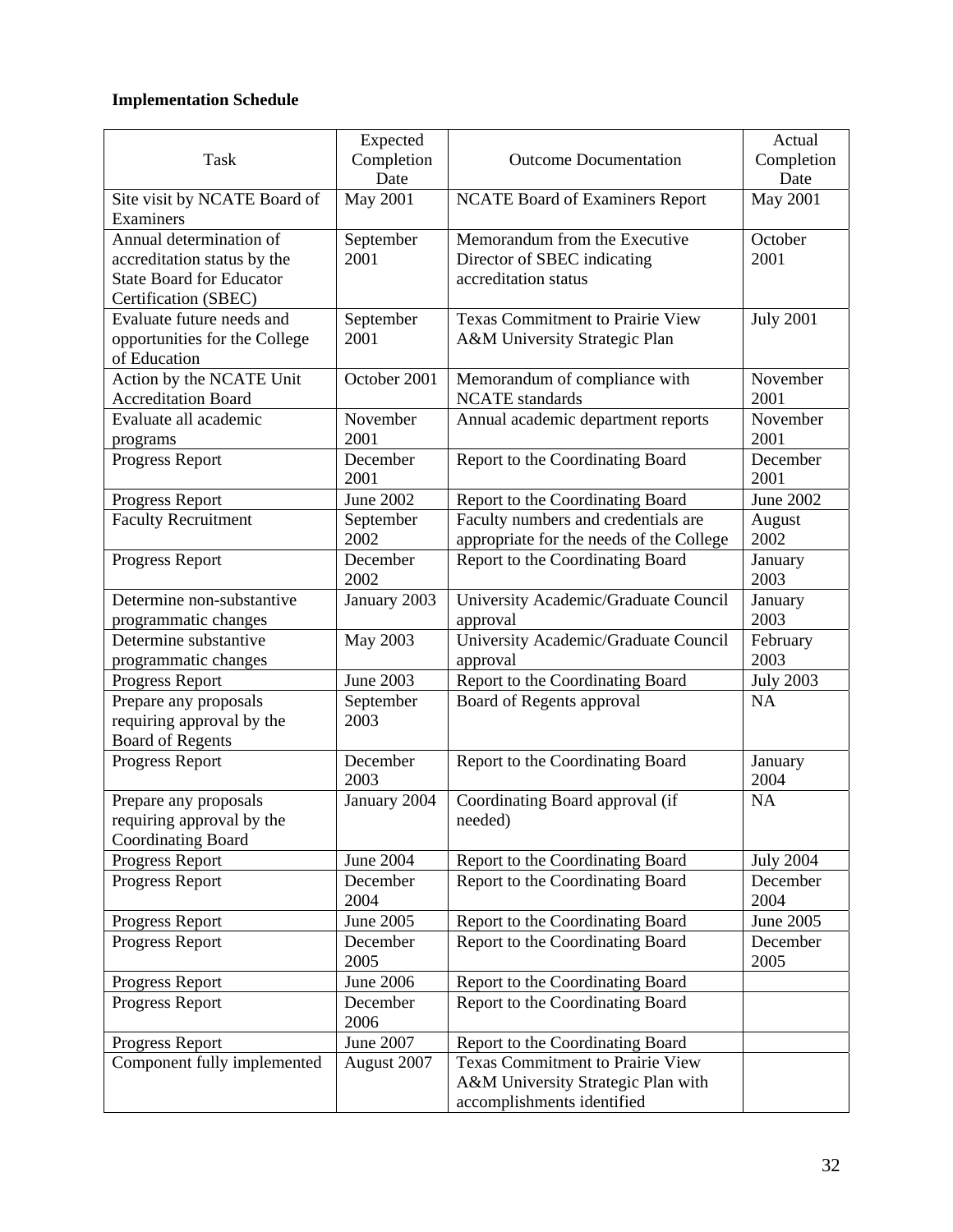Plan Component: 7.1 Develop new BS in Construction Science.

| Designated Institution Staff: |                              |
|-------------------------------|------------------------------|
| Name                          | Dr. Ikhlas Sabouni           |
| Title                         | Dean, School of Architecture |
| Address                       | Prairie View A&M University  |
| Phone                         | 936-857-2014                 |
| Fax                           | 936-857-2350                 |
| E-mail                        | isabouni@pyamu.edu           |

| Designated Board Staff: |                                                                         |
|-------------------------|-------------------------------------------------------------------------|
| Name                    | Dr. Roger Alford                                                        |
| Title                   | Program Director, Universities and Health-Related Institutions Division |
| Address                 | <b>Texas Higher Education Coordinating Board</b>                        |
| Phone                   | 512-427-6216                                                            |
| Fax                     | 512-427-6168                                                            |
| E-mail                  | Roger.alford@thecb.state.tx.us                                          |

| Funding:                     |                         |
|------------------------------|-------------------------|
| Appropriated 2002 (millions) | 0.50<br><sup>\$</sup>   |
| Appropriated 2003 (millions) | 0.50                    |
| Appropriated 2004 (millions) | \$<br>---               |
| Appropriated 2005 (millions) | \$                      |
| Expended as of $8/31/05$     | (0.71)                  |
| FY04 Budget Reallocation     | (0.12)<br><sup>\$</sup> |
| Appropriated 2006 (millions) | S                       |
| FY 06 Expended and           |                         |
| Committed as of 12/31/05     | (0.16)                  |
| Available as of $12/31/05$   | 0.01                    |

#### **Summary**

The school has begun direct recruiting for the Construction Science program/major of all incoming freshmen students. Dr. James Smith, former Department Head of the Construction Science Program at Texas A&M University, was hired as a special consultant to lead the program. His focus for the fall 2005 term was to advise on curriculum changes, program accreditation, student advising, faculty recruiting, and establishing the program's Advisory Council. Discussions were held with the American Council for Construction Education (ACCE) concerning accreditation, and an application to enter candidate status with ACCE was forwarded to the Provost. The school will also host the NAAB Visiting Accreditation Team from April 1-5, 2006 and work to obtain full accreditation for another six year term. The Industry Advisory Council comprised of major construction firms and suppliers to the building industry was formed. The Assistant Professor position has been posted, but the Coordinator position is still to be posted to find a permanent hire for the position that Dr. Smith assumed in the fall 2005. For the fall 2005 semester, the program hired three professors from the Construction Science program at Texas A&M to teach courses. Recommended changes to the curriculum were approved by the Dean and forwarded to the University's Academic Affairs Committee for consideration. These changes reduce program hours to 122, including 6 hours for two summer internships, and bring the curriculum into conformance with ACCE requirements. Recommendations to tighten up internship requirements and set specific guidelines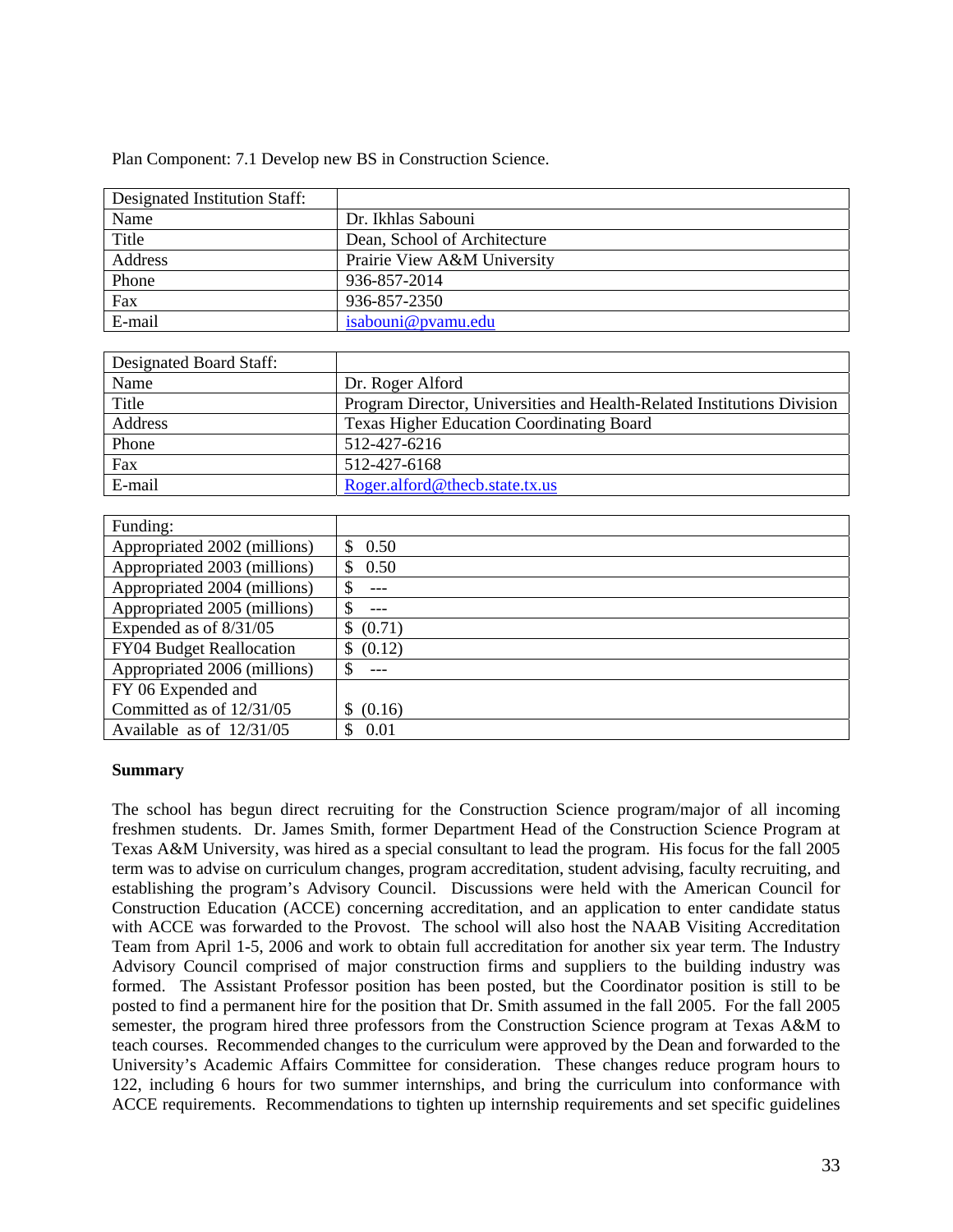for students to follow were created and approved by the Dean. With the growing demand for workers in the construction industry and the increased use of design/build firms, Dr. Smith identified 10 core courses that could be taken to earn a second degree in Construction Science while completing a degree in Architecture.

| <b>Task</b>                                                              | Expected<br>Completion<br>Date | <b>Outcome Documentation</b>                                                    | Actual<br>Completion<br>Date |
|--------------------------------------------------------------------------|--------------------------------|---------------------------------------------------------------------------------|------------------------------|
| Assign faculty to the program<br>and assess faculty recruitment<br>needs | November<br>2000               | <b>Faculty Contracts</b>                                                        | November<br>2000             |
| Prepare program proposal                                                 | December<br>2000               | Program proposal (Draft proposal sent<br>to CB)                                 | December<br>2000             |
| Submit proposal to the<br>University Academic Council                    | January 2001                   | Academic Council approval                                                       | January<br>2001              |
| Prepare proposal for the Board<br>of Regents                             | March 2001                     | Board of Regents approval                                                       | March 2001                   |
| Prepare proposal for the<br><b>Coordinating Board</b>                    | <b>June 2001</b>               | Coordinating Board approval                                                     | <b>June 2002</b>             |
| <b>Faculty Recruitment</b>                                               | August 2001                    | Faculty numbers and credentials are<br>appropriate for the needs of the program | June 2002                    |
| Accept first students into the<br>program                                | September<br>2001              | Student registration information                                                | September<br>2002            |
| Progress Report                                                          | December<br>2001               | Report to the Coordinating Board                                                | December<br>2001             |
| Progress Report                                                          | <b>June 2002</b>               | Report to the Coordinating Board                                                | <b>June 2002</b>             |
| Progress Report                                                          | December<br>2002               | Report to the Coordinating Board                                                | January<br>2003              |
| Progress Report                                                          | <b>June 2003</b>               | Report to the Coordinating Board                                                | <b>July 2003</b>             |
| Program Evaluated                                                        | September<br>2003              | Student retention and success rates                                             | February<br>2004             |
| Progress Report                                                          | December<br>2003               | Report to the Coordinating Board                                                | January<br>2004              |
| Progress Report                                                          | June 2004                      | Report to the Coordinating Board                                                | <b>July 2004</b>             |
| Progress Report                                                          | December<br>2004               | Report to the Coordinating Board                                                | December<br>2004             |
| Progress Report                                                          | June 2005                      | Report to the Coordinating Board                                                | <b>July 2005</b>             |
| Program Evaluated                                                        | September<br>2005              | Student graduation and success rates                                            |                              |
| Progress Report                                                          | December<br>2005               | Report to the Coordinating Board                                                | December<br>2005             |
| Progress Report                                                          | June 2006                      | Report to the Coordinating Board                                                |                              |
| Progress Report                                                          | December<br>2006               | Report to the Coordinating Board                                                |                              |
| Progress Report                                                          | June 2007                      | Report to the Coordinating Board                                                |                              |
| Component fully implemented                                              | September<br>2007              | Program supported through formula<br>funding                                    |                              |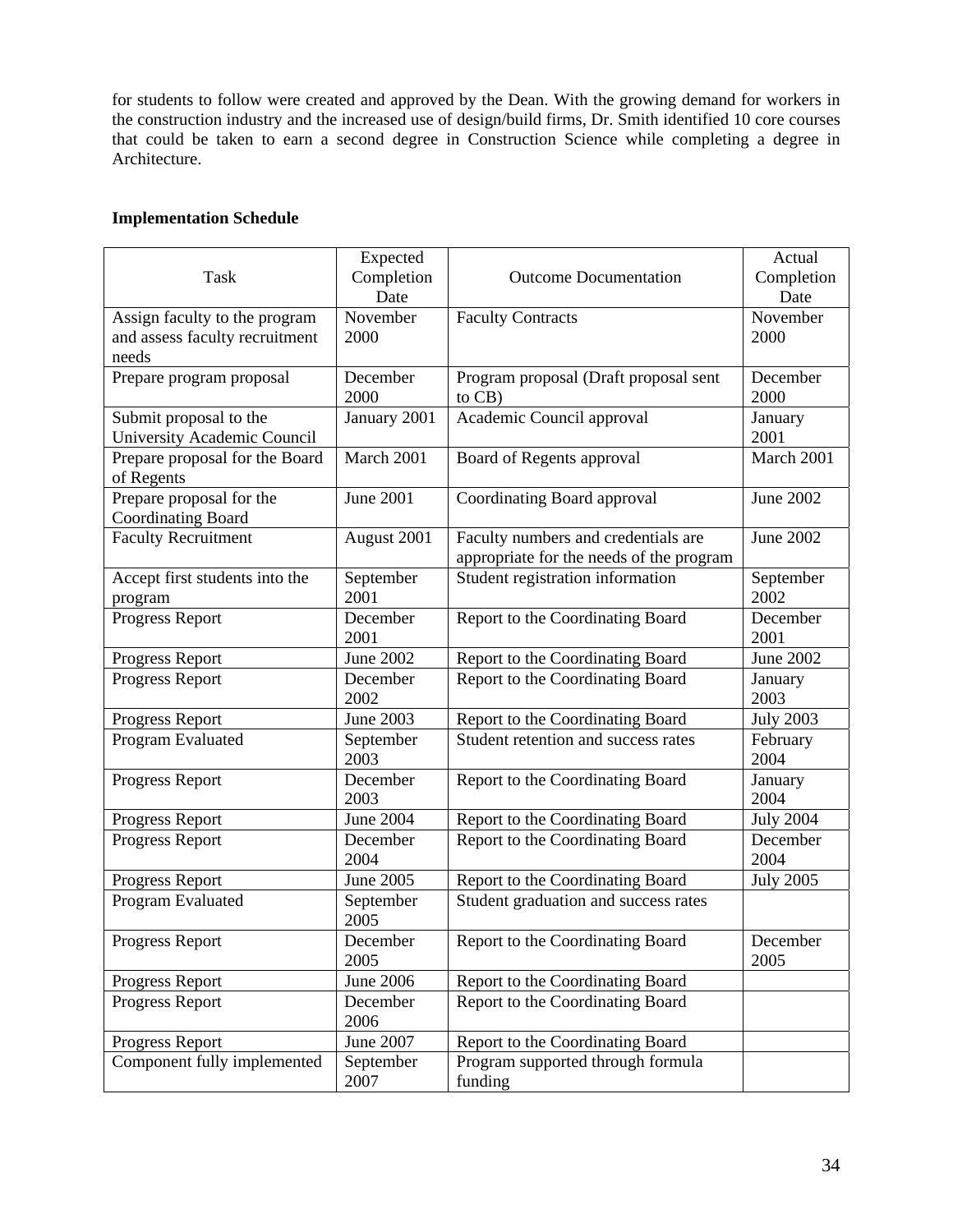Plan Component: 7.2 Develop new Master of Architecture.

| Designated Institution Staff: |                              |
|-------------------------------|------------------------------|
| Name                          | Dr. Ikhlas Sabouni           |
| Title                         | Dean, School of Architecture |
| Address                       | Prairie View A&M University  |
| Phone                         | 936-857-2014                 |
| Fax                           | 936-857-2350                 |
| E-mail                        | isabouni@pyamu.edu           |

| Designated Board Staff: |                                                                         |
|-------------------------|-------------------------------------------------------------------------|
| Name                    | Dr. Roger Alford                                                        |
| Title                   | Program Director, Universities and Health-Related Institutions Division |
| Address                 | <b>Texas Higher Education Coordinating Board</b>                        |
| Phone                   | 512-427-6216                                                            |
| Fax                     | 512-427-6168                                                            |
| E-mail                  | Roger.alford@thecb.state.tx.us                                          |

| Funding:                     |                       |
|------------------------------|-----------------------|
| Appropriated 2002 (millions) | 0.50<br><sup>\$</sup> |
| Appropriated 2003 (millions) | 0.50<br>S             |
| Appropriated 2004 (millions) | 0.44<br>\$            |
| Appropriated 2005 (millions) | 0.44<br>S.            |
| Expended as of 8/31/05       | \$(1.47)              |
| FY04 Budget Reallocation     | (0.07)<br>\$          |
| FY05 Budget Reallocation     | (0.11)<br>S           |
| Appropriated 2006 (millions) | -S<br>0.42            |
| FY 06 Expended and           | \$ (0.54)             |
| Committed as of 12/31/05     |                       |
| Available as of $12/31/05$   | 0.11<br>S             |

#### **Summary**

The School of Architecture admitted eighty (80) freshmen students in fall 2005 to the five-year Master of Architecture degree program adopted in 2002. Currently 200 students in total are pursuing the degree. One strong measure of success is that all of the December architecture graduates had full employment upon completing their studies at PVAMU. Staff members continue to visit area high schools, community colleges, and middle schools for recruiting purposes. The school has also increased its faculty diversity by hiring additional women and minorities. The school's next accreditation visit by the National Architectural Accreditation Board (NAAB) will be in April 2006, with the goal of obtaining full accreditation for another six-year term. Over the next six months, staff will work with the Construction Science faculty to create a capstone course required by the accreditation procedures that will strengthen the students' understanding of the building industry.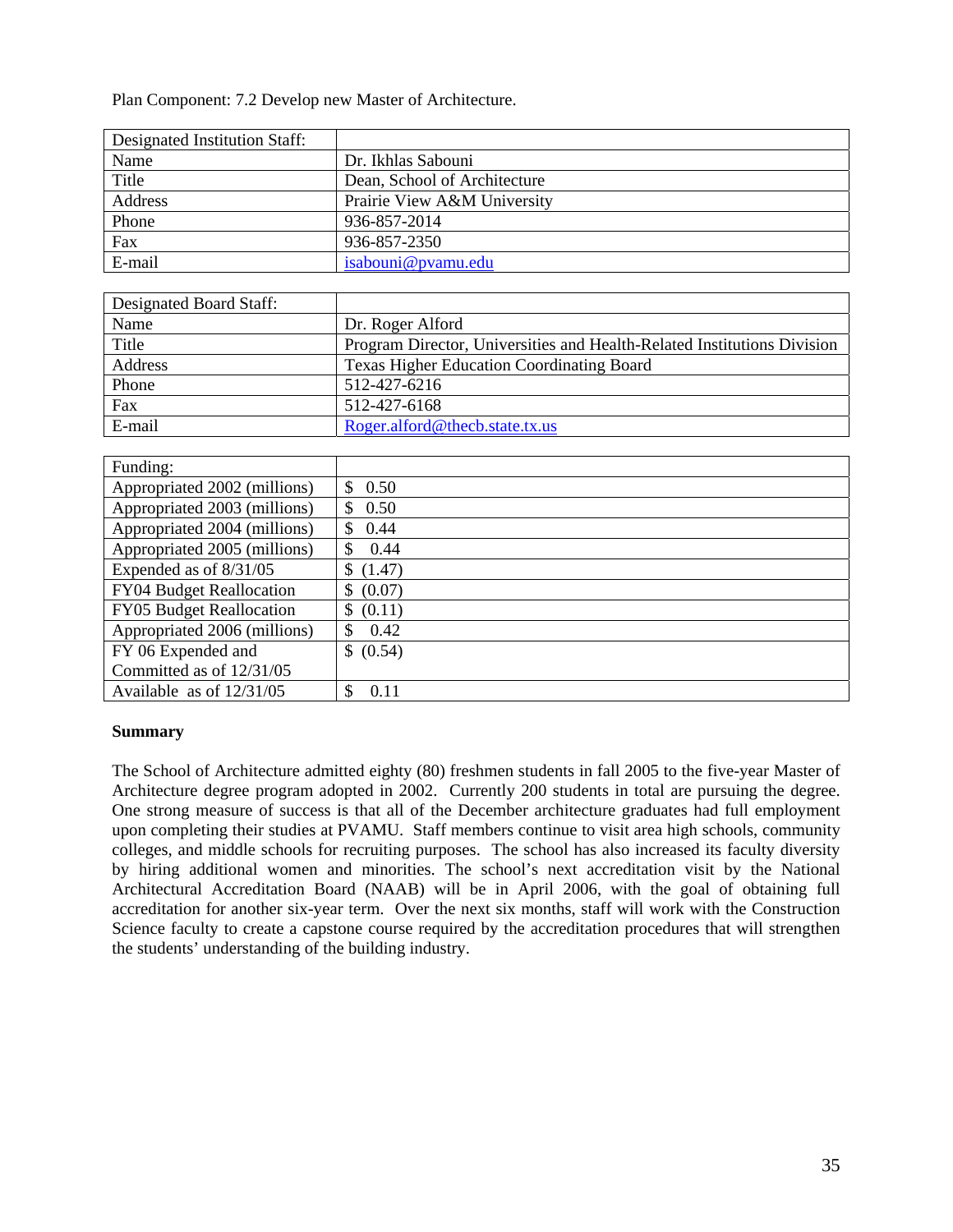| <b>Task</b>                                                  | Expected<br>Completion | <b>Outcome Documentation</b>                    | Actual<br>Completion |
|--------------------------------------------------------------|------------------------|-------------------------------------------------|----------------------|
|                                                              | Date                   |                                                 | Date                 |
| Assign faculty to the program                                | March 2001             | <b>Faculty Contracts</b>                        | March 2001           |
| and assess faculty recruitment                               |                        |                                                 |                      |
| needs                                                        |                        |                                                 |                      |
| Prepare program proposal                                     | March 2001             | Program proposal (Draft proposal sent<br>to CB) | <b>July 2001</b>     |
| Submit proposal to the<br><b>University Graduate Council</b> | May 2001               | Graduate Council approval                       | <b>July 2001</b>     |
| Prepare proposal for the Board<br>of Regents                 | <b>July 2001</b>       | Board of Regents approval                       | September<br>2001    |
| Prepare proposal for the                                     | October 2001           | Coordinating Board approval                     | October              |
| <b>Coordinating Board</b>                                    |                        |                                                 | 2001                 |
| <b>Faculty Recruitment</b>                                   | December               | Faculty numbers and credentials are             | December             |
|                                                              | 2001                   | appropriate for the needs of the program        | 2001                 |
| Progress Report                                              | December<br>2001       | Report to the Coordinating Board                | December<br>2001     |
| Accept first students into the<br>program                    | January 2002           | Student registration information                | January<br>2002      |
| Progress Report                                              | <b>June 2002</b>       | Report to the Coordinating Board                | <b>June 2002</b>     |
| Progress Report                                              | December<br>2002       | Report to the Coordinating Board                | January<br>2003      |
| Program self-study                                           | January 2003           | Application for professional<br>accreditation   | January<br>2003      |
| Progress Report                                              | June 2003              | Report to the Coordinating Board                | <b>July 2003</b>     |
| Progress Report                                              | December<br>2003       | Report to the Coordinating Board                | January<br>2004      |
| Progress Report                                              | <b>June 2004</b>       | Report to the Coordinating Board                | <b>July 2004</b>     |
| Progress Report                                              | December<br>2004       | Report to the Coordinating Board                | December<br>2004     |
| Progress Report                                              | June 2005              | Report to the Coordinating Board                | June 2005            |
| Progress Report                                              | December<br>2005       | Report to the Coordinating Board                | December<br>2005     |
| Progress Report                                              | <b>June 2006</b>       | Report to the Coordinating Board                |                      |
| Program Evaluation                                           | October 2006           | Professional accreditation approved             |                      |
| Progress Report                                              | December<br>2006       | Report to the Coordinating Board                |                      |
| Progress Report                                              | June 2007              | Report to the Coordinating Board                |                      |
| Program Evaluation                                           | September<br>2007      | Student graduation and success rates            |                      |
| Progress Report                                              | December<br>2007       | Report to the Coordinating Board                |                      |
| Component fully implemented                                  | January 2008           | Program supported through formula<br>funding    |                      |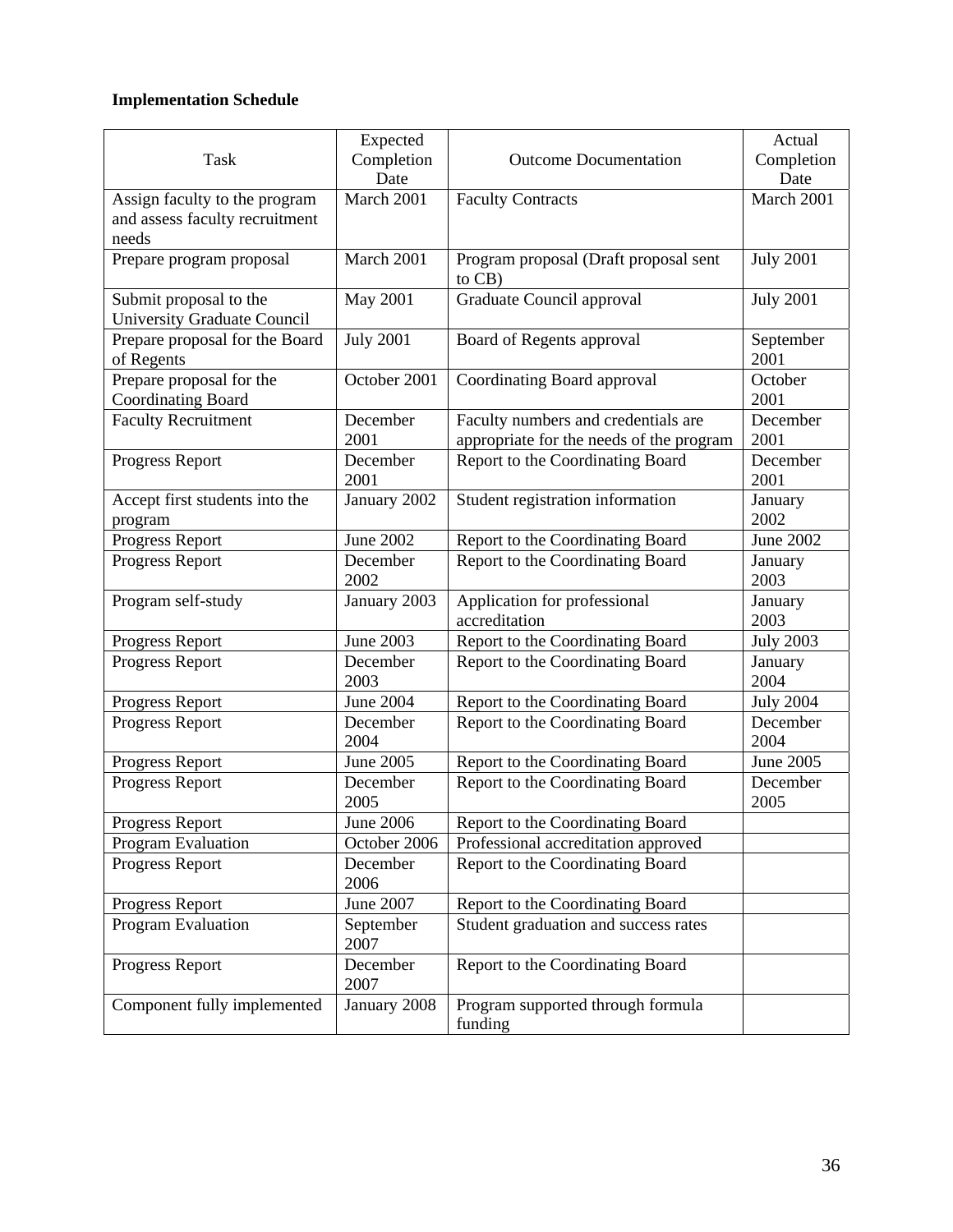Plan Component: 7.3 Construct new School of Architecture building.

| Designated Institution Staff: |                              |
|-------------------------------|------------------------------|
| Name                          | Dr. Ikhlas Sabouni           |
| Title                         | Dean, School of Architecture |
| Address                       | Prairie View A&M University  |
| Phone                         | 936-857-2014                 |
| Fax                           | 936-857-2350                 |
| E-mail                        | isabouni@pyamu.edu           |

| Designated Board Staff: |                                                  |
|-------------------------|--------------------------------------------------|
| Name                    | Ms. Nancy Ellen Soteriou                         |
| Title                   | <b>Assistant Director, Resource Planning</b>     |
| Address                 | <b>Texas Higher Education Coordinating Board</b> |
| Phone                   | 512-427-6122                                     |
| Fax                     | 512-427-6147                                     |
| E-mail                  | Nancy.Soteriou@thecb.state.tx.us                 |

| Funding:                     |         |
|------------------------------|---------|
| TRB (millions)               | 25.20   |
| Expended and committed as of | (24.57) |
| 12/31/05                     |         |

#### **Summary**

The construction of the new Architecture Building is complete, with the building occupied on August 15, 2005 and classes taught for the fall 2005 semester beginning August 22, 2005. The Grand Opening and Dedication for the facility was held on October 27, 2005. The January 2006 issue of Texas Architect features a cover story on the new building, which was also the subject of a featured article in the January 2005 issue of Architectural Record.

| Task                          | Expected<br>Completion | <b>Outcome Documentation</b>        | Actual<br>Completion |
|-------------------------------|------------------------|-------------------------------------|----------------------|
|                               | Date                   |                                     | Date                 |
| Project Initiation            | <b>July 2001</b>       | Form C-1 (PVAMU)                    | <b>July 2001</b>     |
| Needs Assessment              | August 2001            | Preliminary Program of              | August 2001          |
|                               |                        | Requirements                        |                      |
| Send preliminary Program of   | September              | Letters to Architect/Engineer Firms | September            |
| Requirements to short list of | 2001                   |                                     | 2001                 |
| Architect/Engineer Firms      |                        |                                     |                      |
| Architect/Engineer Selection  | October 2001           | TAMUS F, P&C & PVAMU User           | October 2001         |
|                               |                        | Coordinator Form C-31               |                      |
| Program of Requirements       | November               | TAMUS F, P &C & PVAMU               | October 2001         |
|                               | 2001                   | School of Architecture User         |                      |
|                               |                        | Coordinator                         |                      |
| Negotiate Architect/Engineer  | December               | Architect/Engineer Contract         | December             |
| Contract                      | 2001                   |                                     | 2001                 |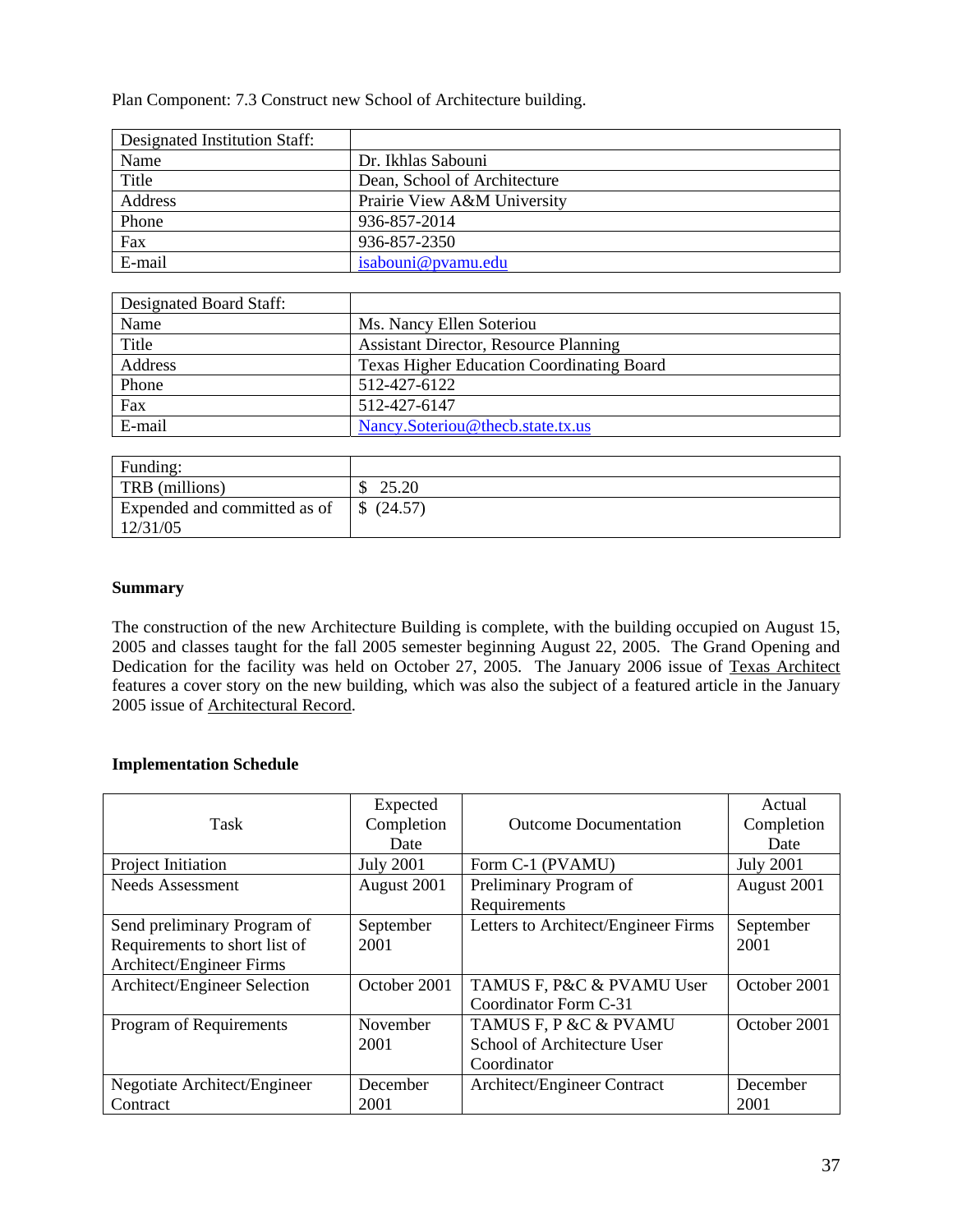| <b>Task</b>                                                   | Expected<br>Completion<br>Date | <b>Outcome Documentation</b>             | Actual<br>Completion<br>Date |
|---------------------------------------------------------------|--------------------------------|------------------------------------------|------------------------------|
| Progress Report                                               | December<br>2001               | Report to the Coordinating Board         | December<br>2001             |
| <b>Initiate Concept Design</b>                                | January 2002                   | <b>Architectural Drawings</b>            | January 2002                 |
| <b>Approve Concept Design</b>                                 | <b>June 2002</b>               | Letter of Approval                       | <b>May 2002</b>              |
| <b>Authorize Construction</b><br><b>Documents Preparation</b> | <b>June 2002</b>               | Letter of Authorization                  | July<br>2002                 |
| Progress Report                                               | <b>June 2002</b>               | Report to the Coordinating Board         | <b>June 2002</b>             |
| <b>Construction Documents</b>                                 | December<br>2002               | Architectural & MEP Drawings             | December<br>2002             |
| Progress Report                                               | December<br>2002               | Report to the Coordinating Board         | January<br>2003              |
| Accept contractor proposals                                   | February<br>2003               | Proposals received                       | February<br>2003             |
| <b>Bidding and Negotiations</b>                               | March 2003                     | TAMUS F, P&C & PVAMU User<br>Coordinator | March<br>2003                |
| <b>Contract Administration</b>                                | April 2003                     | TAMUS F, P&C & PVAMU User<br>Coordinator | <b>June 2003</b>             |
| <b>Construction Commencement</b>                              | May 2003                       | TAMUS F, P&C & PVAMU User<br>Coordinator | <b>July 2003</b>             |
| Progress Report                                               | <b>June 2003</b>               | Report to the Coordinating Board         | <b>July 2003</b>             |
| Progress Report                                               | December<br>2003               | Report to the Coordinating Board         | January 2004                 |
| Progress Report                                               | <b>June 2004</b>               | Report to the Coordinating Board         | <b>July 2004</b>             |
| Progress Report                                               | December<br>2004               | Report to the Coordinating Board         | December<br>2004             |
| <b>Construction Complete</b>                                  | February<br>2005               | TAMUS Form 111300                        | August 2005                  |
| <b>Install Movable Furnishings</b>                            | March 2005                     | Furnishings installed                    | August 2005                  |
| <b>Beneficial Occupancy</b>                                   | April 2005                     | TAMUS Form C-13A                         |                              |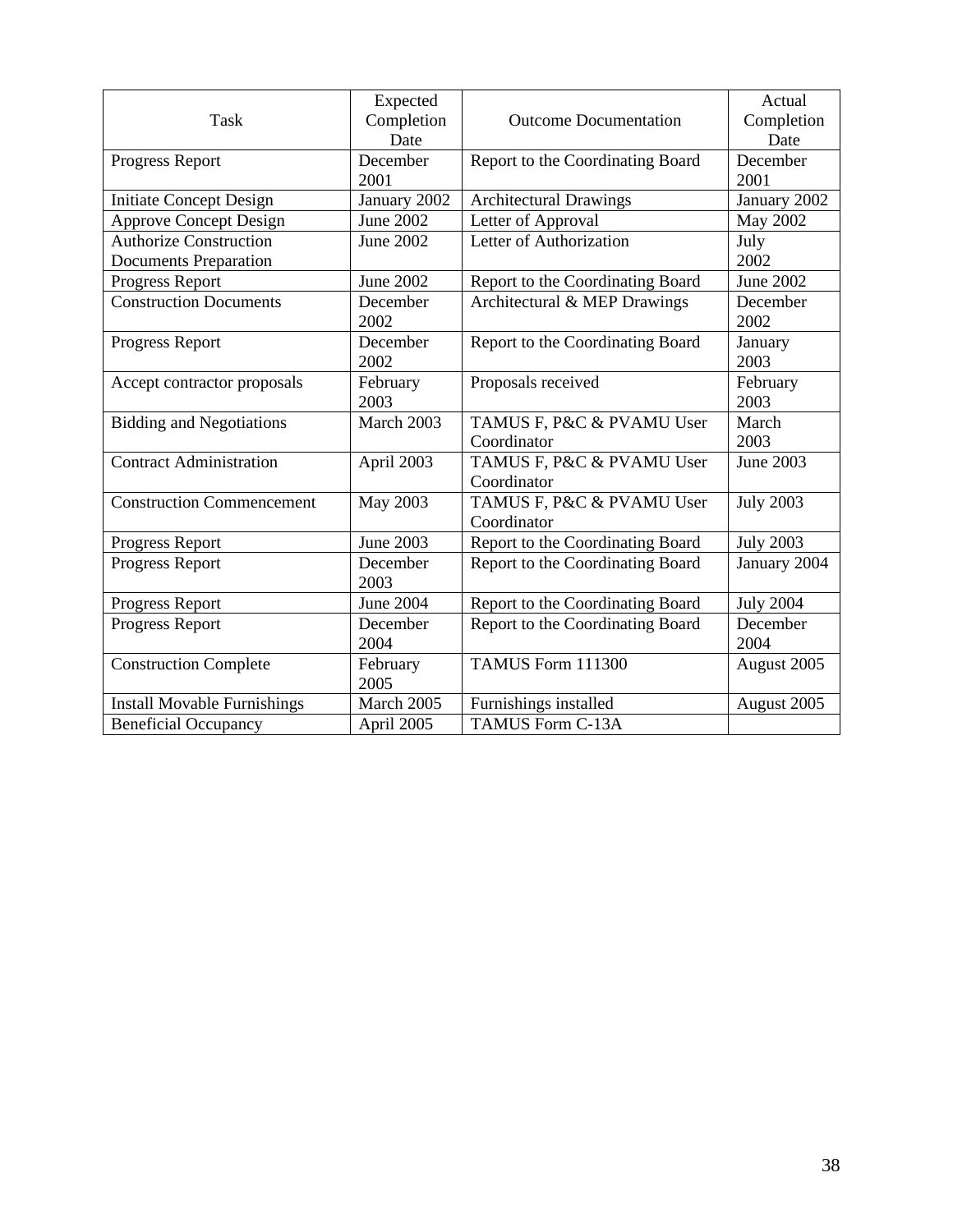Plan Component: 8.1 Carry out renovations identified in Master Plan.

| Designated Institution Staff: |                                                |
|-------------------------------|------------------------------------------------|
| Name                          | Mr. Larry L. Raab                              |
| Title                         | Director, Campus Planning and Space Management |
| Address                       | Prairie View A&M University                    |
| Phone                         | 936-857-4895                                   |
| Fax                           | 936-857-4888                                   |
| E-mail                        | llraab@pvamu.edu                               |

| Designated Board Staff: |                                                  |
|-------------------------|--------------------------------------------------|
| Name                    | Ms. Nancy Ellen Soteriou                         |
| Title                   | <b>Assistant Director, Resource Planning</b>     |
| Address                 | <b>Texas Higher Education Coordinating Board</b> |
| Phone                   | 512-427-6122                                     |
| Fax                     | 512-427-6147                                     |
| E-mail                  | Nancy.Soteriou@thecb.state.tx.us                 |

| Funding:                     |                           |
|------------------------------|---------------------------|
| TRB (millions)               | 15.01                     |
| Expended and committed as of | (12.07)<br>$\mathbb{S}^-$ |
| 12/31/05                     |                           |

#### **Summary**

This plan encompasses four packages. PPRP Package #1 was a roof replacement for four buildings. PPRP Package #2 was a lighting retrofit project. Both of these projects were completed a year ago. PPRP Package #3 is a campus-wide rehabilitation of energy management systems as well as a catch-all for many miscellaneous campus upgrades, such as the addition of a grit chamber for the wastewater treatment plant and the addition of new water and sanitary sewer lines across campus. Final completion of this package is scheduled no later than March 2006. PPRP Package #4 was the total replacement of the masonry exterior of the John B. Coleman Library. This work has been removed from this project and placed into an entirely separate project that should be bid in a few months.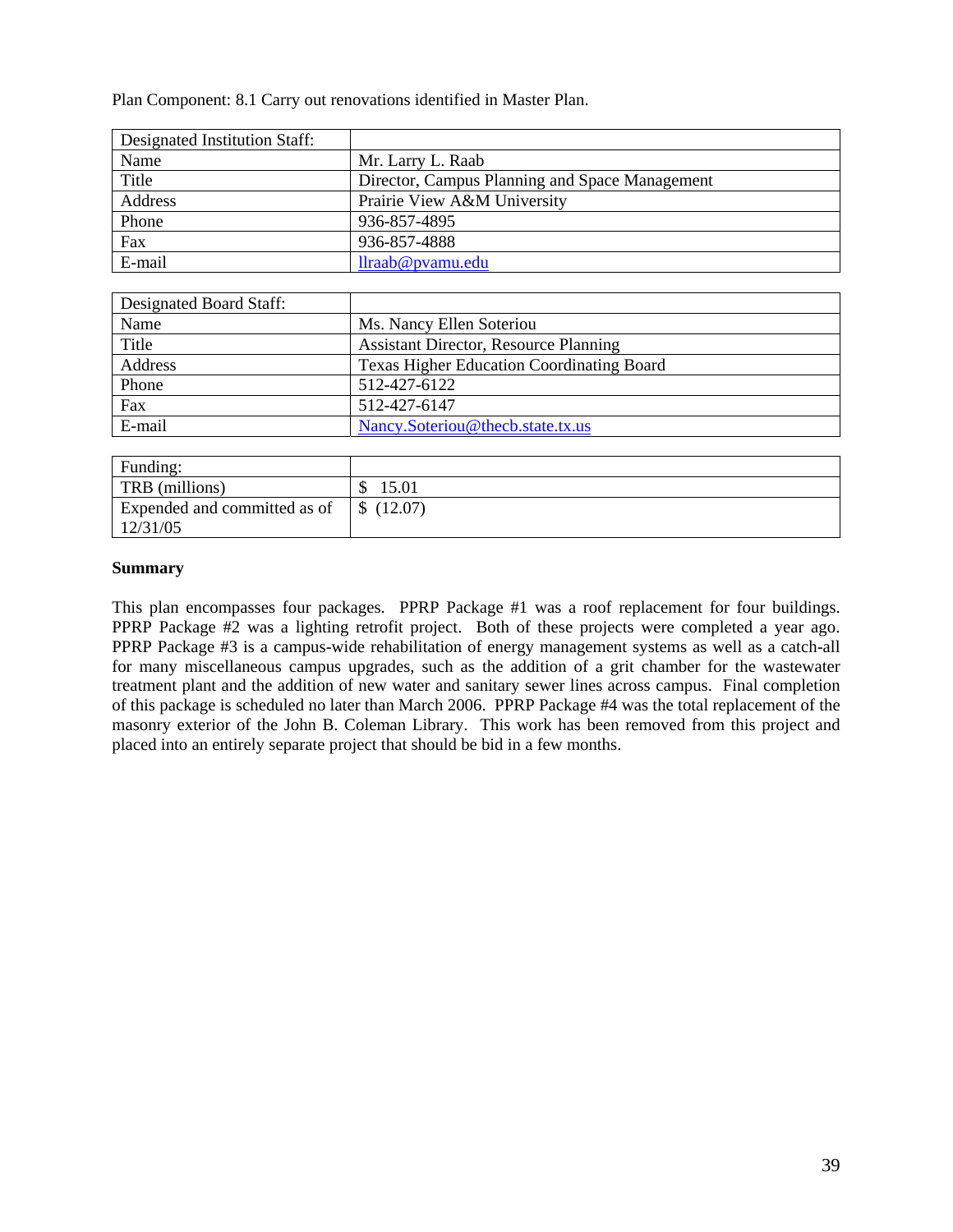|                             | Expected         |                                        | Actual           |
|-----------------------------|------------------|----------------------------------------|------------------|
| Task                        | Completion       | <b>Outcome Documentation</b>           | Completion       |
|                             | Date             |                                        | Date             |
| Identify projects           | <b>June 2001</b> | <b>PVAMU</b> Master Plan projects list | <b>June 2001</b> |
| Initiate FY 2002 projects   | <b>June 2006</b> | PVAMU individual project file          |                  |
| Progress Report             | December         | Report to the Coordinating Board       | December         |
|                             | 2001             |                                        | 2001             |
| Revalidate update project   | <b>May 2002</b>  | <b>PVAMU</b> Master Plan projects list | April 2002       |
| listing                     |                  |                                        |                  |
| Identify projects           | <b>June 2002</b> | <b>PVAMU</b> Master Plan projects list | April 2002       |
| Progress Report             | <b>June 2002</b> | Report to the Coordinating Board       | June 2002        |
| Initiate FY 2002 projects   | <b>June 2006</b> | PVAMU individual project file          |                  |
| Progress Report             | December         | Report to the Coordinating Board       | January          |
|                             | 2002             |                                        | 2003             |
| Revalidate update project   | May 2003         | PVAMU Master Plan projects list        | May 2003         |
| listing                     |                  |                                        |                  |
| Identify projects           | June 2003        | <b>PVAMU</b> Master Plan projects list | June 2003        |
| Progress Report             | <b>June 2003</b> | Report to the Coordinating Board       | <b>July 2004</b> |
| Initiate FY 2002 projects   | <b>June 2006</b> | PVAMU individual project file          |                  |
| Progress Report             | December         | Report to the Coordinating Board       | January 2004     |
|                             | 2003             |                                        |                  |
| Revalidate update project   | May 2004         | <b>PVAMU</b> Master Plan projects list | May 2004         |
| listing                     |                  |                                        |                  |
| Identify projects           | <b>June 2004</b> | <b>PVAMU</b> Master Plan projects list | <b>June 2004</b> |
| Progress Report             | <b>June 2004</b> | Report to the Coordinating Board       | <b>July 2004</b> |
| Progress Report             | December         | Report to the Coordinating Board       | December         |
|                             | 2004             |                                        | 2004             |
| Initiate FY 2002 projects   | <b>June 2006</b> | PVAMU individual project file          |                  |
| Revalidate update project   | May 2005         | PVAMU Master Plan projects list        | June 2005        |
| listing                     |                  |                                        |                  |
| Progress Report             | June 2005        | Report to the Coordinating Board       | February         |
|                             |                  |                                        | 2006             |
| Component fully implemented | September        | <b>PVAMU Master Plan Completion</b>    |                  |
|                             | 2005             | Document                               |                  |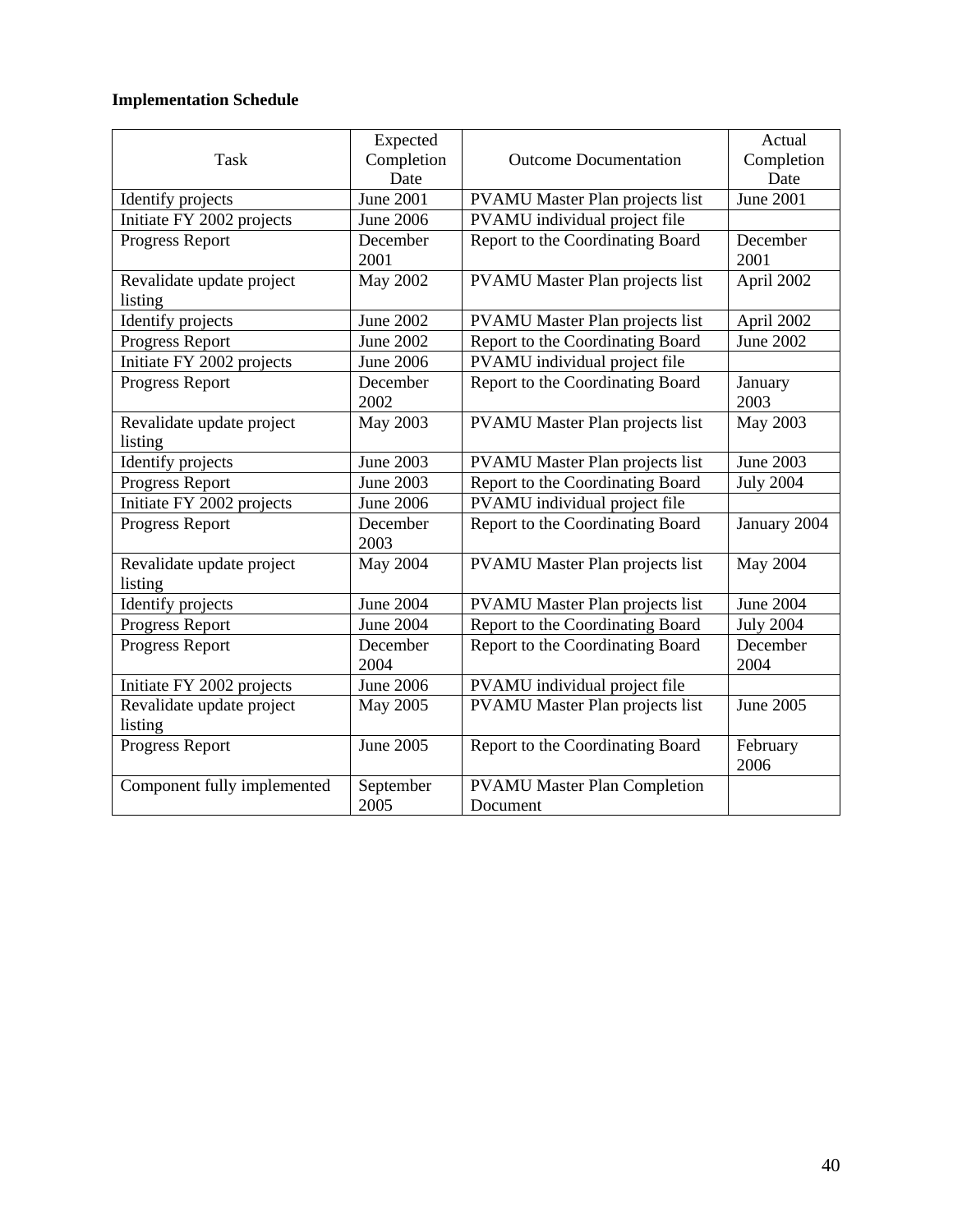Plan Component: 9.1 Strengthen institutional development office.

| Designated Institution Staff: |                                             |
|-------------------------------|---------------------------------------------|
| Name                          | Dr. Willie Trotty                           |
| Title                         | Vice President for Research and Development |
| Address                       | Prairie View A&M University                 |
| Phone                         | 936-857-4494                                |
| Fax                           | 936-857-2225                                |
| E-mail                        | wftrotty@pvamu.edu                          |

| Designated Board Staff: |                                                                 |
|-------------------------|-----------------------------------------------------------------|
| Name                    | Ms. Amanda Greene                                               |
| Title                   | Budget and Policy Analyst, Planning and Accountability Division |
| Address                 | <b>Texas Higher Education Coordinating Board</b>                |
| Phone                   | 512-427-6137                                                    |
| Fax                     | 512-427-6147                                                    |
| E-mail                  | amanda.greene@thecb.state.tx.us                                 |

| Funding:                        | None Requested  |
|---------------------------------|-----------------|
| Appropriated 2002 (millions)    | 0.00<br>S       |
| Appropriated 2003 (millions)    | $0.00\,$<br>\$. |
| Appropriated 2004 (millions)    | 0.00<br>\$.     |
| Expended as of $8/31/04$        | 0.00<br>S       |
| FY04 Budget Reallocation        | 0.00<br>S       |
| Appropriated 2005 (millions)    | 0.00<br>\$.     |
| FY 05 Expended and              |                 |
| Committed as of 12/31/04        | 0.00            |
| <b>FY05</b> Budget Reallocation | 0.00<br>S       |
| Committed as of 12/31/04        | 0.00<br>\$.     |
| Committed as of 12/31/05        | 0.00<br>S       |

#### **Summary**

Ketchum, Inc. was selected to serve as the Capital Campaign Council, and their contract was approved by the Texas A&M University Board of Regents in December 2002. The silent phase of the campaign began fall 2003. The campaign steering committee evolved into a Campaign Cabinet and has had 23 meetings since fall 2003. The campaign theme, "EXTEND THE VIEW: Shape Tomorrow Today," was adopted by the Cabinet. Cabinet members, Office of Development staff, and an additional 24 volunteers received cultivation and solicitation training. Six awareness gatherings were held on campus where 380 faculty and staff participated. Additionally, campaign awareness activities have taken place at national and local alumni meetings and with special audiences where the university president, Dr. George C. Wright, has been the keynote speaker. Dr. Willie Trotty, Vice President for Research and Development, included campaign awareness information in his presentations to corporations and others who partner with the university in its R&D efforts.

On May 1, 2004, Monica Williams was hired as the director of development. Her knowledge and skills in the area of development and fundraising led to her promotion as Associate Vice President for Development in November 2005. Since coming to the University, she has helped define the role of college deans in development activities and identified potential donors for individual colleges' participation in the campaign. Ms. Williams worked with Ketchum, Inc. to refine the list of potential donors and finalize all capital campaign related print materials.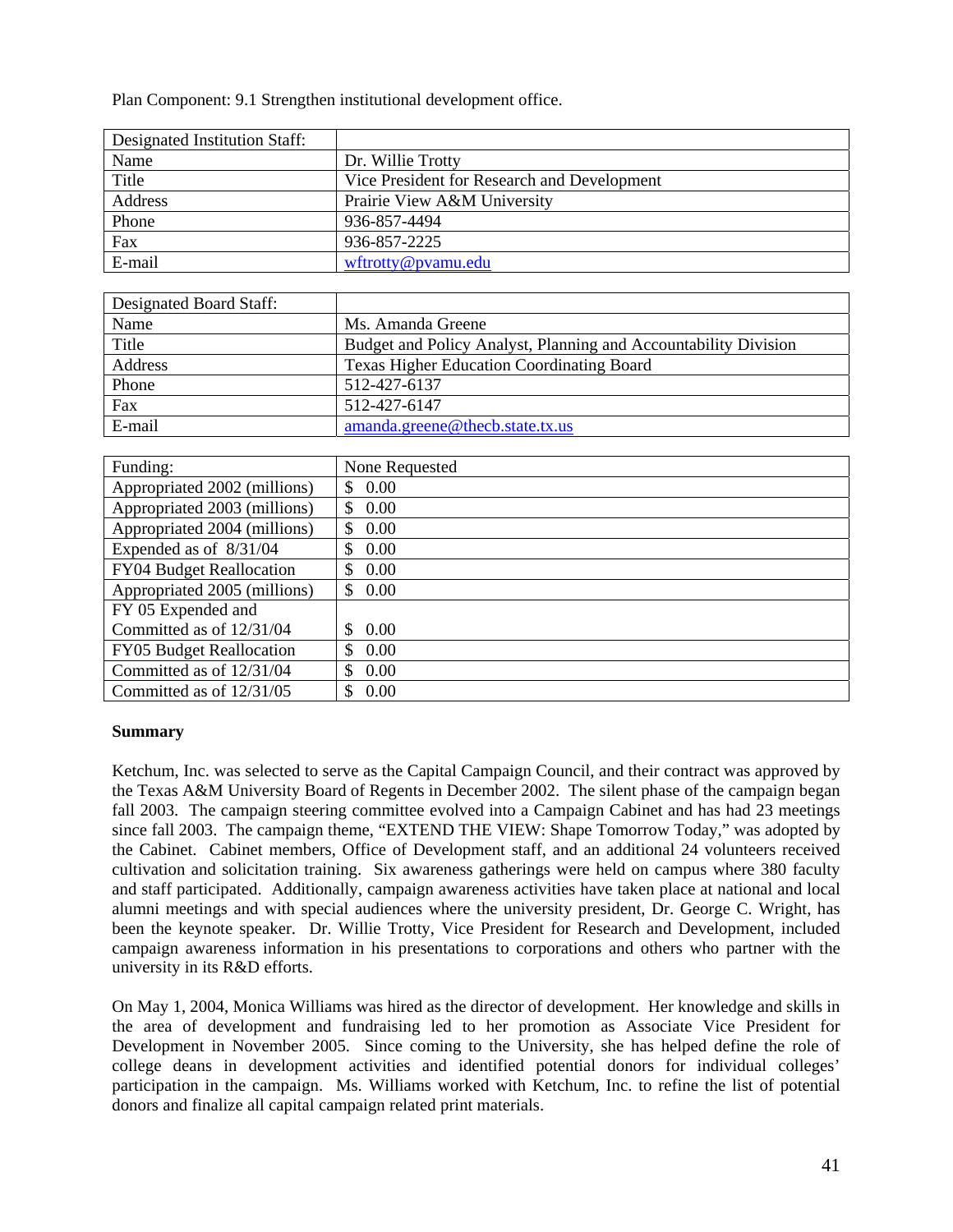In addition to the director of development, the Office of Development staff now includes an associate director of development, a proposal writer and a prospect researcher. Effective January 1, 2006, the Office of Alumni Relations was moved to the Office of Development. This reorganization will enhance the alumni phase of the capital campaign.

Pacesetter and major gifts have been identified and the solicitation process has been implemented. To date, proposals have been submitted to nearly fifty (50) corporations, foundations and agencies resulting in the university securing nearly \$11 million in gifts and pledges; \$444,744 has been received in the past six months. The university now has funding for four endowed chairs (see plan component 10.1 for additional information). Alumni and friends of the university who have made personal contributions to the campaign are now being encouraged to include Prairie View A&M University in their estate plans.

| <b>Task</b>                                                                                           | Expected<br>Completion<br>Date | <b>Outcome Documentation</b>                                                                                                                                                                                                                           | Actual<br>Completion<br>Date |
|-------------------------------------------------------------------------------------------------------|--------------------------------|--------------------------------------------------------------------------------------------------------------------------------------------------------------------------------------------------------------------------------------------------------|------------------------------|
| Evaluate future needs and<br>opportunities for the<br>Development Office                              | <b>June 2001</b>               | Development Office Strategic Plan<br>incorporating these ideas                                                                                                                                                                                         | <b>June 2001</b>             |
| Proceed with plans for a<br>Capital Campaign                                                          | <b>July 2001</b>               | Signed contract with campaign council<br>including specific details of planned<br>use of funds                                                                                                                                                         | December<br>2002             |
| Launch an Internal and<br><b>External Public Relations</b><br>Campaign                                | <b>July 2001</b>               | Public Relations Plan and Schedule of<br><b>Related Activities</b>                                                                                                                                                                                     | October<br>2002              |
| Solicitation of campaign<br>leadership from Corporate<br>Cluster, faculty and staff                   | August<br>2001                 | Public notice naming campaign chair<br>and leadership team                                                                                                                                                                                             | September<br>2003            |
| Hire additional development<br>staff                                                                  | September<br>2001              | Written justification for hiring<br>individuals for Development Office                                                                                                                                                                                 | August 2003                  |
| Research to identify 200-250<br>donor prospects and develop<br>appropriate solicitation<br>strategies | December<br>2001               | Database file identifying prospects and<br>potential gifts including criteria used to<br>identify these potential donors;<br>appropriate solicitation strategies<br>documented in memo format and<br>approved by an appropriate University<br>official | December<br>2003             |
| Progress Report                                                                                       | December<br>2001               | Report to the Coordinating Board                                                                                                                                                                                                                       | December<br>2001             |
| Progress Report                                                                                       | June 2002                      | Report to the Coordinating Board                                                                                                                                                                                                                       | <b>June 2002</b>             |
| Progress Report                                                                                       | December<br>2002               | Report to the Coordinating Board                                                                                                                                                                                                                       | January<br>2003              |
| Expand and strengthen gift<br>acceptance and<br>acknowledgement                                       | February<br>2003               | Letters used to acknowledge and thank<br>donors for gifts                                                                                                                                                                                              | February<br>2003             |
| Progress Report                                                                                       | June 2003                      | Report to the Coordinating Board                                                                                                                                                                                                                       | <b>July 2003</b>             |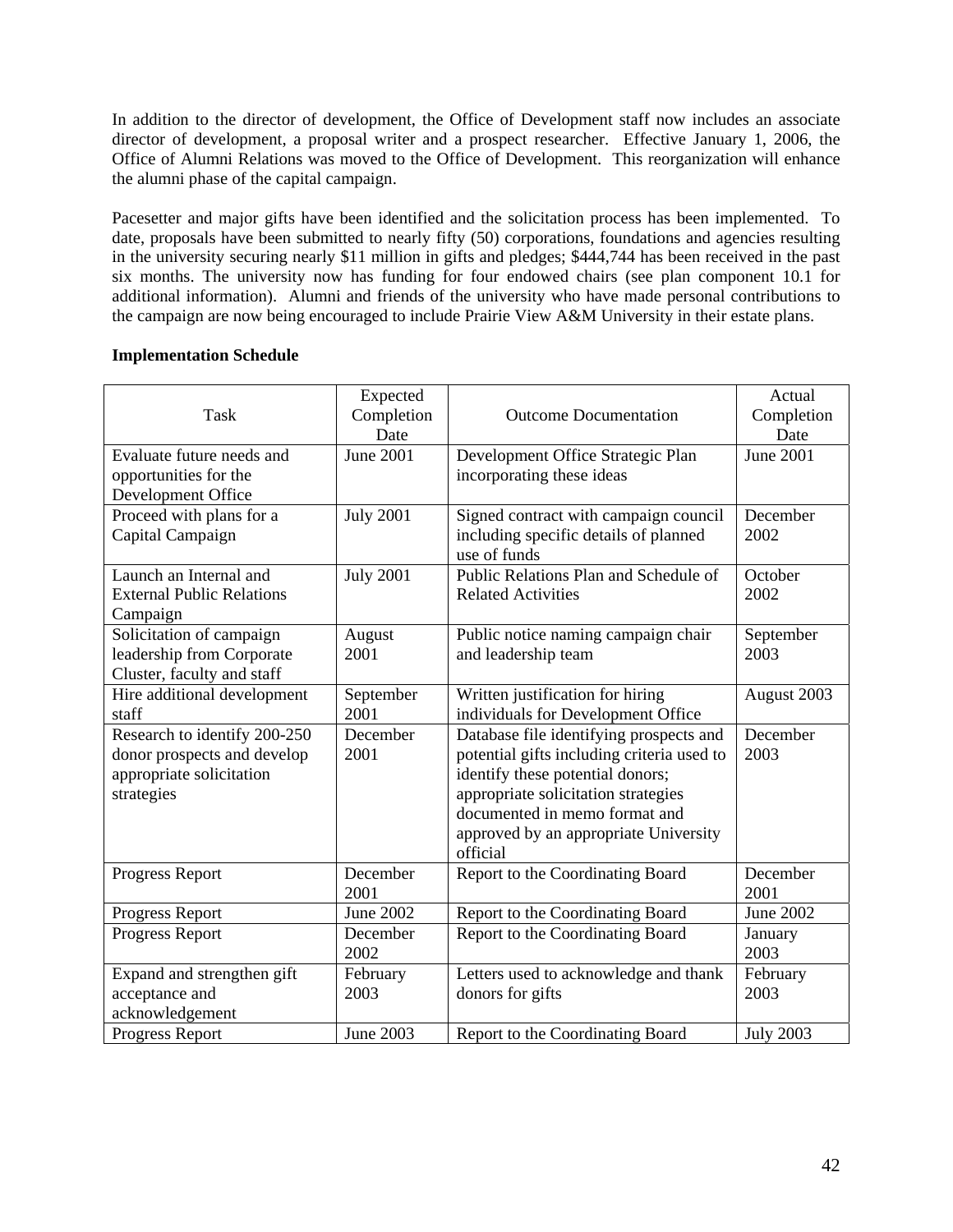| <b>Task</b>                                                                                                  | Expected<br>Completion<br>Date | <b>Outcome Documentation</b>                                                                                                         | Actual<br>Completion<br>Date |
|--------------------------------------------------------------------------------------------------------------|--------------------------------|--------------------------------------------------------------------------------------------------------------------------------------|------------------------------|
| Establish a campaign and<br>development budget                                                               | November<br>2003               | Details of the campaign documented<br>and approved by an appropriate<br>University official; approved<br>University budget documents | December<br>2003             |
| Establish a Planned Giving<br>Program                                                                        | November<br>2003               | Announcement posted on the<br>University website and in brochures<br>and pamphlets                                                   | March 2004                   |
| Progress Report                                                                                              | December<br>2003               | Report to the Coordinating Board                                                                                                     | January 2004                 |
| Progress Report                                                                                              | <b>June 2004</b>               | Report to the Coordinating Board                                                                                                     | <b>July 2004</b>             |
| Progress Report                                                                                              | December<br>2004               | Report to the Coordinating Board                                                                                                     | December<br>2004             |
| Progress Report                                                                                              | <b>June 2005</b>               | Report to the Coordinating Board                                                                                                     | <b>July 2005</b>             |
| <b>Continued Assessment of</b><br>Effectiveness and use of data<br>to strengthen the development<br>function | August 2005                    | Reports to the President, Development<br><b>Council and Stakeholders</b>                                                             | August 2005                  |
| Progress Report                                                                                              | December<br>2005               | Report to the Coordinating Board                                                                                                     | December<br>2005             |
| Progress Report                                                                                              | <b>June 2006</b>               | Report to the Coordinating Board                                                                                                     |                              |
| <b>Continued Assessment of</b><br>Effectiveness and use of data<br>to strengthen the development<br>function | August 2006                    | Reports to the President, Development<br><b>Council and Stakeholders</b>                                                             |                              |
| Progress Report                                                                                              | December<br>2006               | Report to the Coordinating Board                                                                                                     |                              |
| Progress Report                                                                                              | <b>June 2007</b>               | Report to the Coordinating Board                                                                                                     |                              |
| <b>Continued Assessment of</b><br>Effectiveness and use of data<br>to strengthen the development<br>function | August 2007                    | Reports to the President, Development<br><b>Council and Stakeholders</b>                                                             |                              |
| Component fully implemented                                                                                  | August 2007                    | Office of Research and Development<br><b>Annual Report</b>                                                                           |                              |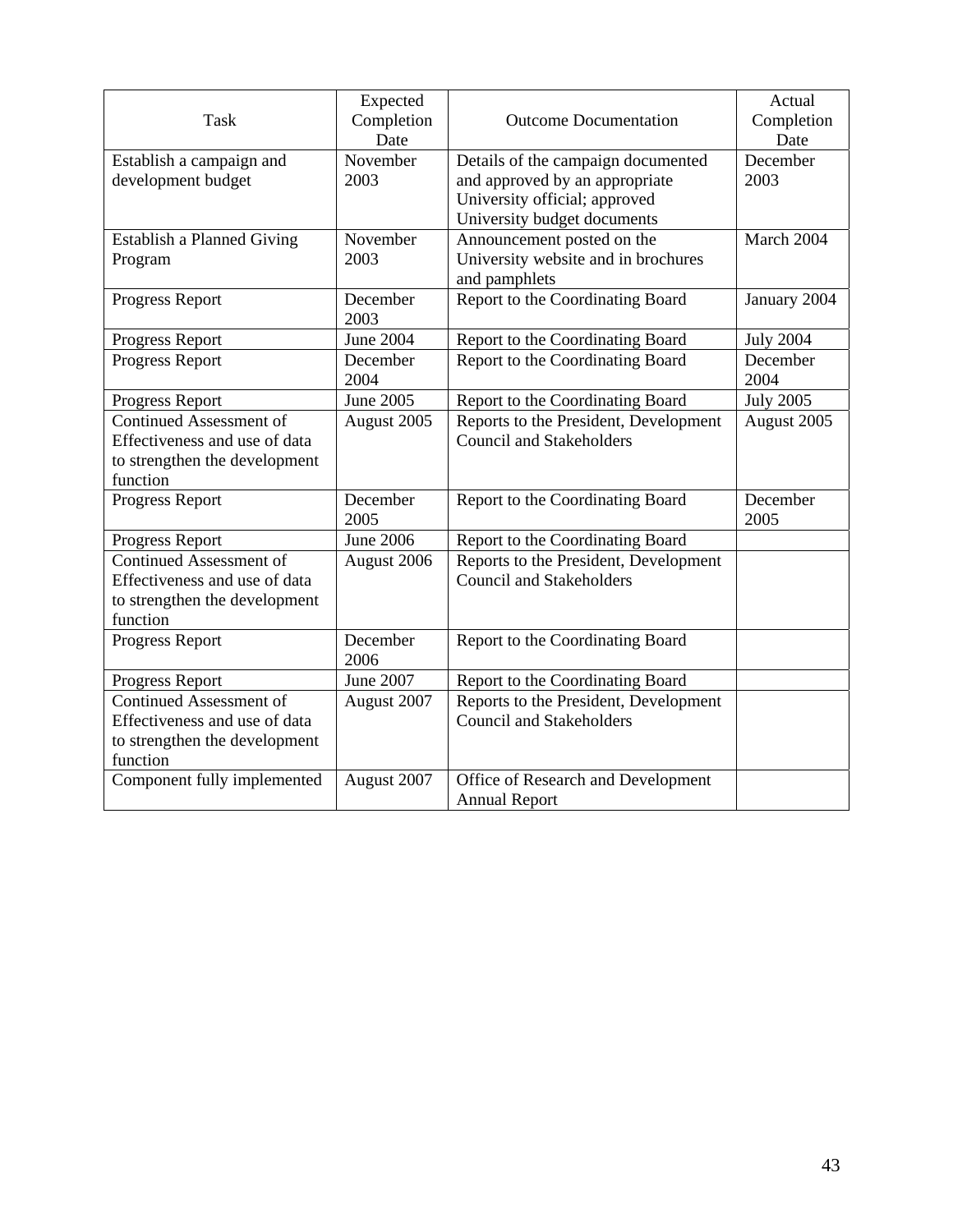Plan Component: 10.1 Create 12 endowed chairs for new and existing programs.

| Designated Institution Staff: |                                                                    |
|-------------------------------|--------------------------------------------------------------------|
| Name                          | Dr. Joahanne Thomas-Smith                                          |
| Title                         | Provost and Senior Vice President for Academic and Student Affairs |
| Address                       | Prairie View A&M University                                        |
| Phone                         | 936-857-2314                                                       |
| Fax                           | 936-857-4956                                                       |
| E-mail                        | $e^{i\sin\theta}$ eyemu edu                                        |

| Designated Board Staff: |                                                                 |
|-------------------------|-----------------------------------------------------------------|
| Name                    | Ms. Amanda Greene                                               |
| Title                   | Budget and Policy Analyst, Planning and Accountability Division |
| Address                 | <b>Texas Higher Education Coordinating Board</b>                |
| Phone                   | 512-427-6137                                                    |
| Fax                     | 512-427-6147                                                    |
| E-mail                  | amanda.greene@thecb.state.tx.us                                 |

| Funding:                     |              |
|------------------------------|--------------|
| Appropriated 2002 (millions) | 1.00<br>\$   |
| Appropriated 2003 (millions) | 1.00<br>\$.  |
| Appropriated 2004 (millions) | 0.88<br>\$.  |
| Appropriated 2005 (millions) | 0.87         |
| Expended as of 8/31/05       | (3.53)<br>\$ |
| FY05 Budget Reallocation     | (0.22)<br>\$ |
| Appropriated 2006 (millions) | 0.53<br>\$.  |
| FY 06 Expended and           |              |
| Committed as of 12/31/05     | \$           |
| Available as of $12/31/05$   | 0.53<br>S    |

#### **Summary**

As noted in the most recent progress report, establishing the twelve (12) endowed chairs in the following broad array of disciplines remains a high priority for the university: computer science (1), electrical engineering (1), biology (1), business (2), architecture (1), juvenile justice (2), educational leadership (1), history/political science (1), and nursing (2). The projected number of chairs in biology changed from two to one, and educational leadership was added as a discipline in which a chair would be established, now that a PhD is offered in that area. The primary capital campaign strategy for attracting funding for the chairs has been that of seeking support from philanthropic agencies, foundations, federal entities and individuals. As of spring 2006, funding has been acquired to provide the required match and thereby establish endowed chairs in four disciplines: architecture (1), biology (1), educational leadership (1), and nursing (1). Proposal development teams led by the deans of the schools and colleges are vigorously seeking training in methods of pursuing support for additional endowed chairs. It is expected that at least one and perhaps two of the chairs will be filled by the opening of the 2006-2007 academic year.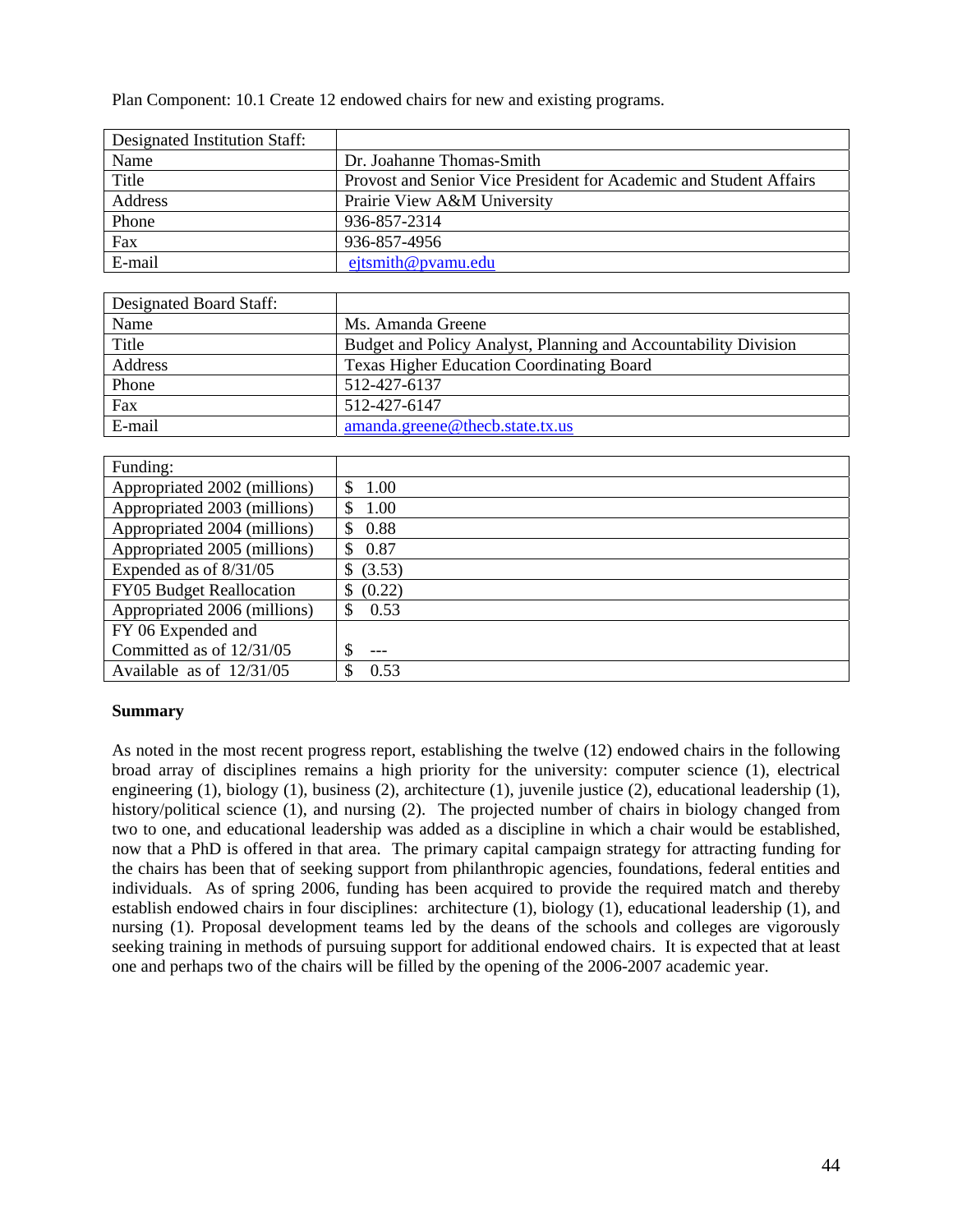| <b>Task</b>                                  | Expected<br>Completion<br>Date | <b>Outcome Documentation</b>                                                                   | Actual<br>Completion<br>Date |
|----------------------------------------------|--------------------------------|------------------------------------------------------------------------------------------------|------------------------------|
| Evaluate needs for endowed<br>chairs         | September<br>2001              | <b>Texas Commitment to Prairie View</b><br>A&M University Strategic Plan                       | <b>July 2001</b>             |
| Progress Report                              | December<br>2001               | Report to the Coordinating Board                                                               | December<br>2001             |
| Progress Report                              | <b>June 2002</b>               | Report to the Coordinating Board                                                               | <b>June 2002</b>             |
| Proceed with plans for a<br>Capital Campaign | <b>July 2002</b>               | Signed contract with campaign council<br>including specific details of planned<br>use of funds | December<br>2002             |
| Begin fund-raising                           | December<br>2002               | Endowed Chair Fund-Raising Plan and<br>action plan for fund-raising activities                 |                              |
| Progress Report                              | December<br>2002               | Report to the Coordinating Board                                                               | January<br>2003              |
| Progress Report                              | <b>June 2003</b>               | Report to the Coordinating Board                                                               | <b>July 2003</b>             |
| Identify funding for 4 Chairs                | September<br>2003              | Capital Campaign budget specifically<br>identifying funding sources                            |                              |
| <b>Endowed Chair recruitment</b>             | September<br>2003              | Four faculty members hired into<br>endowed chairs positions                                    |                              |
| Progress Report                              | December<br>2003               | Report to the Coordinating Board                                                               | January 2004                 |
| Progress Report                              | <b>June 2004</b>               | Report to the Coordinating Board                                                               | <b>July 2004</b>             |
| Progress Report                              | December<br>2004               | Report to the Coordinating Board                                                               | January 2005                 |
| Progress Report                              | June 2005                      | Report to the Coordinating Board                                                               | <b>July 2005</b>             |
| Identify funding for 4 Chairs                | September<br>2005              | Capital Campaign budget specifically<br>identifying funding sources                            |                              |
| <b>Endowed Chair recruitment</b>             | September<br>2005              | Four faculty members hired into<br>endowed chairs positions                                    |                              |
| Progress Report                              | October 2005                   | Report to the Coordinating Board                                                               | October 2005                 |
| Progress Report                              | December<br>2005               | Report to the Coordinating Board                                                               | December<br>2005             |
| Progress Report                              | <b>June 2006</b>               | Report to the Coordinating Board                                                               |                              |
| Progress Report                              | December<br>2006               | Report to the Coordinating Board                                                               |                              |
| Progress Report                              | June 2007                      | Report to the Coordinating Board                                                               |                              |
| Identify funding for 4 Chairs                | September<br>2007              | Capital Campaign budget specifically<br>identifying funding sources                            |                              |
| Component fully implemented                  | September<br>2007              | Four faculty members hired into<br>endowed chairs positions                                    |                              |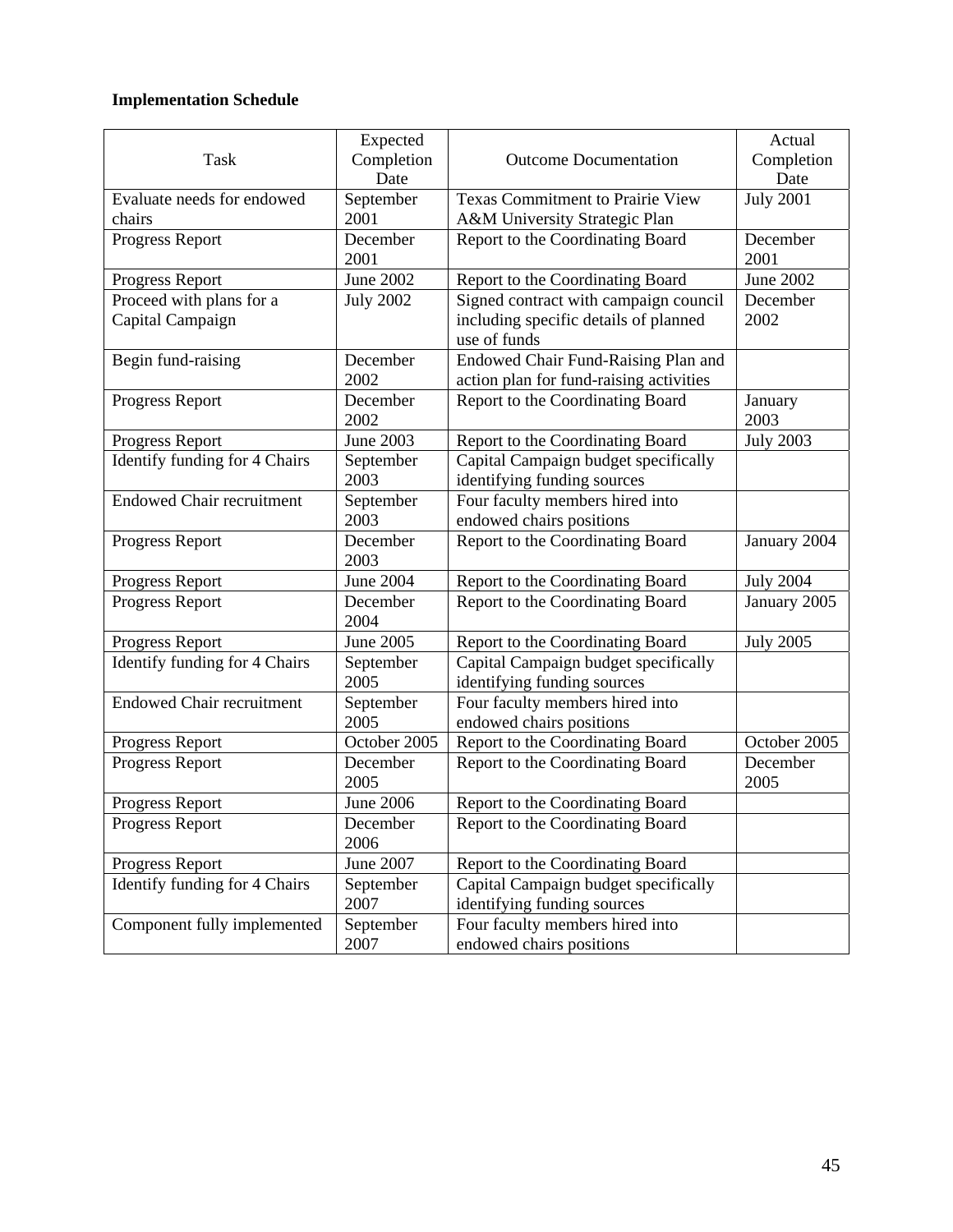Plan Component: 11.1 Develop new PhD program in Juvenile Forensic Psychology.

| Designated Institution Staff: |                                                  |
|-------------------------------|--------------------------------------------------|
| Name                          | Dr. Elaine Rodney                                |
| Title                         | Dean, College of Juvenile Justice and Psychology |
| Address                       | Prairie View A&M University                      |
| Phone                         | 936-857-4938                                     |
| Fax                           | 936-857-4941                                     |
| E-mail                        | ehrodney@pvamu.edu                               |

| Designated Board Staff: |                                                                         |
|-------------------------|-------------------------------------------------------------------------|
| Name                    | Dr. Roger Alford                                                        |
| Title                   | Program Director, Universities and Health-Related Institutions Division |
| Address                 | <b>Texas Higher Education Coordinating Board</b>                        |
| Phone                   | 512-427-6216                                                            |
| Fax                     | 512-427-6168                                                            |
| E-mail                  | Roger.alford@thecb.state.tx.us                                          |

| Funding:                        |              |
|---------------------------------|--------------|
| Appropriated 2002 (millions)    | \$           |
| Appropriated 2003 (millions)    | \$           |
| Appropriated 2004 (millions)    | S<br>0.67    |
| Appropriated 2005 (millions)    | S.<br>0.66   |
| Expended as of 8/31/05          | (0.39)<br>\$ |
| FY04 Budget Reallocation        | (0.14)<br>S  |
| <b>FY05 Budget Reallocation</b> | (0.17)<br>\$ |
| Appropriated 2006 (millions)    | \$.<br>0.64  |
| FY06 Expended and               |              |
| Committed as of 12/31/05        | (0.44)       |
| Available as of 12/31/05        | 0.83         |

#### **Summary**

The Doctor of Philosophy degree in Clinical Adolescent Psychology admitted its second cohort of students in August 2005. A total of twelve students are in the program, with one requesting a leave of absence for the spring semester. Eleven students are female and one male. Ten students are of African American descent and two are Caucasian. Students are making satisfactory progress in pursuing the curriculum as outlined in the original proposal.

The department is actively recruiting to meet the faculty/student ratio for the third year of the program. Faculty and students have attended the American Psychological Association Conference held in Washington, DC; the Texas A&M University System Research Symposium in Corpus Christi, TX, in November 2005; and the Strengthening Youth and Families Conference in Austin, TX in November 2005.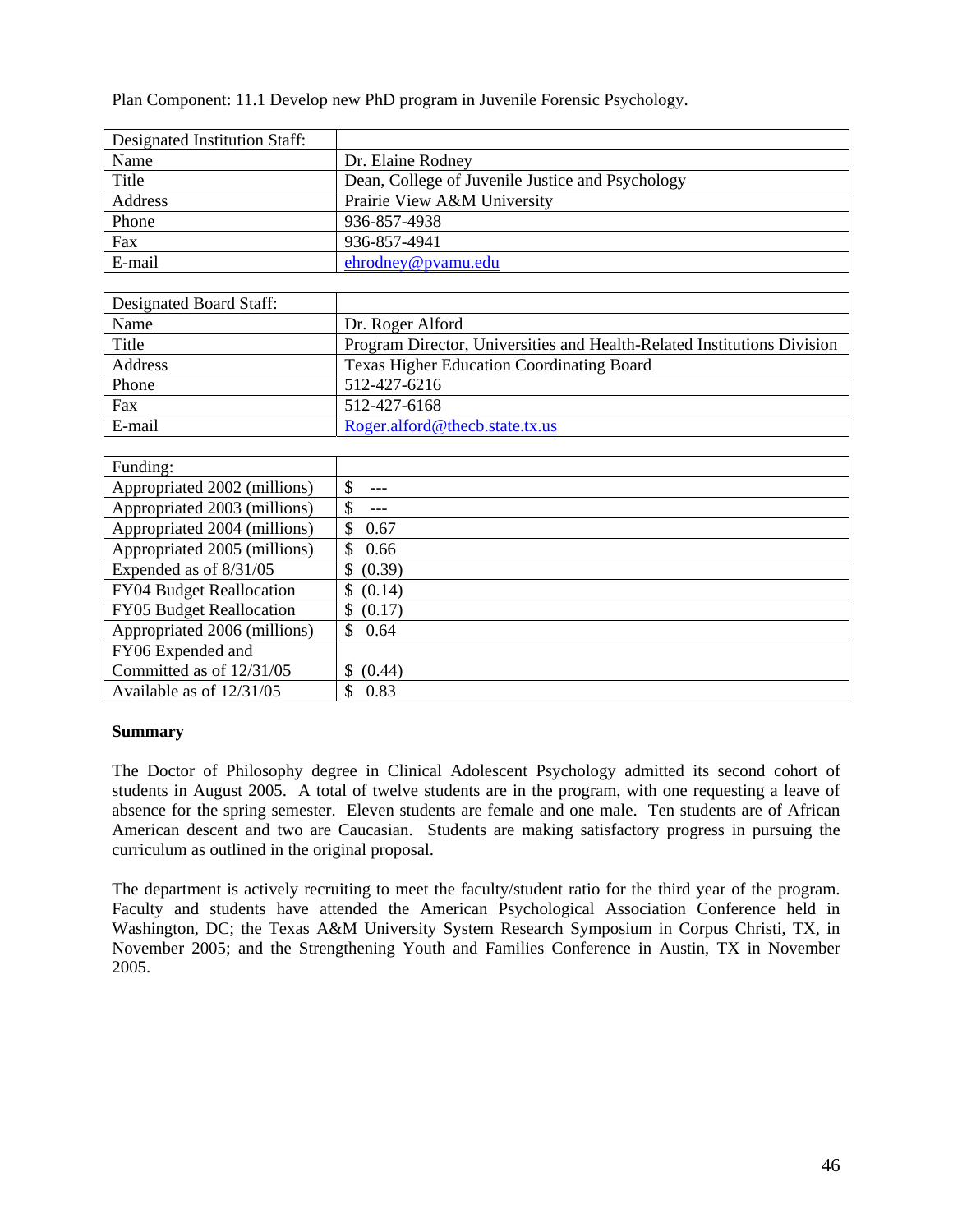|                                    | Expected         |                                          | Actual           |
|------------------------------------|------------------|------------------------------------------|------------------|
| <b>Task</b>                        | Completion       | <b>Outcome Documentation</b>             | Completion       |
|                                    | Date             |                                          | Date             |
| Accept contractor proposals        | November         | Proposal received                        | October          |
|                                    | 2003             |                                          | 2004             |
| <b>Bidding and Negotiations</b>    | December         | TAMUS F, P&C & PVAMU User                | November         |
|                                    | 2003             | Coordinator                              | 2004             |
| <b>Contract Administration</b>     | January 2004     | TAMUS F, P&C & PVAMU User                | November         |
|                                    |                  | Coordinator                              | 2004             |
| Assign faculty to the program      | September        | <b>Faculty Contracts</b>                 | <b>July 2003</b> |
| and assess faculty recruitment     | 2004             |                                          |                  |
| needs                              |                  |                                          |                  |
| Prepare program proposal           | October 2004     | Program proposal                         | February         |
|                                    |                  |                                          | 2003             |
| Progress Report                    | June 2004        | Report to the Coordinating Board         | <b>July 2004</b> |
| Progress Report                    | December         | Report to the Coordinating Board         | December         |
|                                    | 2004             |                                          | 2004             |
| Progress Report                    | June 2005        | Report to the Coordinating Board         | <b>June 2004</b> |
| Submit proposal to the             | September        | Graduate Council approval                | May 2003         |
| <b>University Graduate Council</b> | 2005             |                                          |                  |
| <b>Progress Report</b>             | December         | Report to the Coordinating Board         | December         |
|                                    | 2005             |                                          | 2003             |
| Prepare proposal for the Board     | January 2006     | Board of Regents approval                | September        |
| of Regents                         |                  |                                          | 2003             |
| Prepare proposal for the           | April 28,        | Proposal submitted to the Coordinating   | October          |
| <b>Coordinating Board</b>          | 2006             | Board                                    | 2003             |
| Progress Report                    | <b>June 2006</b> | Report to the Coordinating Board         | <b>June 2004</b> |
| <b>First Proposal Review</b>       | October 2006     | <b>Out-of-State Reviewers Report</b>     | April 2004       |
| Progress Report                    | December         | Report to the Coordinating Board         | December         |
|                                    | 2006             |                                          | 2004             |
| Second Proposal Review by          | January 2007     | Coordinating Board approval              | April 2004       |
| the Coordinating Board             |                  |                                          |                  |
| Progress Report                    | June 2007        | Report to the Coordinating Board         | <b>June 2004</b> |
| Prepare substantive change         | <b>July 2007</b> | <b>SACS</b> approval                     | May 2004         |
| request for SACS                   |                  |                                          |                  |
| Progress Report                    | December         | Report to the Coordinating Board         | April 2003       |
|                                    | 2007             |                                          |                  |
| <b>Faculty Recruitment</b>         | <b>June 2008</b> | Faculty numbers and credentials are      | February         |
|                                    |                  | appropriate for the needs of the program | 2004             |
| Progress Report                    | <b>June 2008</b> | Report to the Coordinating Board         | <b>June 2004</b> |
| Accept first students into the     | September        | Student registration information         | August 2004      |
| program                            | 2008             |                                          |                  |
| Progress Report                    | December         | Report to the Coordinating Board         | December         |
|                                    | 2008             |                                          | 2004             |
| Progress Report                    | <b>June 2009</b> | Report to the Coordinating Board         |                  |
| Progress Report                    | December         | Report to the Coordinating Board         |                  |
|                                    | 2009             |                                          |                  |
| Progress Report                    | June 2010        | Report to the Coordinating Board         |                  |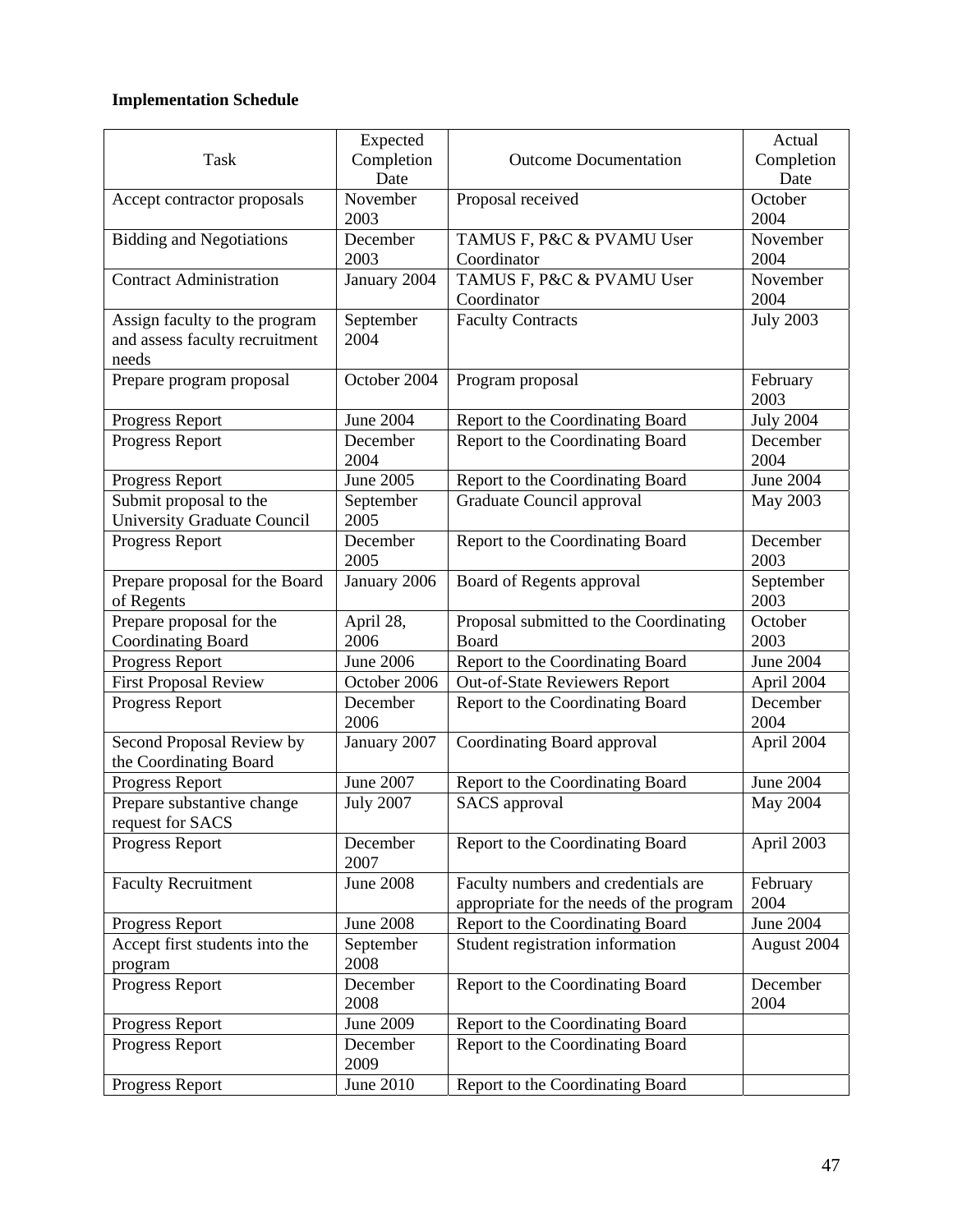| Program Evaluation          | September<br>2010 | Student retention and success rates          |  |
|-----------------------------|-------------------|----------------------------------------------|--|
| Progress Report             | October 2010      | Report to the Coordinating Board             |  |
| Progress Report             | December<br>2010  | Report to the Coordinating Board             |  |
| Progress Report             | June 2011         | Report to the Coordinating Board             |  |
| Progress Report             | December<br>2011  | Report to the Coordinating Board             |  |
| Progress Report             | June 2012         | Report to the Coordinating Board             |  |
| <b>Program Evaluation</b>   | September<br>2012 | Student graduation and success rates         |  |
| Component fully implemented | September<br>2012 | Program supported through formula<br>funding |  |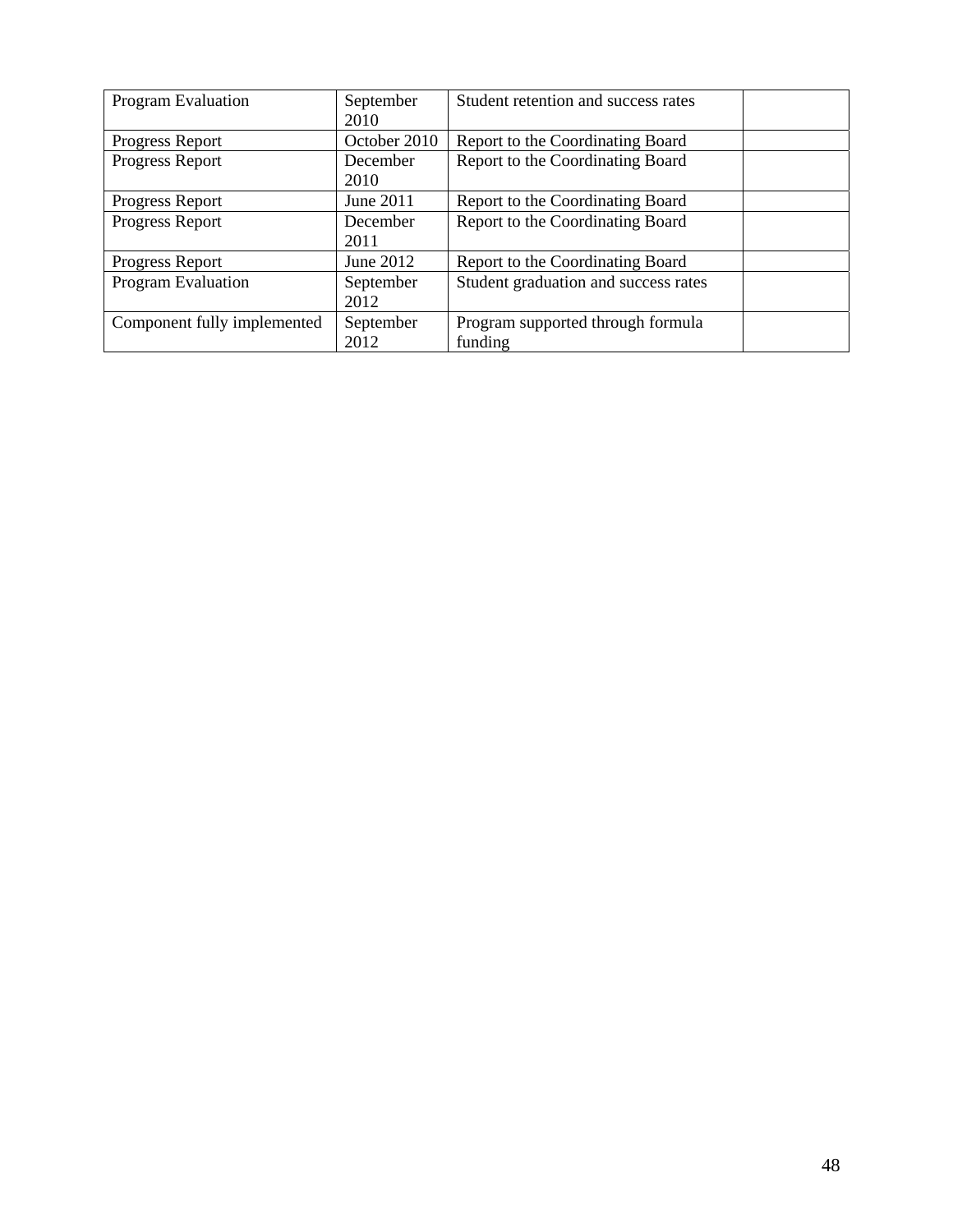Plan Component: 11.2 New building for juvenile justice-related programs.

| Designated Institution Staff: |                                                |
|-------------------------------|------------------------------------------------|
| Name                          | Mr. Larry Raab                                 |
| Title                         | Director, Campus Planning and Space Management |
| Address                       | Prairie View A&M University                    |
| Phone                         | 936-857-4895                                   |
| Fax                           | 936-857-4888                                   |
| E-mail                        | $llr$ raab@pvamu.edu                           |

| Designated Board Staff: |                                                  |
|-------------------------|--------------------------------------------------|
| Name                    | Ms. Nancy Ellen Soteriou                         |
| Title                   | <b>Assistant Director, Resource Planning</b>     |
| Address                 | <b>Texas Higher Education Coordinating Board</b> |
| Phone                   | 512-427-6122                                     |
| Fax                     | 512-427-6147                                     |
| E-mail                  | Nancy.Soteriou@thecb.state.tx.us                 |

| Funding:                     |                        |
|------------------------------|------------------------|
| TRB (millions)               | 16.00                  |
| Expended and committed as of | (6.89)<br>$\mathbb{S}$ |
| 6/30/05                      |                        |

## **Summary**

Construction of the Juvenile Justice Building is well underway. The building structure is complete; the exterior masonry is 40% complete; the interior build-out is 35% complete; and the MEP rough-in is 50% complete. Substantial completion is scheduled for June 2006, and occupancy is anticipated by July 31,  $2006.$ 

| Task                                                                                     | Expected<br>Completion<br>Date | <b>Outcome Documentation</b>                                    | Actual<br>Completion<br>Date |
|------------------------------------------------------------------------------------------|--------------------------------|-----------------------------------------------------------------|------------------------------|
| Project Initiation                                                                       | <b>July 2002</b>               | Form C-1 (PVAMU)                                                | <b>July 2002</b>             |
| Needs Assessment                                                                         | August 2002                    | Preliminary Program of<br>Requirements                          | August<br>2002               |
| Send preliminary Program of<br>Requirements to short list of<br>Architect/Engineer Firms | September<br>2002              | Letters to Architect/Engineer Firms                             | September<br>2002            |
| Architect/Engineer Selection                                                             | November<br>2002               | TAMUS F, P&C & PVAMU User<br>Coordinator Form C-31              | November<br>2002             |
| Program of Requirements                                                                  | November<br>2002               | TAMUS F, P &C & PVAMU<br>College of Nursing User<br>Coordinator | November<br>2002             |
| Negotiate Architect/Engineer<br>Contract                                                 | December<br>2002               | Architect/Engineer Contract                                     | December<br>2002             |
| Progress Report                                                                          | December<br>2002               | Report to the Coordinating Board                                | January<br>2003              |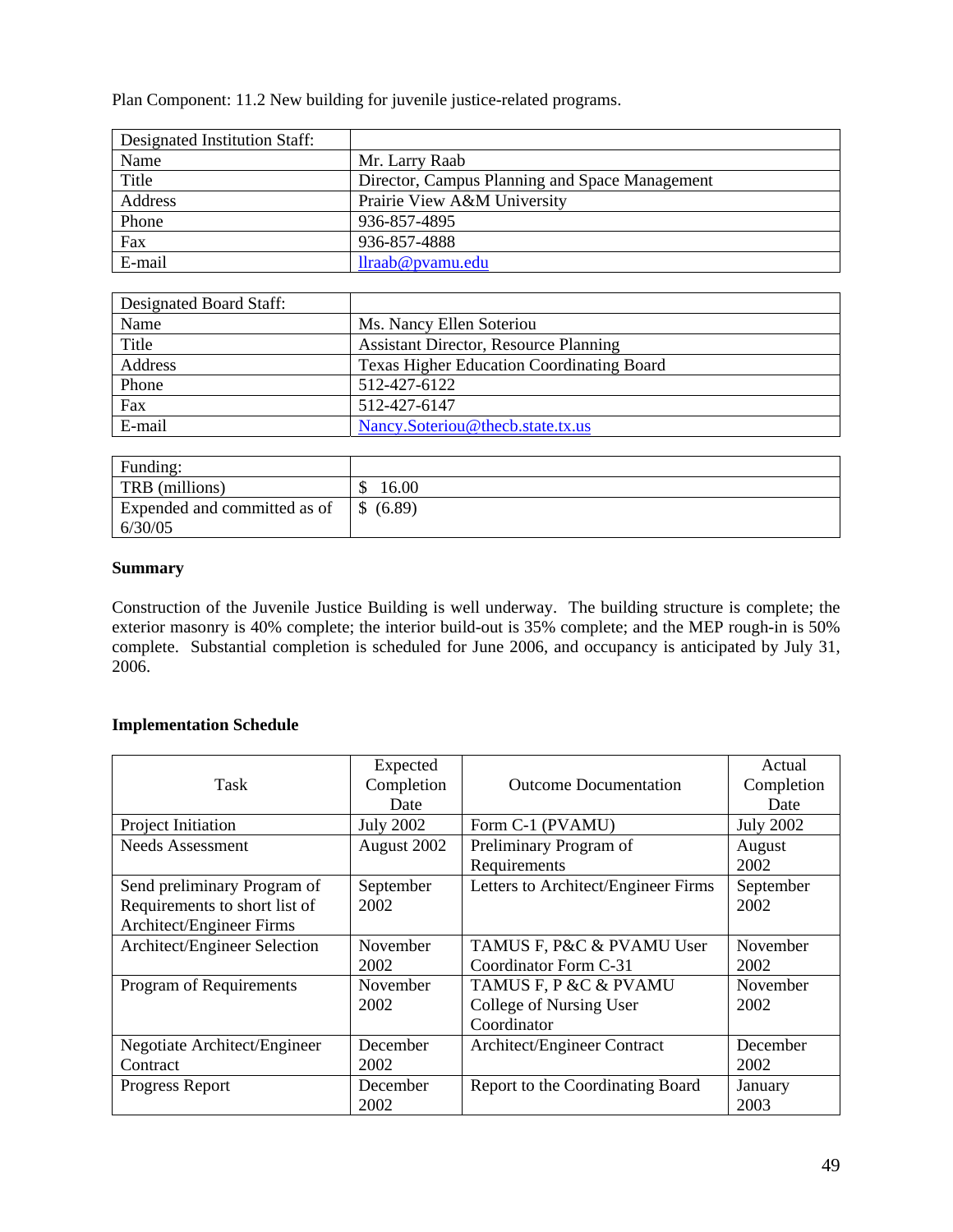| <b>Task</b>                                                   | Expected<br>Completion<br>Date | <b>Outcome Documentation</b>             | Actual<br>Completion<br>Date |
|---------------------------------------------------------------|--------------------------------|------------------------------------------|------------------------------|
| <b>Initiate Concept Design</b>                                | January 2003                   | <b>Architectural Drawings</b>            | February<br>2003             |
| <b>Approve Concept Design</b>                                 | May 2003                       | Letter of Approval                       | April 2003                   |
| <b>Authorize Construction</b><br><b>Documents Preparation</b> | May 2003                       | Letter of Authorization                  | September<br>2003            |
| Progress Report                                               | June 2003                      | Report to the Coordinating Board         | <b>July 2003</b>             |
| <b>Construction Documents</b>                                 | September<br>2003              | Architectural & MEP Drawings             | <b>June 2004</b>             |
| Accept contractor proposals                                   | November<br>2003               | Proposals received                       | October 2004                 |
| <b>Bidding and Negotiations</b>                               | December<br>2003               | TAMUS F, P&C & PVAMU User<br>Coordinator | November<br>2004             |
| Progress Report                                               | December<br>2003               | Report to the Coordinating Board         | January 2004                 |
| <b>Contract Administration</b>                                | January 2004                   | TAMUS F, P&C & PVAMU User<br>Coordinator | November<br>2004             |
| <b>Construction Commencement</b>                              | February<br>2004               | TAMUS F, P&C & PVAMU User<br>Coordinator | February<br>2005             |
| Progress Report                                               | <b>June 2004</b>               | Report to the Coordinating Board         | <b>July 2004</b>             |
| <b>Progress Report</b>                                        | December<br>2004               | Report to the Coordinating Board         | December<br>2004             |
| Progress Report                                               | June 2005                      | Report to the Coordinating Board         | February<br>2006             |
| <b>Construction Complete</b>                                  | September<br>2005              | TAMUS Form 111300                        |                              |
| <b>Install Movable Furnishings</b>                            | October 2005                   | Furnishings installed                    |                              |
| <b>Beneficial Occupancy</b>                                   | November<br>2005               | <b>TAMUS Form C-13A</b>                  |                              |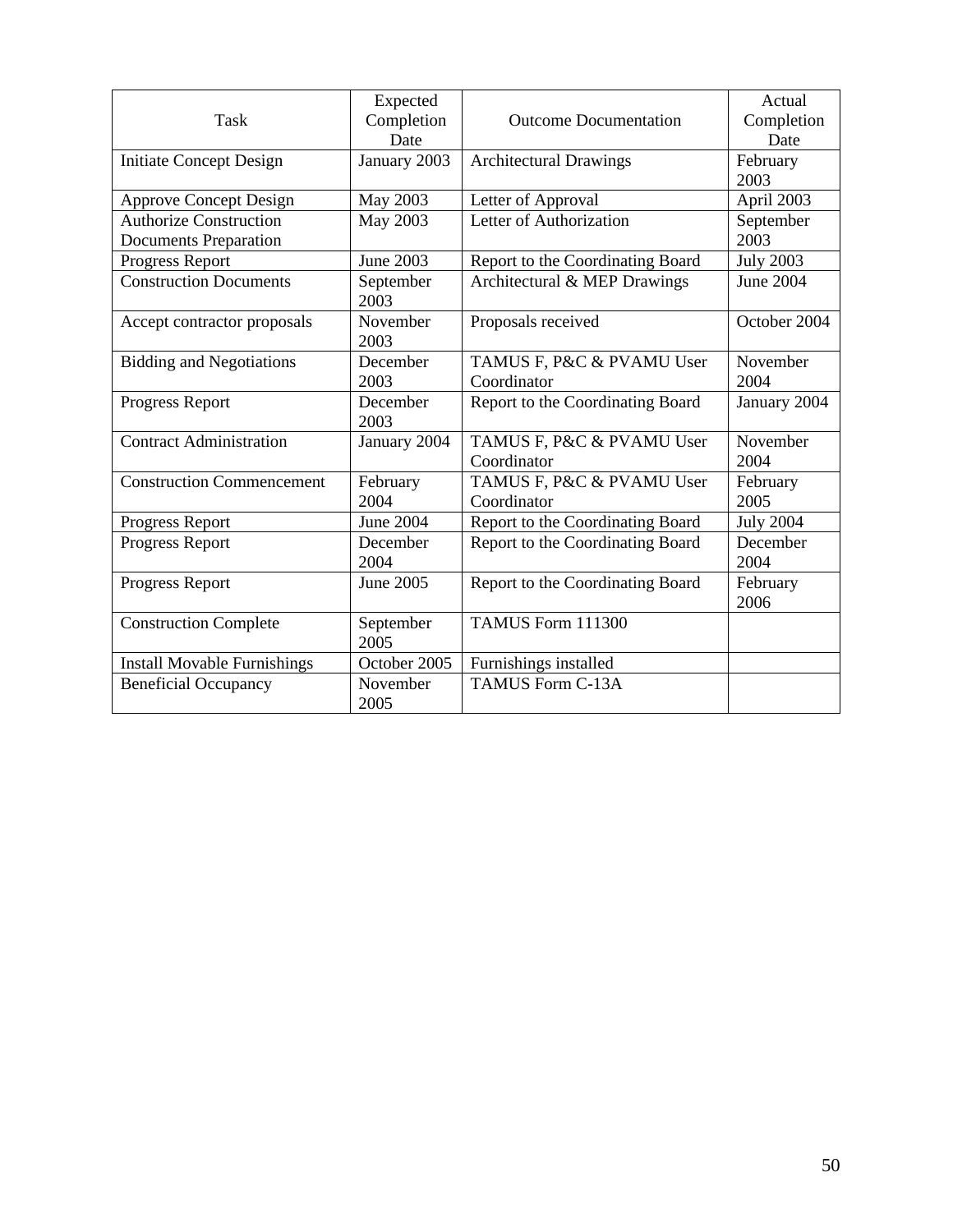Plan Component: 12.1 Develop new PhD in Educational Leadership.

| Designated Institution Staff: |                             |
|-------------------------------|-----------------------------|
| Name                          | Dr. Paul Mehta              |
| Title                         | Dean, College of Education  |
| Address                       | Prairie View A&M University |
| Phone                         | 936-857-2918                |
| Fax                           | 936-857-2911                |
| E-mail                        | mpmehta@pvamu.edu           |

| Designated Board Staff: |                                                                         |
|-------------------------|-------------------------------------------------------------------------|
| Name                    | Dr. Roger Alford                                                        |
| Title                   | Program Director, Universities and Health-Related Institutions Division |
| Address                 | <b>Texas Higher Education Coordinating Board</b>                        |
| Phone                   | 512-427-6216                                                            |
| Fax                     | 512-427-6168                                                            |
| E-mail                  | Roger.alford@thecb.state.tx.us                                          |

| Funding:                     |               |
|------------------------------|---------------|
| Appropriated 2002 (millions) | \$.<br>0.60   |
| Appropriated 2003 (millions) | 0.60          |
| Appropriated 2004 (millions) | <sup>\$</sup> |
| Appropriated 2005 (millions) | \$            |
| Expended as of 8/31/05       | (1.03)        |
| FY05 Budget Reallocation     | ---           |
| Appropriated 2006 (millions) | \$            |
| FY 06 Expended and           |               |
| Committed as of 12/31/05     | (0.11)        |
| Available as of $12/31/05$   | 0.06          |

### **Summary**

The PhD program in Educational Leadership is in its second year of operation. Enrollment continues to rise, from fifteen (15) students in fall 2004 to thirty-two (32) students in fall 2005, with an anticipated 20- 22 students enrolling in summer 2006. Some students from the first cohort are expected to be graduated in spring 2007, although a student could conceivably be graduated as early as December 2006. All students from the first cohort class have published their research in refereed scholarly journals, and a number have published more than one article. Applications are now being accepted for the third cohort class. There are currently twenty (20) faculty members in the department, and five (5) positions are being advertised, with interviews beginning in February 2006.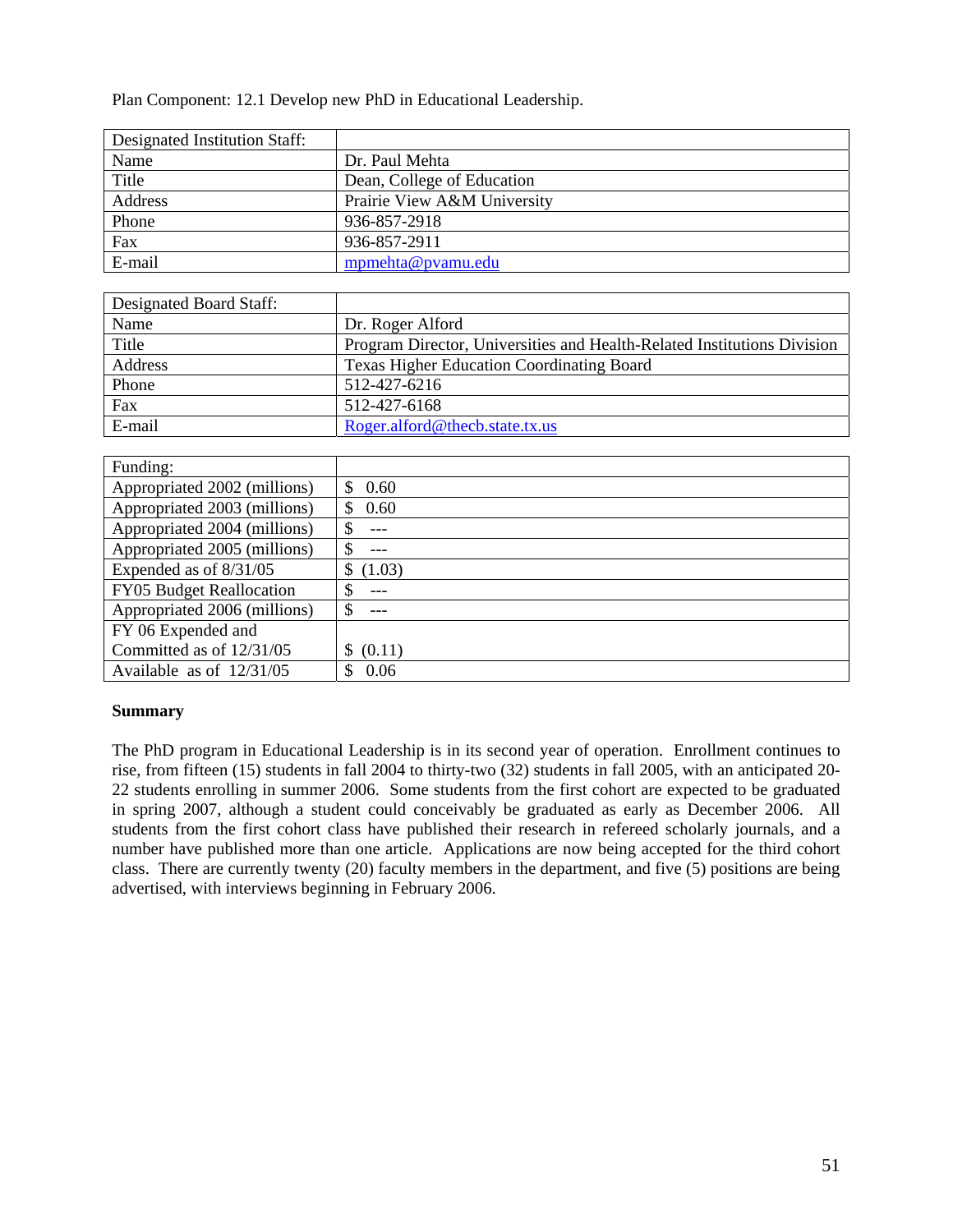|                                    | Expected         |                                       | Actual           |
|------------------------------------|------------------|---------------------------------------|------------------|
| Task                               | Completion       | <b>Outcome Documentation</b>          | Completion       |
|                                    | Date             |                                       | Date             |
| Assign faculty to the program      | <b>July 2001</b> | <b>Faculty Contracts</b>              | August 2001      |
| and assess faculty recruitment     |                  |                                       |                  |
| needs                              |                  |                                       |                  |
| Prepare program proposal           | August 2001      | Program proposal (Draft proposal sent | September        |
|                                    |                  | to CB)                                | 2001             |
| Submit proposal to the             | September        | Graduate Council approval             | September        |
| <b>University Graduate Council</b> | 2001             |                                       | 2001             |
| Prepare proposal for the Board     | November         | Board of Regents approval             | December         |
| of Regents                         | 2001             |                                       | 2001             |
| Prepare proposal for the           | December         | Final Proposal submitted to the       | December         |
| <b>Coordinating Board</b>          | 2001             | <b>Coordinating Board</b>             | 2001             |
| Progress Report                    | December         | Report to the Coordinating Board      | December         |
|                                    | 2001             |                                       | 2001             |
| <b>First Proposal Review</b>       | <b>May 2002</b>  | Out-of-State Reviewers Report         | <b>May 2002</b>  |
| Progress Report                    | <b>June 2002</b> | Report to the Coordinating Board      | <b>July 2002</b> |
| First Reading at CB                | <b>July 2002</b> | Initial Approval of program           | <b>July 2002</b> |
| Second Proposal Review by          | October 2002     | Final Coordinating Board approval     | January          |
| the Coordinating Board             |                  |                                       | 2003             |
| Prepare substantive change         | December         | SACS approval                         | May 2004         |
| request for SACS                   | 2002             |                                       |                  |
| <b>Faculty Recruitment</b>         | December         | Faculty numbers and credentials are   | August 2004      |
|                                    | 2002             | appropriate for the needs of the      |                  |
|                                    |                  | program                               |                  |
| Progress Report                    | December         | Report to the Coordinating Board      | January          |
|                                    | 2002             |                                       | 2003             |
| Accept first students into the     | January 2003     | Student registration information      | August 2004      |
| program                            |                  |                                       |                  |
| Progress Report                    | <b>June 2003</b> | Report to the Coordinating Board      | <b>July 2003</b> |
| Progress Report                    | December         | Report to the Coordinating Board      | January 2004     |
|                                    | 2003             |                                       |                  |
| Progress Report                    | <b>June 2004</b> | Report to the Coordinating Board      | <b>July 2004</b> |
| Program Evaluation                 | September        | Panel of Evaluators Report            | September        |
|                                    | 2004             |                                       | 2004             |
| Progress Report                    | December         | Report to the Coordinating Board      | December         |
|                                    | 2004             |                                       | 2004             |
| Progress Report                    | June 2005        | Report to the Coordinating Board      | June 2005        |
| Progress Report                    | December         | Report to the Coordinating Board      | December         |
|                                    | 2005             |                                       | 2005             |
| Progress Report                    | June 2006        | Report to the Coordinating Board      |                  |
| Program Evaluation                 | September        | Student graduation and success rates  |                  |
|                                    | 2006             |                                       |                  |
|                                    |                  |                                       |                  |
| Component fully implemented        | September        | Program supported through formula     |                  |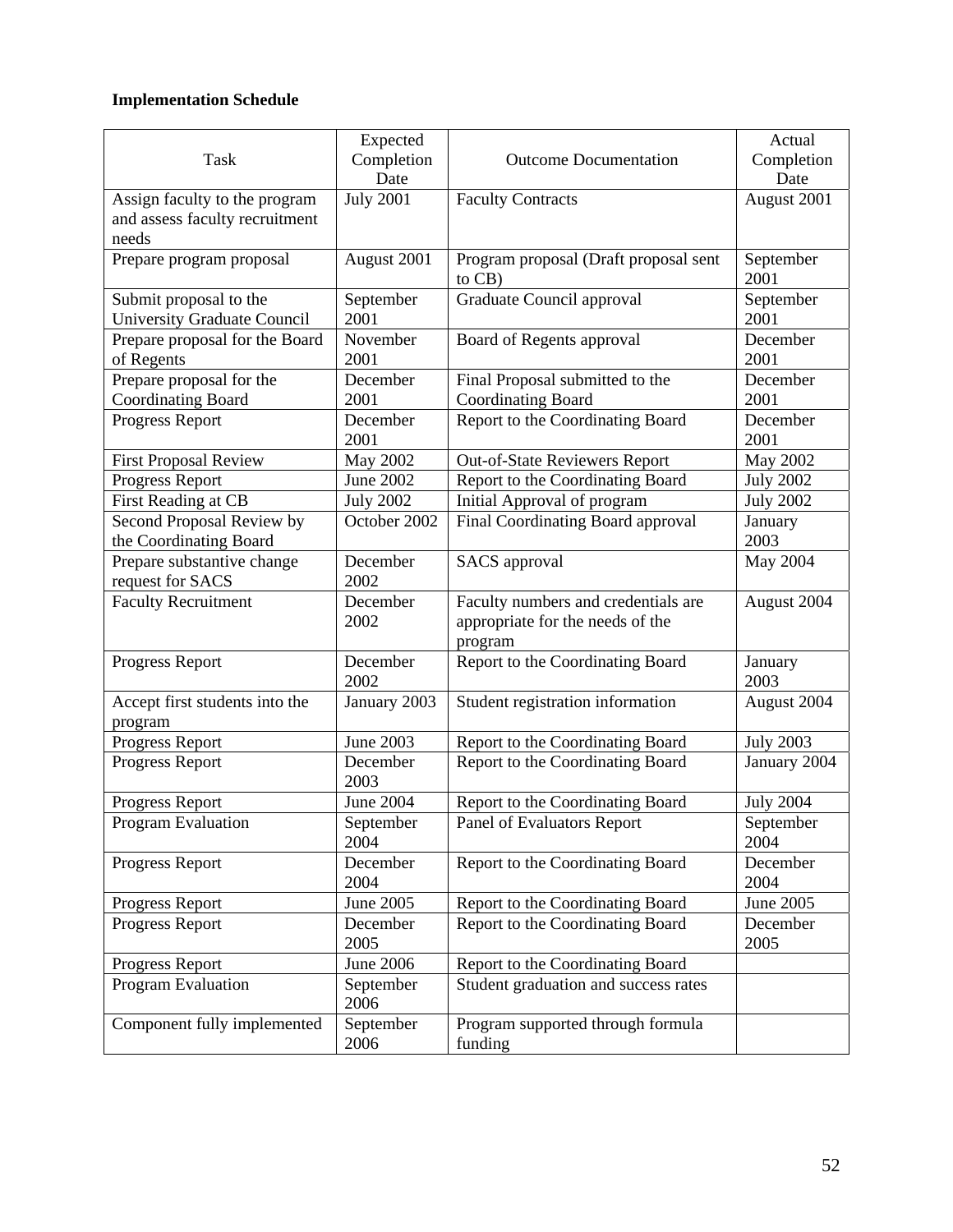Plan Component: 12.2 Develop new MS in Computer Science.

| Designated Institution Staff: |                              |
|-------------------------------|------------------------------|
| Name                          | Dr. Milton R. Bryant         |
| Title                         | Dean, College of Engineering |
| Address                       | Prairie View A&M University  |
| Phone                         | 936-857-2211                 |
| Fax                           | 936-857-2222                 |
| E-mail                        | mrbryant@pvamu.edu           |

| Designated Board Staff: |                                                                         |
|-------------------------|-------------------------------------------------------------------------|
| Name                    | Dr. Roger Alford                                                        |
| Title                   | Program Director, Universities and Health-Related Institutions Division |
| Address                 | <b>Texas Higher Education Coordinating Board</b>                        |
| Phone                   | 512-427-6216                                                            |
| Fax                     | 512-427-6168                                                            |
| E-mail                  | Roger.alford@thecb.state.tx.us                                          |

| Funding:                        |                      |
|---------------------------------|----------------------|
| Appropriated 2002 (millions)    | $\mathbb{S}$<br>0.40 |
| Appropriated 2003 (millions)    | 0.40<br>\$           |
| Appropriated 2004 (millions)    | 0.35<br>\$.          |
| Appropriated 2005 (millions)    | 0.35<br>\$           |
| Expended as of 8/31/05          | \$ (0.98)            |
| <b>FY04Budget Reallocation</b>  | \$ (0.12)            |
| <b>FY05</b> Budget Reallocation | \$ (0.09)            |
| Appropriated 2006 (millions)    | 0.32<br>\$.          |
| FY06 Expended and               |                      |
| Committed as of 12/31/05        | (0.07)               |
| Available as of $12/31/05$      | 0.56                 |

#### **Summary**

Ten (10) graduate students are enrolled in the MS in Computer Science program and three (3) new admissions have been issued for spring 2006. From summer 2005 to spring 2006, five students were graduated with a MS in Computer Science. The historic retention rate since 2002 has been over 90%. In the past year, at least three (3) graduates entered PhD programs, and at least three (3) were employed in the industry. Some of the current projects/theses are in the process of being published. Several graduate students actively participated in research grants in the department. In the spring 2006 semester, five assistantships were offered for conducting research and teaching computer science service courses under the supervision of faculty members. A new graduate laboratory with twenty (20) workstations began operation in June 2005. One graduate course was offered via distance learning for spring 2006.

Focusing on the next six months, the college plans to recruit more graduate students, maintain the laboratory facilities, continue using the distance learning facilities, and offer more web based and evening courses.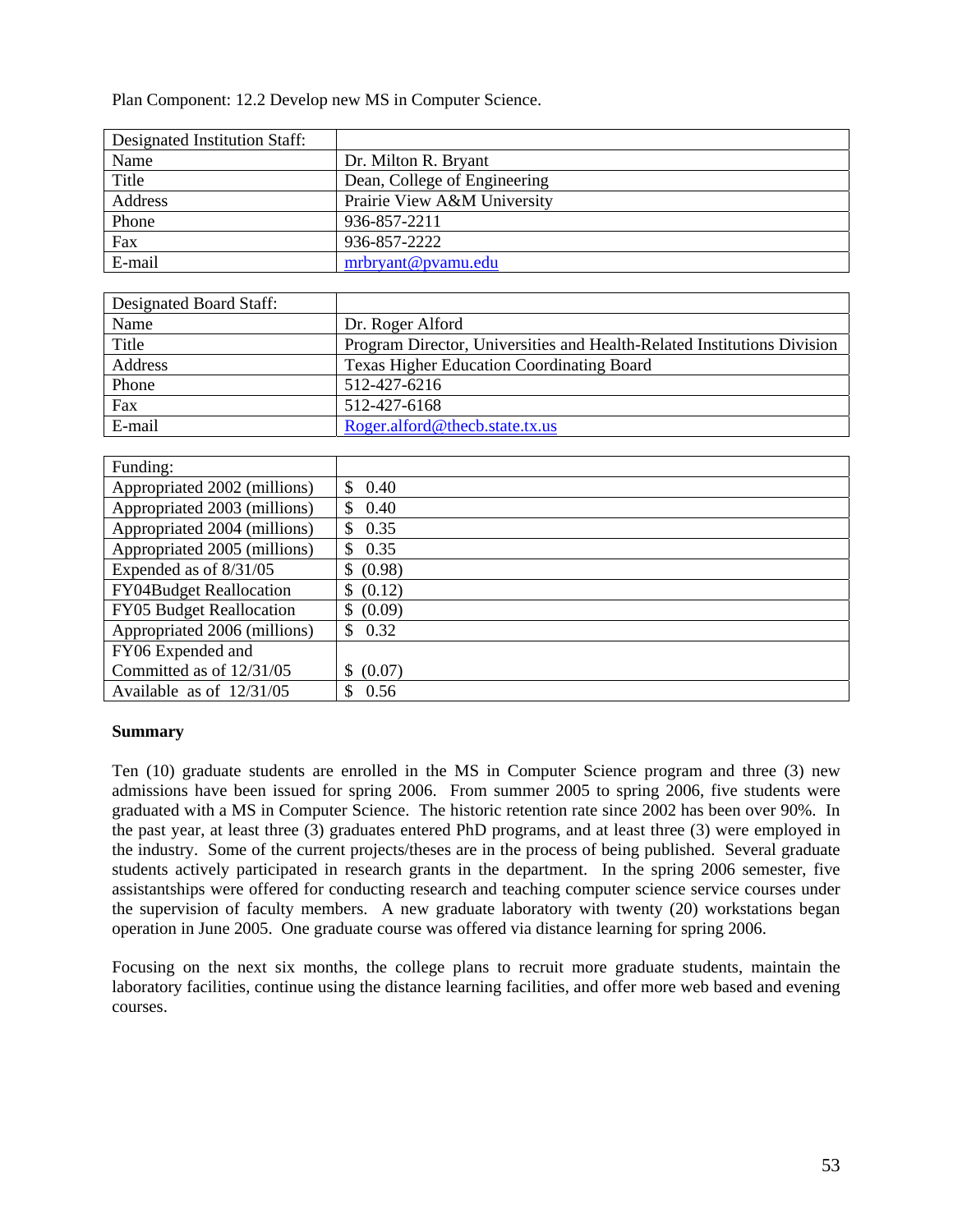| <b>Task</b>                                                              | Expected<br>Completion<br>Date | <b>Outcome Documentation</b>                                                       | Actual<br>Completion<br>Date |
|--------------------------------------------------------------------------|--------------------------------|------------------------------------------------------------------------------------|------------------------------|
| Assign faculty to the program<br>and assess faculty recruitment<br>needs | August 2001                    | <b>Faculty Contracts</b>                                                           | <b>June 2001</b>             |
| Prepare program proposal                                                 | November<br>2001               | Program proposal (Draft proposal sent<br>to $CB$ )                                 | <b>July 2001</b>             |
| Submit proposal to the<br><b>University Graduate Council</b>             | December<br>2001               | Graduate Council approval                                                          | <b>July 2001</b>             |
| Progress Report                                                          | December<br>2001               | Report to the Coordinating Board                                                   | December<br>2001             |
| Prepare proposal for the Board<br>of Regents                             | January 2002                   | Board of Regents approval                                                          | October 2001                 |
| Prepare proposal for the<br><b>Coordinating Board</b>                    | April 2002                     | Coordinating Board approval                                                        | April 2002                   |
| Progress Report                                                          | June 2002                      | Report to the Coordinating Board                                                   | June 2002                    |
| <b>Faculty Recruitment</b>                                               | August 2002                    | Faculty numbers and credentials are<br>appropriate for the needs of the<br>program | June 2002                    |
| Accept first students into the<br>program                                | September<br>2002              | Student registration information                                                   | September<br>2002            |
| Progress Report                                                          | December<br>2002               | Report to the Coordinating Board                                                   | January<br>2003              |
| Progress Report                                                          | June 2003                      | Report to the Coordinating Board                                                   | <b>July 2003</b>             |
| Progress Report                                                          | December<br>2003               | Report to the Coordinating Board                                                   | January 2004                 |
| Progress Report                                                          | <b>June 2004</b>               | Report to the Coordinating Board                                                   | <b>July 2004</b>             |
| Program Evaluation                                                       | October 2004                   | Student retention and success rates                                                | October 2004                 |
| Progress Report                                                          | December<br>2004               | Report to the Coordinating Board                                                   | January 2005                 |
| Progress Report                                                          | June 2005                      | Report to the Coordinating Board                                                   | <b>July 2005</b>             |
| Progress Report                                                          | December<br>2005               | Report to the Coordinating Board                                                   | December<br>2005             |
| Progress Report                                                          | <b>June 2006</b>               | Report to the Coordinating Board                                                   |                              |
| Progress Report                                                          | December<br>2006               | Report to the Coordinating Board                                                   |                              |
| Progress Report                                                          | <b>June 2007</b>               | Report to the Coordinating Board                                                   |                              |
| Progress Report                                                          | December<br>2007               | Report to the Coordinating Board                                                   |                              |
| Progress Report                                                          | <b>June 2008</b>               | Report to the Coordinating Board                                                   |                              |
| Program Evaluation                                                       | September<br>2008              | Student graduation and success rates                                               |                              |
| Component fully implemented                                              | September<br>2008              | Program supported through formula<br>funding                                       |                              |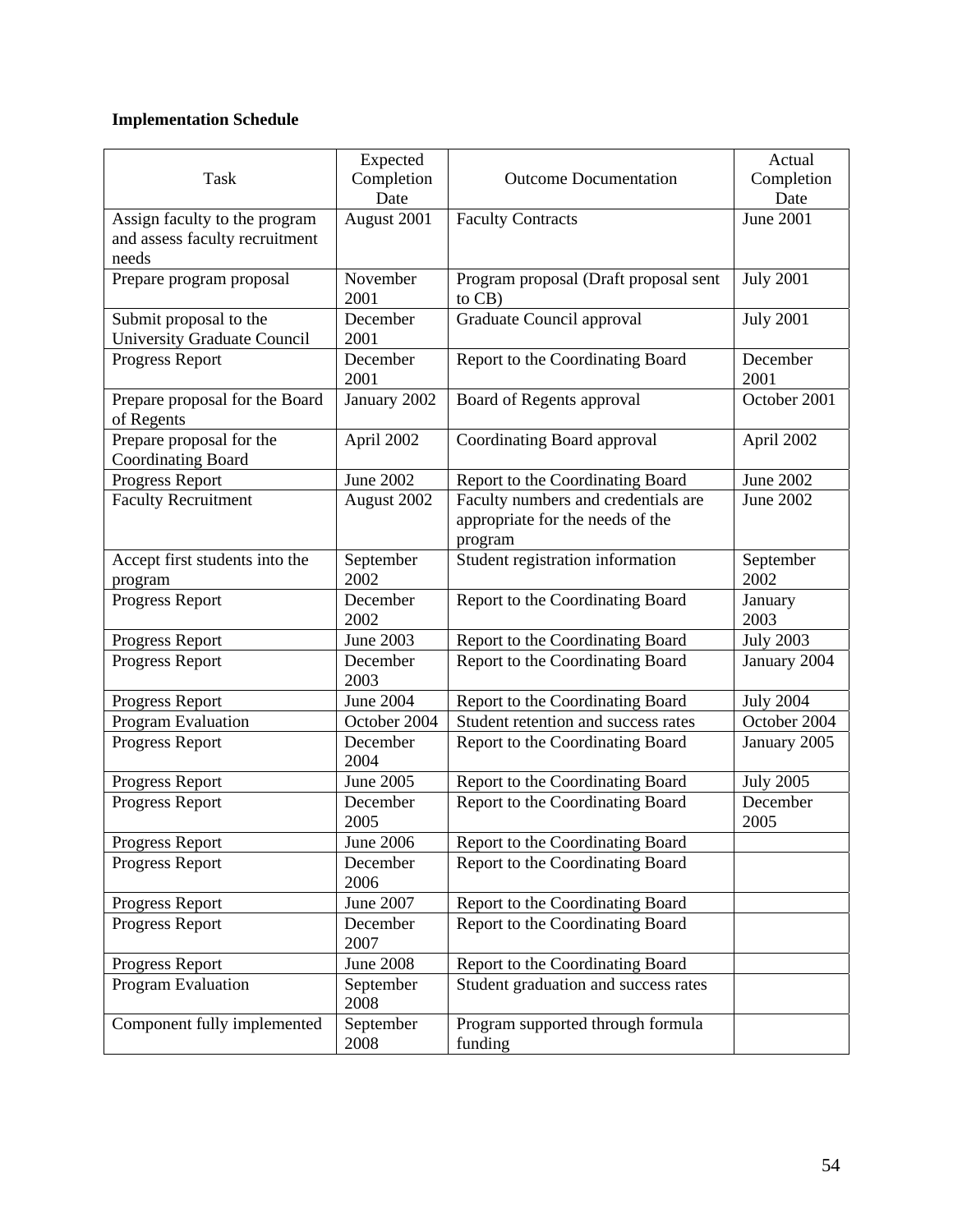Plan Component: 12.3 Develop new MS in Information Systems.

| Designated Institution Staff: |                              |
|-------------------------------|------------------------------|
| Name                          | Dr. Milton R. Bryant         |
| Title                         | Dean, College of Engineering |
| Address                       | Prairie View A&M University  |
| Phone                         | 936-857-2211                 |
| Fax                           | 936-857-2222                 |
| E-mail                        | mrbryant@pvamu.edu           |

| Designated Board Staff: |                                                                         |
|-------------------------|-------------------------------------------------------------------------|
| Name                    | Dr. Roger Alford                                                        |
| Title                   | Program Director, Universities and Health-Related Institutions Division |
| Address                 | <b>Texas Higher Education Coordinating Board</b>                        |
| Phone                   | 512-427-6216                                                            |
| Fax                     | 512-427-6168                                                            |
| E-mail                  | Roger.alford@thecb.state.tx.us                                          |

| Funding:                        |             |
|---------------------------------|-------------|
| Appropriated 2002 (millions)    | \$<br>0.70  |
| Appropriated 2003 (millions)    | 0.70<br>\$  |
| Appropriated 2004 (millions)    | 0.61<br>\$  |
| Appropriated 2005 (millions)    | 0.07<br>\$. |
| Expended as of 8/31/05          | \$(1.89)    |
| <b>FY04 Budget Reallocation</b> | \$ (0.17)   |
| FY05 Budget Reallocation        | \$ (0.02)   |
| Appropriated 2006 (millions)    | 0.53<br>\$. |
| FY 06 Expended and              |             |
| Committed as of 12/31/05        | (0.47)      |
| Available as of 12/31/05        | 0.06        |

#### **Summary**

Eight (8) graduate students are enrolled in the Information Systems MS program and ten (10) new admissions have been issued for fall 2005 and spring 2006. From summer 2005 to spring 2006, two students were graduated with a MS in Computer Information Systems. During the same period, no students transferred out of the program (retention rate of 100%). The department provides a nurturing environment, and the historic retention rate since 2002 has been over 90%. In 2005, one student entered a PhD program and another was employed in the industry. Many graduate students are working on funded research grants within the department. In spring 2006, two students were conducting research and teaching computer science service courses under the supervision of faculty members. One graduate course is being offered via distance learning in spring 2006. A new graduate laboratory with twenty (20) workstations became operational in June 2005.

Focusing on the next six months, the college plans to recruit more graduate students, maintain the laboratory facilities, continue using the distance learning facilities, and offer more web based and evening courses.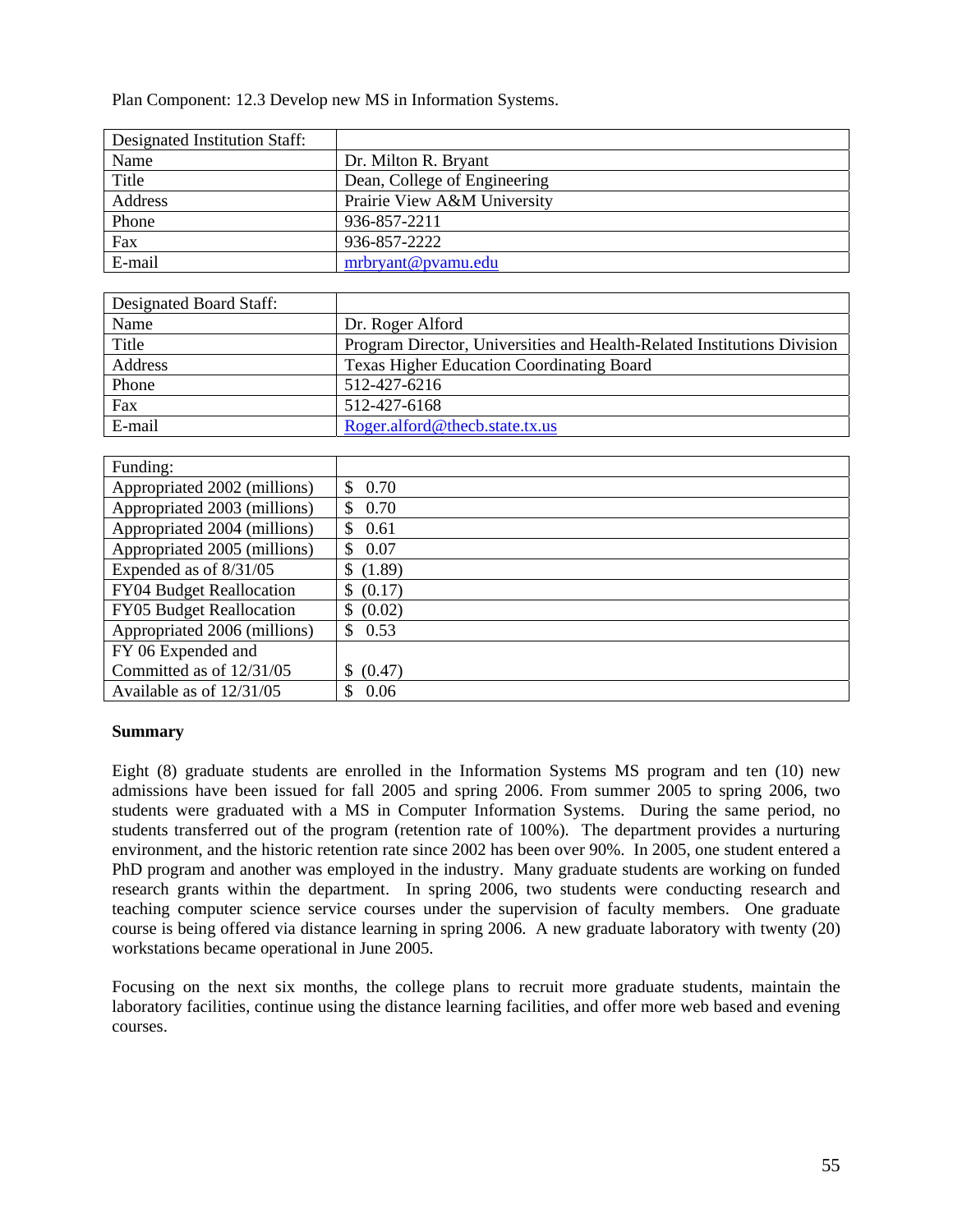| <b>Task</b>                                                              | Expected<br>Completion<br>Date | <b>Outcome Documentation</b>                                                    | Actual<br>Completion<br>Date |
|--------------------------------------------------------------------------|--------------------------------|---------------------------------------------------------------------------------|------------------------------|
| Assign faculty to the program<br>and assess faculty recruitment<br>needs | August 2001                    | <b>Faculty Contracts</b>                                                        | <b>June 2001</b>             |
| Prepare program proposal                                                 | November<br>2001               | Program proposal (Draft proposal sent<br>to $CB$ )                              | <b>July 2001</b>             |
| Submit proposal to the<br><b>University Graduate Council</b>             | December<br>2001               | Graduate Council approval                                                       | <b>July 2001</b>             |
| Progress Report                                                          | December<br>2001               | Report to the Coordinating Board                                                | December<br>2001             |
| Prepare proposal for the Board<br>of Regents                             | January 2002                   | Board of Regents approval                                                       | October<br>2001              |
| Prepare proposal for the<br><b>Coordinating Board</b>                    | April 2002                     | Coordinating Board approval                                                     | April 2002                   |
| Progress Report                                                          | June 2002                      | Report to the Coordinating Board                                                | June 2002                    |
| <b>Faculty Recruitment</b>                                               | August 2002                    | Faculty numbers and credentials are<br>appropriate for the needs of the program | <b>June 2002</b>             |
| Accept first students into the<br>program                                | September<br>2002              | Student registration information                                                | September<br>2002            |
| Progress Report                                                          | December<br>2002               | Report to the Coordinating Board                                                | January<br>2003              |
| Progress Report                                                          | <b>June 2003</b>               | Report to the Coordinating Board                                                | <b>July 2003</b>             |
| Progress Report                                                          | December<br>2003               | Report to the Coordinating Board                                                | January<br>2004              |
| Progress Report                                                          | June 2004                      | Report to the Coordinating Board                                                | <b>July 2004</b>             |
| Progress Report                                                          | December<br>2004               | Report to the Coordinating Board                                                | January<br>2005              |
| Progress Report                                                          | June 2005                      | Report to the Coordinating Board                                                | <b>July 2005</b>             |
| Program Evaluation                                                       | October 2005                   | Student retention and success rates                                             |                              |
| Progress Report                                                          | December<br>2005               | Report to the Coordinating Board                                                | December<br>2005             |
| Progress Report                                                          | June 2006                      | Report to the Coordinating Board                                                |                              |
| Progress Report                                                          | December<br>2006               | Report to the Coordinating Board                                                |                              |
| Progress Report                                                          | June 2007                      | Report to the Coordinating Board                                                |                              |
| Program Evaluation                                                       | <b>July 2007</b>               | Student graduation and success rates                                            |                              |
| Progress Report                                                          | December<br>2007               | Report to the Coordinating Board                                                |                              |
| Progress Report                                                          | <b>June 2008</b>               | Report to the Coordinating Board                                                |                              |
| Component fully implemented                                              | September<br>2008              | Program supported through formula<br>funding                                    |                              |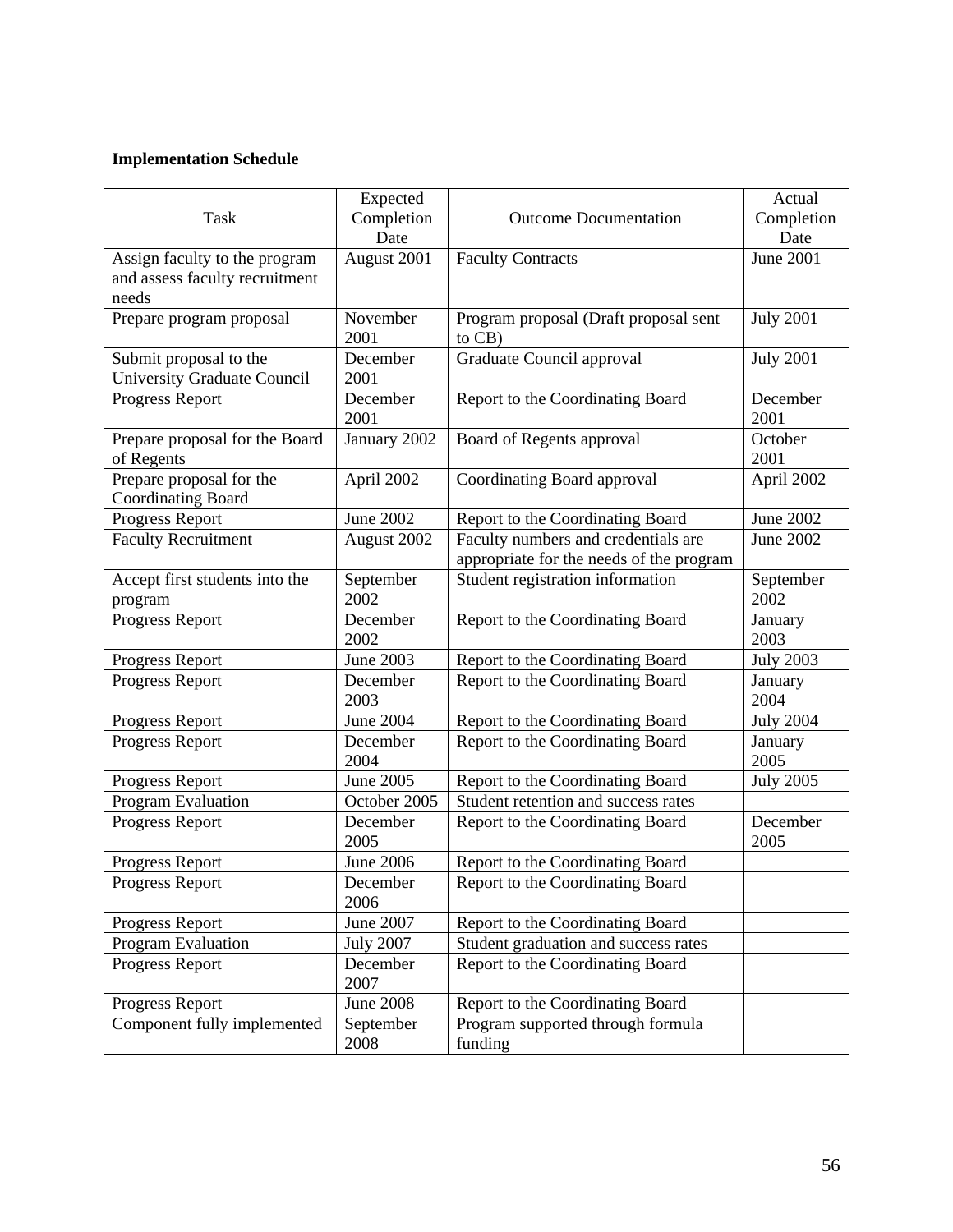Plan Component: 13.1 Delete language in the statutory mission Texas Education Code, Section 87.104.

| Designated Institution Staff: |                                       |
|-------------------------------|---------------------------------------|
| Name                          | Mr. Frank Jackson                     |
| Title                         | <b>Governmental Relations Officer</b> |
| Address                       | Prairie View A&M University           |
| Phone                         | 936-857-4298                          |
| Fax                           | 936-857-2598                          |
| E-mail                        | fdjackson@pyamu.edu                   |

| Designated Board Staff: |                                                                         |
|-------------------------|-------------------------------------------------------------------------|
| Name                    | Dr. Roger Alford                                                        |
| Title                   | Program Director, Universities and Health-Related Institutions Division |
| Address                 | <b>Texas Higher Education Coordinating Board</b>                        |
| Phone                   | 512-427-6216                                                            |
| Fax                     | 512-427-6168                                                            |
| E-mail                  | Roger.alford@thecb.state.tx.us                                          |

| Funding:                   | None Requested |
|----------------------------|----------------|
| Appropriated (millions)    | 0.00           |
| Expended as of $12/31/04$  | 0.00           |
| Committed as of 12/31/04   | 0.00           |
| Committed as of $12/31/05$ | 0.00           |

## **Summary**

Exclusionary and race-specific language has been removed via legislation from the statutory mission statement of Prairie View A&M University. Task completed.

| Task                                          | Expected<br>Completion<br>Date | <b>Outcome Documentation</b> | Actual<br>Completion<br>Date |
|-----------------------------------------------|--------------------------------|------------------------------|------------------------------|
| Work with legislature to<br>amend legislation | June 2001                      | Legislation enacted          | <b>June 2001</b>             |
| Component fully implemented                   | June 2001                      | Amended mission in place     | June 2001                    |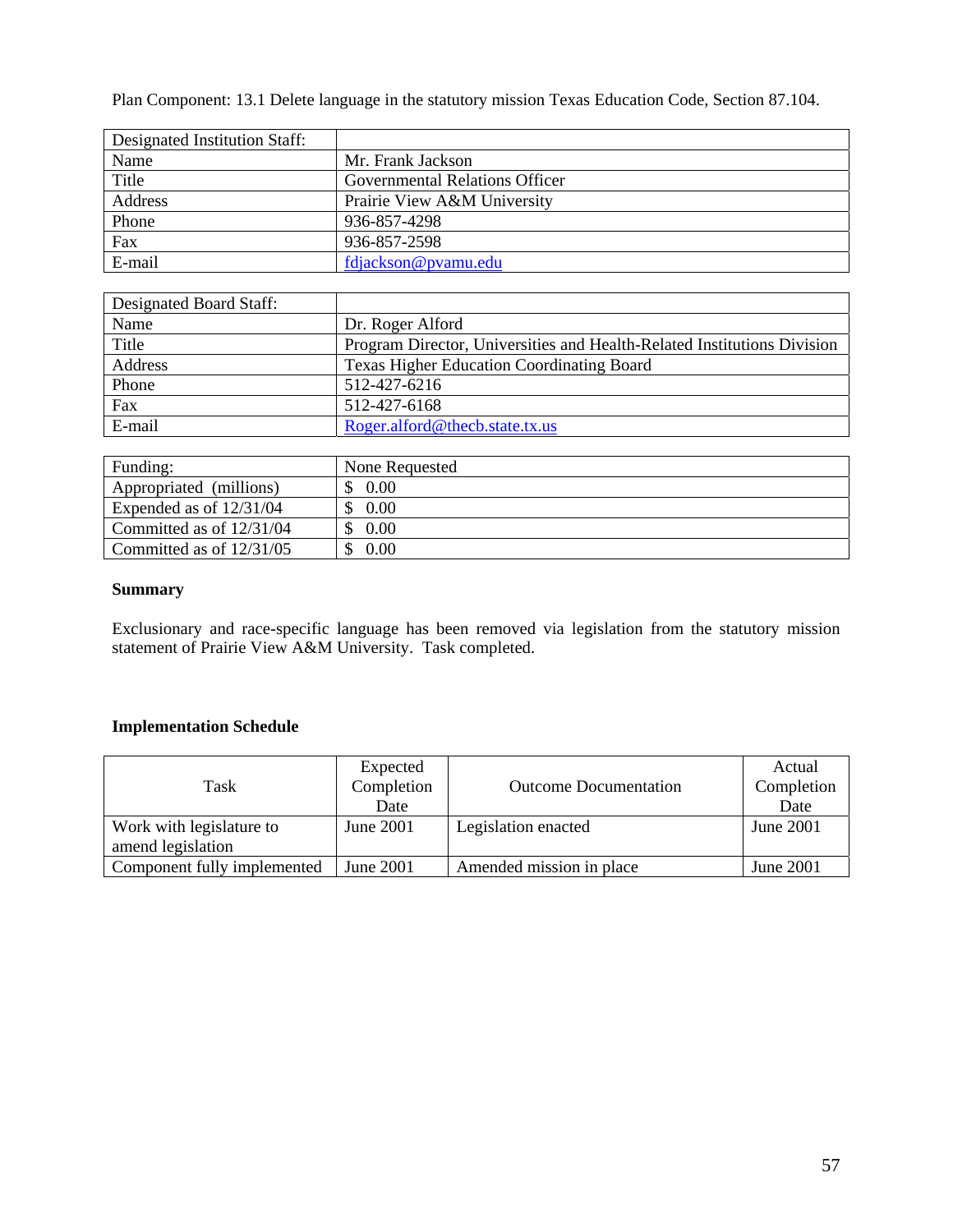Plan Component: 13.2 Delete race specific or exclusionary language in the institutional mission statement.

| Designated Institution Staff: |                                |
|-------------------------------|--------------------------------|
| Name                          | Mr. Frank Jackson              |
| Title                         | Governmental Relations Officer |
| Address                       | Prairie View A&M University    |
| Phone                         | 936-857-4298                   |
| Fax                           | 936-857-2598                   |
| E-mail                        | fdjackson@pyamu.edu            |

| Designated Board Staff: |                                                                         |
|-------------------------|-------------------------------------------------------------------------|
| Name                    | Dr. Roger Alford                                                        |
| Title                   | Program Director, Universities and Health-Related Institutions Division |
| Address                 | Texas Higher Education Coordinating Board                               |
| Phone                   | 512-427-6216                                                            |
| Fax                     | 512-427-6168                                                            |
| E-mail                  | Roger.alford@thecb.state.tx.us                                          |

| Funding:                     | None Requested |
|------------------------------|----------------|
| Appropriated 2004 (millions) | 0.00           |
| Expended as of $12/31/04$    | 0.00           |
| Committed as of $12/31/04$   | 0.00           |
| Committed as of $12/31/05$   | 0.00           |

#### **Summary**

A proposal to delete race-specific and exclusionary language from the institutional mission statement of Prairie View A&M University has been approved by the Texas A&M University System Board of Regents. The proposal was approved at the July 2002 meeting of the Texas Higher Education Coordinating Board. The institution's mission has now been changed as prescribed in the Priority Plan. Task completed.

| Task                           | Expected<br>Completion<br>Date | <b>Outcome Documentation</b> | Actual<br>Completion<br>Date |
|--------------------------------|--------------------------------|------------------------------|------------------------------|
| Craft new mission language     | June 2001                      | New institutional mission    | June 2001                    |
| Prepare proposal for the Board | August 2001                    | Board of Regents approval    | December                     |
| of Regents                     |                                |                              | 2001                         |
| Component fully implemented    | October 2001                   | Coordinating Board approval  | <b>July 2002</b>             |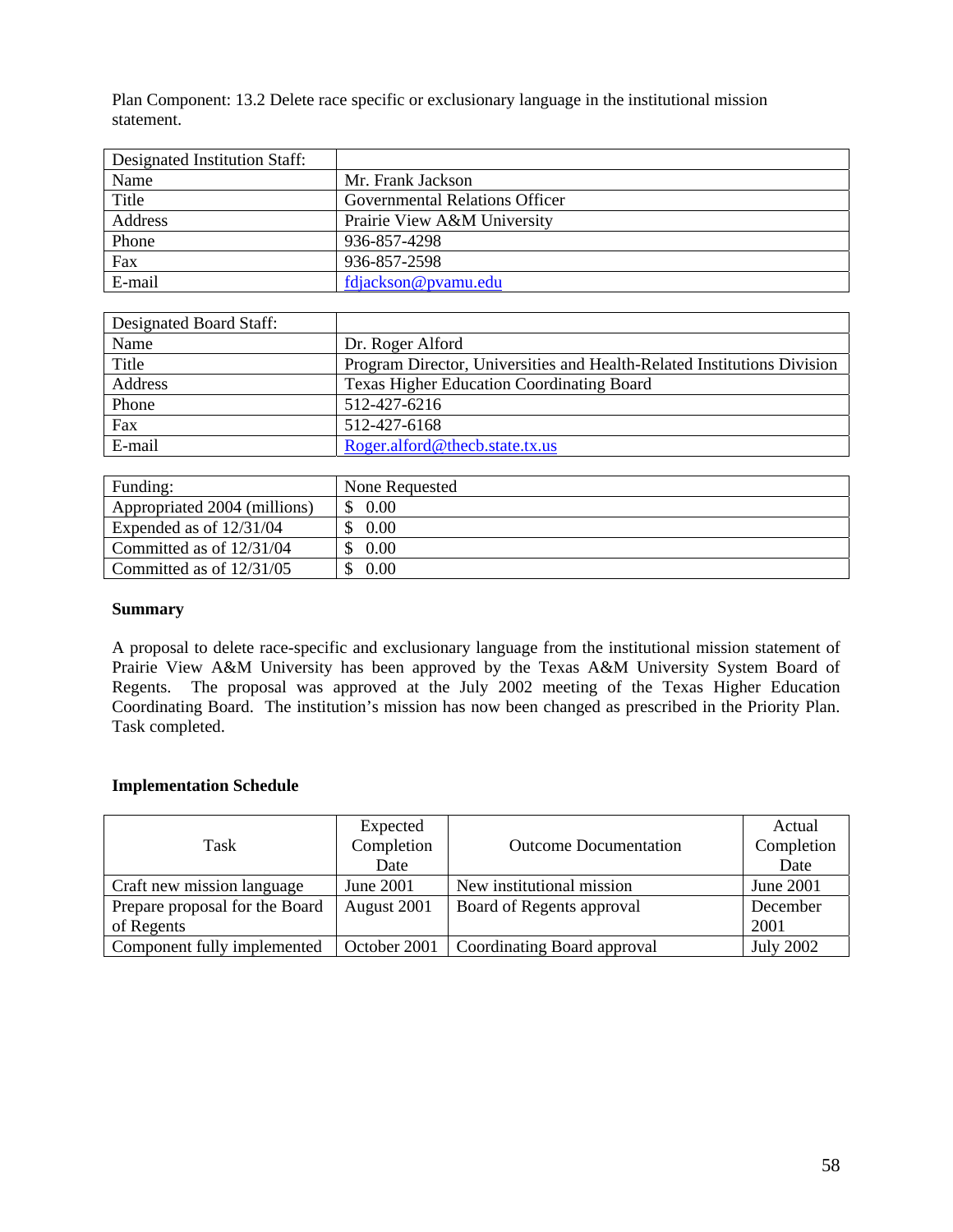**Additional Plan Components Funded by the Texas State Legislature**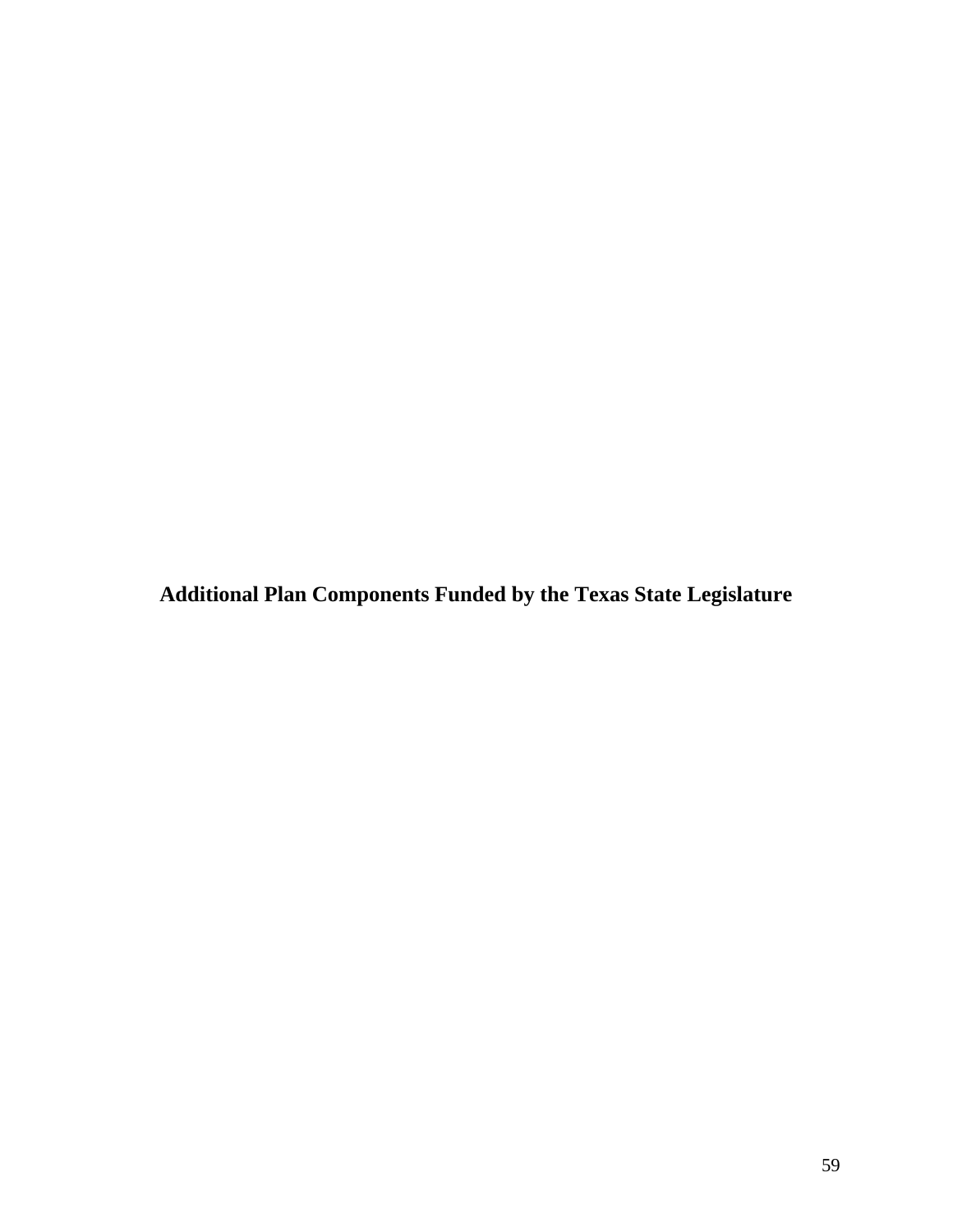Plan Component: 14.1 Develop new MS in Accounting.

| Designated Institution Staff: |                             |
|-------------------------------|-----------------------------|
| Name                          | Dr. Munir Quddus            |
| Title                         | Dean, College of Business   |
| Address                       | Prairie View A&M University |
| Phone                         | 936-857-4310                |
| Fax                           | 936-857-2797                |
| E-mail                        | muquddus@pvamu.edu          |

| Designated Board Staff: |                                                                            |
|-------------------------|----------------------------------------------------------------------------|
| Name                    | Dr. Roger Alford                                                           |
| Title                   | Program Director, Universities and Health-Related Institutions<br>Division |
| Address                 | <b>Texas Higher Education Coordinating Board</b>                           |
| Phone                   | 512-427-6216                                                               |
| Fax                     | 512-427-6168                                                               |
| E-mail                  | Roger.alford@thecb.state.tx.us                                             |

| Funding:                     |             |
|------------------------------|-------------|
| Appropriated 2002 (millions) | \$<br>$---$ |
| Appropriated 2003 (millions) | \$<br>0.30  |
| Appropriated 2004 (millions) | 0.26<br>\$  |
| Appropriated 2005 (millions) | 0.26<br>\$. |
| Expended as of 8/31/05       | \$ (0.68)   |
| FY04 Budget Reallocation     | \$ (0.05)   |
| FY05 Budget Reallocation     | \$ (0.07)   |
| Appropriated 2006 (millions) | 0.24<br>\$. |
| FY 06 Expended and           |             |
| Committed as of 12/31/05     | \$ (0.25)   |
| Available as of $12/31/05$   | 0.01<br>\$  |

#### **Summary**

By December 2005, five (5) students were graduated from this program. Dr. Brian Lee has been appointed to the new position of "Coordinator of the MSA Program." In this capacity, he will assist the Director of Graduate Programs in Business in recruiting and retaining students. His charge from the Dean is to grow the program in the coming semesters. A new fulltime "Recruitment and Placement Office" for the graduate programs has been created from the increase in the student designated tuition. The Accounting faculty members are working with the Texas CPA Society to strengthen the program. A strategic planning document was submitted in December 2005 by Dean Quddus to President Wright and Provost Thomas-Smith. Mrs. Mary Lee Hodge, Vice President for Business Affairs, has provided feedback on this document.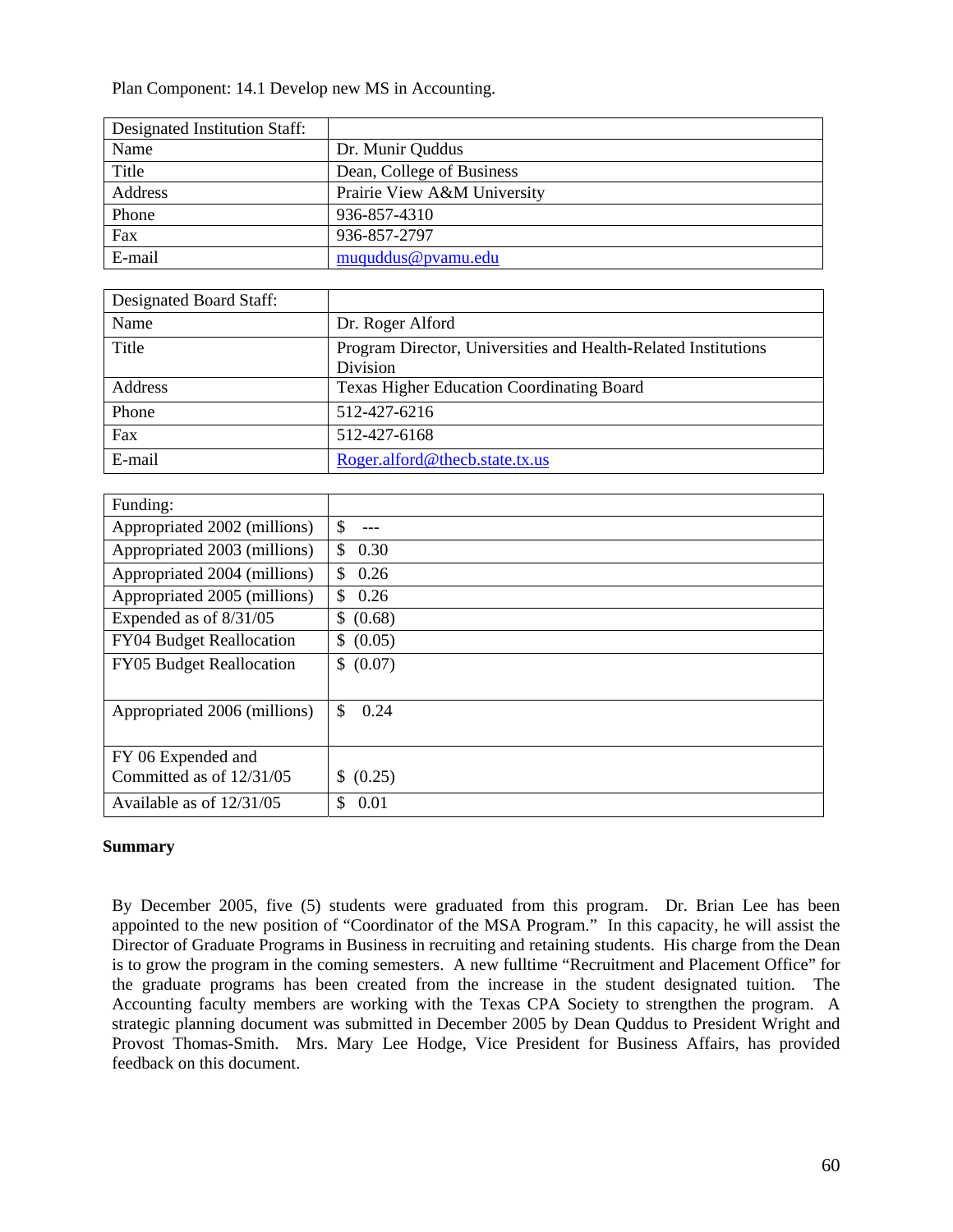| Task                                                            | Expected<br>Completion<br>Date | <b>Outcome Documentation</b>                                                       | <b>Actual Completion</b><br>Date |
|-----------------------------------------------------------------|--------------------------------|------------------------------------------------------------------------------------|----------------------------------|
| Prepare program proposal                                        | November<br>2002               | Program proposal (Draft Proposal to<br>CB)                                         | November<br>2002                 |
| Submit proposal to the<br><b>University Graduate</b><br>Council | December<br>2002               | Graduate Council approval                                                          | February<br>2003                 |
| Progress Report                                                 | December<br>2002               | Report to the Coordinating Board                                                   | January<br>2003                  |
| Prepare proposal for the<br><b>Board of Regents</b>             | January<br>2003                | Board of Regents approval                                                          | March<br>2003                    |
| Progress Report                                                 | June 2003                      | Report to the Coordinating Board                                                   | <b>July 2003</b>                 |
| <b>Faculty Recruitment</b>                                      | August<br>2003                 | Faculty numbers and credentials are<br>appropriate for the needs of the<br>program | August 2003                      |
| Progress Report                                                 | December<br>2003               |                                                                                    | January 2004                     |
| Accept first students into<br>the program                       | <b>June 2004</b>               | Student registration information                                                   | August 2003                      |
| Progress Report                                                 | <b>June 2004</b>               | Report to the Coordinating Board                                                   | June 2004                        |
| Progress Report                                                 | December<br>2004               | Report to the Coordinating Board                                                   | December<br>2004                 |
| Progress Report                                                 | <b>June 2005</b>               | Report to the Coordinating Board                                                   | <b>June 2005</b>                 |
| Progress Report                                                 | December<br>2005               | Report to the Coordinating Board                                                   | January 2006                     |
| Progress Report                                                 | <b>June 2006</b>               | Report to the Coordinating Board                                                   |                                  |
| Program Evaluation                                              | October<br>2006                | Student retention and success rates                                                |                                  |
| Progress Report                                                 | December<br>2006               | Report to the Coordinating Board                                                   |                                  |
| Progress Report                                                 | June 2007                      | Report to the Coordinating Board                                                   |                                  |
| Progress Report                                                 | December<br>2007               | Report to the Coordinating Board                                                   |                                  |
| Progress Report                                                 | <b>June 2008</b>               | Report to the Coordinating Board                                                   |                                  |
| Program Evaluation                                              | <b>July 2008</b>               | Student graduation and success rates                                               |                                  |
| Progress Report                                                 | December<br>2008               | Report to the Coordinating Board                                                   |                                  |
| Progress Report                                                 | June 2009                      | Report to the Coordinating Board                                                   |                                  |
| Progress Report                                                 | December<br>2009               | Report to the Coordinating Board                                                   |                                  |
| Progress Report                                                 | June 2010                      | Report to the Coordinating Board                                                   |                                  |
| Component fully<br>implemented                                  | September<br>2010              | Program supported through formula<br>funding                                       |                                  |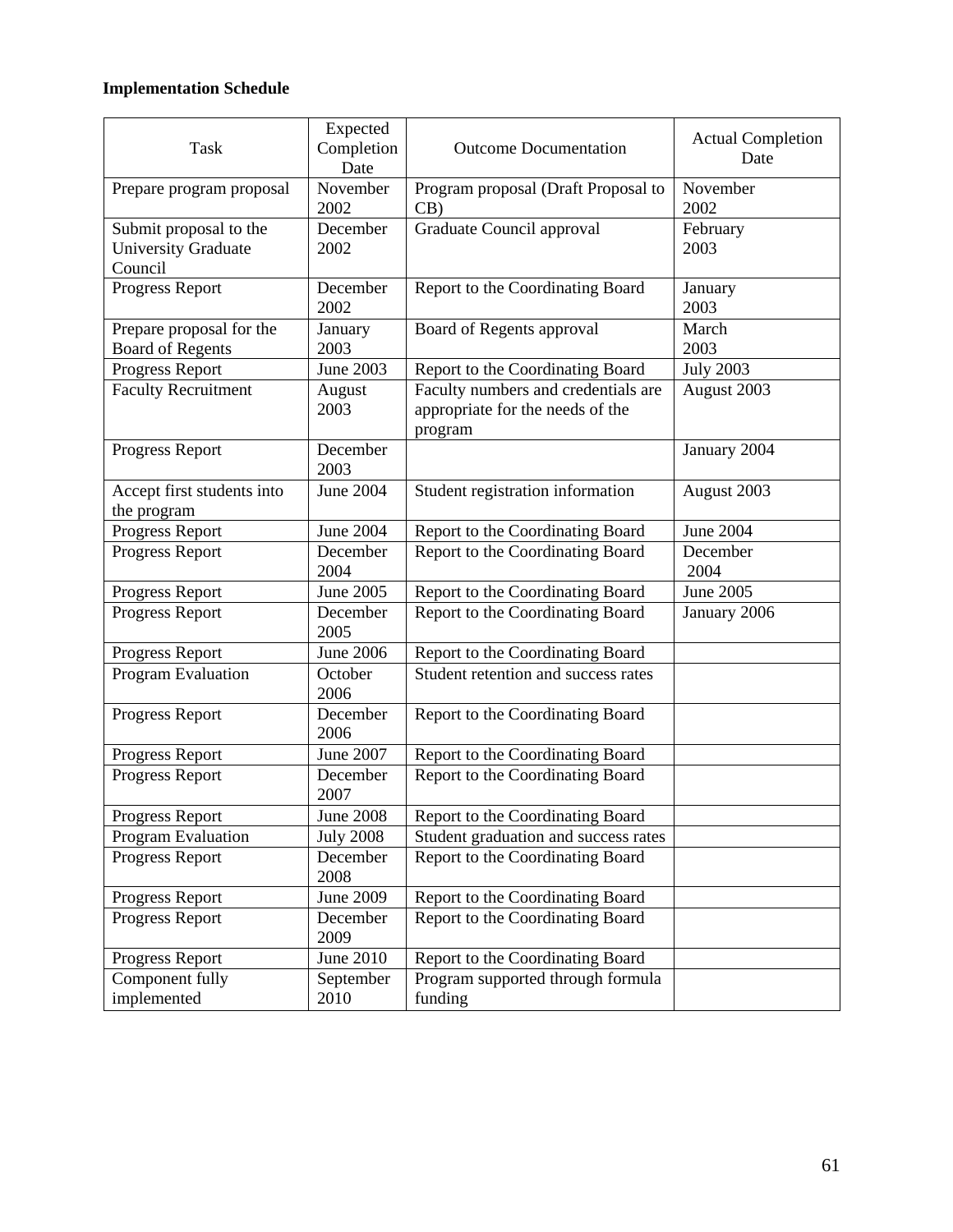Plan Component: 14.2 Develop new MS in Community Development.

| Designated Institution Staff: |                              |
|-------------------------------|------------------------------|
| Name                          | Dr. Ikhlas Sabouni           |
| Title                         | Dean, School of Architecture |
| Address                       | Prairie View A&M University  |
| Phone                         | 936-857-2014                 |
| Fax                           | 936-857-2350                 |
| E-mail                        | isabouni@pyamu.edu           |

| Designated Board Staff: |                                                                         |
|-------------------------|-------------------------------------------------------------------------|
| Name                    | Dr. Roger Alford                                                        |
| Title                   | Program Director, Universities and Health-Related Institutions Division |
| Address                 | <b>Texas Higher Education Coordinating Board</b>                        |
| Phone                   | 512-427-6216                                                            |
| Fax                     | 512-427-6168                                                            |
| E-mail                  | Roger.alford@thecb.state.tx.us                                          |

| Funding:                     |             |
|------------------------------|-------------|
| Appropriated 2002 (millions) | 0.40        |
| Appropriated 2003 (millions) | 0.40<br>S   |
| Appropriated 2004 (millions) | \$          |
| Appropriated 2005 (millions) | \$          |
| Expended as of 8/31/05       | (0.80)<br>S |
| Appropriated 2006 (millions) | \$          |
| FY 06 Expended and           | \$          |
| Committed as of 12/31/05     |             |
| Available as of $12/31/05$   | S           |

#### **Summary**

The Community Development program continues to grow as planned, with sixty-one (61) students enrolled at the masters level in fall 2005. The program has been involved in a number of community activities which enhance student learning, including establishment of a collaborative partnership with the Federal Reserve Bank of Houston to develop a GIS program to measure the impact of the Community Reinvestment Act (CRA) in the Houston area. Students and faculty through their course curriculums assisted the City of Prairie View in their economic development efforts. Through the Community Development Graduate Program, Comprehensive Plans for the city were developed along with grant proposals written to fund specific infrastructure development in the City of Prairie View. Students and faculty also through their course curriculums assisted the City of Waller in its economic development efforts. A new Town Center is being designed, along with the development of a plan to make the old Waller business district a designated historic site. Each activity preformed by the Community Development Graduate Program is designed to support the make-up of the program: fundraising, community planning, and historic preservation.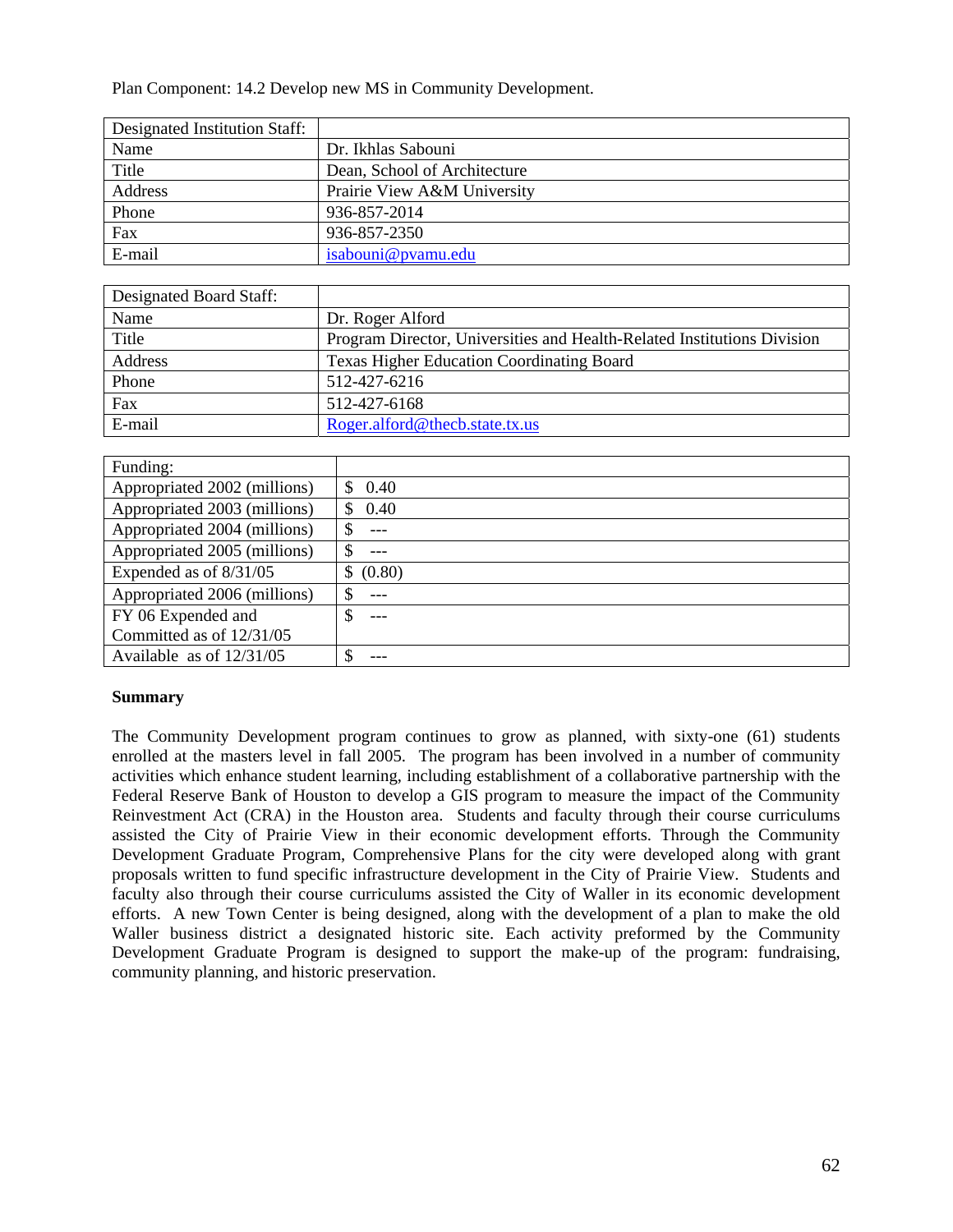|                                    | Expected         |                                          | Actual           |
|------------------------------------|------------------|------------------------------------------|------------------|
| Task                               | Completion       | <b>Outcome Documentation</b>             | Completion       |
|                                    | Date             |                                          | Date             |
| Prepare program proposal           | November         | Program proposal (Draft proposal to      | April 2001       |
|                                    | 2002             | CB)                                      |                  |
| Submit proposal to the             | December         | Graduate Council approval                | <b>May 2001</b>  |
| <b>University Graduate Council</b> | 2002             |                                          |                  |
| Progress Report                    | December         | Report to the Coordinating Board         | January          |
|                                    | 2002             |                                          | 2003             |
| Prepare proposal for the Board     | January 2003     | Board of Regents approval                | <b>July 2001</b> |
| of Regents                         |                  |                                          |                  |
| Prepare proposal for the           | April 2003       | Coordinating Board approval              | September        |
| <b>Coordinating Board</b>          |                  |                                          | 2001             |
| Progress Report                    | June 2003        | Report to the Coordinating Board         | <b>July 2003</b> |
| <b>Faculty Recruitment</b>         | August 2003      | Faculty numbers and credentials are      | August 2001      |
|                                    |                  | appropriate for the needs of the program |                  |
| Progress Report                    | December         | Report to the Coordinating Board         | January          |
|                                    | 2003             |                                          | 2004             |
| Accept first students into the     | June 2004        | Student registration information         | September        |
| program                            |                  |                                          | 2001             |
| Progress Report                    | <b>June 2004</b> | Report to the Coordinating Board         | <b>July 2004</b> |
| Progress Report                    | December         | Report to the Coordinating Board         | December         |
|                                    | 2004             |                                          | 2004             |
| Progress Report                    | June 2005        | Report to the Coordinating Board         | <b>July 2005</b> |
| Progress Report                    | December         | Report to the Coordinating Board         | December         |
|                                    | 2005             |                                          | 2005             |
| Progress Report                    | October 2006     | Report to the Coordinating Board         |                  |
| Progress Report                    | <b>June 2006</b> | Report to the Coordinating Board         |                  |
| Progress Report                    | December         | Report to the Coordinating Board         |                  |
|                                    | 2006             |                                          |                  |
| Progress Report                    | June 2007        | Report to the Coordinating Board         |                  |
| Progress Report                    | December         | Report to the Coordinating Board         |                  |
|                                    | 2007             |                                          |                  |
| Progress Report                    | <b>June 2008</b> | Report to the Coordinating Board         |                  |
| Program Evaluation                 | <b>July 2008</b> | Student graduation and success rates     |                  |
| Progress Report                    | December         | Report to the Coordinating Board         |                  |
|                                    | 2008             |                                          |                  |
| Progress Report                    | June 2009        | Report to the Coordinating Board         |                  |
| Progress Report                    | December         | Report to the Coordinating Board         |                  |
|                                    | 2009             |                                          |                  |
| Progress Report                    | June 2010        | Report to the Coordinating Board         |                  |
| Component fully implemented        | September        | Program supported through formula        |                  |
|                                    | 2010             | funding                                  |                  |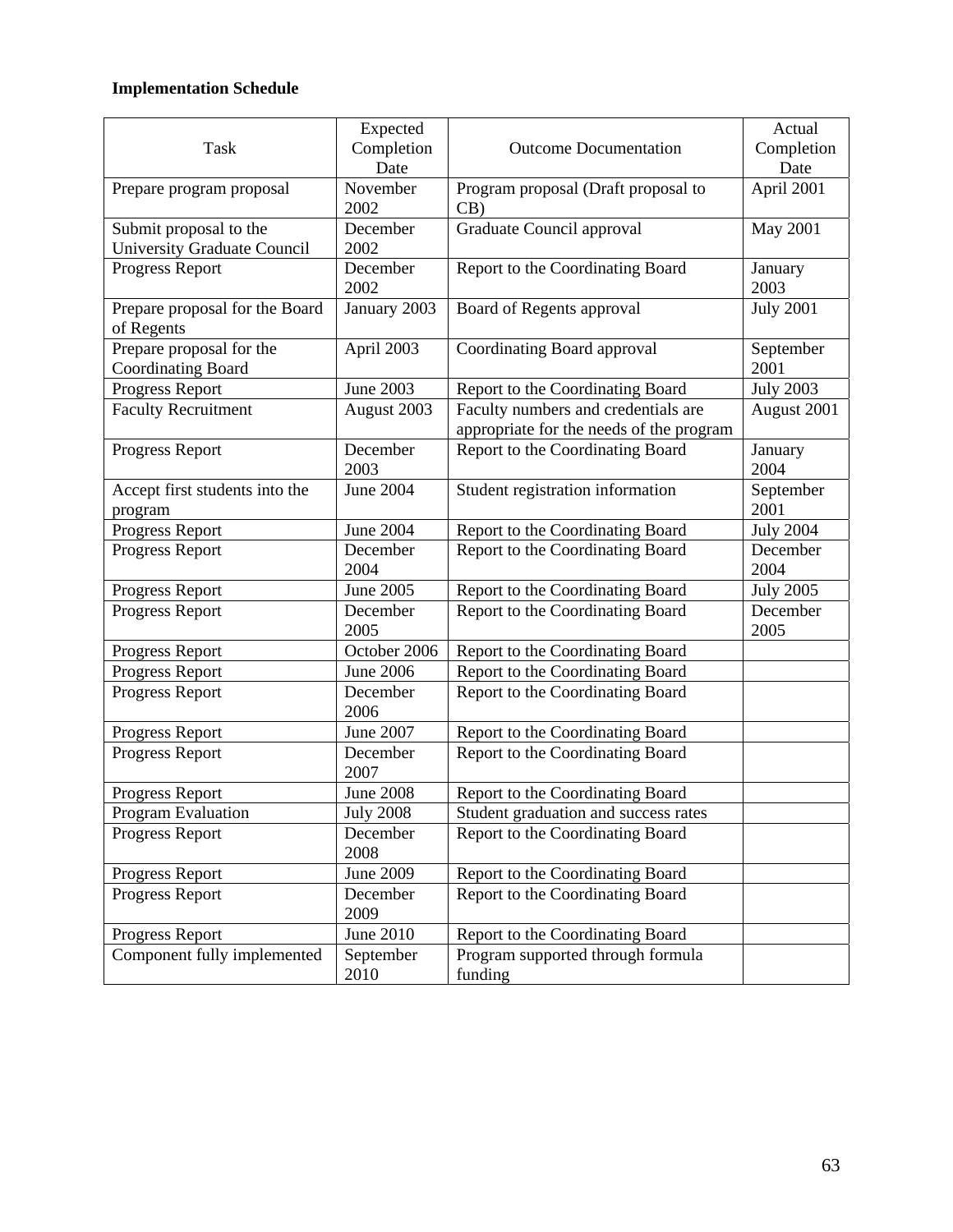Plan Component: 14.3 Create the Community and Urban Rural Enhancement Studies (CURES) Center.

| Designated Institution Staff: |                              |
|-------------------------------|------------------------------|
| Name                          | Dr. Ikhlas Sabouni           |
| Title                         | Dean, School of Architecture |
| Address                       | Prairie View A&M University  |
| Phone                         | 936-857-2014                 |
| Fax                           | 936-857-2350                 |
| E-mail                        | isabouni@pyamu.edu           |

| Designated Board Staff: |                                                  |
|-------------------------|--------------------------------------------------|
| Name                    | Ms. Natalie Coffey                               |
| Title                   | Program Director, Participation and Success      |
| Address                 | <b>Texas Higher Education Coordinating Board</b> |
| Phone                   | 512-427-6227                                     |
| Fax                     | 512-427-6522                                     |
| E-mail                  | Natalie.Coffey@thecb.state.tx.us                 |

| Funding:                     |             |
|------------------------------|-------------|
| Appropriated 2002 (millions) | 0.20<br>\$. |
| Appropriated 2003 (millions) | 0.20<br>S.  |
| Appropriated 2004 (millions) | \$          |
| Appropriated 2005 (millions) | S           |
| Expended as of $8/31/05$     | (0.19)      |
| FY05 Budget Reallocation     | S           |
| Appropriated 2006 (millions) | \$          |
| FY 06 Expended and           |             |
| Committed as of 12/31/05     | (0.10)      |
| Available as of $12/31/05$   | 0.11        |

#### **Summary**

The Community Urban and Rural Enhancement Service Center (CURES) continues its active collaboration with area community preservation associations and specifically will be involved in the complete restoration process of historic homes and churches in Houston's Freedmen's Town National Historic District. A major new project involving students is the RBH Yates Museum Internship Program, which will have student interns work with RBHY consultants Stephen Fox (Rice U. Architectural Historian and fellow of Anchorage Foundation), Dr. Carol McDavid (Archaeologist & Co-Director of YCAP), David Bruner MA (Archaeologist & Co-Director of YCAP), and others. Immediate needs under the internship program include: complete architectural design  $\&$  engineering for pier  $\&$  beam foundations of four historic homes by March  $1<sup>st</sup>$ ; obtain permits & repair foundation of four historic homes; complete architectural historic documentation (photos & video) and plans, and submit application to the US Dept. of Interior; complete structural engineering recommendation for stabilization of one historic church; density survey of current development vs. 1870 to 1900 historic district urban design; green space vs. covered & changes in population demographics.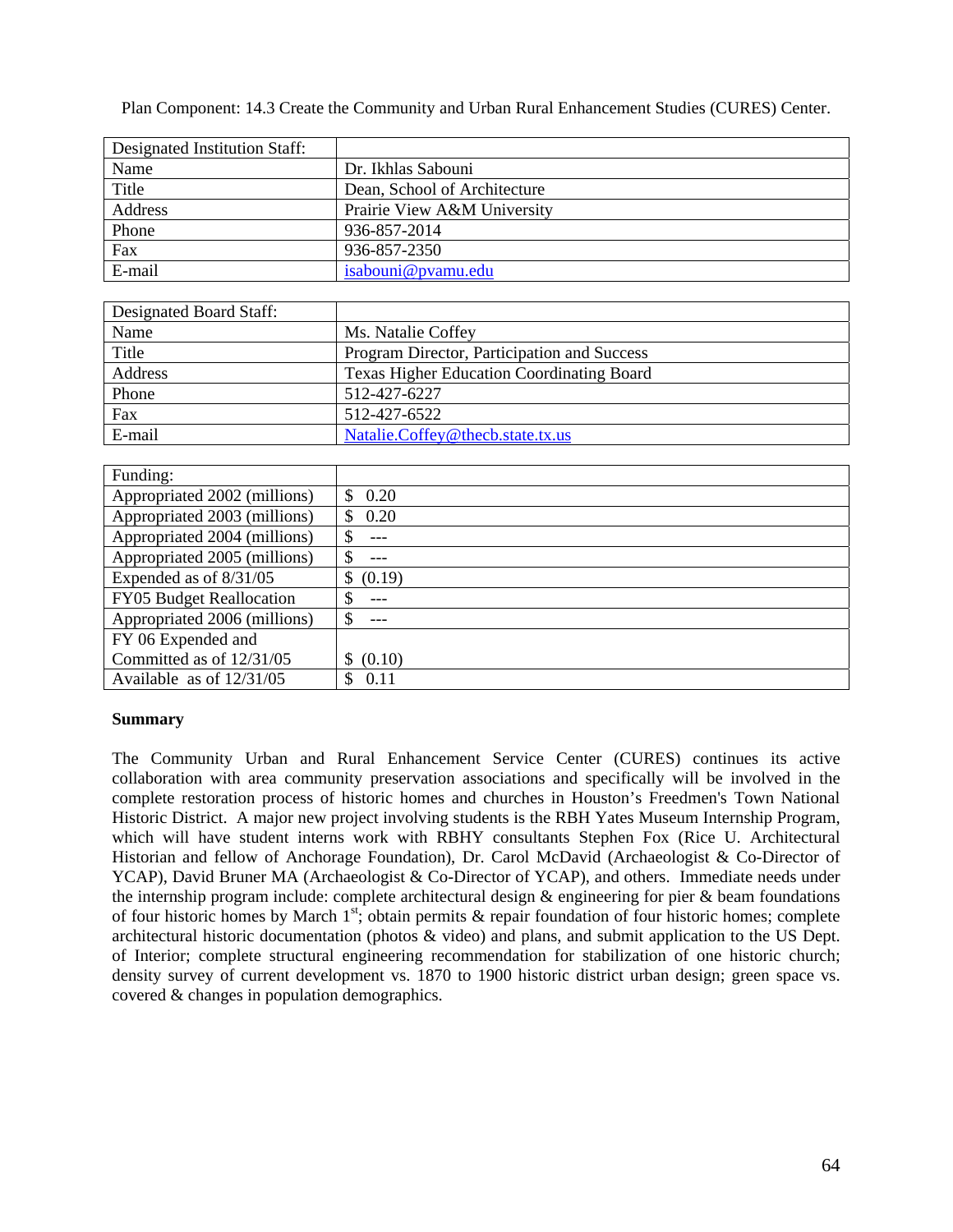| Task                                                                             | Expected<br>Completion<br>Date | <b>Outcome Documentation</b>                                                                                | Actual<br>Completion<br>Date |
|----------------------------------------------------------------------------------|--------------------------------|-------------------------------------------------------------------------------------------------------------|------------------------------|
| Evaluate current and future<br>needs and opportunities for<br>community outreach | October 2001                   | <b>Texas Commitment to Prairie View</b><br>A&M University Strategic Plan                                    | <b>July 2001</b>             |
| Acquire equipment and hire<br>consultants                                        | December<br>2001               | Equipment is in place and consultants<br>are working on identified projects                                 | December<br>2001             |
| Progress Report                                                                  | December<br>2001               | Report to the Coordinating Board                                                                            | December<br>2001             |
| <b>Faculty Recruitment</b>                                                       | March 2002                     | Faculty numbers and credentials are<br>appropriate for the needs of CURES                                   | March 2002                   |
| <b>Staff Recruitment</b>                                                         | March 2002                     | Staff numbers and credentials are<br>appropriate for the needs of CURES                                     | March 2002                   |
| Progress Report                                                                  | June 2002                      | Report to the Coordinating Board                                                                            | June 2002                    |
| Component fully implemented                                                      | September<br>2002              | <b>Texas Commitment to Prairie View</b><br>A&M University Strategic Plan with<br>accomplishments identified | January<br>2003              |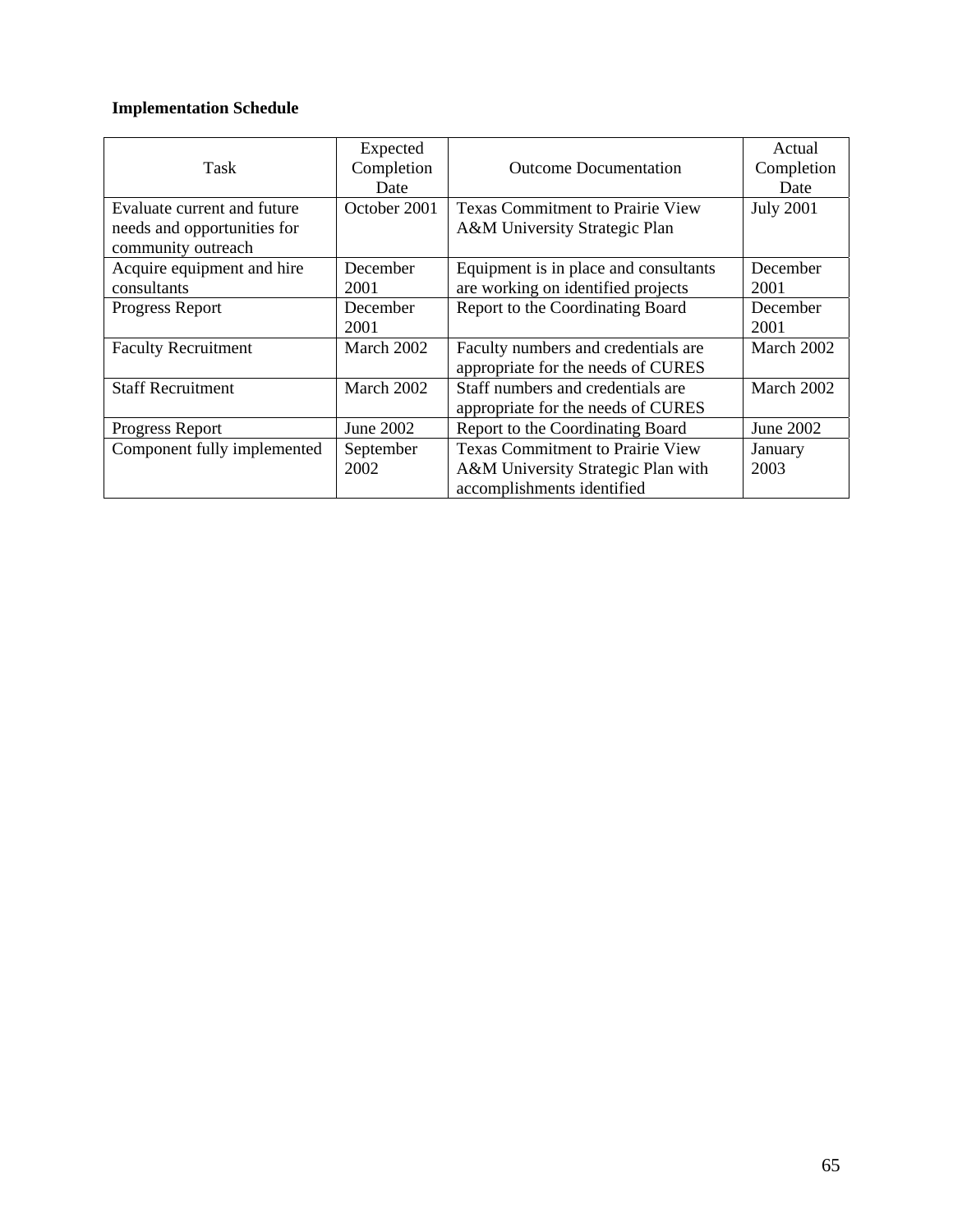Plan Component: 14.4 Faculty recruitment, retention and development.

| Designated Institution Staff: |                                                                    |
|-------------------------------|--------------------------------------------------------------------|
| Name                          | Dr. Joahanne Thomas-Smith                                          |
| Title                         | Provost and Senior Vice President for Academic and Student Affairs |
| Address                       | Prairie View A&M University                                        |
| Phone                         | 936-857-2314                                                       |
| Fax                           | 936-857-4956                                                       |
| E-mail                        | $e^{itsmith@pvanu.edu}$                                            |

| Designated Board Staff: |                                                  |
|-------------------------|--------------------------------------------------|
| Name                    | Ms. Natalie Coffey                               |
| Title                   | Program Director, Participation and Success      |
| Address                 | <b>Texas Higher Education Coordinating Board</b> |
| Phone                   | 512-427-6227                                     |
| Fax                     | 512-427-6522                                     |
| E-mail                  | Natalie.Coffey@thecb.state.tx.us                 |

| Funding:                        |              |
|---------------------------------|--------------|
| Appropriated 2002 (millions)    | 1.50<br>\$.  |
| Appropriated 2003 (millions)    | 1.50<br>\$.  |
| Appropriated 2004 (millions)    | \$.<br>1.31  |
| Appropriated 2005 (millions)    | 1.31<br>S    |
| Expended as of $8/31/05$        | \$(4.41)     |
| <b>FY04 Budget Reallocation</b> | (1.05)<br>\$ |
| Appropriated 2006 (millions)    | 0.85<br>S    |
| FY 06 Expended and              |              |
| Committed as of 12/31/05        | \$ (0.90)    |
| Available as of $12/31/05$      | 0.11<br>S    |

#### **Summary**

As noted in the previous quarterly report, the faculty at the University is stronger as measured by the percent of regular, tenured and tenure-track faculty holding terminal degrees in the areas they teach. Higher quality faculty has resulted in increased research, scholarly, and creative products and a raising of the bar on requirements for earning tenure and promotion as well as for retaining tenure. Announcements of the faculty development/sabbatical leave program were made in spring 2005, and the Faculty Senate nominated faculty to serve on the Faculty Development/Sabbatical Leave Committee. To date, four applications have been received and a final call for applications was made during the August 17, 2005 Faculty and Professional Staff Conference. Because the TAMUS Board of Regents must approve development/sabbatical leaves, the earlier any of the successful applicants could take a leave would be spring 2006. It is expected that at least two individuals will be recommended for leave. On the matter of faculty salaries, the College of Business continues to be the area in which meeting the demands for competitive salaries remains quite difficult. Where there was the chance of losing highly competent faculty if the salary could not be brought in line with that of the competition, the University responded with an increase that was acceptable to the faculty member.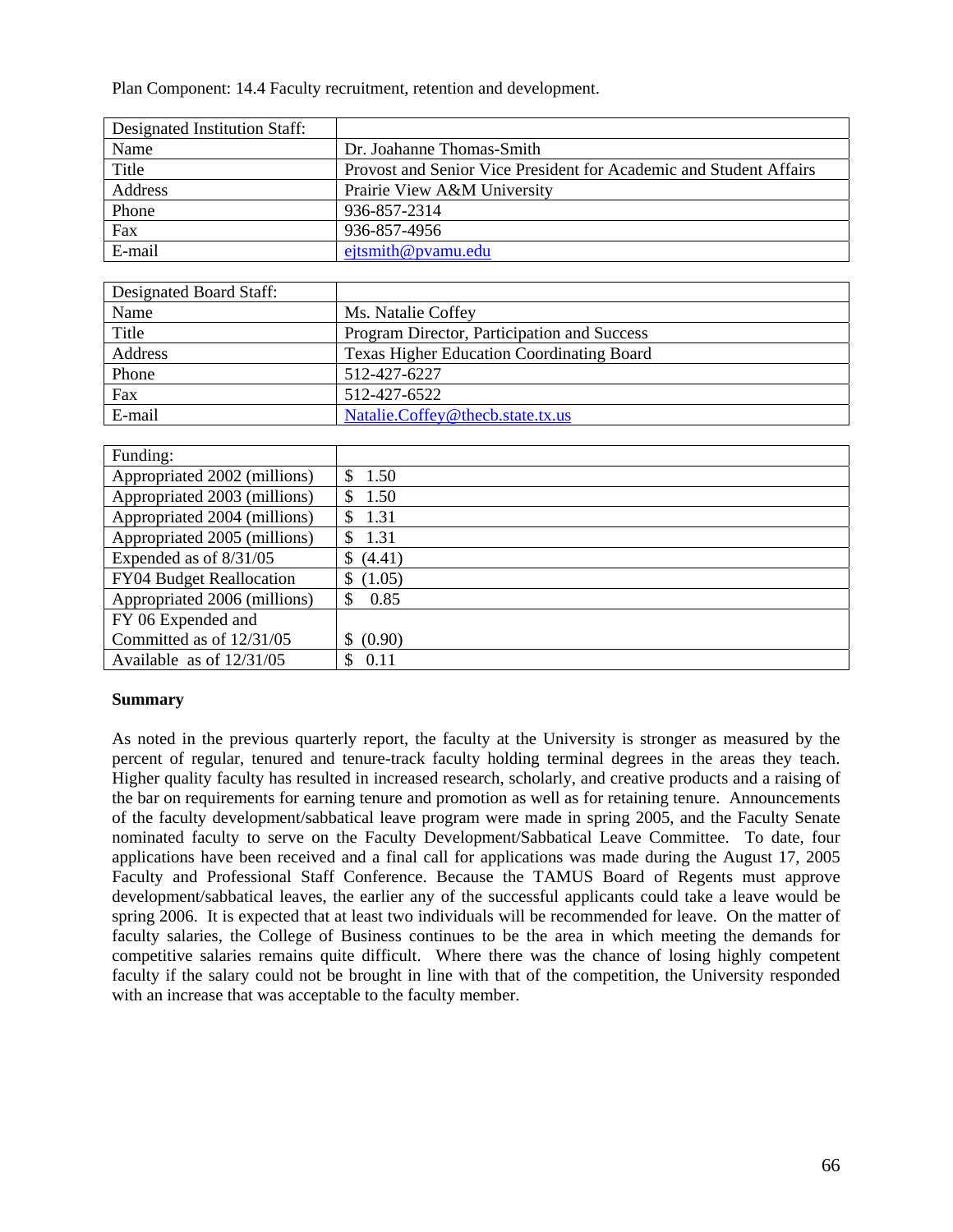|                                  | Expected         |                                          | Actual           |
|----------------------------------|------------------|------------------------------------------|------------------|
| <b>Task</b>                      | Completion       | <b>Outcome Documentation</b>             | Completion       |
|                                  | Date             |                                          | Date             |
| Determine faculty recruitment    | September        | Faculty recruitment plan                 | September        |
| priorities                       | 2001             |                                          | 2001             |
| Create instruments for           | November         | Faculty assessment instruments           | September        |
| evaluation of faculty            | 2001             |                                          | 2001             |
| development needs                |                  |                                          |                  |
| Create faculty merit pay         | December         | Faculty merit pay evaluation             | September        |
| evaluation instruments           | 2001             | instruments                              | 2001             |
| Progress Report                  | December         | Report to the Coordinating Board         | December         |
|                                  | 2001             |                                          | 2001             |
|                                  |                  |                                          | March 2001       |
| Initiate searches for faculty in | February         | General advertisement for faculty        |                  |
| all areas identified             | 2002             | positions in the Chronicle for Higher    |                  |
|                                  |                  | Education                                |                  |
| Carry out faculty assessment     | March 2002       | Completed faculty assessment forms       | December         |
| for development needs            |                  |                                          | 2001             |
| Carry out faculty merit pay      | April 2002       | Completed faculty merit pay evaluation   | December         |
| evaluations                      |                  | forms                                    | 2001             |
| Progress Report                  | <b>June 2002</b> | Report to the Coordinating Board         | <b>June 2002</b> |
| Hire tenure-track faculty with   | September        | <b>Faculty contracts</b>                 | August 2001      |
| appropriate credentials          | 2002             |                                          |                  |
| Apply faculty merit pay          | September        | Faculty contracts                        | December         |
| increases                        | 2002             |                                          | 2001             |
| Re-evaluate faculty              | December         | Revised faculty recruitment plan         |                  |
| recruitment needs                | 2002             |                                          |                  |
| Progress Report                  | December         | Report to the Coordinating Board         | January          |
|                                  | 2002             |                                          | 2003             |
| Enroll three faculty members     | January 2003     | Faculty development contracts            |                  |
| in PhD programs                  |                  |                                          |                  |
| Carry out targeted faculty       | February         | Advertisements for faculty positions in  |                  |
| recruitment searches             | 2003             | scholarly and professional journals      |                  |
| Carry out faculty assessment     | March 2003       | Completed faculty assessment forms       |                  |
| for development needs            |                  |                                          |                  |
| Carry out faculty merit pay      | April 2003       | Completed faculty merit pay evaluation   | <b>July 2003</b> |
| evaluations                      |                  | forms                                    |                  |
| Progress Report                  | June 2003        | Report to the Coordinating Board         | <b>July 2003</b> |
| Hire tenure-track faculty with   | September        | <b>Faculty contracts</b>                 | September        |
| appropriate credentials          | 2003             |                                          | 2003             |
| Apply faculty merit pay          | September        | Faculty contracts                        | January          |
| increases                        | 2003             |                                          | 2004             |
| Component fully implemented      | September        | 90% of all faculty have terminal degrees |                  |
|                                  | 2003             | appropriate to the teaching discipline   |                  |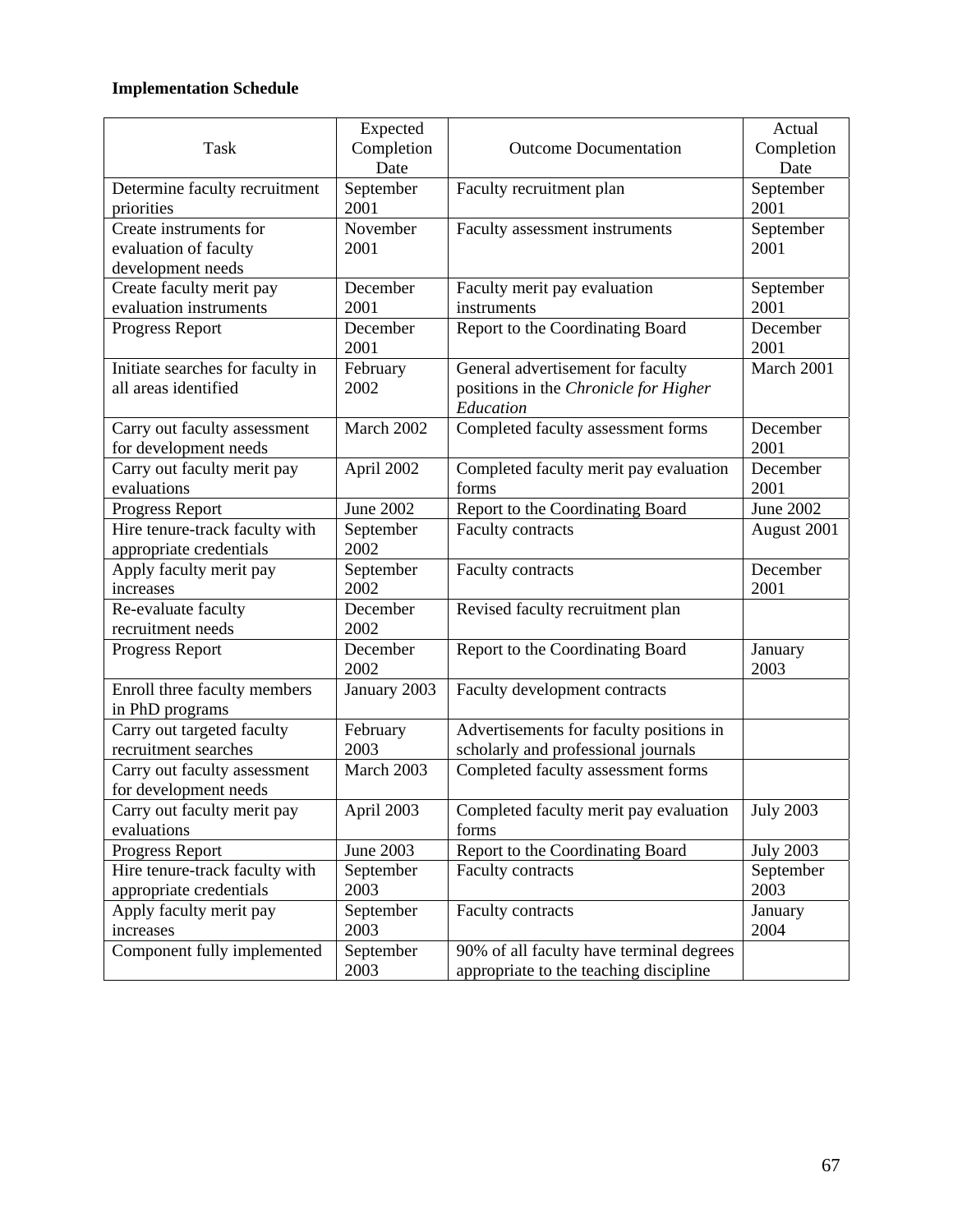Plan Component: 14.5 Create the Texas Institute for the Preservation of History and Culture.

| Designated Institution Staff: |                              |
|-------------------------------|------------------------------|
| Name                          | Dr. Ikhlas Sabouni           |
| Title                         | Dean, School of Architecture |
| Address                       | Prairie View A&M University  |
| Phone                         | 936-857-2014                 |
| Fax                           | 936-857-2350                 |
| E-mail                        | isabouni@pyamu.edu           |

| Designated Board Staff: |                                                  |
|-------------------------|--------------------------------------------------|
| Name                    | Ms. Natalie Coffey                               |
| Title                   | Program Director, Participation and Success      |
| Address                 | <b>Texas Higher Education Coordinating Board</b> |
| Phone                   | 512-427-6227                                     |
| Fax                     | 512-427-6522                                     |
| E-mail                  | Natalie.Coffey@thecb.state.tx.us                 |

| Funding:                     |             |
|------------------------------|-------------|
| Appropriated 2002 (millions) | 0.25<br>\$. |
| Appropriated 2003 (millions) | 0.25<br>S   |
| Appropriated 2004 (millions) | \$          |
| Appropriated 2005 (millions) | \$          |
| Expended as of $8/31/05$     | (0.23)      |
| FY04 Budget Reallocation     | (0.07)<br>S |
| Appropriated 2006 (millions) | \$          |
| FY 06 Expended and           |             |
| Committed as of 12/31/05     | (0.11)      |
| Available as of $12/31/05$   | 0.09<br>S.  |

#### **Summary**

The Institute continues to meet its objectives and involvement in several projects, including the Texas Oral History Project and the Texas Historic Cemetery Project, which is focusing on the Olivewood and Evergreen Cemeteries in Houston as a model for the ongoing attention of high school and college students and the designation of Olivewood Cemetery as a state Historic Cemetery. The Institute is now preparing for an exhibit as part of the University's 130<sup>th</sup> anniversary celebration. In August 2005, the Institute moved into a prominent space in the new School of Architecture building. The Institute continues its collaboration on preservation projects with the CURES Center, Community Development graduate program, Architecture program, and other entities at Prairie View A&M University. The Institute's administration is eager to build relationships with other individuals, institutions and groups across the state to preserve and make more accessible information about Texas African American history, life and culture. The Institute has focused in the past months on strengthening relationships with campus personnel representing the Cooperative Extension Service, John B. Coleman Library, and Office of Institutional Relations and Public Service, among others. Staff have submitted grants to the Brown Foundation and the Dept. of Housing and Urban Development (HUD) and are actively engaged in seeking additional outside funding sources.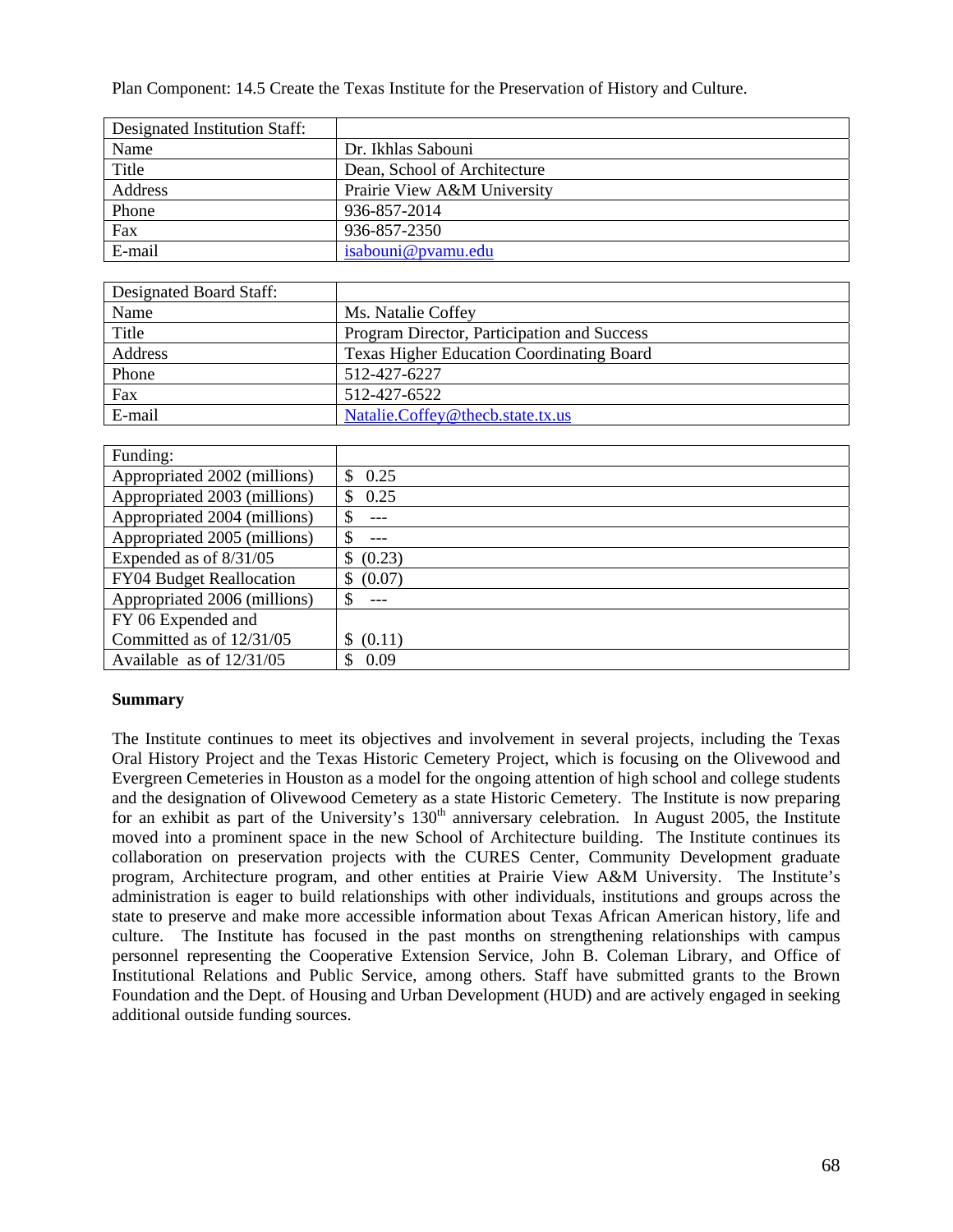|                                | Expected     |                                            | Actual           |
|--------------------------------|--------------|--------------------------------------------|------------------|
| Task                           | Completion   | <b>Outcome Documentation</b>               | Completion       |
|                                | Date         |                                            | Date             |
| Evaluate current and future    | October 2001 | <b>Texas Commitment to Prairie View</b>    | <b>July 2001</b> |
| needs and opportunities for    |              | A&M University Strategic Plan              |                  |
| collection and preservation of |              |                                            |                  |
| Texas historical artifacts     |              |                                            |                  |
| Acquire equipment and hire     | December     | Equipment is in place and consultants      | December         |
| consultants                    | 2001         | are working on identified projects         | 2001             |
| Progress Report                | December     | Report to the Coordinating Board           | December         |
|                                | 2001         |                                            | 2001             |
| <b>Faculty Recruitment</b>     | March 2002   | Faculty numbers and credentials are        | March 2002       |
|                                |              | appropriate for the needs of the Institute |                  |
| <b>Staff Recruitment</b>       | March 2002   | Staff numbers and credentials are          | December         |
|                                |              | appropriate for the needs of the Institute | 2002             |
| Progress Report                | June 2002    | Report to the Coordinating Board           | June 2002        |
| Component fully implemented    | September    | Texas Institute for the Preservation of    | January          |
|                                | 2002         | History and Culture strategic plan with    | 2003             |
|                                |              | accomplishments identified                 |                  |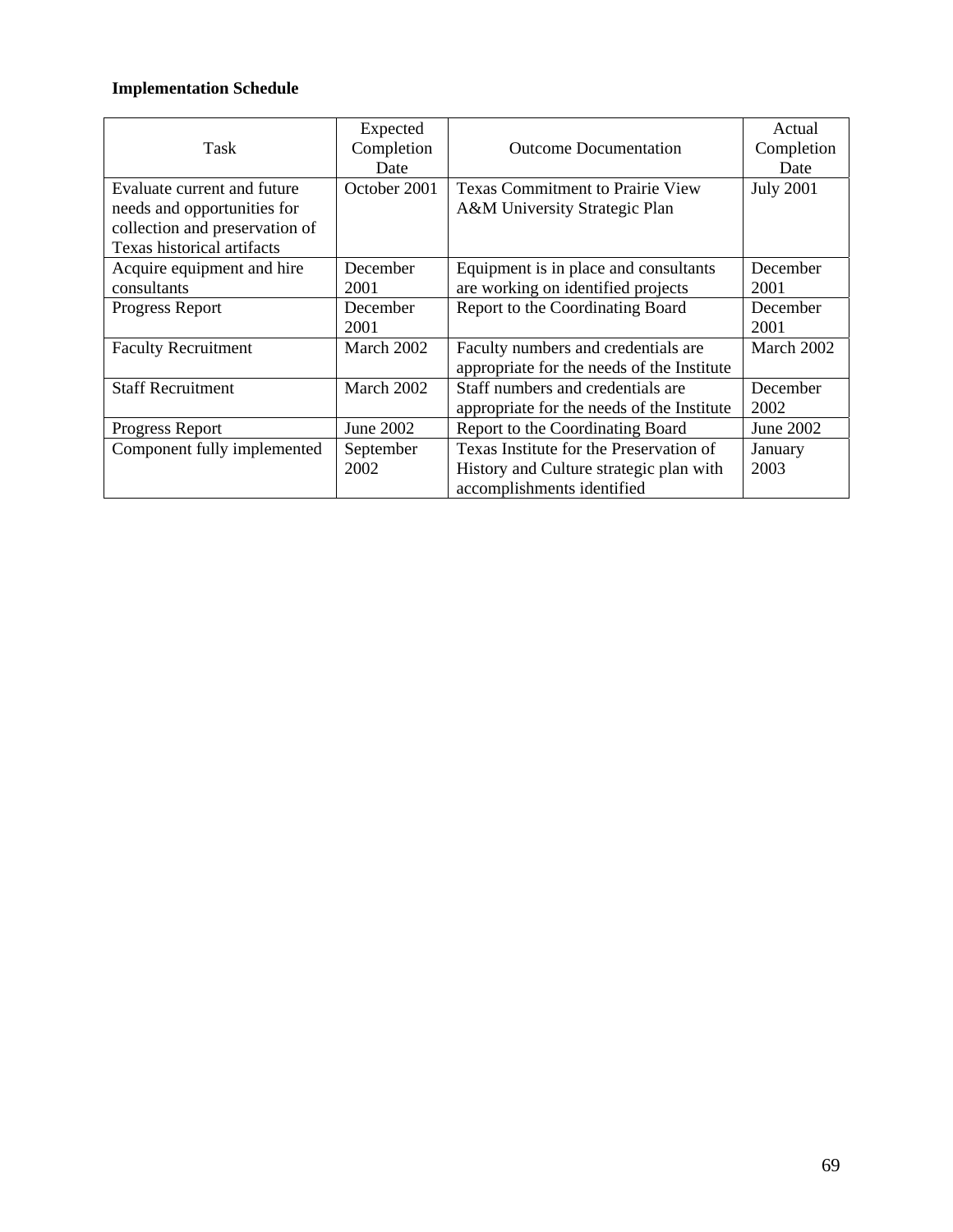Plan Component: 15.1 Texas Undergraduate Medical Academy

| Designated Institution Staff: |                                         |
|-------------------------------|-----------------------------------------|
| Name                          | Dr. Dennis E. Daniels                   |
| Title                         | Director, Undergraduate Medical Academy |
| Address                       | Prairie View A&M University             |
| Phone                         | 936-857-3005                            |
| Fax                           | 936-857-2118                            |
| E-mail                        | Dennis daniels@pvamu.edu                |

| Designated Board Staff: |                                                                |
|-------------------------|----------------------------------------------------------------|
| Name                    | Roger Alford                                                   |
| Title                   | Program Director, Universities and Health-Related Institutions |
|                         | Division                                                       |
| Address                 | <b>Texas Higher Education Coordinating Board</b>               |
| Phone                   | 512-427-6216                                                   |
| Fax                     | 512-427-6168                                                   |
| E-mail                  | roger.alford@thecb.state.tx.us                                 |

| Funding:                        |             |
|---------------------------------|-------------|
| <b>FY04 Budget Reallocation</b> | 0.98<br>S   |
| Appropriated 2005 (millions)    | \$          |
| Expended as of 8/31/05          | (1.12)<br>S |
| FY 05 Budget Reallocation       | 0.98<br>S   |
| Appropriated 2006 (millions)    | 1.28<br>S   |
| FY 06 Expended and Committed    |             |
| As of 12/31/05                  | (0.49)<br>S |
| Available as of $12/31/05$      | 1.63        |

#### **Summary**

The Undergraduate Medical Academy (UMA) has remained very active during the period June 2005 thru December 2005. The charter class of students participated in summer research experiences at the Texas A&M University Health Science Center, University of Texas Health Science Center at Houston, University of Texas Medical Branch at Galveston, Baylor College of Medicine, and the West African Nation of Gambia.

The second cohort of students for the UMA has been enrolled. The mean grade point average of the second cohort is 3.63/4.0 scale. These students along with those in the charter class have received the benefit of a semester long study skills building and test taking/strategy initiative.

Two new courses (Human Disease and Epidemiology and Healthcare Among the Poor and Underserved) under review during the previous reporting cycle received unanimous approval from the campus Academic Council. The proposed Bachelor of Science in Public Health Sciences degree also received a unanimous vote of approval by the Academic Council.

The UMA has active faculty searches in the areas of Biology, Chemistry and Behavioral Science Education on schedule, and the applicants are undergoing review by the respective search committees. The work of the search committees is scheduled to be completed during the 2005-2006 academic year, with new hires expected to begin the 2006-2007 academic year as faculty members with joint appointments at Prairie View A&M University and the Texas A&M Health Science Center.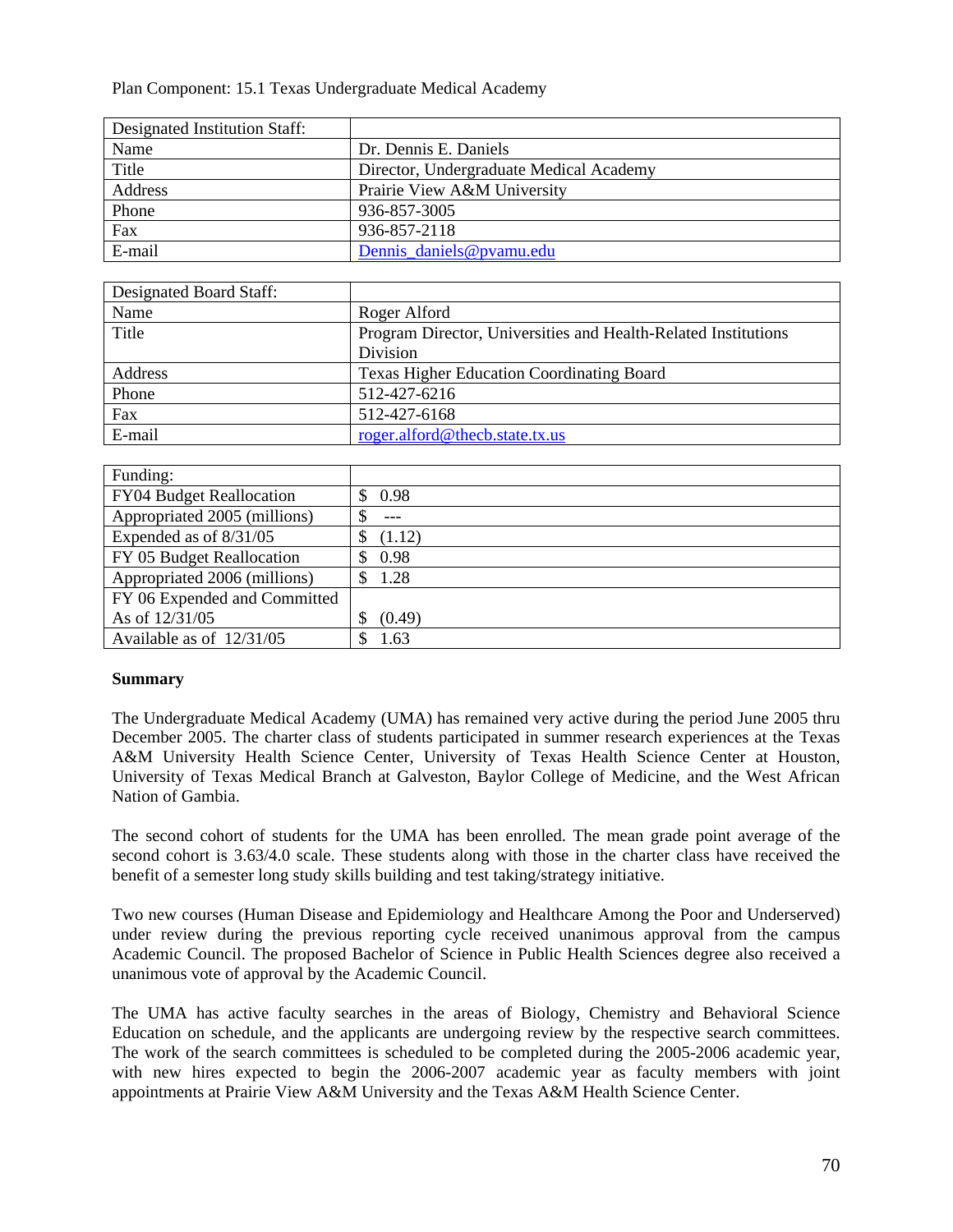The initial meeting of the external advisory board was held on the PVAMU campus in conjunction with the Texas A&M Health Science Center on October 12, 2005. The next meeting has been scheduled for April 26, 2006. The committee provided support relative to the identification of available grant and mentoring opportunities.

The action items to occur over the next reporting period include the following: (a) hiring of a grant writer, (b) completion of faculty searches, (c) completion of grant application, (d) advancement of library development, (e) finalization of equipment plan for the initiation of distance education/distance learning for students in the UMA, and (f) completion of MCAT preparation contract for students in the UMA.

| Task                           | Expected<br>Completion | <b>Outcome Documentation</b>       | Actual<br><b>Completion Date</b> |
|--------------------------------|------------------------|------------------------------------|----------------------------------|
|                                | Date                   |                                    |                                  |
|                                | September              | Copy of HB 85                      | September 2003                   |
| Review legislative intent      | 2003                   |                                    |                                  |
| Establish organizational       | September              | A copy of the organizational       | September 2003                   |
| structure                      | 2003                   | structure of the Academy           |                                  |
| Allocate space for the Medical | September              | <b>Coordinating Board Approval</b> | September 2003                   |
| Academy                        | 2003                   |                                    |                                  |
|                                |                        |                                    |                                  |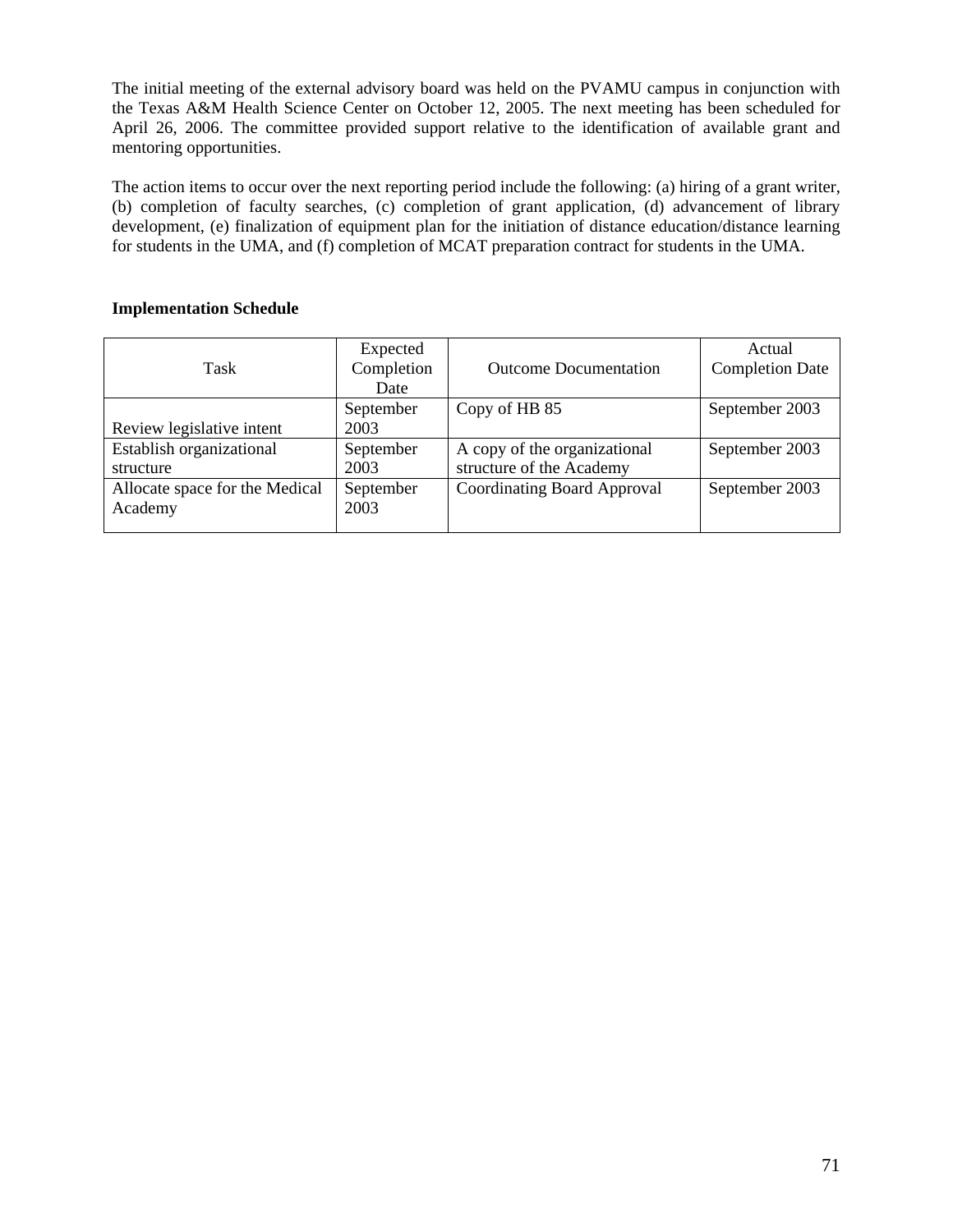# **APPENDIX A**

# **OCR PRIORITY PLAN ITEMS**

# **EXPENDITURE TRENDS**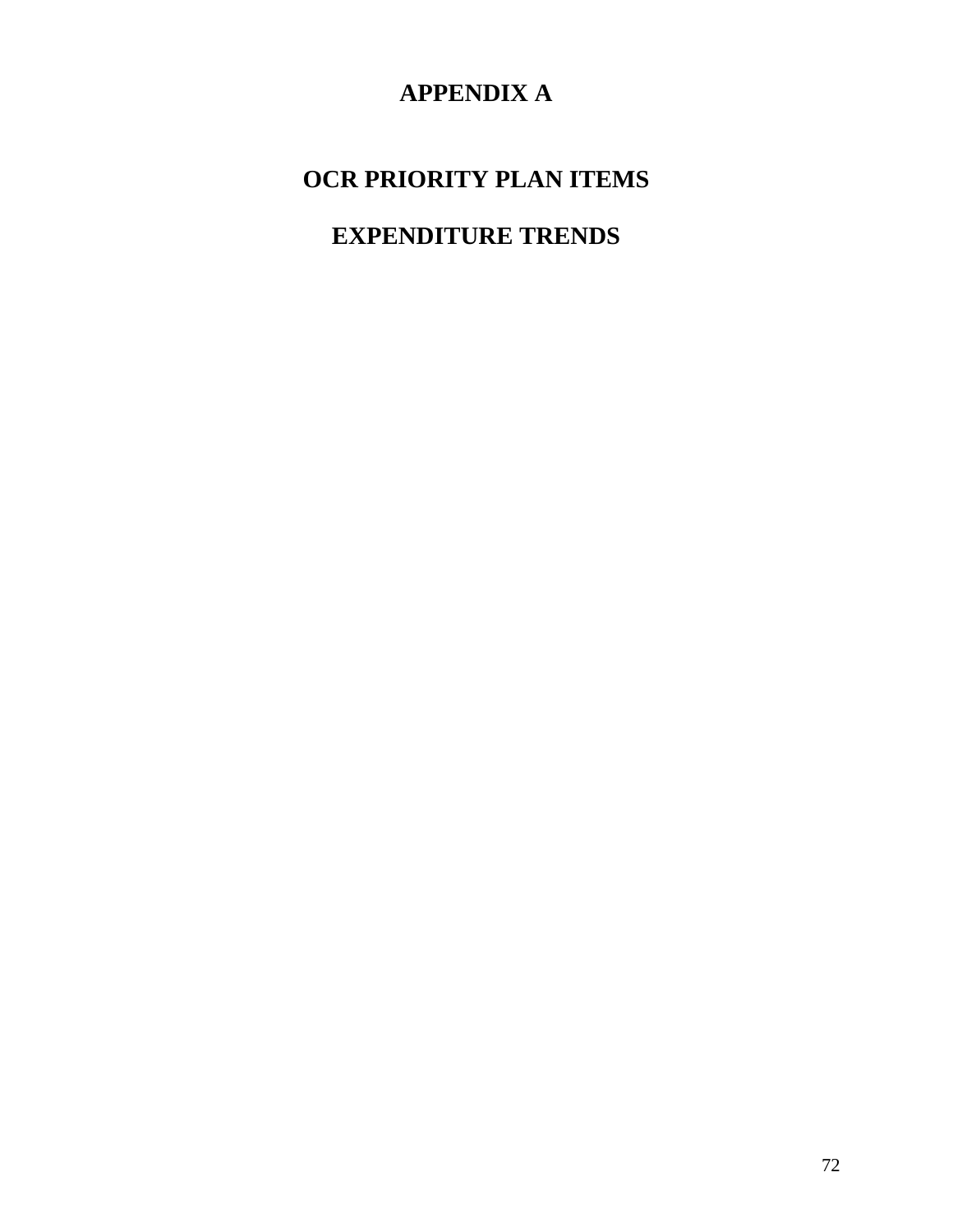| Funding:                     |              |
|------------------------------|--------------|
| Appropriated 2002 (millions) | \$<br>1.20   |
| Appropriated 2003 (millions) | 1.20<br>\$   |
| Appropriated 2004 (millions) | 1.08<br>\$   |
| Appropriated 2005 (millions) | \$<br>1.02   |
| Expended as of 8/31/05       | \$<br>(3.79) |
| FY05 Budget Reallocation     | \$           |
| Appropriated 2006 (millions) | \$<br>1.27   |
| FY06 Expended and            |              |
| Committed as of 12/31/05     | \$<br>(1.31) |
| Available as of 12/31/05     |              |

## **Plan Component 1.1: University College**

## **Plan Component 1.2: Expand Project ACCESS**

| Funding:                        | None requested |
|---------------------------------|----------------|
| Appropriated 2002 (millions)    | \$<br>0.00     |
| Appropriated 2003 (millions)    | 0.00<br>\$     |
| Appropriated 2004 (millions)    | 0.00<br>\$     |
| Expended as of 8/31/04          | 0.00<br>\$     |
| <b>FY04 Budget Reallocation</b> | \$<br>0.00     |
| Appropriated 2005 (millions)    | \$<br>0.00     |
| FY 05 Expended and              |                |
| Committed as of 12/31/04        | \$<br>0.00     |
| <b>FY05</b> Budget Reallocation | \$<br>0.00     |
| Available as of 12/31/04        | \$<br>0.00     |
| Available as of 12/31/05        | \$<br>0.00     |

## **Plan Component 1.3: Student Development and Support Center**

| Funding:                     |              |
|------------------------------|--------------|
| Appropriated 2002 (millions) | 1.00<br>\$   |
| Appropriated 2003 (millions) | \$<br>1.00   |
| Appropriated 2004 (millions) | 0.87<br>\$   |
| Appropriated 2005 (millions) | 0.88<br>\$   |
| Expended as of 8/31/05       | (3.15)<br>\$ |
| FY04 Budget Reallocation     | (0.17)<br>\$ |
| FY 05 Budget Reallocation    | \$<br>(0.22) |
| Appropriated 2006 (millions) | \$<br>1.01   |
| FY 06 Expended and           |              |
| Committed as of 12/31/05     | S<br>(1.07)  |
| Available as of 12/31/05     | S<br>0.15    |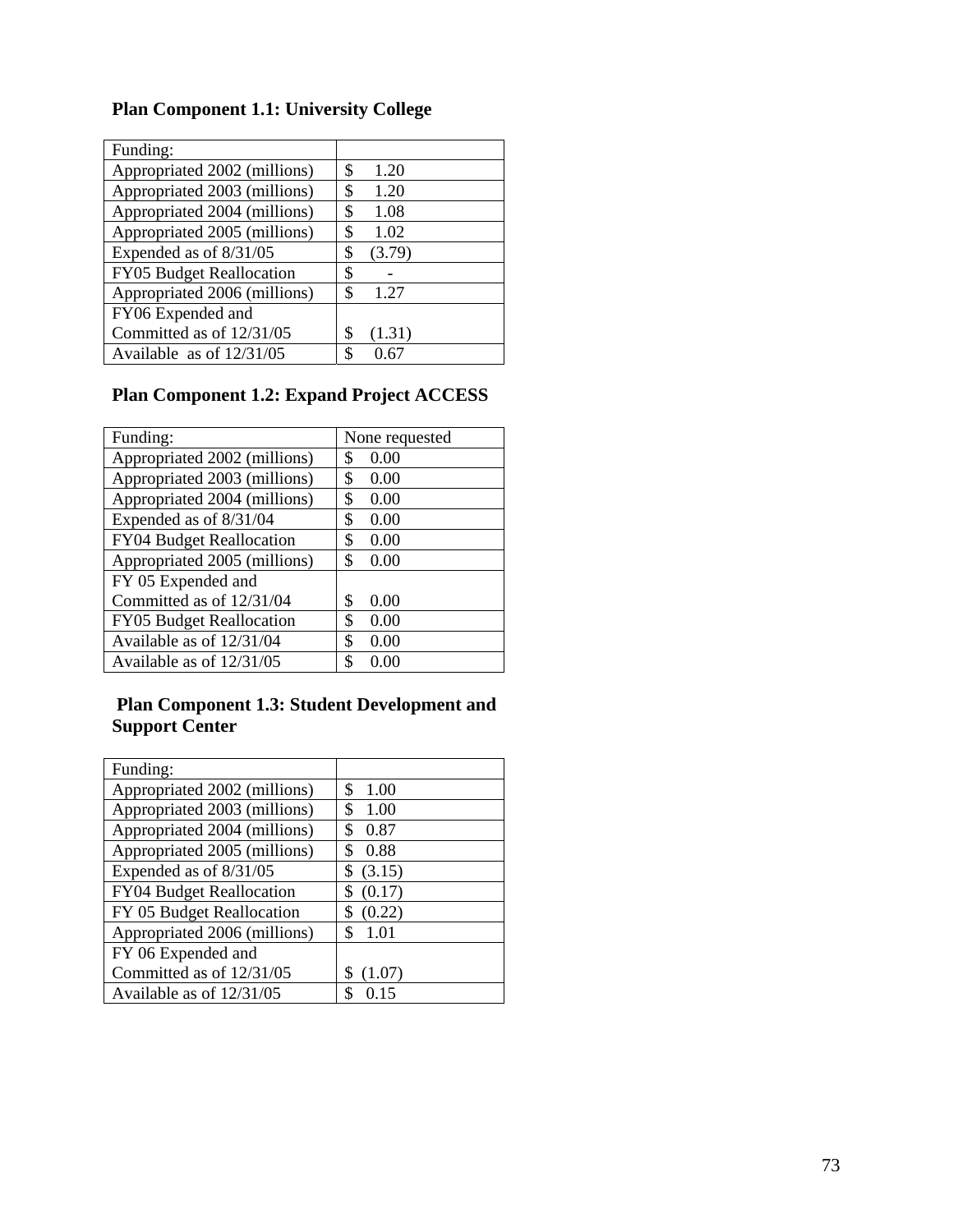### **Plan Component 1.4: Merit-Based Honors Scholarship Program**

| Funding:                        |              |
|---------------------------------|--------------|
| Appropriated 2002 (millions)    | 0.80<br>S    |
| Appropriated 2003 (millions)    | 0.80<br>\$   |
| Appropriated 2004 (millions)    | 0.88<br>S    |
| Appropriated 2005 (millions)    | 1.75<br>S    |
| Expended as of 8/31/05          | (3.25)<br>\$ |
| <b>FY05 Budget Reallocation</b> | (0.98)<br>S  |
| Appropriated 2006 (millions)    | \$<br>1.11   |
| FY 06 Expended and              |              |
| Committed as of 12/31/05        | \$           |
| Available as of 12/31/05        | \$           |

#### **Plan Component 2.1: Strengthen Information Technology Services**

| Funding:                        |              |
|---------------------------------|--------------|
| Appropriated 2002 (millions)    | \$<br>0.80   |
| Appropriated 2003 (millions)    | \$<br>0.80   |
| Appropriated 2004 (millions)    | \$<br>0.70   |
| Appropriated 2005 (millions)    | \$<br>0.70   |
| Expended as of 8/31/05          | \$<br>(3.80) |
| <b>FY04 Budget Reallocation</b> | \$<br>0.46   |
| FY 05 Budget Reallocation       | \$<br>0.40   |
| Appropriated 2006 (millions)    | \$<br>2.12   |
| FY 06 Expended and              |              |
| Committed as of 12/31/05        | S<br>(0.94)  |
| Available as of 12/31/05        | \$<br>1 24   |

## **Plan Component 2.2: Strengthen Human Resources Function and Infrastructure**

| Funding:                     | None Required |
|------------------------------|---------------|
| Appropriated 2002 (millions) | 0.00<br>\$    |
| Appropriated 2003 (millions) | \$<br>0.00    |
| Appropriated 2004 (millions) | \$<br>0.00    |
| Expended as of 8/31/04       | \$<br>0.00    |
| FY04 Budget Reallocation     | \$<br>0.00    |
| Appropriated 2005 (millions) | \$<br>0.00    |
| FY05 Expended and            |               |
| Committed as of 12/31/04     | \$<br>0.00    |
| FY05 Budget Reallocation     | \$<br>0.00    |
| Available as of 12/31/04     | \$<br>0.00    |
| Available as of 12/31/05     | S<br>0.00     |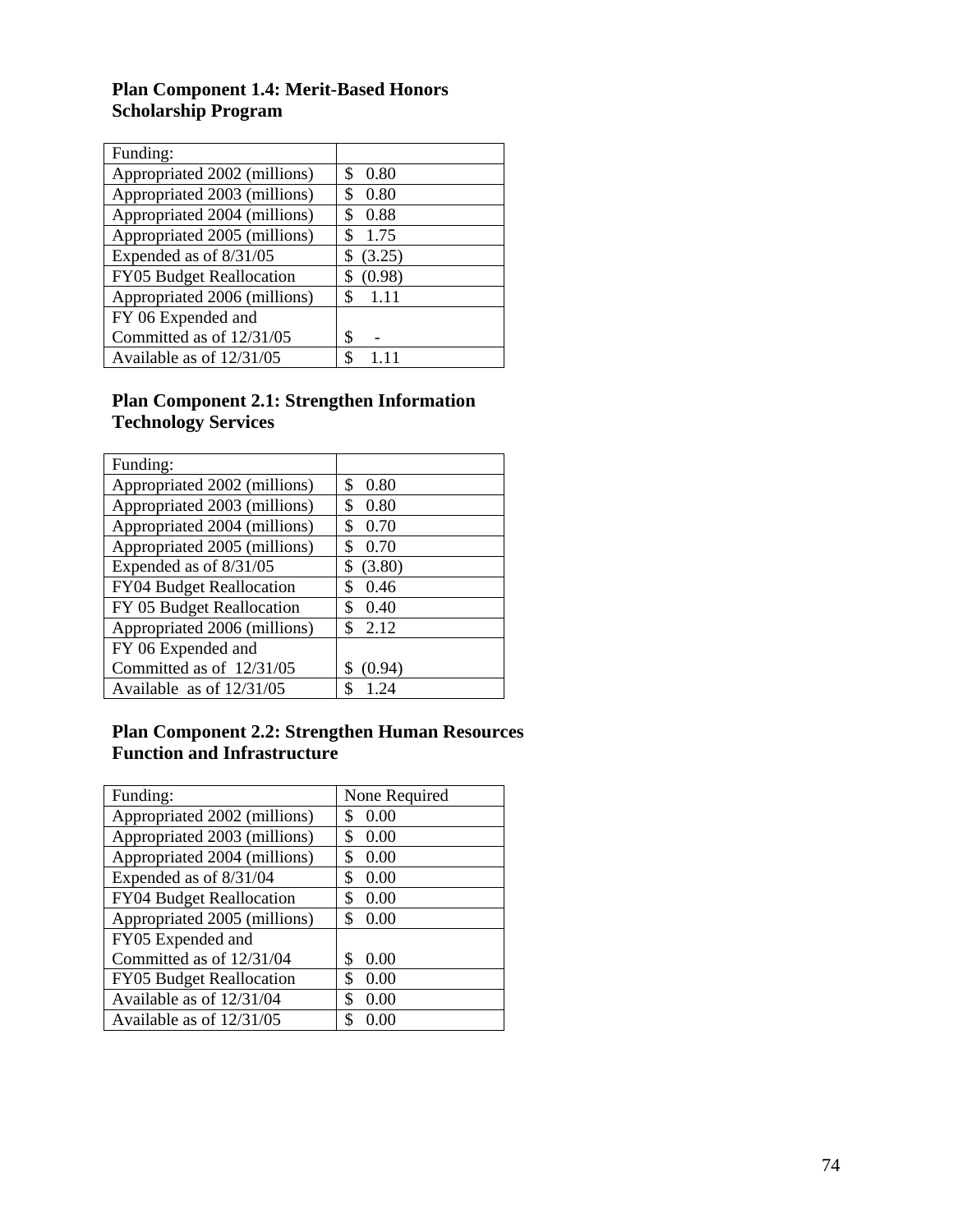# **Plan Component 3.1: Accreditation Support**

| Funding:                     |              |
|------------------------------|--------------|
| Appropriated 2002 (millions) | \$<br>0.20   |
| Appropriated 2003 (millions) | \$<br>0.20   |
| Appropriated 2004 (millions) | 0.87<br>\$   |
| Appropriated 2005 (millions) | 0.88<br>\$   |
| Expended as of 8/31/05       | (1.76)<br>\$ |
| FY04 Budget Reallocation     | (0.09)<br>\$ |
| FY 05 Budget Reallocation    | (0.22)<br>\$ |
| Appropriated 2006 (millions) | 0.95<br>\$   |
| FY 06 Expended and           |              |
| Committed as of 12/31/05     | (0.89)       |
| Available as of 12/31/05     | S<br>0.14    |

## **Plan Component 4.1: Nursing Building**

| Funding:                     |            |
|------------------------------|------------|
| PUF (millions)               | 41.77      |
| Expended and committed as of | \$ (37.89) |
| 12/31/05                     |            |

## **Plan Component 4.2: Enhance the College of Nursing**

| Funding:                     |              |
|------------------------------|--------------|
| Appropriated 2002 (millions) | \$<br>0.50   |
| Appropriated 2003 (millions) | \$<br>0.50   |
| Appropriated 2004 (millions) | \$<br>0.44   |
| Appropriated 2005 (millions) | \$<br>0.44   |
| Expended as of 8/31/05       | (3.84)<br>\$ |
| FY04 Budget Reallocation     | \$<br>0.97   |
| FY 05 Budget Reallocation    | \$<br>1.03   |
| Appropriated 2006 (millions) | \$<br>0.95   |
| FY 06 Expended and           |              |
| Committed as of 12/31/05     | S<br>(0.95)  |
| Available as of $12/31/05$   | \$           |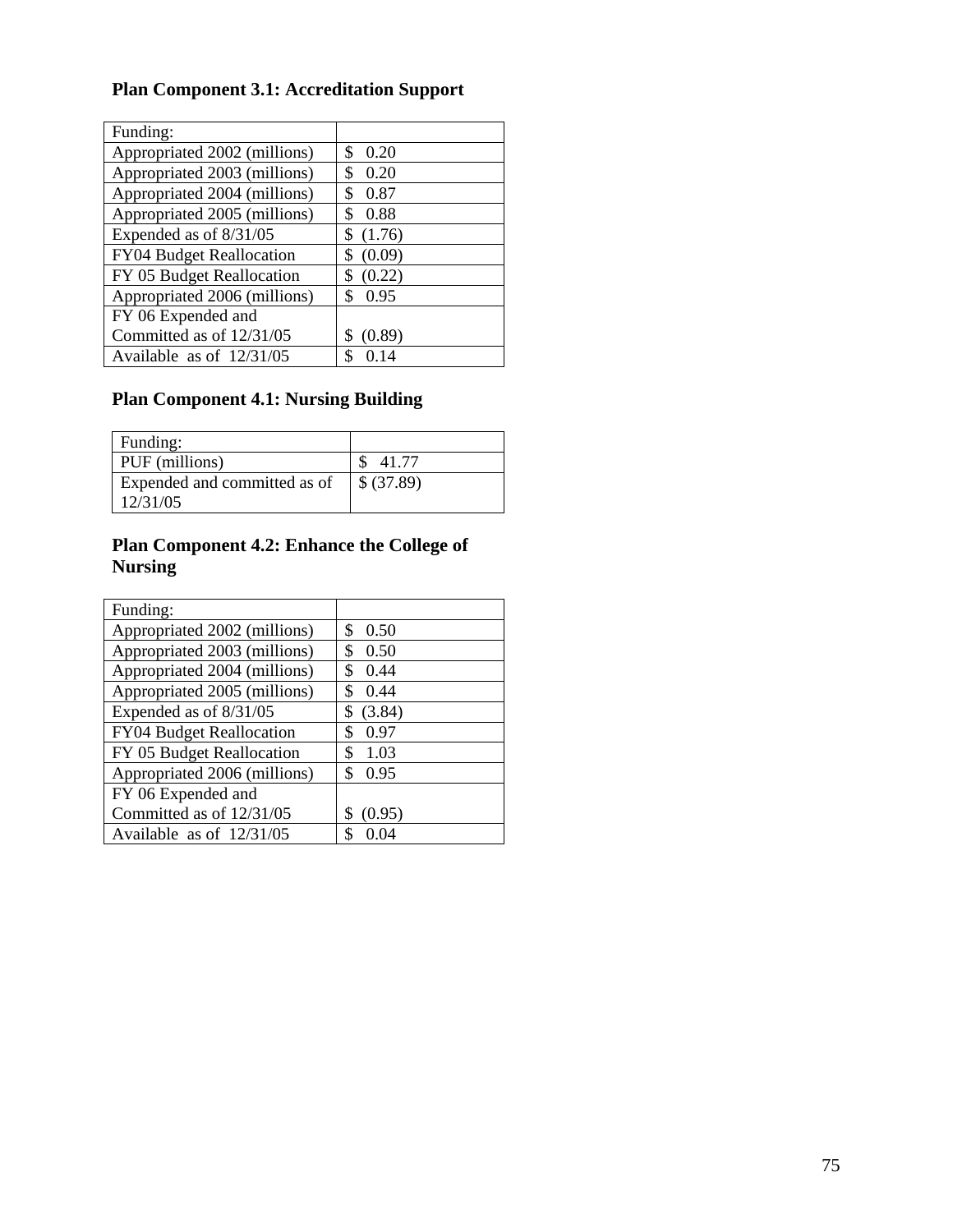## **Plan Component 5.1: Enhance the College of Engineering**

| Funding:                     |              |
|------------------------------|--------------|
| Appropriated 2002 (millions) | S<br>0.50    |
| Appropriated 2003 (millions) | \$<br>0.50   |
| Appropriated 2004 (millions) | \$<br>0.44   |
| Appropriated 2005 (millions) | 0.17<br>\$   |
| Expended as of $8/31/05$     | \$<br>(1.47) |
| FY04 Budget Reallocation     | (0.07)<br>\$ |
| FY05 Budget Reallocation     | (0.04)<br>\$ |
| Appropriated 2006 (millions) | 0.37<br>\$   |
| FY 06 Expended and           |              |
| Committed as of 12/31/05     | S<br>(0.21)  |
| Available as of 12/31/05     | S<br>በ 19    |

### **Plan Component 5.2a: MS Program in Electrical Engineering**

| Funding:                     |              |
|------------------------------|--------------|
| Appropriated 2002 (millions) | \$<br>0.45   |
| Appropriated 2003 (millions) | \$<br>0.45   |
| Appropriated 2004 (millions) | \$<br>0.39   |
| Appropriated 2005 (millions) | S<br>0.39    |
| Expended as of $8/31/05$     | \$<br>(1.32) |
| FY04 Budget Reallocation     | (0.11)       |
| FY05 Budget Reallocation     | (0.10)       |
| Appropriated 2006 (millions) | \$<br>0.42   |
| FY 06 Expended and           |              |
| Committed as of 12/31/05     | (0.35)       |
| Available as of $12/31/05$   | 0.23         |

### **Plan Component 5.2b: PhD Program in Electrical Engineering**

| Funding:                     |              |
|------------------------------|--------------|
| Appropriated 2002 (millions) | \$<br>0.45   |
| Appropriated 2003 (millions) | \$<br>0.45   |
| Appropriated 2004 (millions) | \$<br>0.40   |
| Appropriated 2005 (millions) | \$<br>0.40   |
| Expended as of 8/31/05       | \$<br>(1.32) |
| FY04 Budget Reallocation     | (0.12)<br>\$ |
| FY05 Budget Reallocation     | (0.10)<br>\$ |
| Appropriated 2006 (millions  | \$<br>0.42   |
| FY 06 Expended and           |              |
| Committed as of 12/31/05     | S<br>(0.35)  |
| Available as of 12/31/05     | \$<br>0.23   |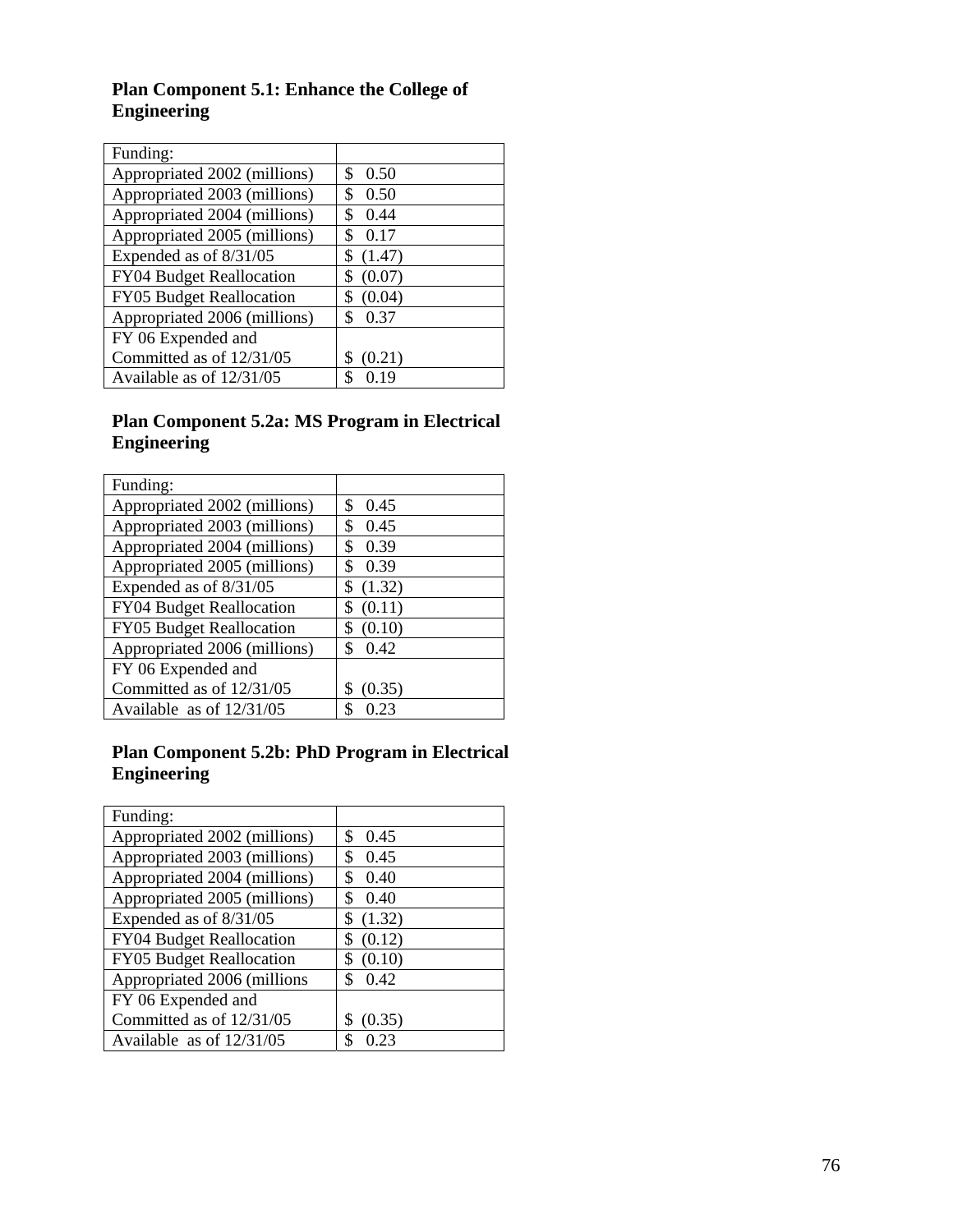## **Plan Component 5.3: Engineering Facilities**

| Funding:                     |           |
|------------------------------|-----------|
| TRB (millions)               | 12.62     |
| Expended and committed as of | \$(12.15) |
| 12/31/05                     |           |

## **Plan Component 6.1: Enhance Educator Preparation Programs**

| Funding:                        |              |
|---------------------------------|--------------|
| Appropriated 2002 (millions)    | \$<br>0.40   |
| Appropriated 2003 (millions)    | \$<br>0.40   |
| Appropriated 2004 (millions)    | 0.35<br>\$   |
| Appropriated 2005 (millions)    | 0.35<br>\$   |
| Expended as of 8/31/05          | (1.30)<br>S  |
| <b>FY04 Budget Reallocation</b> | (0.06)<br>\$ |
| FY05 Budget Reallocation        | \$<br>(0.09) |
| Appropriated 2006 (millions)    | \$<br>0.37   |
| FY 06 Expended and              |              |
| Committed as of 12/31/05        | (0.25)       |
| Available as of 12/31/05        | \$           |

## **Plan Component 7.1: BS in Construction Science**

| Funding:                        |              |
|---------------------------------|--------------|
| Appropriated 2002 (millions)    | \$<br>0.50   |
| Appropriated 2003 (millions)    | \$<br>0.50   |
| Appropriated 2004 (millions)    | S            |
| Appropriated 2005 (millions)    |              |
| Expended as of 8/31/05          | \$<br>(0.71) |
| <b>FY04 Budget Reallocation</b> | \$<br>(0.12) |
| Appropriated 2006 (millions)    | S            |
| FY 06 Expended and              |              |
| Committed as of 12/31/05        | (0.16)       |
| Available as of 12/31/05        |              |

## **Plan Component 7.2: Master of Architecture**

| Funding:                     |              |
|------------------------------|--------------|
| Appropriated 2002 (millions) | \$<br>0.50   |
| Appropriated 2003 (millions) | \$<br>0.50   |
| Appropriated 2004 (millions) | 0.44<br>\$   |
| Appropriated 2005 (millions) | \$<br>0.44   |
| Expended as of 8/31/05       | \$<br>(1.47) |
| FY04 Budget Reallocation     | (0.07)<br>\$ |
| FY05 Budget Reallocation     | \$<br>(0.11) |
| Appropriated 2006 (millions) | \$<br>0.42   |
| FY 06 Expended and           | \$<br>(0.54) |
| Committed as of 12/31/05     |              |
| Available as of 12/31/05     |              |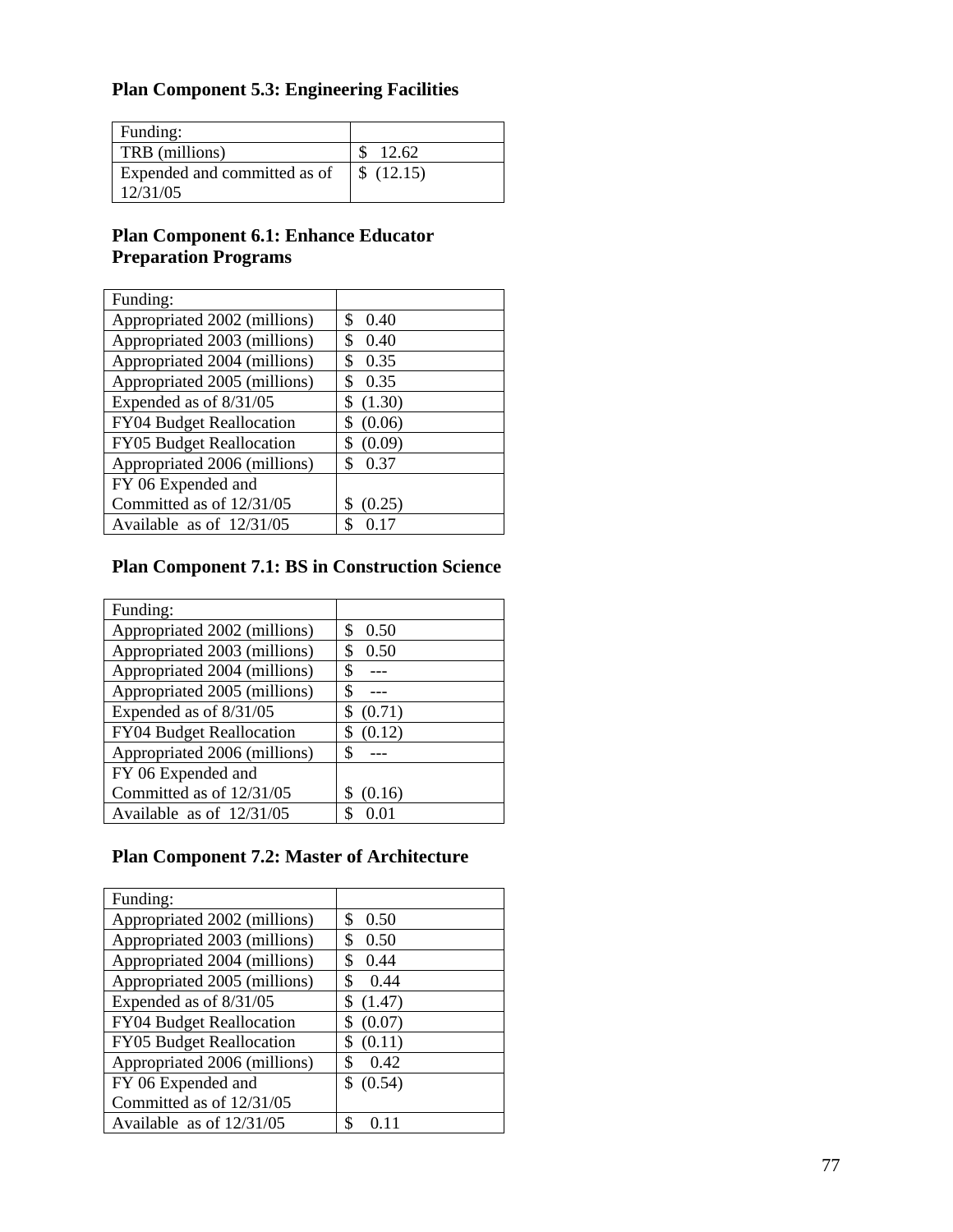## **Plan Component 7.3: School of Architecture Building**

| 25.20      |
|------------|
| \$ (24.57) |
|            |

## **Plan Component 8.1: Master Plan Renovations**

| Funding:                     |           |
|------------------------------|-----------|
| TRB (millions)               | -15.01    |
| Expended and committed as of | \$(12.07) |
| 12/31/05                     |           |

#### **Plan Component 9.1: Strengthen Institutional Development Office**

| Funding:                        | None Requested |
|---------------------------------|----------------|
| Appropriated 2002 (millions)    | 0.00<br>S      |
| Appropriated 2003 (millions)    | \$<br>0.00     |
| Appropriated 2004 (millions)    | 0.00<br>\$     |
| Expended as of 8/31/04          | \$<br>0.00     |
| FY04 Budget Reallocation        | 0.00<br>\$     |
| Appropriated 2005 (millions)    | \$<br>0.00     |
| FY 05 Expended and              |                |
| Committed as of $12/31/04$      | \$<br>0.00     |
| <b>FY05</b> Budget Reallocation | \$<br>0.00     |
| Committed as of 12/31/04        | \$<br>0.00     |
| Committed as of 12/31/05        | \$<br>0.00     |

## **Plan Component 10.1: Endowed Chairs**

| Funding:                        |              |
|---------------------------------|--------------|
| Appropriated 2002 (millions)    | \$<br>1.00   |
| Appropriated 2003 (millions)    | 1.00<br>\$   |
| Appropriated 2004 (millions)    | 0.88<br>S    |
| Appropriated 2005 (millions)    | 0.87<br>S    |
| Expended as of 8/31/05          | (3.53)<br>\$ |
| <b>FY05</b> Budget Reallocation | (0.22)<br>\$ |
| Appropriated 2006 (millions)    | \$<br>0.53   |
| FY 06 Expended and              |              |
| Committed as of 12/31/05        | \$           |
| Available as of $12/31/05$      | S<br>-53     |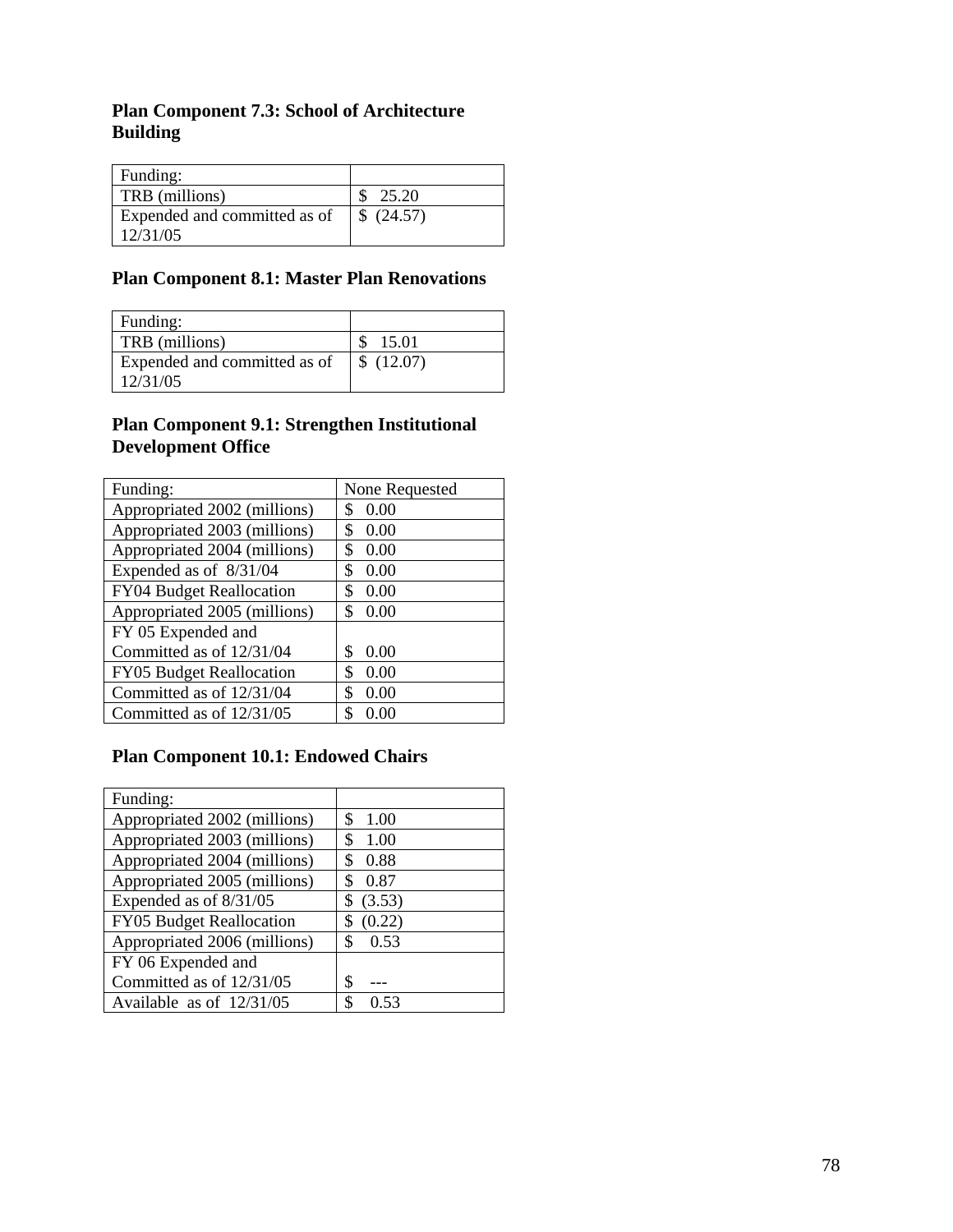## **Plan Component 11.1: PhD Program in Juvenile Forensic Psychology**

| Funding:                     |              |
|------------------------------|--------------|
| Appropriated 2002 (millions) | \$           |
| Appropriated 2003 (millions) | \$           |
| Appropriated 2004 (millions) | \$<br>0.67   |
| Appropriated 2005 (millions) | \$<br>0.66   |
| Expended as of $8/31/05$     | (0.39)<br>\$ |
| FY04 Budget Reallocation     | (0.14)<br>\$ |
| FY05 Budget Reallocation     | (0.17)<br>S  |
| Appropriated 2006 (millions) | \$<br>0.64   |
| FY06 Expended and            |              |
| Committed as of 12/31/05     | S<br>(0.44)  |
| Available as of 12/31/05     | \$<br>0.83   |

#### **Plan Component 11.2: New Building for Juvenile Justice-Related Programs**

| Funding:                                |           |
|-----------------------------------------|-----------|
| TRB (millions)                          | 16.00     |
| Expended and committed as of<br>6/30/05 | \$ (6.89) |

### **Plan Component 12.1: PhD in Educational Leadership**

| Funding:                        |              |
|---------------------------------|--------------|
| Appropriated 2002 (millions)    | \$<br>0.60   |
| Appropriated 2003 (millions)    | 0.60<br>S    |
| Appropriated 2004 (millions)    | S            |
| Appropriated 2005 (millions)    | \$           |
| Expended as of $8/31/05$        | (1.03)<br>\$ |
| <b>FY05 Budget Reallocation</b> | S            |
| Appropriated 2006 (millions)    | \$           |
| FY 06 Expended and              |              |
| Committed as of 12/31/05        | (0.11)       |
| Available as of $12/31/05$      | ς            |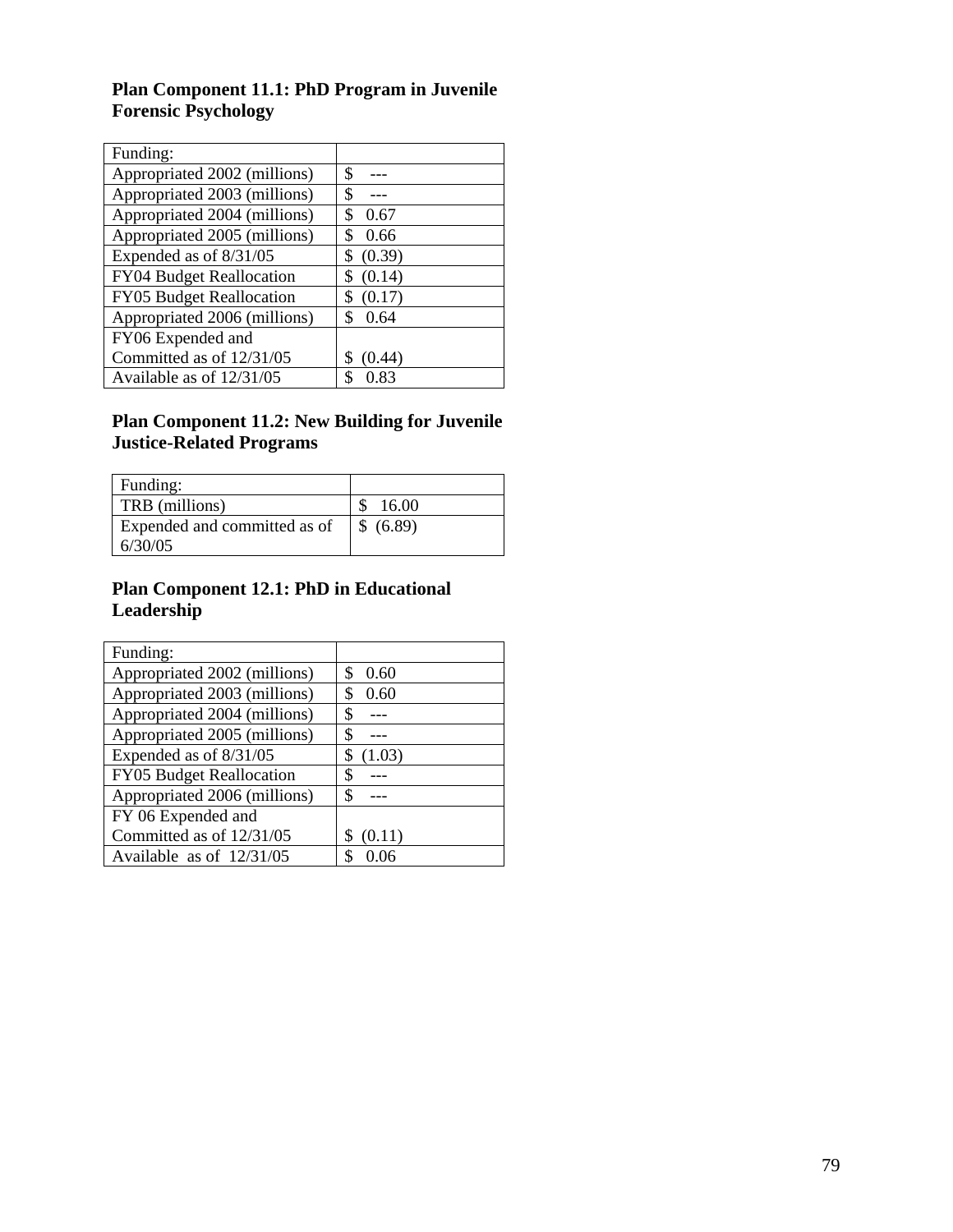## **Plan Component 12.2: MS in Computer Science**

| Funding:                       |              |
|--------------------------------|--------------|
| Appropriated 2002 (millions)   | \$<br>0.40   |
| Appropriated 2003 (millions)   | \$<br>0.40   |
| Appropriated 2004 (millions)   | \$<br>0.35   |
| Appropriated 2005 (millions)   | 0.35<br>\$   |
| Expended as of 8/31/05         | (0.98)<br>\$ |
| <b>FY04Budget Reallocation</b> | (0.12)<br>\$ |
| FY05 Budget Reallocation       | (0.09)<br>\$ |
| Appropriated 2006 (millions)   | \$<br>0.32   |
| FY06 Expended and              |              |
| Committed as of 12/31/05       | (0.07)       |
| Available as of 12/31/05       | 0.56         |

## **Plan Component 12.3: MS in Information Systems**

| Funding:                        |              |
|---------------------------------|--------------|
| Appropriated 2002 (millions)    | \$<br>0.70   |
| Appropriated 2003 (millions)    | \$<br>0.70   |
| Appropriated 2004 (millions)    | \$<br>0.61   |
| Appropriated 2005 (millions)    | S<br>0.07    |
| Expended as of $8/31/05$        | (1.89)<br>\$ |
| <b>FY04 Budget Reallocation</b> | \$<br>(0.17) |
| FY05 Budget Reallocation        | (0.02)<br>\$ |
| Appropriated 2006 (millions)    | \$<br>0.53   |
| FY 06 Expended and              |              |
| Committed as of $12/31/05$      | (0.47)       |
| Available as of 12/31/05        | S<br>0.06    |

## **Plan Component 13.1: Statutory Mission Texas Education Code, Section 87.104**

| Funding:                   | None Requested |
|----------------------------|----------------|
| Appropriated (millions)    | 0.00           |
| Expended as of $12/31/04$  | 0.00           |
| Committed as of 12/31/04   | 0.00           |
| Committed as of $12/31/05$ | 0. QQ          |

### **Plan Component 13.2: Institutional Mission Statement**

| Funding:                     | None Requested |
|------------------------------|----------------|
| Appropriated 2004 (millions) | 0.00           |
| Expended as of $12/31/04$    | 0.00           |
| Committed as of $12/31/04$   | 0.00           |
| Committed as of $12/31/05$   | 0. QQ          |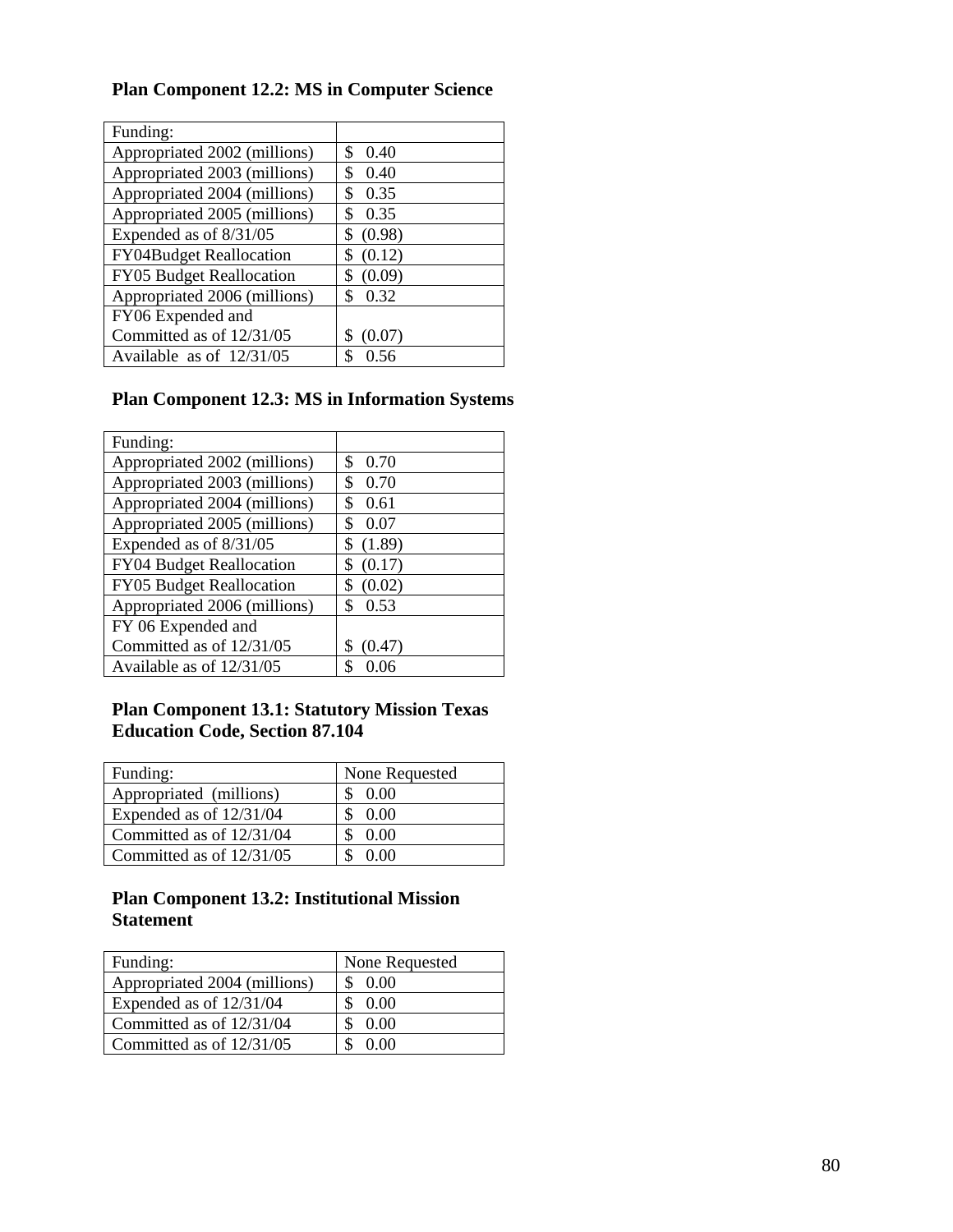# **Plan Component 14.1: MS in Accounting**

| Funding:                        |              |
|---------------------------------|--------------|
| Appropriated 2002 (millions)    | \$           |
| Appropriated 2003 (millions)    | \$<br>0.30   |
| Appropriated 2004 (millions)    | \$<br>0.26   |
| Appropriated 2005 (millions)    | \$<br>0.26   |
| Expended as of 8/31/05          | \$<br>(0.68) |
| <b>FY04 Budget Reallocation</b> | \$<br>(0.05) |
| <b>FY05</b> Budget Reallocation | S<br>(0.07)  |
|                                 |              |
| Appropriated 2006 (millions)    | \$<br>0.24   |
|                                 |              |
| FY 06 Expended and              |              |
| Committed as of 12/31/05        | (0.25)<br>S  |
| Available as of 12/31/05        | \$<br>0 01   |

## **Plan Component 14.2: MS in Community Development**

| Funding:                     |           |
|------------------------------|-----------|
| Appropriated 2002 (millions) | S<br>0.40 |
| Appropriated 2003 (millions) | S<br>0.40 |
| Appropriated 2004 (millions) | S         |
| Appropriated 2005 (millions) |           |
| Expended as of 8/31/05       | (0.80)    |
| Appropriated 2006 (millions) | \$        |
| FY 06 Expended and           | S         |
| Committed as of 12/31/05     |           |
| Available as of $12/31/05$   | Φ         |

#### **Plan Component 14.3: Community and Urban Rural Extension Service Center**

| Funding:                        |              |
|---------------------------------|--------------|
| Appropriated 2002 (millions)    | \$<br>0.20   |
| Appropriated 2003 (millions)    | \$<br>0.20   |
| Appropriated 2004 (millions)    | S            |
| Appropriated 2005 (millions)    |              |
| Expended as of 8/31/05          | \$<br>(0.19) |
| <b>FY05</b> Budget Reallocation | \$           |
| Appropriated 2006 (millions)    |              |
| FY 06 Expended and              |              |
| Committed as of 12/31/05        | (0.10)       |
| Available as of $12/31/05$      |              |